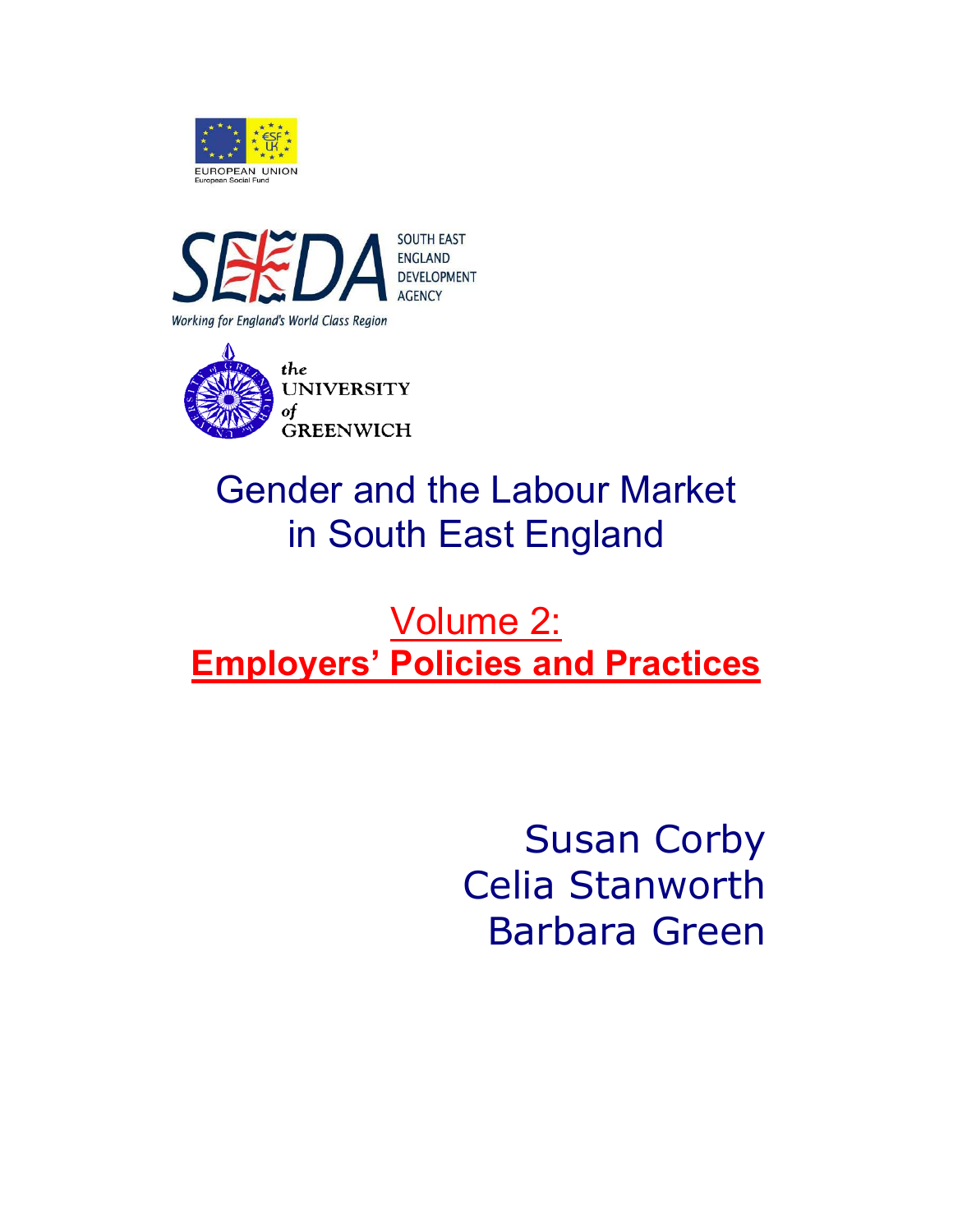**The views expressed in this report are the authors and do not necessarily reflect those of the South East of England Development Agency (SEEDA).** 

#### Acknowledgements

The authors would like to acknowledge the assistance of the members of the steering group:

Mr Patrick Baynes, Deputy Head, The Business School, University of Greenwich Ms Jacqui Hughes, South East of England Development Agency Dr David Perfect, Research Manager, Equal Opportunities Commission Baroness Prosser, Chair of the Women and Work Commission.

Further enquiries to:

Susan Corby and Celia Stanworth, Work and Employment Research Unit (WERU), The Business School, University of Greenwich, Old Royal Naval College, Park Row, London SE10 9LS.

Tel: 020 8331 8000

Emails: S.R.Corby@gre.ac.uk C.M.Stanworth@gre.ac.uk

1 86166 219 X

September 2005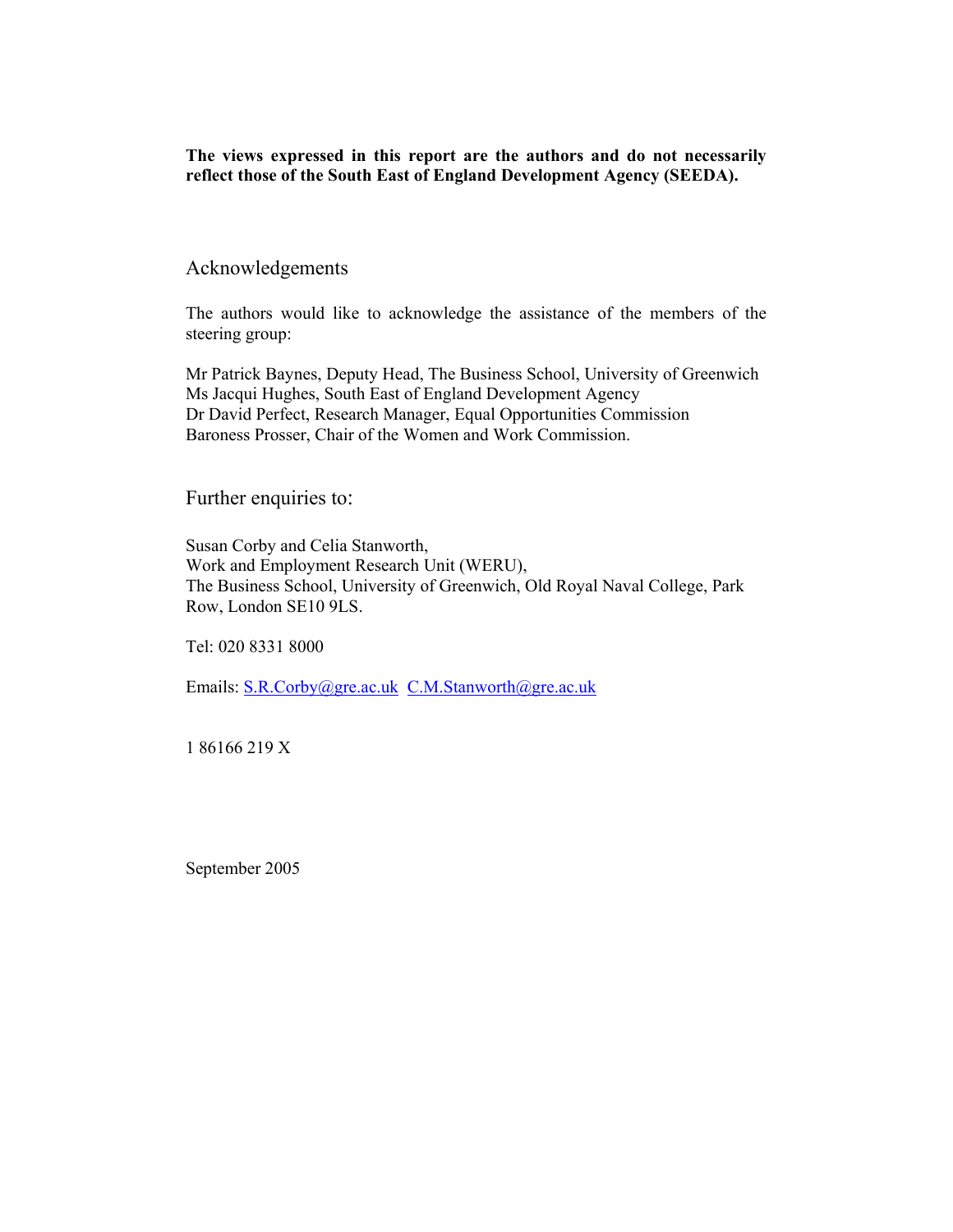## Table of Contents

| .20 |
|-----|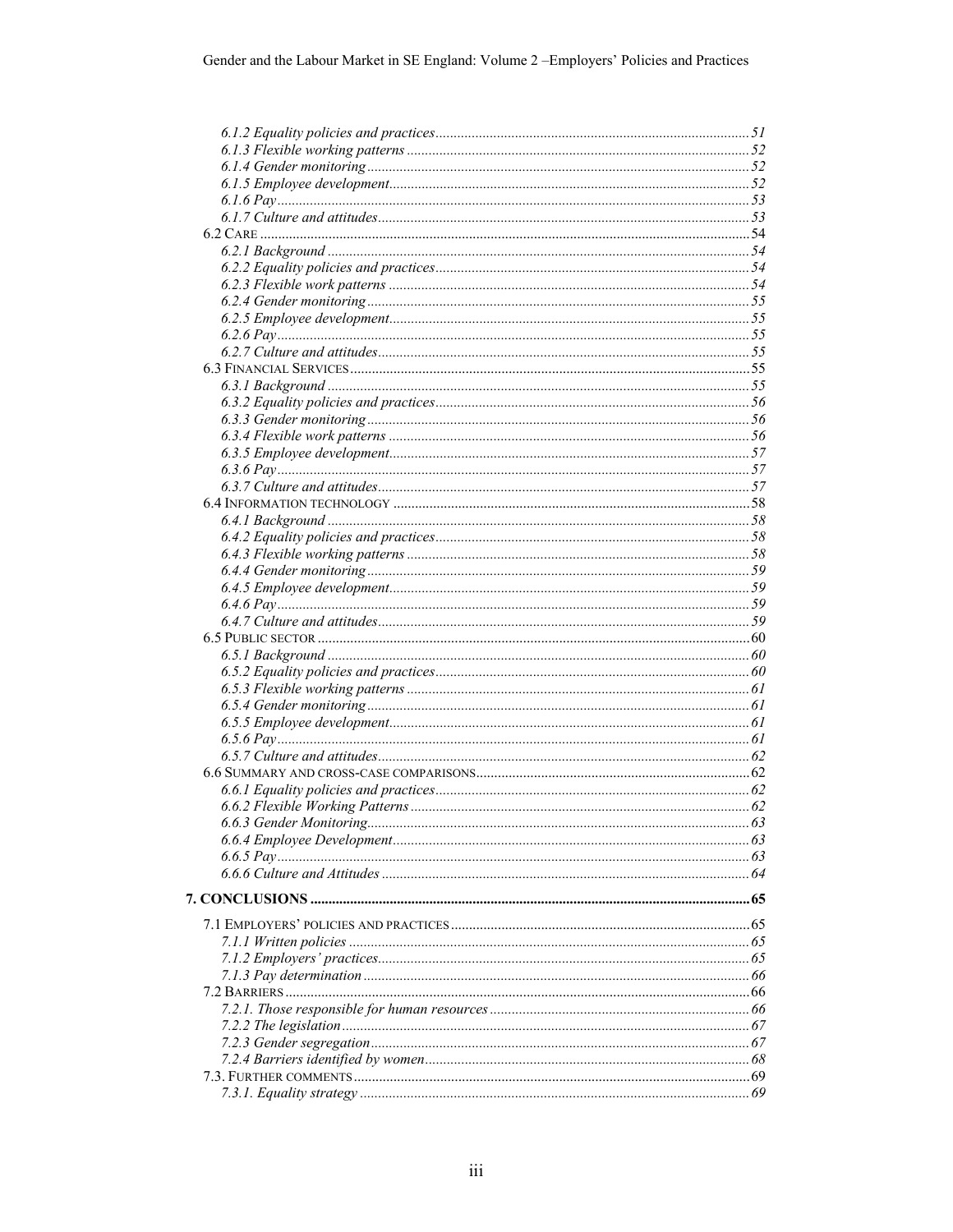## Table of Figures

## Table of Tables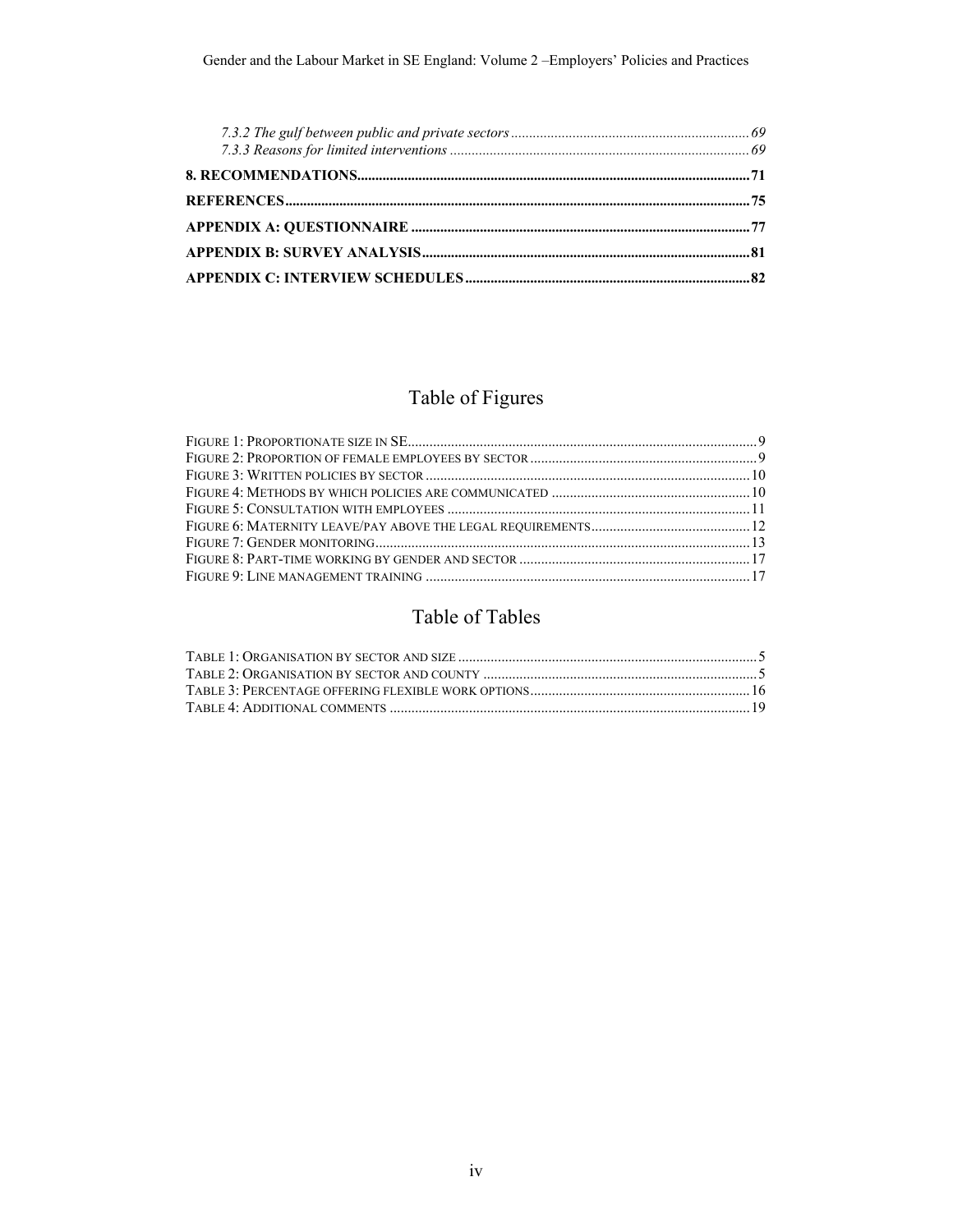## Abbreviations

| Acas         | Advisory, Conciliation and Arbitration Service        |
|--------------|-------------------------------------------------------|
| <b>CHSS</b>  | Centre for Health Service Studies, University of Kent |
| <b>DTI</b>   | Department of Trade and Industry                      |
| EOC          | <b>Equal Opportunities Commission</b>                 |
| EPR          | <b>Equal Pay Review</b>                               |
| <b>ESF</b>   | European Social Fund                                  |
| HR           | Human Resources                                       |
| <b>ONS</b>   | Office of National Statistics                         |
| <b>PRP</b>   | Performance-related-pay                               |
| <b>SEEDA</b> | South East of England Development Agency              |
| WERS         | Workplace Employee Relations Survey                   |

# **Glossary**

Part-time work = any hours of work that are less than those of an equivalent fulltime worker.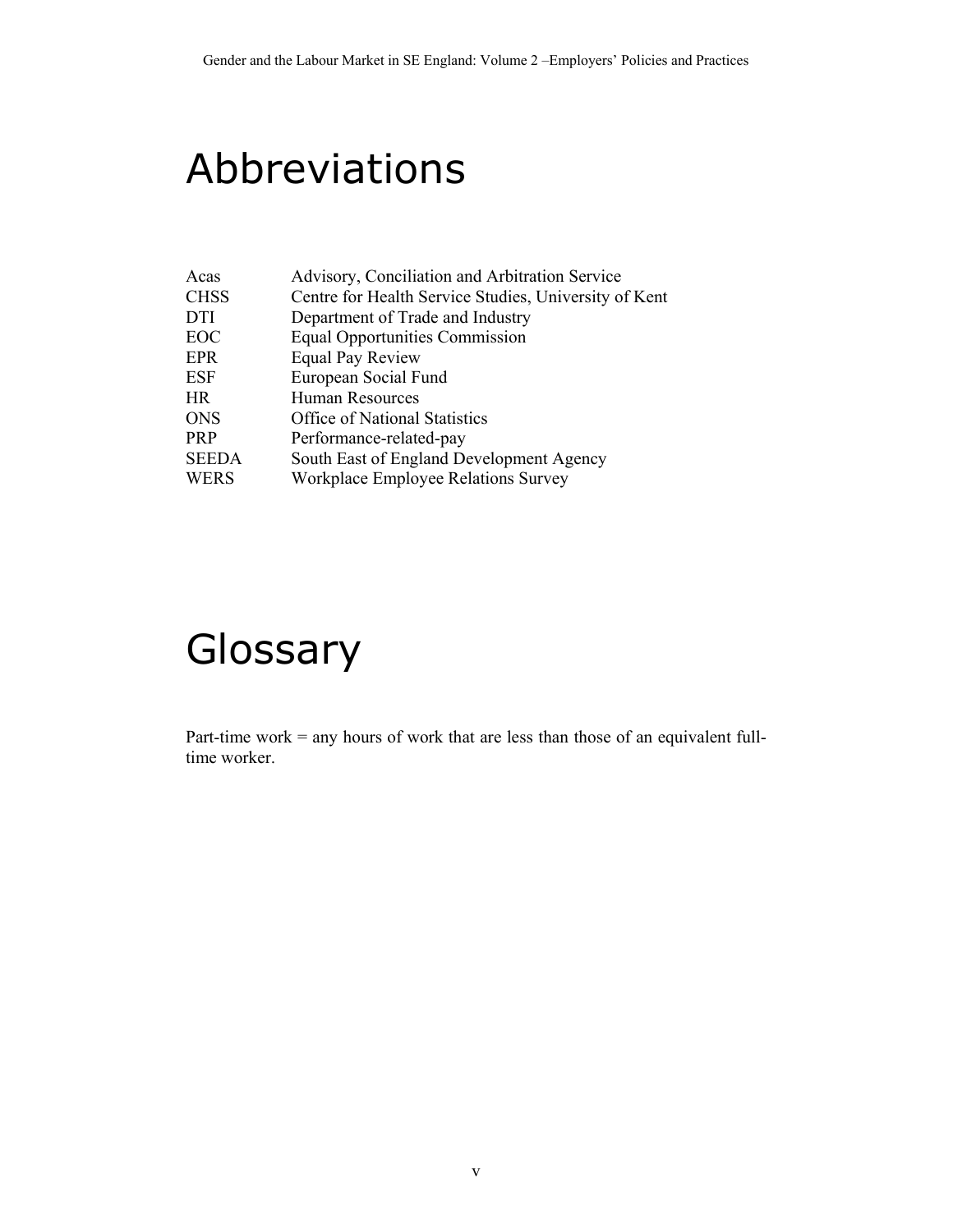## Executive Summary

## *Objectives*

This research on gender and the labour market in South East England was funded by the South East of England Development Agency/European Social Fund. In volume 1 we set out the context: theoretical explanations for gender equality, the legal framework and organisational factors. Moreover, using a range of published data, we answered the first of our research questions: how does the labour market position of women in the government region of the South East of England compare with that of both men in the South East and that of women in Great Britain/United Kingdom?

In this volume we turn our attention to our other research questions:

- What policies and practices do employers in South East England adopt in respect of gender equality?
- What barriers do employers and women employees in South East England identify in respect of gender and employment?

## *Methodology*

A two strand approach was adopted. First, a postal survey was conducted. The survey was distributed to all employers who had 50 or more employees in their organisation in the region.. It produced 454 usable responses, a response rate of just over 13 per cent, and was analysed by CHSS, University of Kent, using SPSS, with cross-tabulations by sector and size of firm. The questions were predominantly factual, but there were four attitudinal questions using a Likert scale.

Respondents to the survey were asked if they were willing to be contacted for a follow-up face-to-face interview. Accordingly, interviews were held with the person responsible for HR in 40 workplaces. Some of those interviewed were dedicated HR specialists, especially in medium-sized organisations (100-249 employees), while often in organisations of 250 employees and above there was a team of HR specialists, quite often with the HR director having a seat on the board. In the smaller organisations, however, the managing director or the finance director might also be responsible for human resources. In addition, interviews with 74 women were conducted, who filled different positions in the organisational hierarchy. The interviews were taped and transcribed and analysed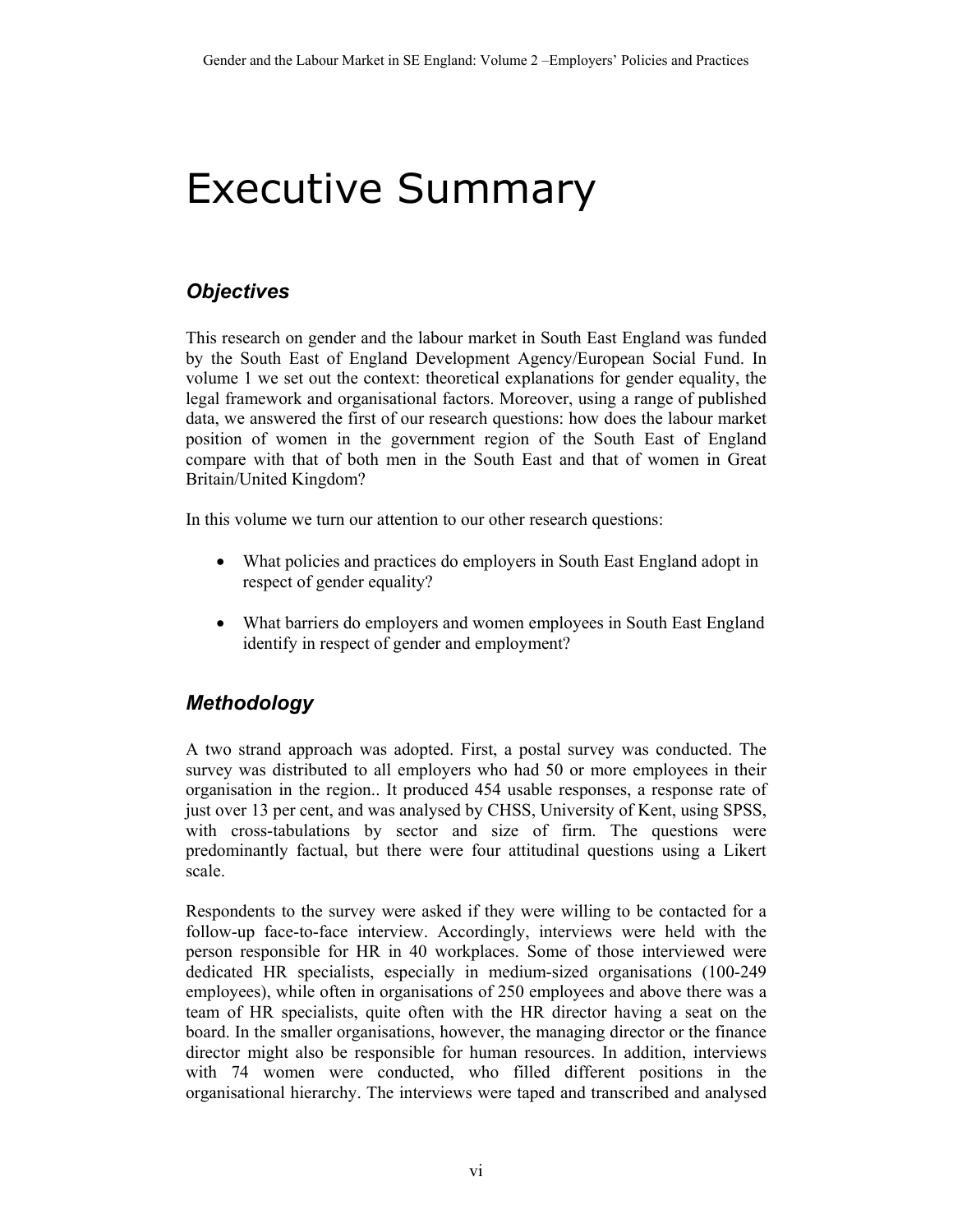using a grounded theory approach. The interview topic guides are shown in appendix C and details of the sample are shown in sub-section 2.2.1.

## *Survey findings*

The vast majority of our 454 respondent organisations had written policies on equality and diversity and most of these policies specifically covered the different equality strands, but the communication of these policies was primarily through staff handbooks and induction. Moreover, over half did not consult their staff, either indirectly through their representatives or directly, on their equality policies. Also few organisations provided maternity leave above the statutory minima, though maternity pay above the statutory minima was somewhat more common, being provided by one in four organisations. There was very little gender monitoring for instance in respect of occupational categories, short-listing, promotions and training. As to flexible working patterns, the most commonly offered and the most commonly used was part-time work, with take-up by women far exceeding take-up by men.

Just over one third of respondents said that they had carried out an equal pay review but a further question suggested that at least some respondents confused an equal pay review with a pay review. Moreover, very few organisations (about 1 in 20) took proactive measures to boost the quality and/or quantity of women's jobs.

When we cross-tabulated our findings by sector (private services, private manufacturing and public sector) we found that the public sector reported having by far the most gender equality measures in place. Similarly when we cross tabulated our findings by size, ie number of employees in the SE region (under 100; 100-249, 250+), large organisations (250+) reported having more gender equality measures in place than smaller organisations. It should be noted, however, that there is somewhat of an overlap between the public sector and large organisations: 40 per cent of public sector organisations had 250 or more employees, compared to 26 per cent in private manufacturing and 35 per cent in private services.

The four attitudinal questions indicated general satisfaction (or indeed some might argue complacency) that their organisations were an equal opportunity employer.

### *The views of those responsible for Human Resources (HR)*

Interviews were held with those responsible for HR to explore responses to our questionnaires. In the main our private sector interviewees demonstrated a limited view of equality. They equated it with procedural fairness and considered that they provided equal pay because they had equal pay for broadly similar work. Moreover, in the main they did not consider equal pay for work of equal value or conduct equal pay reviews.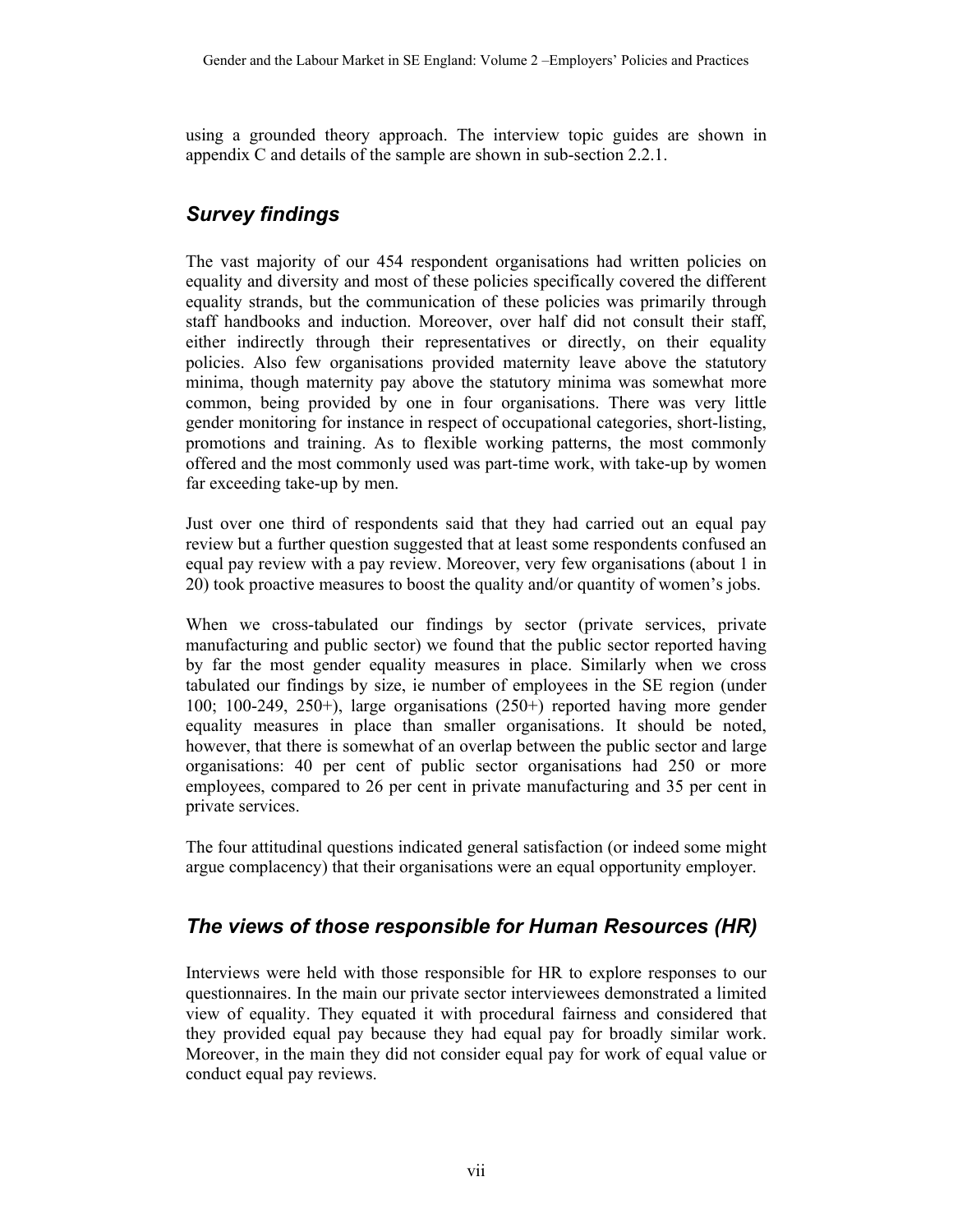They provided part-time work for the less senior positions and considered that they had coped well with the statutory right to request flexible work, while many were considering the new child care voucher scheme.

By and large, however, those responsible for HR even in medium-sized firms considered that monitoring was not necessary because they were not large enough. Also they felt that women did not reach the top, not because of organisational policies and practices, but because women wanted to work limited hours. Other findings were that:

- o the business case was rarely a spur to equality measures, but legal provisions were;
- o progressive views on equality could not be equated with the sex or the specific role of the interviewee, or the size of the organisation but it could be correlated with sector: interviewees from public sector organisations not only held progressive views, but also had comprehensive action plans aimed at achieving substantive equality outcomes.

## *The views of female employees*

Chance seemed to have played a large part in many interviewees' work histories and where they had reached senior positions they mainly ascribed their success to hard work, luck and to a lesser extent training. Furthermore, many of our interviewees seemed to have struck an implicit bargain with their employer. For example:

- part-time work, but no promotion opportunities,
- location near home/child's school, but less pay than might be obtained if there was commuting,
- an acceptable level of remuneration, but a lack of understanding of the basis on which the organisation sets pay,
- a senior position, but not as well remunerated as male equivalents,
- a job in a predominantly male environment, but an exclusionary or sexist culture.

These compromises and trade-offs seemed to operate not only where women had dependant children, but also often where they had not.

### *Case studies*

Combining information gathered both from the postal survey and face-to-face interviews, case studies of five organisations were depicted. These organisations, of varying sizes and proportions of female employees, were drawn from four subsectors identified by SEEDA as employment growth areas in the region: advanced manufacturing, care, financial services and information technology. In addition, a public sector case study was included.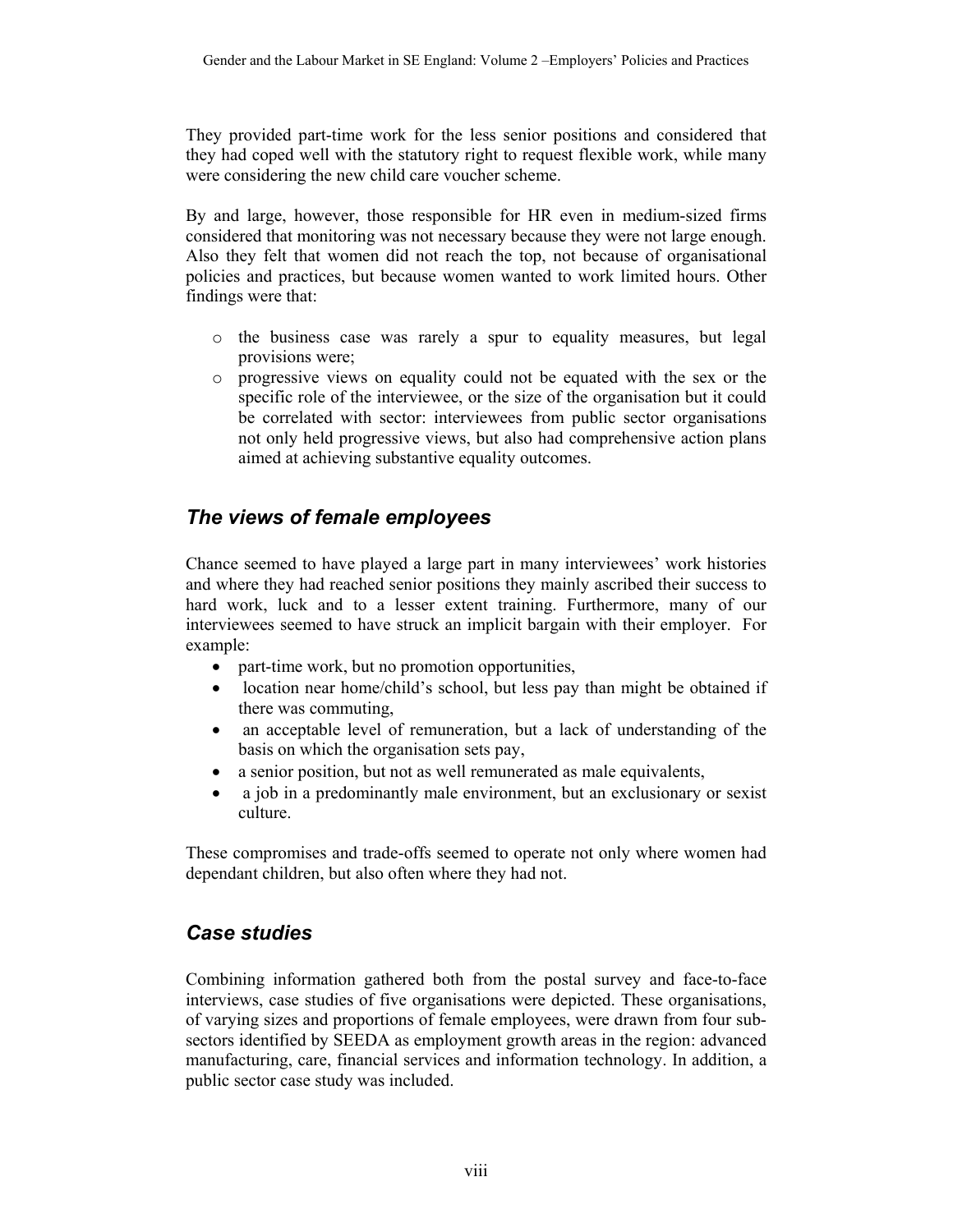In all the cases outlined, both public and private sector, there appeared to be good coverage of equality issues in written form. In terms of communicating policies, in most cases the channels were limited, with greatest emphasis on the staff handbook. In line with the survey results, the case organisations generally followed the minima in terms of maternity leave and pay, with the public sector case giving enhanced maternity pay and the care home longer leave. The public sector case was unusual as it had a workplace nursery, while the financial services firm was innovative as it provided a childcare helpline for its staff.

Overall in the private sector case study organisations, there was little or no monitoring or evaluation of policies, an absence of formalised pay structures and virtually no special measures to increase women's representation in management. The exception was the public sector case, which was a clear exemplar.

Although the existence of a long hours culture was frequently denied in the survey, these cases tended to show that it existed amongst some managers and typically higher management was expected to give a '24/7' commitment. Perhaps somewhat paradoxically, however, those interviewed in the case organisations usually felt that their employer was generally supportive to women and tried to foster work-life balance.

### *Conclusions and recommendations*

One striking finding from both from the survey and the interviews was the noticeable difference between the public and private sectors in the implementation of sex equality measures, with many organisations in the public sector, unlike the private sector, seeking to achieve substantive outcomes. This difference may be related not just to ownership differences (i.e. public/private) but also to the fact that the public sector organisations tended to be larger and collectively organised. Not surprisingly in this context, two women interviewees expressly recognised the public sector as an employer of choice.

Another striking finding was a clear contrast on the one hand between employers' satisfaction with their sex equality practices as revealed both in the survey and the interviews and, on the other hand, the statistics in volume 1 of this report showing the continuing stark nature of women's disadvantage in the South East labour market. Most private sector employers in the South East survey appeared to be conforming to the 'no difference' and 'like treated as like' concept of equality. Procedural fairness and compliance with equality laws was seen by them as good enough. There did not appear to be a perception of a 'rational' business case that would lead them to go further, by removing obstacles within the organisation to encourage women to advance their careers and/or break down horizontal and vertical occupational segregation.

One explanation for this could be that employers perceive few problems in resourcing the organisation at present and can access sufficient people with the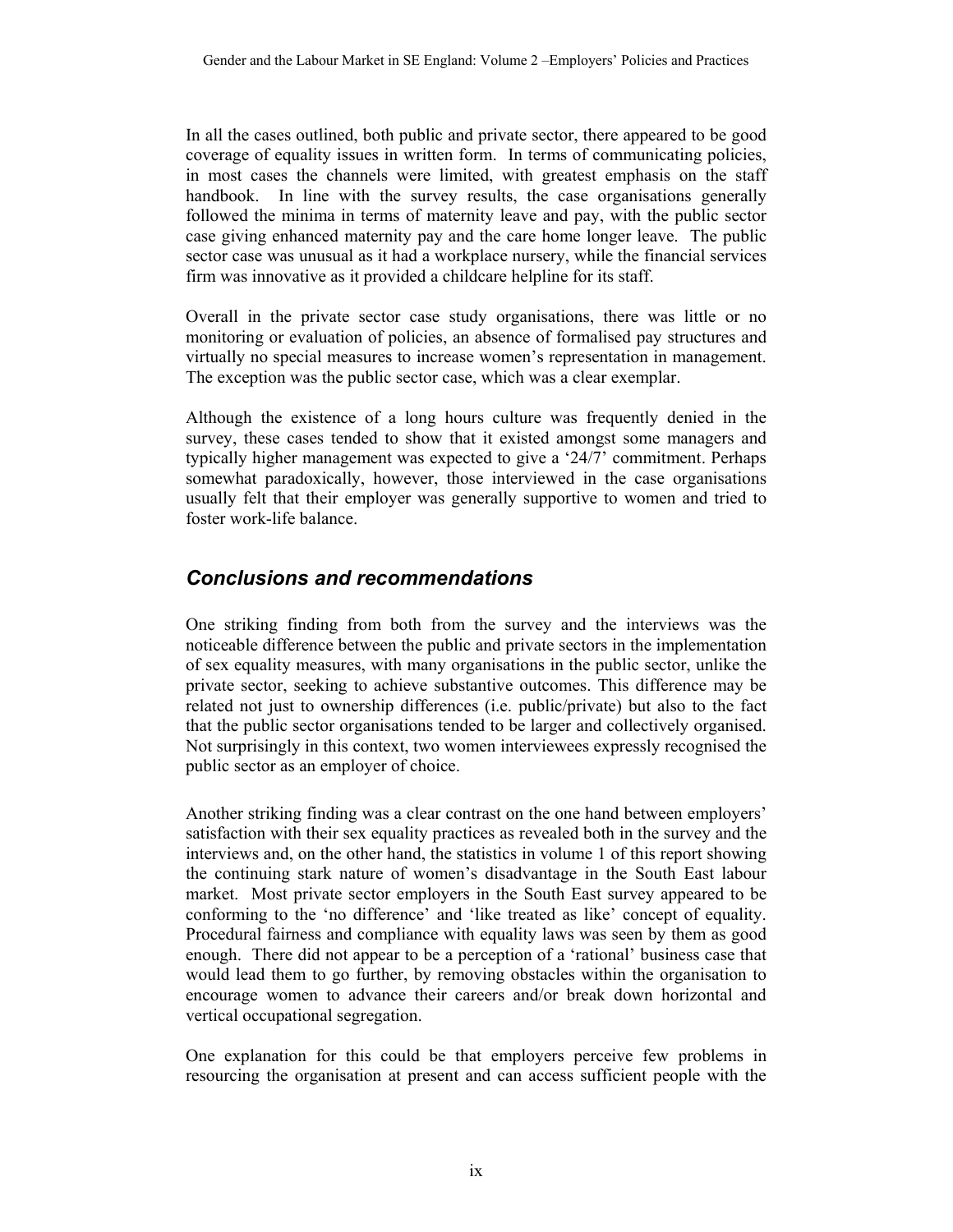required skillsets. Another explanation could be that employers may equate success in dealing with equality by an absence of litigation.

Most of our interviews took place in small and medium sized firms, which make up the majority of firms in the UK. Also as in our survey, manufacturing was over-represented. This highlighted to us the particular problems and needs of SMEs in terms of implementing equality measures often on a tight budget. It is clear that many of the national initiatives by government and other bodies are designed for implementation by large firms and require a level of resources and expertise that are not available in SMEs. This is not to provide an excuse for smaller companies to discriminate however – rather we feel that more account should be taken of scarce HR resources and the operational realities.

Against that background and the findings from this research we have drawn up a 'stepping stones' action plan for employers in the South East deliberately keeping the list brief and suggesting small incremental steps and where free expert advice can be sought, rather than unrealistically ambitious change programmes as follows:

#### *Stepping Stones to Progress: Women in the Workplace*

*These recommendations are drawn from this research.* 

#### **1. Are you selecting your staff from the widest possible pool?**

- Good staff can be hard to find and currently many firms in the South East are having difficulty recruiting the right people. This situation is likely to get tougher as the working population ages. Recruiting women for jobs traditionally done by men gives you more options.

- Make it clear in your advertising and at interviews that flexible working requests can often be accommodated.

- When you approach employment agencies, tell them that you would particularly welcome applications from the under-represented sex and, where appropriate, make contact with schools and/or colleges. Don't just sit back and wait for the gender balance to change by itself.

- Many SMEs do not have a full-time HR manager, let alone an equality or diversity specialist. Consider hiring a reputable HR consultant to work out a strategy in terms of your staffing needs.

#### **2. Are you making the best use of your existing workforce?**

- When technical or managerial opportunities arise, advertise internally and encourage women to apply. Include administrative staff - often women – with no direct 'ladder' into managerial jobs.

- Use the opportunities afforded by maternity leave, long term sickness or other temporary vacancies to develop staff. Think laterally. For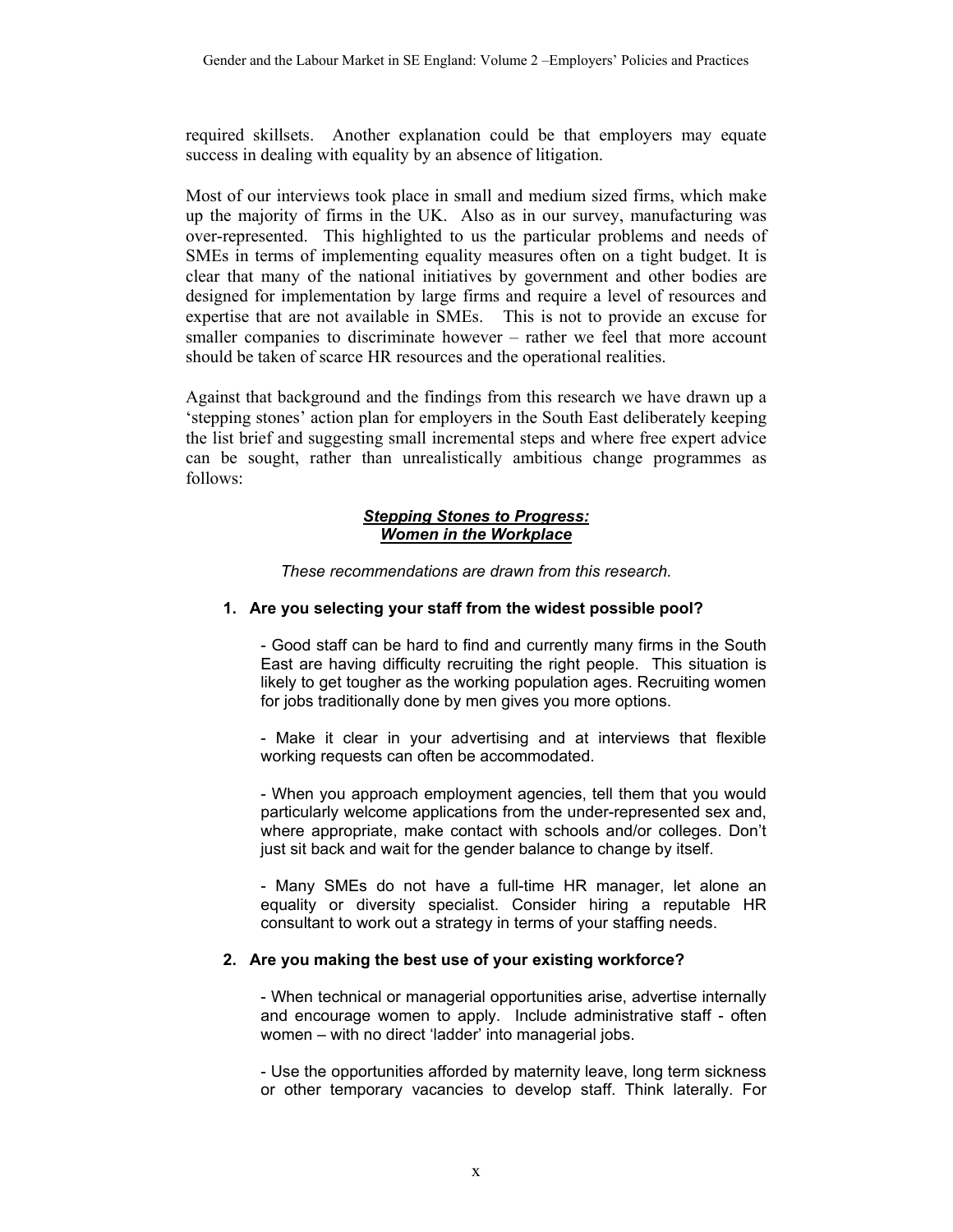instance you could ask a woman to 'act up' or try out a different sort of job.

#### **3. Do you have equality policies and procedures?**

- Relying on line managers to use 'common sense' is not enough. Small firms need policies and procedures as much as major multinationals.

- Review your policies and procedures regularly as legislation often changes and your practices may need updating.

- Make sure your equality policies are easily accessible to managers and employees. Publicise them widely and ensure that all employees know where to find them.

#### **4. Are your equality policies being implemented?**

- Managers need training to understand equality policies, the reasons for them and how to implement them in a consistent way.

- As well as briefing new managers at induction, don't forget that long serving managers also need reminding of policies, especially where they have been updated, and that messages need to be frequently repeated.

#### **5. Do you know if your equality policies are working?**

- Collect information periodically at least about recruitment and promotion, ie the women and men applying, being short-listed and appointed.

- When you collect information, analyse it and create a "to-do" list to improve the gender balance.

#### **6. Do you encourage work/life balance?**

.

.

- Recent research shows that recruitment and retention benefit from flexible working patterns. Consider extending reduced working hours/job shares to higher status occupations, including management posts.

- Encourage line managers to adopt a 'can-do' attitude to staff requests for flexible working.

- Set a good example and encourage your managers to do likewise. Long hours working should be the exception, not the rule.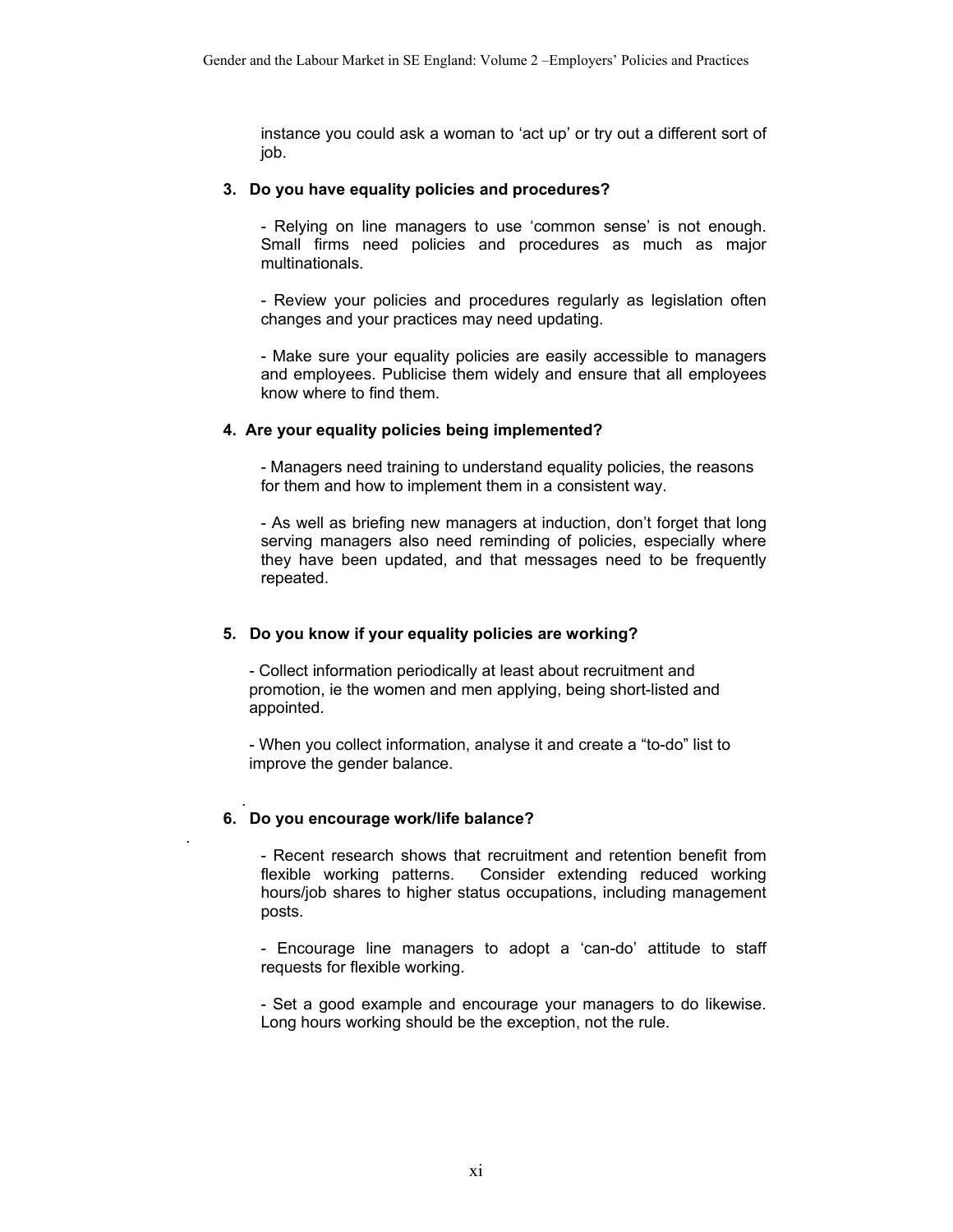#### **7. Do you support women working in predominantly male areas?**

- Ask your managers to make it clear to all their staff that women may feel excluded by male 'banter'.

- Ensure that all your employees know that they will not be victimised or thought 'soft' if they report harassment, including sexist remarks.

- Set up a 'buddy system' or mentoring scheme to help women feel less isolated.

#### **8. Is your pay system transparent and fair?**

- All employees and managers should be able to understand the basis of pay in your organisation and your pay scales should be published.

- Make sure you are paying for the job and not the person. Men may be more assertive in negotiating higher starting rates than women, leading to pay anomalies.

- Where you have a pay anomaly but cost prevents you from ironing it out all at once, work out a plan to put it right in stages over a limited time period.

#### **9. Could you save recruitment and training costs by encouraging more women to return to work after childbirth?**

- Consider giving a bonus payment to women who return after maternity leave and stay for three months.

- Offering help with childcare does not necessarily mean expensive options such as workplace nurseries; child care vouchers, for instance, are a much cheaper but still valuable alternative.

#### **10. Why not seek FREE expert help?**

- **Diversity Means Business, funded by SEEDA/ESF offers 100% subsidised diversity training, information handbooks and one-toone advice across the South East region. Contact Karen.barber@portsmouthcc.gov.uk or 023 9284 1610.**
- **The Advisory, Conciliation & Arbitration Service (Acas) (www.acas.org.uk) has a helpline which provides free, confidential help and information on work issues on 08457 47 47 47. It also has an advisory booklet which can be downloaded free, 'Tackling Discrimination and Promoting Equality – a good practice guide for employers'.**
- **Equality Direct is a free, confidential telephone advice service for employers run by Acas on 0845 600 3444 or go to www.equalitydirect.org.uk**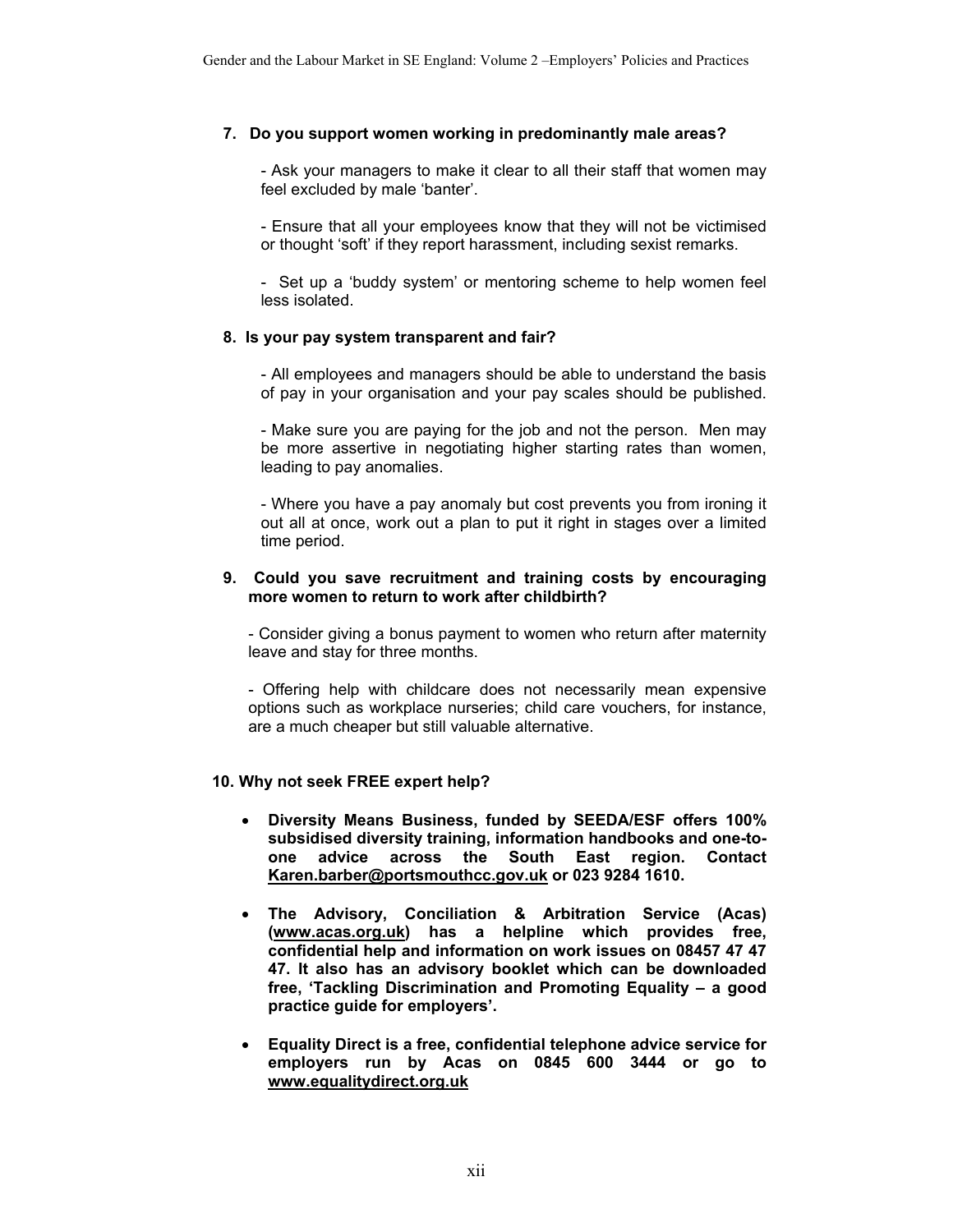- **The Equal Opportunities Commission (EOC) has a free, confidential telephone helpline on 0845 601 5901. Also it has many advisory booklets which can be downloaded free of charge. The EOC homepage is www.eoc.org.uk**
- **CIPD (Chartered Institute of Personnel and Development) produces reports into equality/diversity, pay and flexible work issues, many of which can be downloaded from www.cipd.co.uk/surveys. You do not have to be a member.**
- **DTI (Department of Trade and Industry) has a useful employment relations section (www.dti.gov.uk/er )**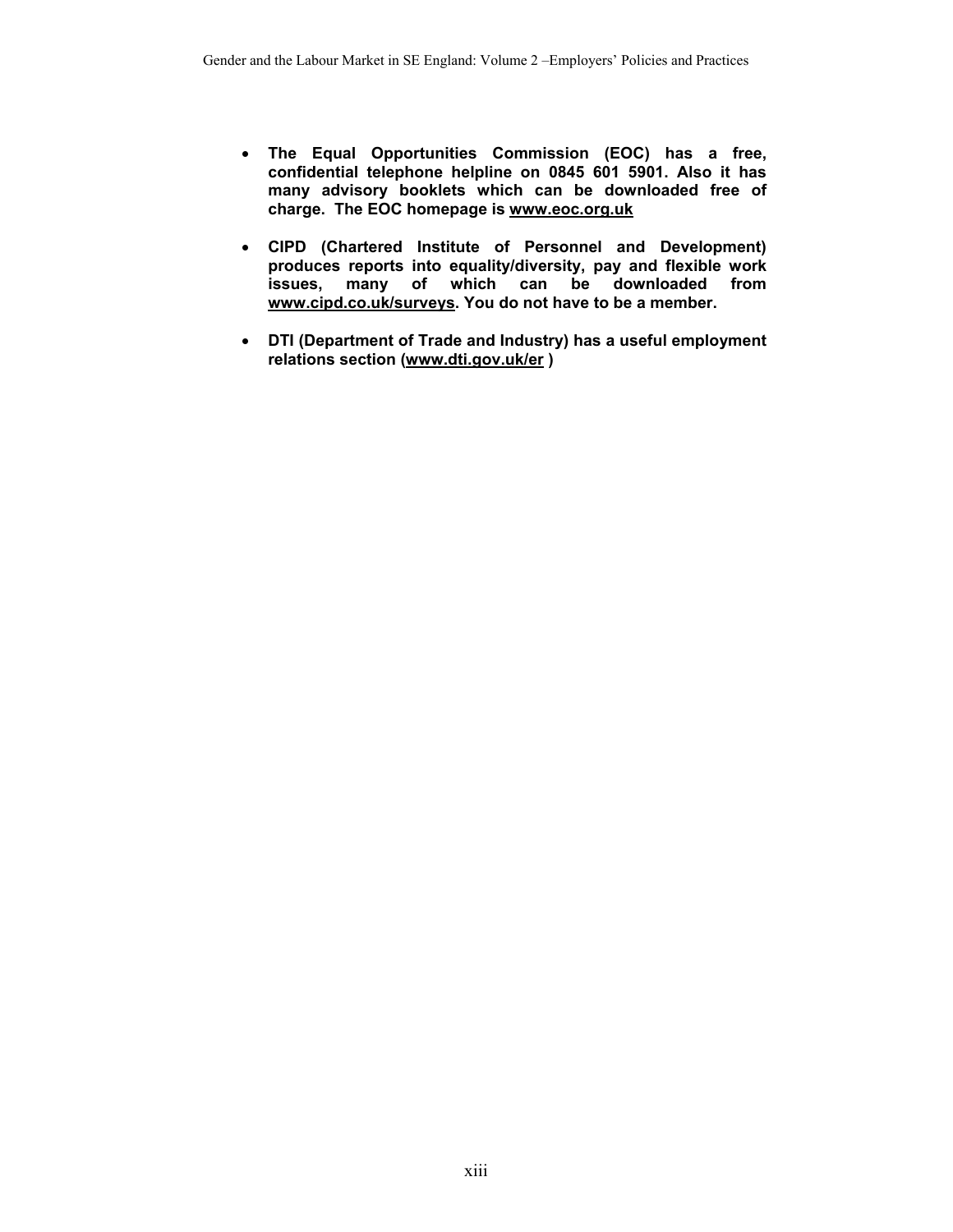## 1. Introduction

## *1.1 Aims and objectives of the research project*

This research is funded by the South East of England Development Agency (SEEDA) and the European Social Fund (ESF). The overall research objective of the project is to identify barriers that prevent women from making a full contribution to the labour market in the South East (SE) of England and to disseminate best practice. In line with this overall objective, our research questions are:

- Analysing official statistics, how does the labour market position of women in the South East region compare with that of both men in the region and women in Great Britain/United Kingdom (UK)?
- What policies and practices do employers in South East England adopt in respect of gender equality?
- What barriers do employers and women employees in South East England identify in respect of gender and employment?

In the first volume of this report we set out the context for this research, looking at the economic and sociological theories of gender inequality in the workplace and the legal position. We also sought to answer the first of these research questions: analysing official statistics a comparison was drawn between the labour market position of women in the South East region with that of men in the region and with that of women in Great Britain/United Kingdom.

In short, looking at median hourly earnings in 2003 of full-time women in South East England, we found they were 19 per cent less than those of men. Among the lowest earners the gender pay gap was comparatively narrow at 10 per cent, but amongst the highest earners men were paid 30 per cent more than women, compared to 20 per cent for Britain as a whole. We also found that the proportion of women managers and senior officials in the South East region was higher than the UK average. Moreover, the percentage of women living in the South East educated to degree level or equivalent was roughly the same as the percentage of men in the South East; and among regions in Britain the South East came second only to London. Similarly, the region had a lower percentage of women without qualifications than any other in Britain except London. Further details can be found in volume 1.

In this second volume of the report, we address the second and third research questions:

• What policies and practices do employers in the South East Region adopt in respect of gender equality?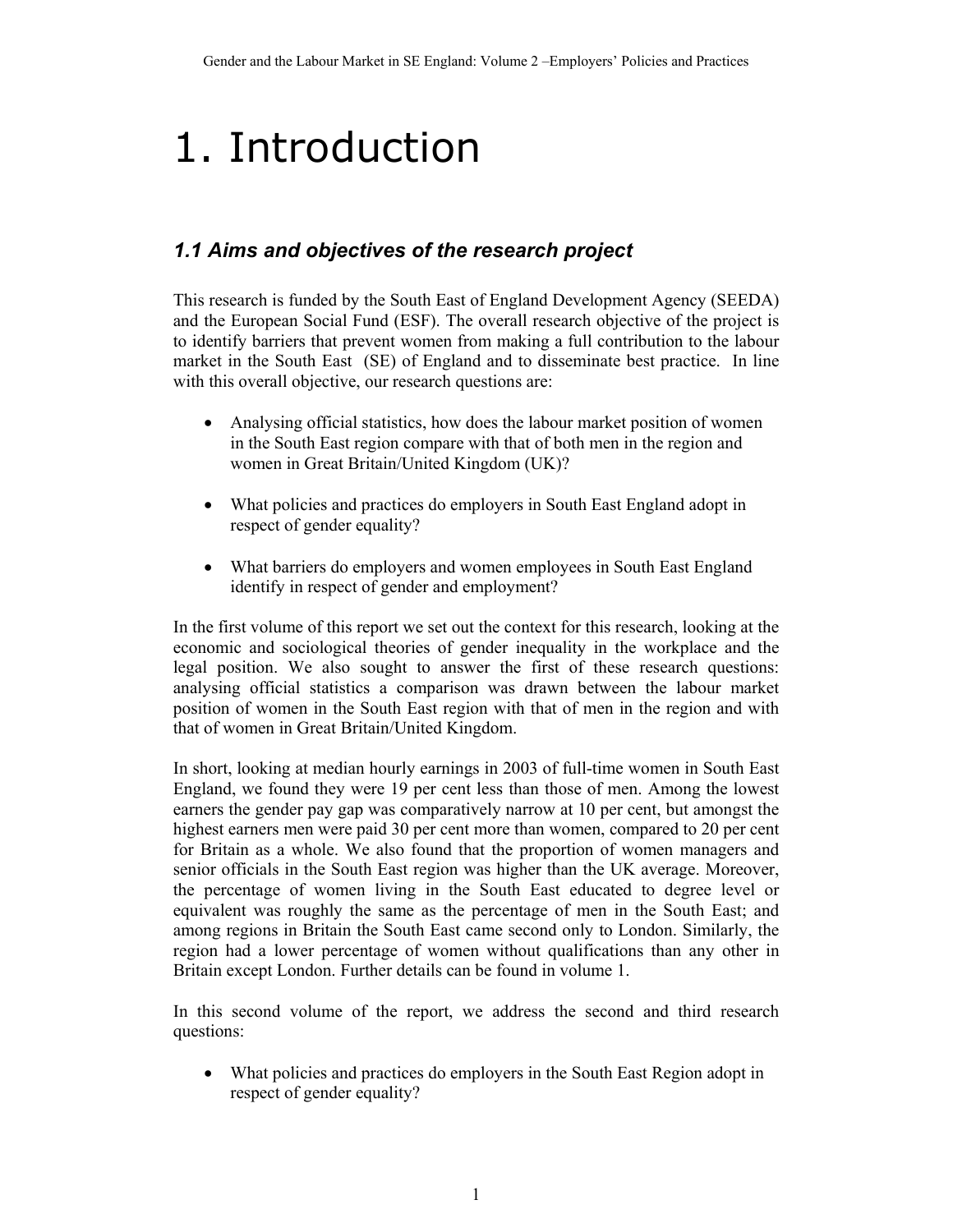• What barriers do employers and women employees in South East England identify in respect of gender and employment?

We answered the first of these research questions using a questionnaire distributed by post to employers in the South East and the second by interviews in 40 workplaces with the person responsible for human resources (HR) and women employees.

### *1.2 The structure of this report*

This report is structured as follows:

- o In chapter 2, we describe the methodology that was used and the limitations of our findings.
- o In chapter 3, the findings of the postal survey are outlined.
- o In chapter 4, the interviews with those responsible for HR are discussed.
- o In chapter 5, the interviews with female employees are discussed.
- o In chapter 6, there are five case studies, one each from an organisation in the following five sectors: advanced manufacturing, care, financial services, information technology and the public sector.
- o In chapter 7, the findings are summarised and conclusions are drawn
- o In chapter 8, recommendations are made aimed at small/medium sized employers in the form of 'Stepping Stones to Progress: Women in the Workplace'.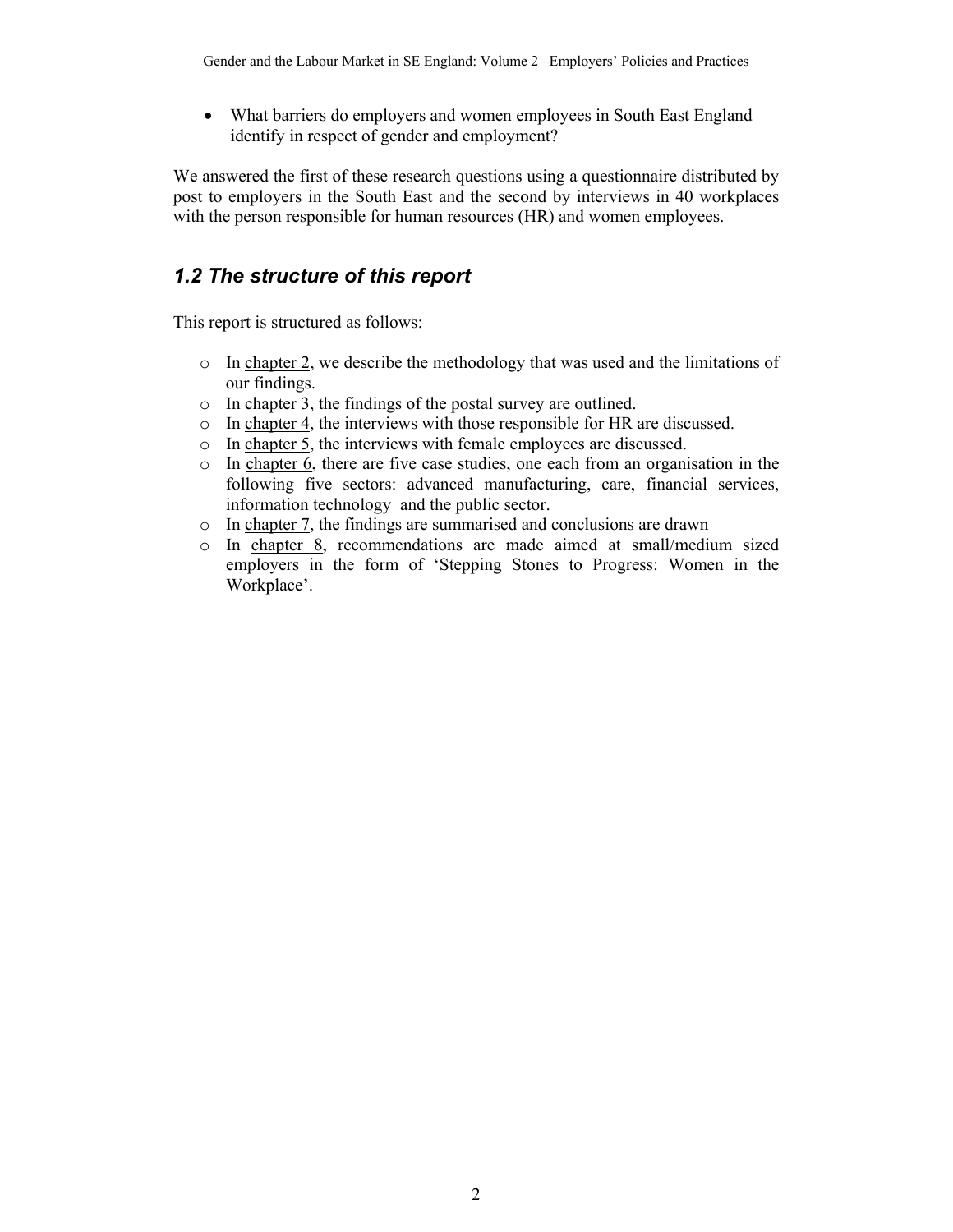# 2. Methodology

*This chapter describes the methodology employed both for the postal survey and for the interviews.* 

## *2.1 The postal survey*

#### 2.1.1 Development

The postal questionnaire was designed to ascertain the policies and practices SE employers adopted in respect of gender equality. Thus a number of issues were investigated including organisational size and sector, proportion of women staff, equality policies, equality practices, equal pay reviews, employee development, flexible working requests, litigation under the Sex Discrimination Act and Equal Pay Act and non-standard working patterns offered and used by women and men. The extent of gender monitoring of policies was also explored. Furthermore, a number of Likert scale attitudinal questions were incorporated and the respondents invited to add comments.

The questionnaire went through a number of reiterations, and was put before the Steering Group in draft form for comments, which were incorporated in the final version. A copy of the final survey instrument is in the appendix A. The final version has 45 questions on four pages, and incorporates the covering letter. Given the sensitivity of the topic, respondents were assured of confidentiality and anonymity.

It was also decided, with the agreement of the University of Greenwich Business School, to offer a prize draw in order to enhance the response rate. The prize was a free place on a postgraduate programme in the University's Business School. A flyer outlining the draw was designed and printed for distribution with the survey. In addition a map of the area covered by the South East England Development Agency (SEEDA) was included, in case respondents were unfamiliar with the geography of the government region of the South East.

#### 2.1.2 The database

The specification for this research, drawn up by SEEDA, required a minimum of 400 responses to the questionnaire and we estimated that we would receive a 12 per cent response rate. After investigation we purchased a Dun and Bradstreet database of all organisations in the SEEDA area with 50 or more employees. The database included 3,394 entries, and it was decided to distribute the survey to all the organisations listed, in effect a census.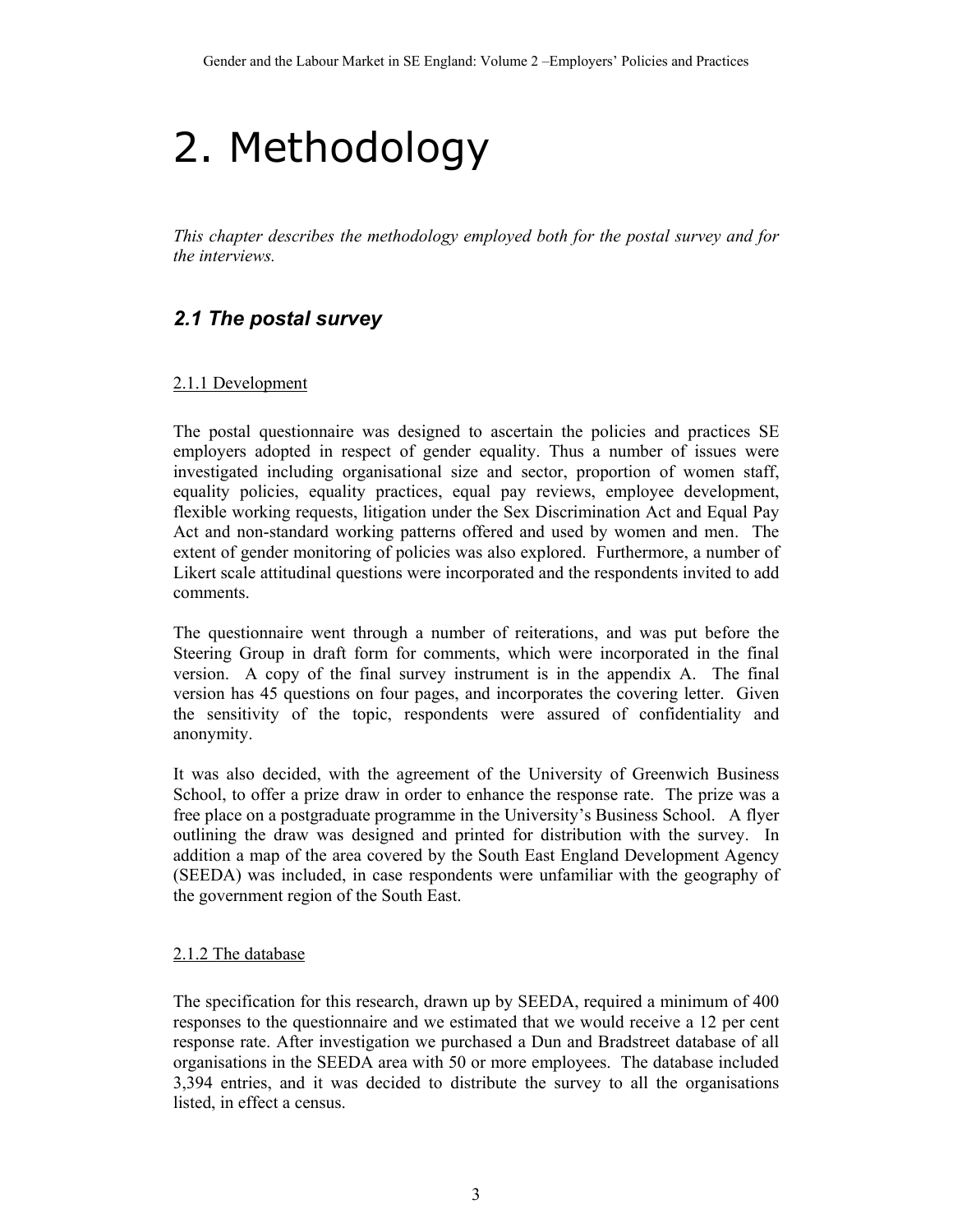We emphasise that this database had drawbacks, because it was organisation based, not workplace based, and thus excluded multi-site organisations which did not have a head office in the South East, although they had establishments in the South East.

#### 2.1.3 Distribution

The postal survey was distributed to named persons who were responsible for human resources (HR). In some organisations this person was the dedicated HR manager, ie only responsible for HR, not other matters. In other organisations, however, the named person was the managing director or another manager, for instance the company secretary, who was responsible for HR and other areas too.

The first postal distribution of the survey was carried out in October 2004 and elicited a response of approximately 160. In the light of this it was decided to send out a complete second mail-out, and this was done in November 2004. The two mailings resulted in a usable total of 454 responses, which exceeded the SEEDA requirements and represents a response rate of just over 13 per cent.

#### 2.1.4 Analysis

The data from the 454 responses were entered and analysed by the Centre for Health Service Studies (CHSS), University of Kent in SPSS version 12.1 and there were cross tabulations by sector and size of firm. See appendix B.

#### 2.1.5 Limitations of the survey

The response rate is considered to be satisfactory, given the current overload on HR managers in terms of surveys. It is to be expected that those who responded will tend to be those who have at least some interest in the issue of gender and employment, and non-response would tend to indicate those with little or no interest, and/or employers who are far from being exemplars in this area. Given this limitation, the findings of the survey should be used with caution.

### *2.2 The interviews*

#### 2.2.1 The sample

Those responding to the postal questionnaire were invited to volunteer to be contacted for follow-up interviews. Our aim was to interview the person responsible for human resources in 40 organisations. In smaller organisations that person was normally the finance director or the managing director. In larger organisations there was normally a team of staff dedicated to HR. Additionally we aimed to interview two women in each organisation, ideally one towards the top of the hierarchy and one towards the bottom.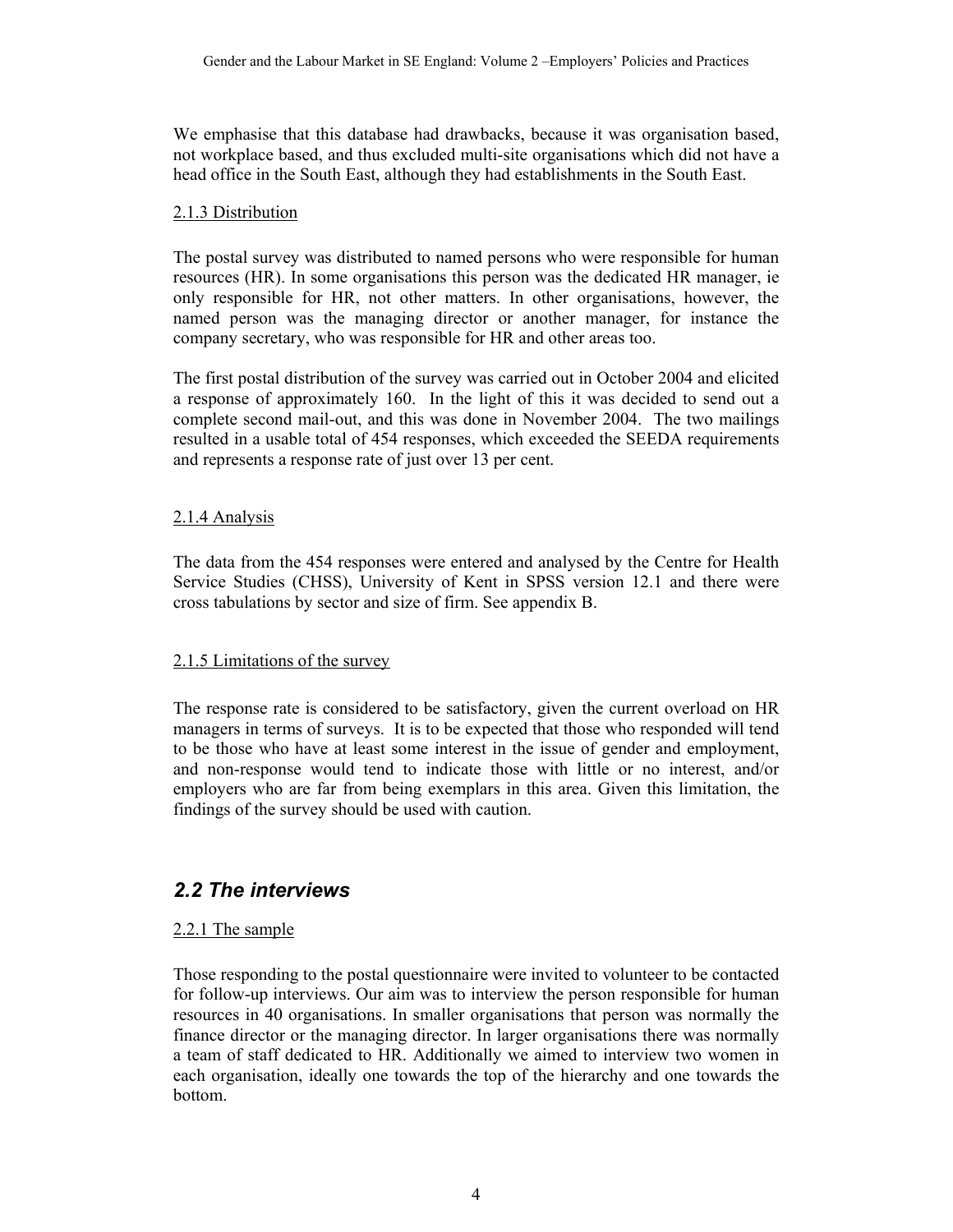SEEDA were particularly interested in five areas: advanced manufacturing, care, financial services, information technology and pharma-bio and from the responses to the survey it was known whether those willing to be interviewed fell into those subsectors. Accordingly interviews were first arranged with those respondents, though some respondents who had classified themselves as 'advanced manufacturing' turned out to be manufacturing.

To achieve the total of 40 workplaces, volunteer respondents in other sectors/subsectors were then contacted with the aim of obtaining a variety in terms of location and size. We also sought variation in activity and our 'other' respondents included a restaurant chain, a visitor attraction, two construction companies, three local authorities and an agricultural organisation. Given the sensitivity of the subject and the interviewers' wish to encourage interviewees to talk frankly, anonymity was promised. Details of our sample are shown in Tables 1 and 2 below.

| No.of            | <b>Manufacturing</b> | Care | TT | <b>Financial</b> | <b>Others</b> | <b>Public</b> | <b>Total</b> |
|------------------|----------------------|------|----|------------------|---------------|---------------|--------------|
| <b>Employees</b> |                      |      |    | <b>Services</b>  |               | <b>Sector</b> |              |
| Less than 50     |                      |      |    |                  |               |               |              |
| $50 - 99$        |                      |      |    |                  |               |               | 10           |
| 100-249          |                      |      |    |                  |               |               |              |
| 250-499          |                      |      |    |                  |               |               |              |
| $500+$           |                      |      |    |                  |               |               |              |
| <b>Total</b>     |                      |      |    |                  |               |               | 40           |

#### **Table 1: Organisation by sector and size**

| County           | <b>Manufacturing</b> | Care | <b>IT</b> | Financial       | <b>Others</b>  | <b>Public</b> | <b>Total</b> |
|------------------|----------------------|------|-----------|-----------------|----------------|---------------|--------------|
|                  |                      |      |           | <b>Services</b> |                | <b>Sector</b> |              |
| <b>E.SUSSEX</b>  |                      |      |           |                 |                |               |              |
| W.SUSSEX         |                      |      |           | 0               |                |               |              |
| <b>KENT</b>      |                      |      |           |                 |                | 2             |              |
| <b>BUCKS.</b>    |                      |      |           | $\theta$        |                |               |              |
| BERKS.           |                      |      |           | 0               | $\Omega$       |               |              |
| <b>SURREY</b>    |                      | ↑    |           |                 | ↑              |               | o            |
| <b>OXFORD</b>    |                      |      |           | 0               | $\mathfrak{D}$ |               |              |
| <b>HAMPSHIRE</b> |                      | ↑    | ↑         |                 | C              |               |              |
| <b>TOTAL</b>     | 10                   | ៗ    | 5         | 5               | 10             | 3             | 40           |
|                  |                      |      |           |                 |                |               |              |

#### **Table 2: Organisation by sector and county**

#### 2.2.2 The interview schedules

Interviews were conducted between February and May 2005 and the interview schedules are shown in appendix C. The questions for the person responsible for HR were tailored to the responses that person had given to the survey. Nevertheless, in every case the interviewee was asked about his/her career to date; whether he/she was CIPD qualified; the proportion of women on the board and/or at senior management level; how the organisation had coped with the recent provisions in respect of family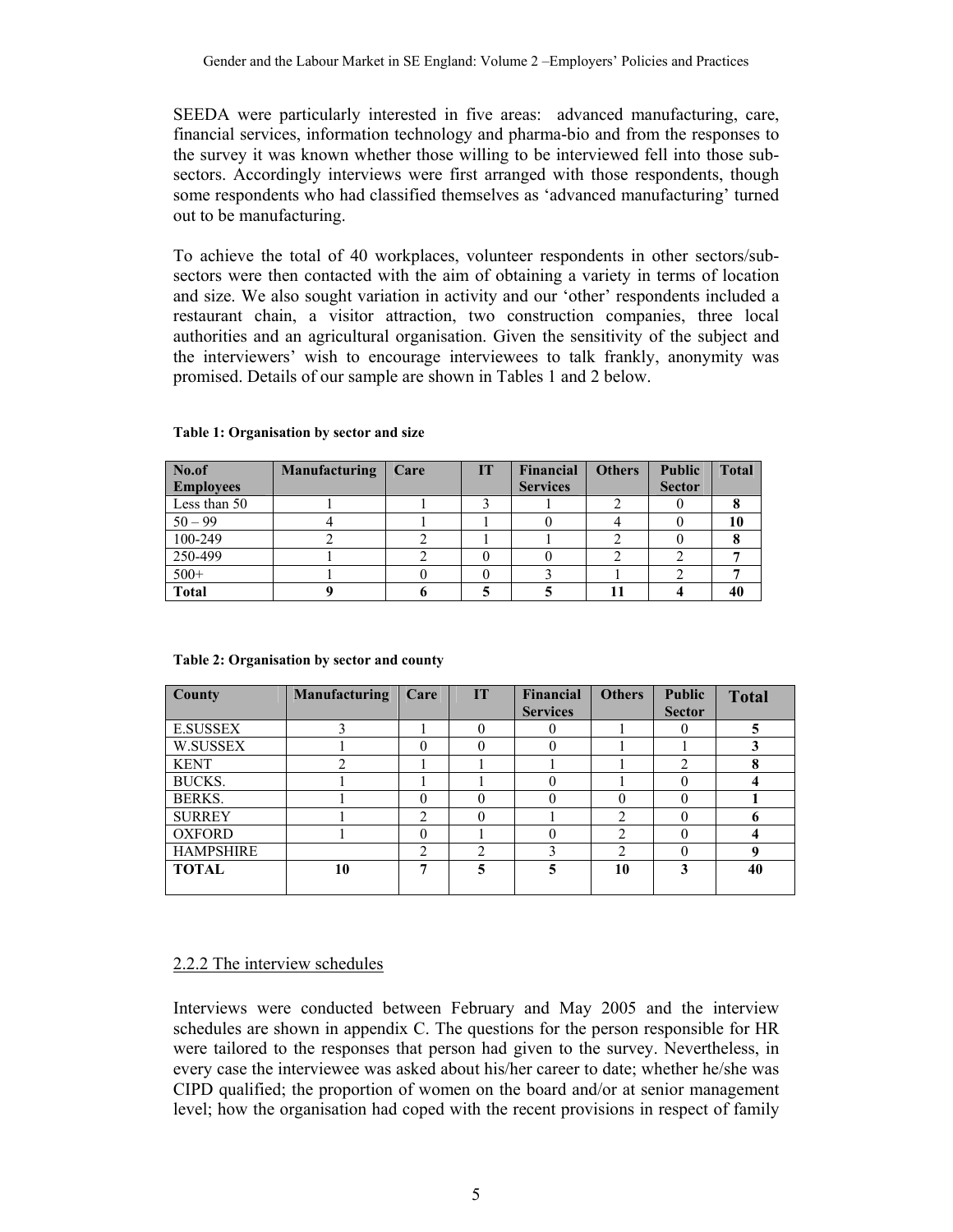friendly legislation and the interviewee's views on proposed changes; how pay was determined and, if the survey respondent had said that an equal pay review had been carried out, what exactly had been done. The interview was also designed to probe why the interviewee had not carried out certain measures, for instance in respect to gender monitoring and/or to limit occupational segregation and whether there were barriers in the organisation which had the effect of holding women back.

Interviews with women employees similarly sought to elicit information about their career to date; whether promotion had been sought and if so what had occurred; whether interviewees identified any gender barriers in the organisation; what further measures the organisation should adopt to help women to advance their career and how their pay compared with men at an equivalent level. In addition the senior women were asked what they thought were the most important factors that had enabled them to achieve their position, what difficulties they had encountered on the way and how they had overcome them.

#### 2.2.3 The analysis

Interviews were held in 40 organisations with the person responsible for HR. In addition in these 40 organisations, interviews were held with 74 women who held a variety of jobs. These included health care assistants, production operatives, data entrants, project managers, accounts managers, a matron, a geophysicist and women in sales and marketing.

The interviews lasted about half-an-hour or more and were taped and fully transcribed, except in respect of five interviews where the interviewer had to rely on notes because there had been a technical hitch. The interviews were analysed using a grounded theory approach. Themes were identified and then the interviewees' comments were clustered under the themes and then, after further refinement, reclustered.

#### 2.2.4 Limitations of the interviews

The sample was essentially self-selecting as those who responded to our survey volunteered to be interviewed and thus were more likely than not to be interested in gender issues. Also, those responsible for HR were asked to provide two female employees for interview. Although often the interviewers were consulted, essentially these women were chosen by the person responsible for HR, not the interviewer. These limitations should be recognised when this report is being considered.

## *2.3 Summary*

*The postal questionnaire was designed to ascertain the gender policies and practices of employers in the South East of England. It was distributed to all employers who, according to a Dun & Bradstreet database, had 50 or more employees in their organisation in the region. It was sent out in October 2004, with a reminder in November 2004. It produced 454 usable responses and was analysed by CHSS, University of Kent, using SPSS, with cross-tabulations by sector and size of firm.*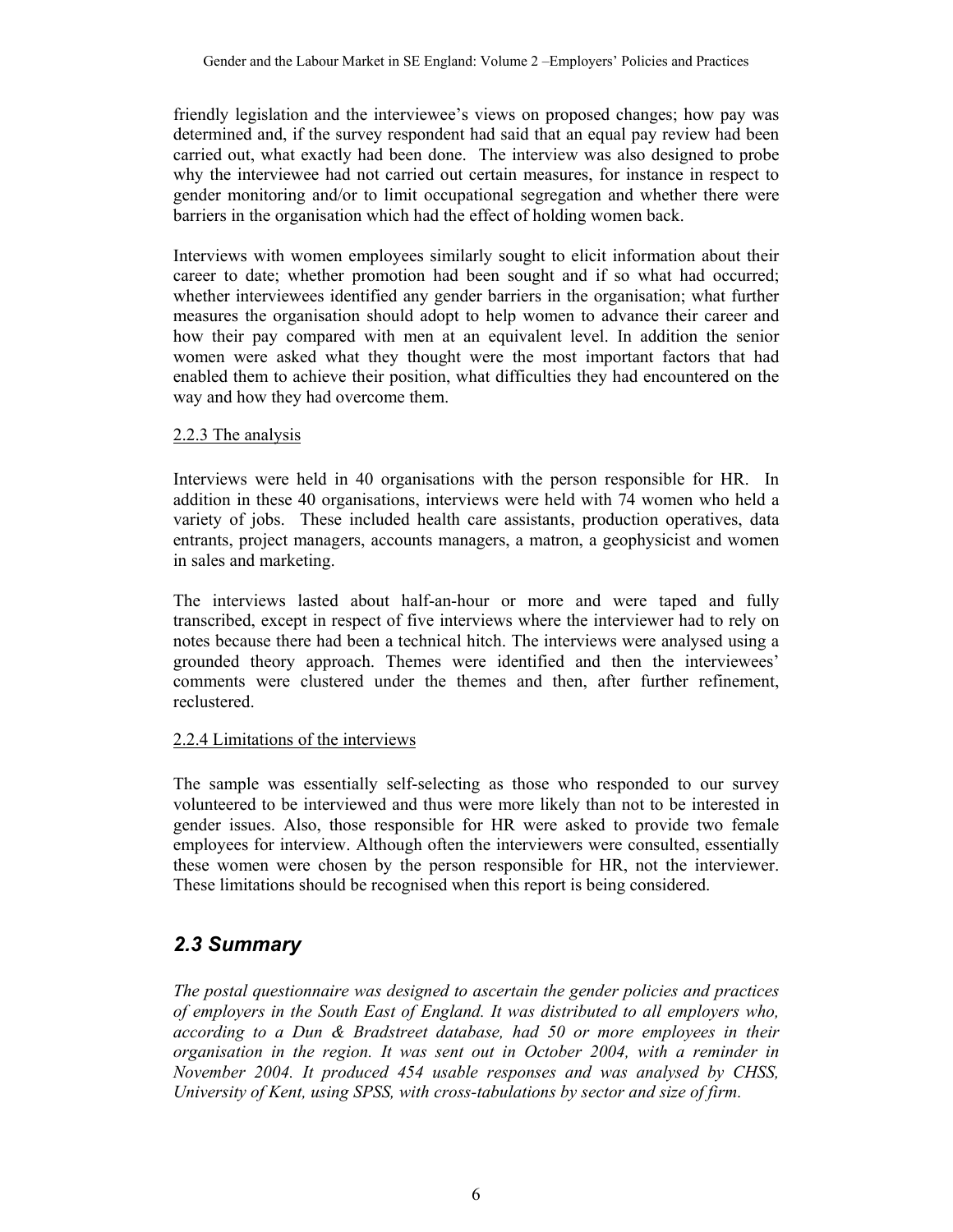*Respondents to the survey were asked if they were willing to be contacted for a follow-up interview. Accordingly, interviews were held with the person responsible for HR in 40 workplaces. In addition, interviews with 74 women were conducted. The interviews were taped and transcribed and analysed using a grounded theory approach.*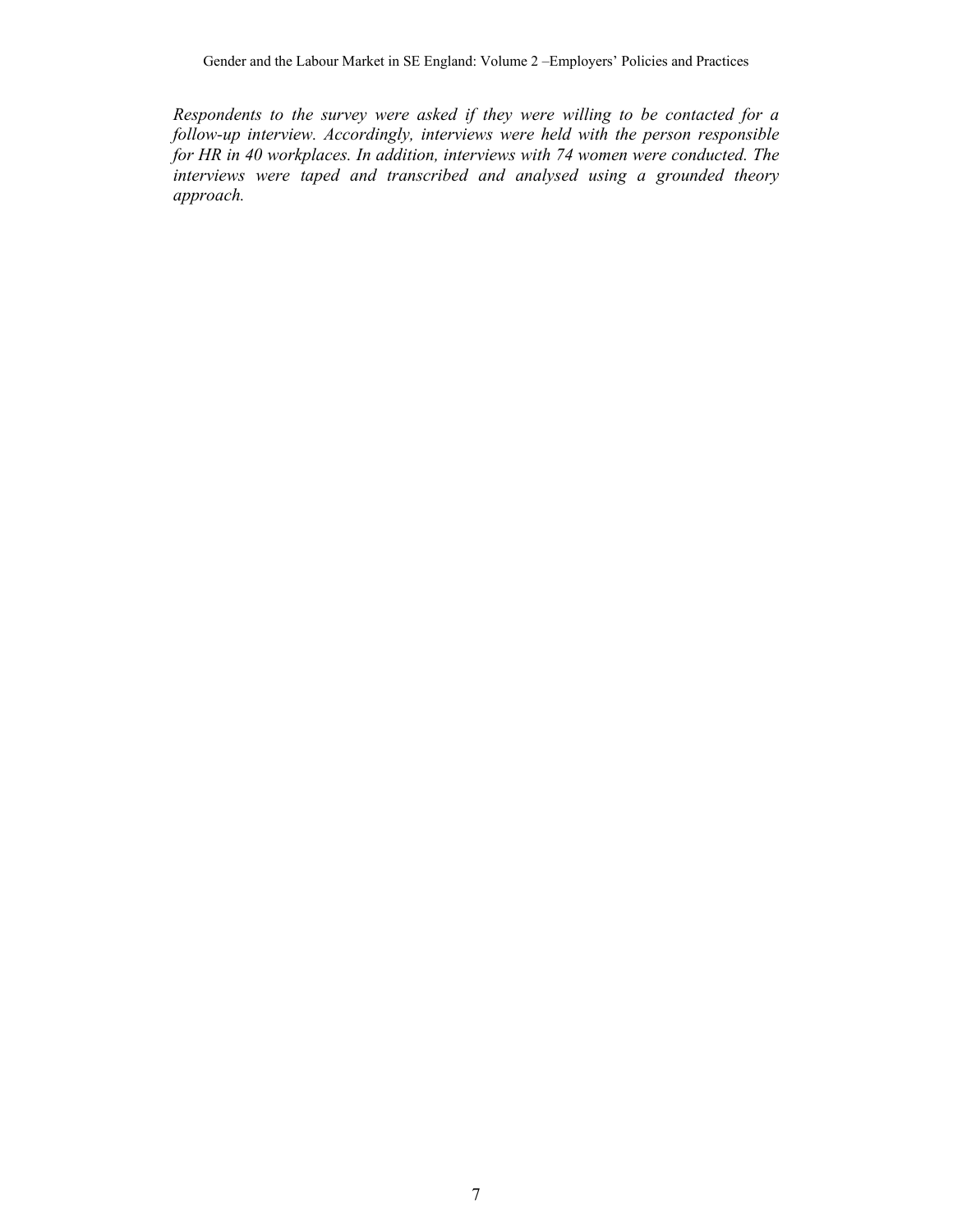# 3. Findings

*In this chapter, the findings of the survey are outlined, including further analysis in terms of cross-tabulations by size and sector. It should be noted that although we received 454 responses, not every respondent replied to every question, so the number is often quoted along with the percentage. Where possible and relevant, our results are compared with findings from other published surveys.* 

## *3.1 Demographics*

#### 3.1.1 Sector

49 per cent (212) of the responses came from private service firms, 31 per cent (133) from private manufacturing and 20 per cent (87) from the public sector. According to figures from the Office of National Statistics (ONS) based on NOMIS, 59 per cent of organisations in the South East were in private services, 16 per cent in manufacturing, and 25 per cent in public administration. Accordingly manufacturing was overrepresented in our responses compared to NOMIS figures, with the public sector and private services being under-represented.

SEEDA wanted the research to focus on five sub-sectors: care, financial services, pharma-bio, information technology and advanced manufacturing. They represent either employment growth sectors or sub-sectors that are already well-represented in the region. For example, 23 per cent of employees in the South East work in financial and business services. We only, however, had responses from 13 firms (3 per cent of organisations) in financial services. This could be due to the fact that the database was organisation, not workplace based so local branches or sites of financial sector firms with head offices elsewhere were excluded. Looking at these five sub-sectors, our highest responses (11 per cent,  $n = 50$ ) came from organisations in care and the lowest from organisations in pharma-bio (3 per cent,  $n = 12$ ).

#### 3.1.2 Size

Just over half (53 per cent) of our respondents indicated that their organisation operated only in the region, not elsewhere in the UK. As to size, as measured by number of employees, we asked about numbers in the South East and numbers in the UK as a whole. 42 per cent (191) of our respondents employed less than 100 people in the UK; 31 per cent employed between 100-249 and 27 per cent employed 250 or more.

According to the ONS, 50 per cent of organisations in Great Britain employed between 1-99 employees. Thus the responses to our survey, which used a database purportedly of organisations with 50 or more employees, are probably not markedly out of line with the figures nationally.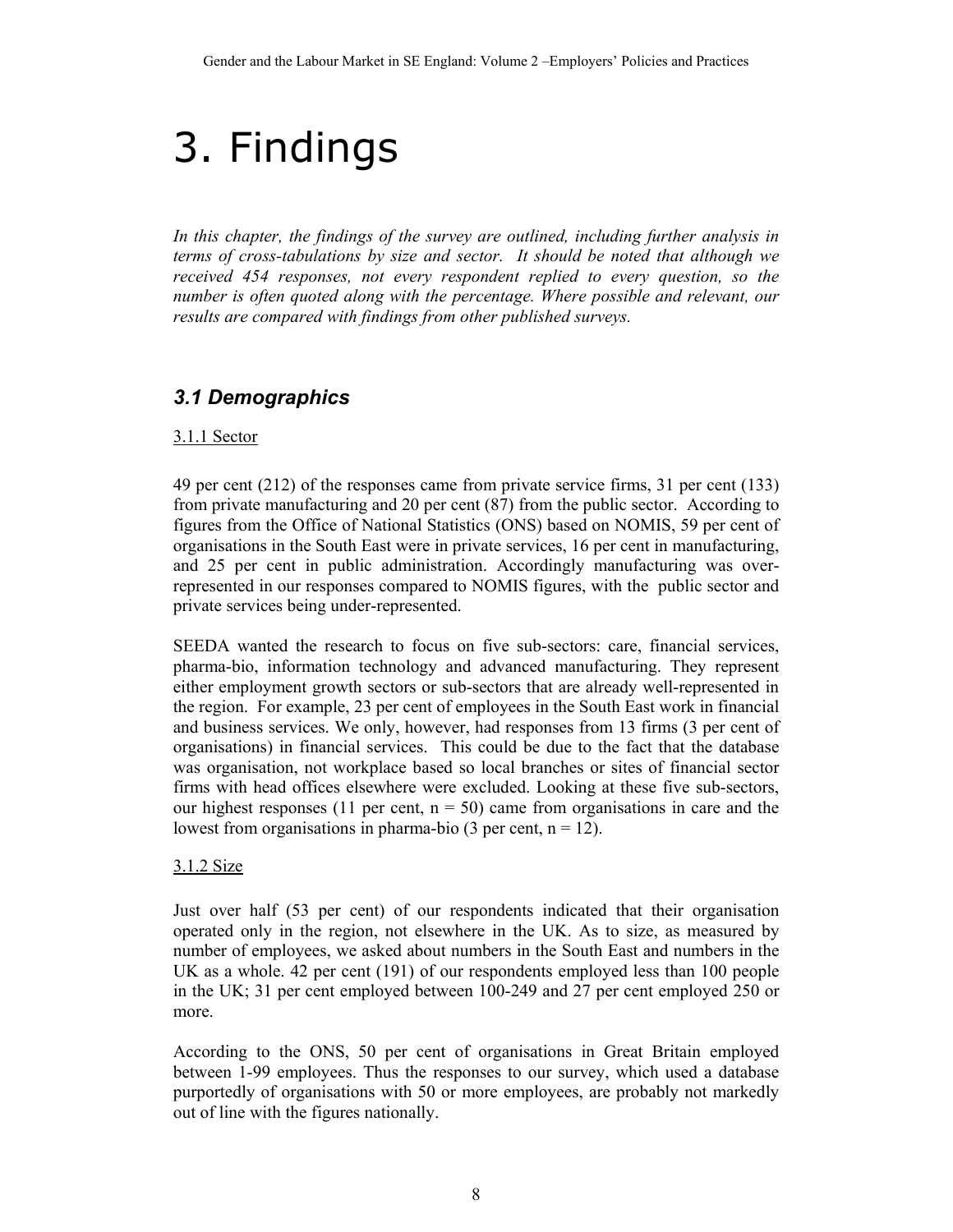As this report focuses on the South East we ascertained from our respondents the number of employees in the South East. Figure 1 expresses this as a percentage. As can be seen the public sector was proportionately more likely to be large (in terms of numbers employed in the South East) than private sector firms.



**Figure 1: Proportionate size in SE** 

**Figure 2: Proportion of female employees by sector** 



Interestingly as Figure 1 shows, 18 per cent (79) of respondent organisations in the South East employed less than 50 people, even though the database was aimed at those organisations employing 50 or more. This suggests that the database was not up-to-date. Perhaps some organisations on the database had recently downsized or were hovering on the 50 or more mark, so the departure of one or two employees would bring them into a different size-band.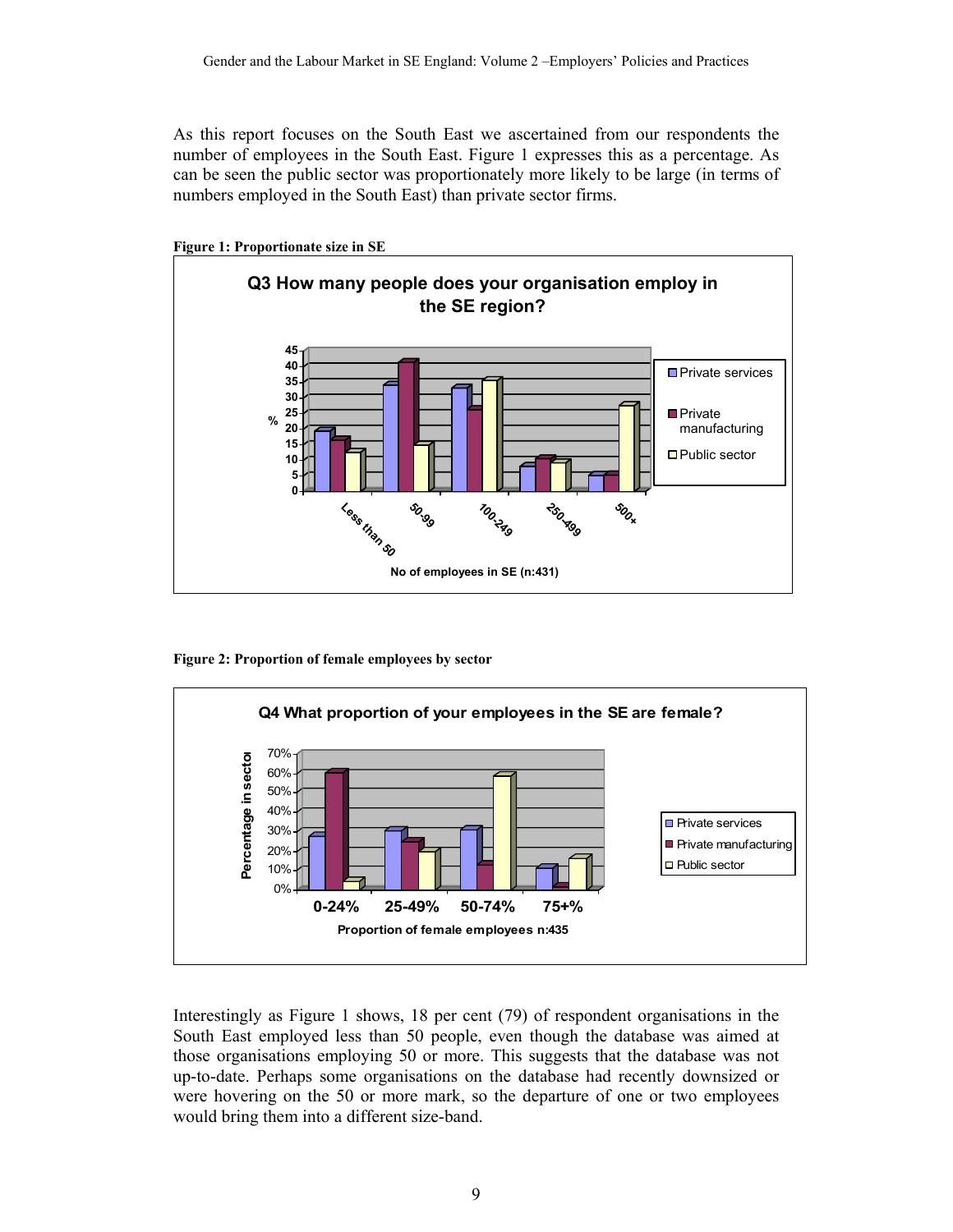We also looked at the proportion of female employees by sector. As can be seen from Figure 2, the proportion of women employed in private manufacturing was much less than the proportion employed in the two other sectors.

## *3.2 Equality policies*

### 3.2.1 Written policies

86 per cent of respondent organisations had a written policy on equality and diversity. The Workplace Employee Relations Survey (WERS) found that 73 per cent of workplaces had a written equal opportunities policy in 2004 (Kersley et al, 2005:25). Our higher figure may be a reflection of the fact that the WERS sample was based on workplaces with 10 or more employees, whilst ours was based on organisations listed in a database as having 50 employees or more; smaller workplaces are less likely to have written personnel policies and more informal arrangements than larger ones (Hayward et al, 2004).





Of our respondents with a written policy, most of these policies specifically covered the different equality strands: the vast majority covered the various equality strands of gender, ethnicity and disability (91 per cent), with bullying/harassment at 81 per cent, and age and paternity having the lowest coverage with both at 72 per cent. There was little variation by sector as Figure 3 shows.

#### 3.2.2. Communicating and consulting on policies

We also asked those organisations which had equality policies how they communicated them to employees. By far the most common channel of information was the staff handbook  $(88\%, n = 339)$ . It is significant that equal opportunity/diversity policies were far more likely to be covered at induction (64%, n  $= 250$ ), than in ongoing training within organisations (33%) but the public sector was far more likely to have on-going training than the private sector, see Figure 4, as were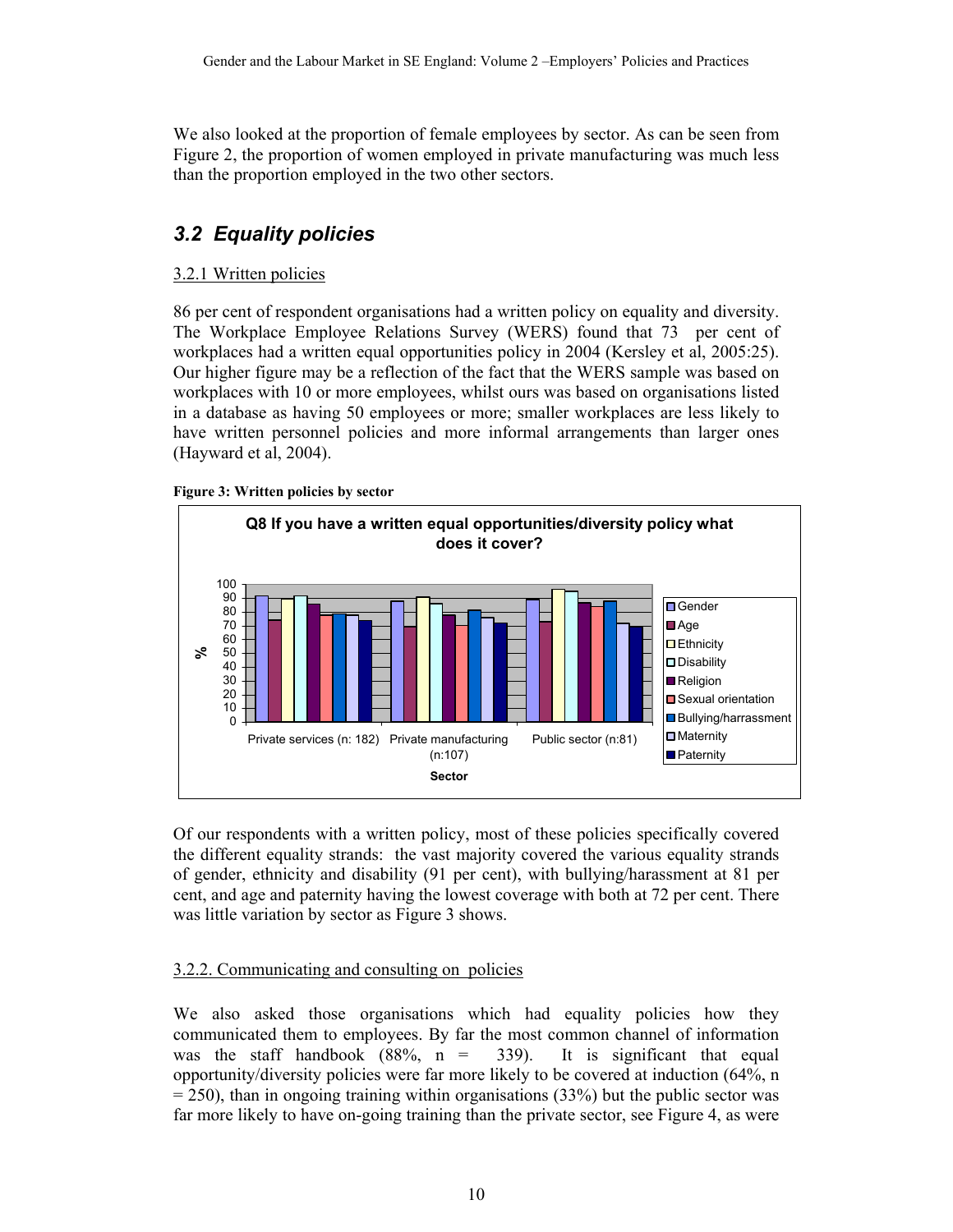larger organisations (250+). 'Other' responses included notice-boards; contracts of employment; starter pack; hard copies circulated to staff.



**Figure 4: Methods by which policies are communicated** 

Over half (53 per cent) the organisations which had equality policies did not consult their employees about them. Of the 47 per cent of organisations which did, there was a difference both in sector and in size: over three quarters of public sector organisations consulted employees on equality policies. This compared with just over a third of organisations in private manufacturing. See Figure 5. Also over two in three large organisations (250+) consulted, compared to one in three smaller organisations (less than 100).

**Figure 5: Consultation with employees** 

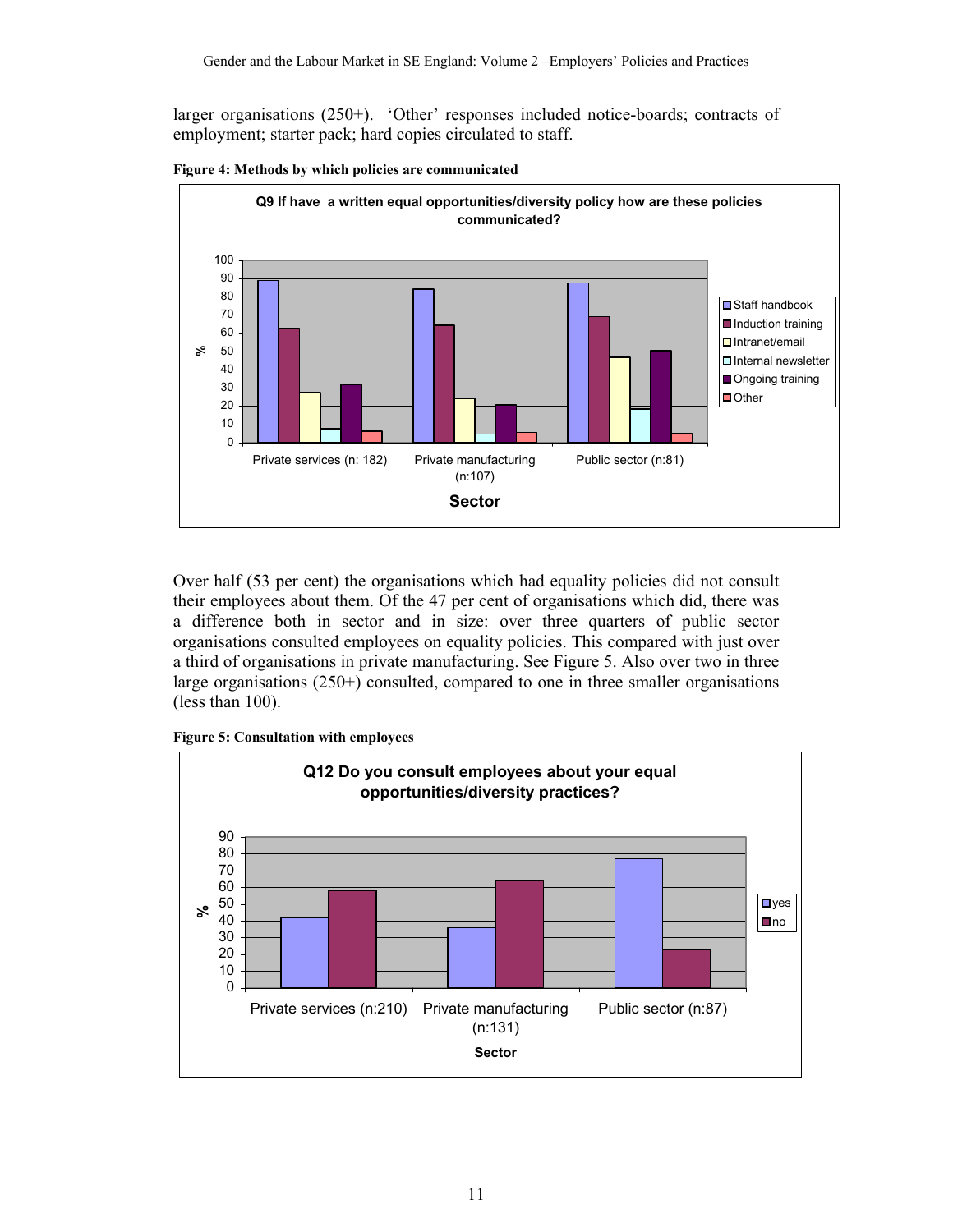Of those who consulted, the most popular channels were consultative committees, followed by staff surveys. But even the most popular channel was only used by half of the organisations who consulted. 'Other' responses included informal discussions and interviews. Respondents also mentioned memos, staff handbooks and noticeboards, but these are communication methods, not consultation methods.

#### 3.2.3 Litigation and policies

While only 18 organisations (4 per cent) said that they had been involved in litigation in respect of the Sex Discrimination Act or Equal Pay Act in the last three years, this had spurred five organisations to make changes, mostly in respect of revising their equal opportunities policies, as well as training staff on those policies.

## *3.3 Pregnancy and childcare*

Maternity *leave* above the statutory minima was only provided by 14 per cent ( $n =$ 65) of firms. Maternity *pay* above the statutory minima was more common being provided by 25 per cent  $(n = 111)$  of respondents, with the public sector far more likely to provide it than the private sector as Figure 6 shows.

Only 13 per cent  $(n = 57)$  of responding organisations offered any help with childcare. Of those that did workplace nurseries and childcare vouchers were the most popular forms of help. Other responses included children allowed to attend work; a subsidy for lower-paid staff; subsidised attendance at school (this respondent was a school); a scheme with the local council to subsidise places; an arrangement with a local nursery for reduced fees; a fund for childcare related travel; a contribution to costs if staff have to attend training outside normal hours; provision of flexible working patterns.



**Figure 6: Maternity leave/pay above the legal requirements**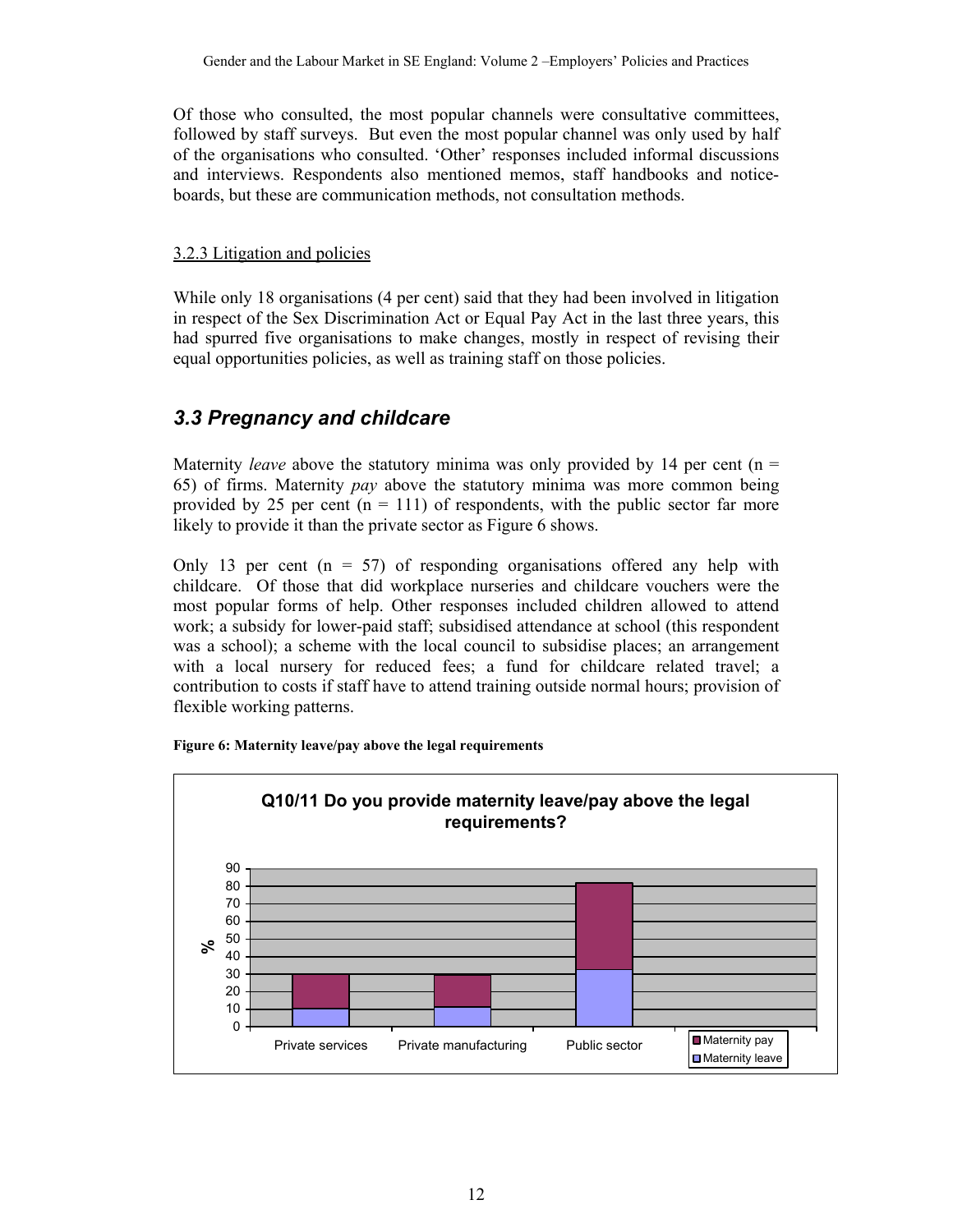### *3.4 Gender monitoring*

We asked respondents whether they monitored the gender profile of their workforce in the following areas: job applications, occupational categories, shortlisting, selection, ethnicity, disability, training, absence, age, promotion and grievances. Overall, gender monitoring was a minority activity. See Figure 7. Just over 1 in 5 ( $n =$ 99) respondents monitored job applications by gender, the area where most monitoring was carried out, but this dropped to just over 1 in 10 for promotion. This suggests that respondents focus on initial entry only. Furthermore, these findings are in line with those from WERS 2004: 24 per cent of all workplaces monitored recruitment by gender but just 10 per cent of workplaces monitored promotion by gender (Kersley et al, 2004).

The second most popular area for gender monitoring (18 per cent) was occupational categories, with grievances (8 per cent) the least popular. Ethnicity (monitored by 15 per cent), age and disability (14 per cent each) were rarely monitored alongside gender, so in the main respondents did not look at the extent of multiple disadvantage. As Figure 7 shows, gender monitoring was much more likely to be carried out in the public sector than the private sector.

We also asked about the monitoring of the proportion of women returning after maternity leave. Here there was much greater activity: 30 per cent  $(n = 132)$  of respondents said they did so, while 62 per cent monitored requests for flexible working.



**Figure 7: Gender monitoring** 

We asked organisations which had monitored requests for flexible working how many they had received. The most popular reply was two requests. Only four organisations reported having 20 requests, and 16 per cent had had none. Moreover,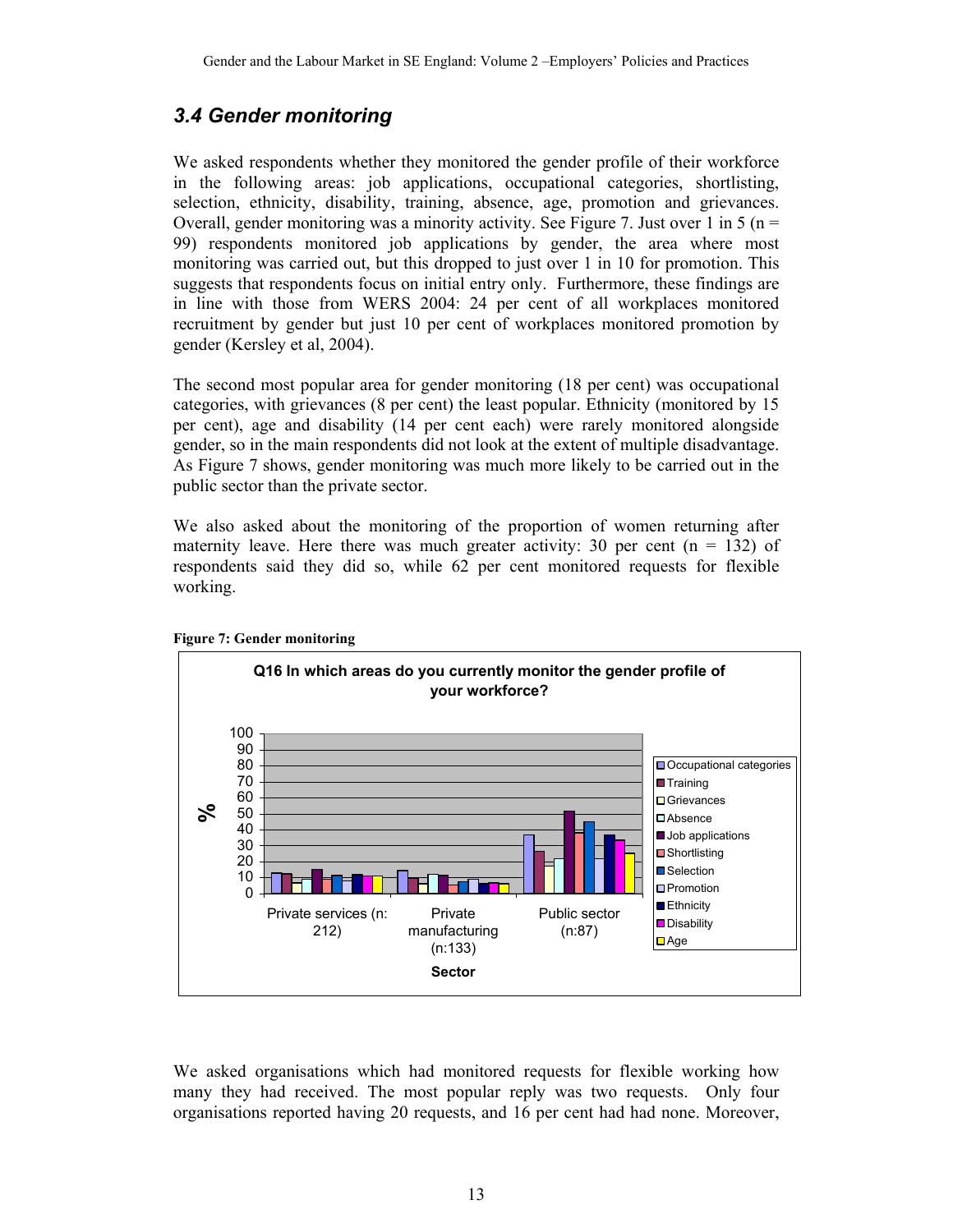in only a minority of cases were requests refused. We did not, however, attempt to ascertain whether employees knew they had a legal right to ask in certain circumstances (essentially those with a child under six years of age). A recent survey by the Equal Opportunities Commission (EOC) found that employees were generally not aware of the right to ask (EOC, 2005a), but another survey found that 62 per cent of employees in the South East region were aware of the right to ask and that 14 per cent of employees in the South East region had made such a request over the last two years (Holt and Grainger, 2005).

As to employer responses to flexible working requests, mostly these were granted or compromises reached and two thirds reported that they had not refused any requests. These responses may perhaps indicate that the legislation has not proved to be onerous for employers, but this was further explored in the interviews. (See chapter 4, section 4.4).

### *3.5 Pay Issues*

#### 3.5.1. Equal Pay Reviews

Just over one third (36 per cent) of responding firms had carried out an equal pay review (EPR) in the last three years. This can be compared with the latest Chartered Institute of Personnel and Development (CIPD) (2005) annual reward survey which found that over half their sample of 477 organisations nationally had carried out or planned to do an EPR. This does mean, however, that 47 per cent of the CIPD sample, and 64 per cent of our sample have not carried out an EPR. Only 8 per cent of those who had conducted an equal pay review had identified gender pay gaps as a result of carrying out an EPR but of those identifying problems, nearly all made changes as a result (11 out of 13 firms). Changes made were:

- budget implications investigated;
- equal pay extended to non-teaching staff in an educational institution;
- increases in salary for certain staff, including non-teaching staff in an educational institution and technicians;
- job evaluation to be carried out.

Other steps taken were 'salaries realigned based on merit not gender' and 'pay adjusted to align with external market'. These responses suggest that those completing the questionnaire, who said that they had carried out an equal pay review, did not really understand what an EPR entailed and perhaps confused it with a pay review. This calls into question our finding that over one third of respondents had carried out an EPR.

We also found that 36 per cent of the total respondents were planning an equal pay review in the next year. Some of these may be planning a second EPR, so that we cannot conflate the responses from those who have already carried one out, with those planning to do so.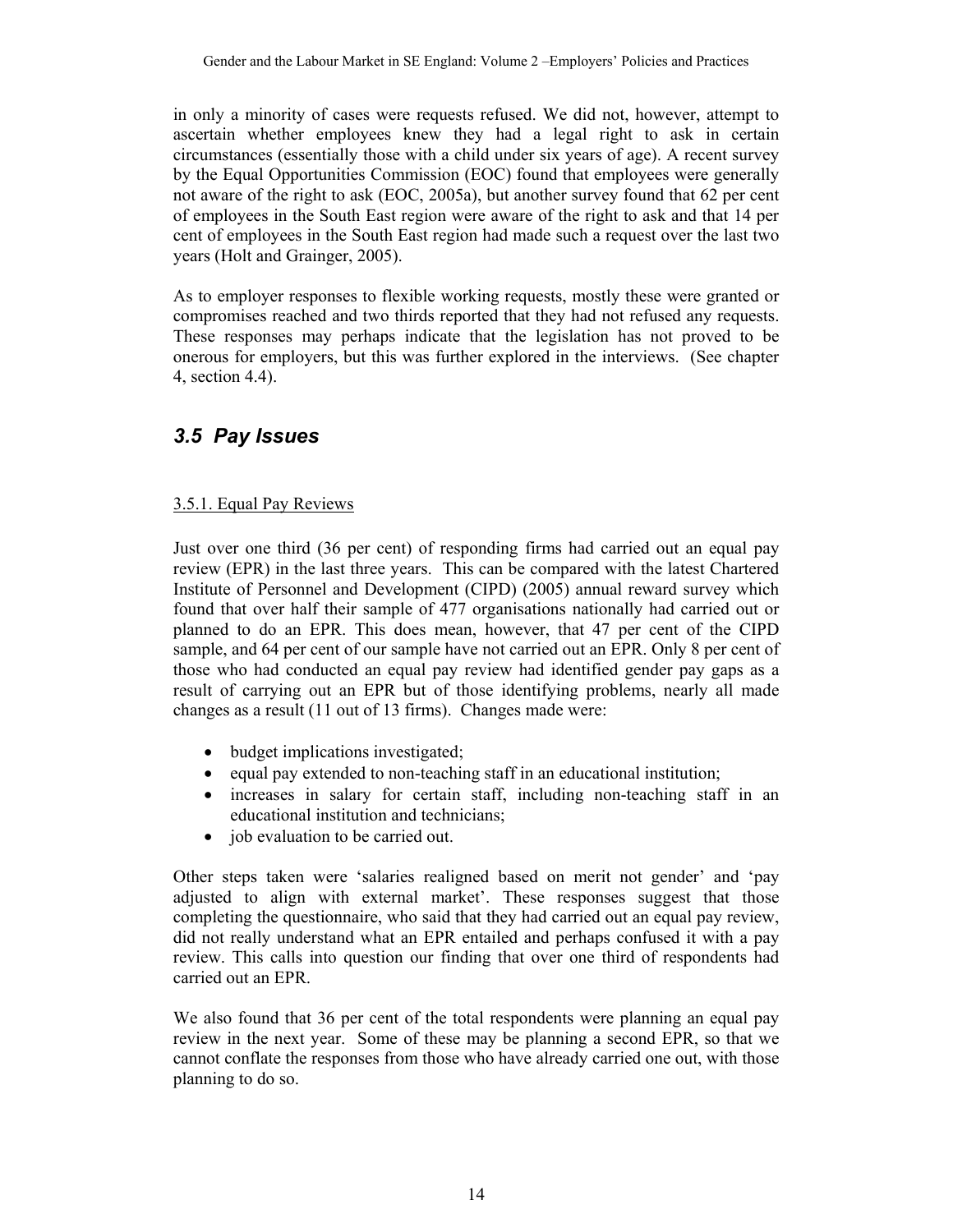The CIPD survey found that those who had not done a review were complacent, felt that there was not a problem, and that existing pay systems were non-discriminatory (Hope, 2005). We did not ask organisations why an EPR had not been carried out. Volume 1 of this report, however, showed that the median gender pay gap in the South East region was 19 per cent in 2003, rising to 30 per cent for the highest decile of earners, and that these gaps were the highest for any English region. Not all of the gap can be attributed to discrimination, but recent research has found that only a certain proportion of the disparity between men and women's earnings can be explained by factors other than discrimination (Anderson et al, 2001; Olsen and Walby, 2004).

#### 3.5.2 Contingent pay

Less than 1 in 5 of respondents who had performance-related-pay monitored outcomes by gender. Of those that provided bonuses, only 13 per cent looked at the gender profile of recipients. Research, however, suggests that performance pay and bonus payment schemes often disadvantage women relative to men; see, for instance, Bevan and Thompson (1992) and Wright (2004).

#### 3.5.3 Collective bargaining

Only 18 per cent  $(n = 80)$  of respondents organisations bargained with trade unions over pay in respect of at least some of their workforce. These finding can be compared (using some caution as to comparability) with national figures from WERS for 2004, where 30 per cent of workplaces recognized trade unions for collective bargaining over pay (Kersley al 2005). This seems to indicate that the SE Region may have fewer workplaces where there is collective bargaining than nationally. This is consistent with the finding that trade union density amongst employees in the South East region was 23 per cent in 2004, compared to 29 per cent nationally (Grainger and Holt, 2005).

Further analysis of our findings indicates that 38 per cent of public sector organisations bargained with trade unions over pay in respect of at least some of their workforce, compared to 15 per cent of organisations in private manufacturing and 11 per cent in private services. Collective bargaining was also associated with size, ranging from 46 per cent of large organisations (250+) to 9 per cent of small organisations (less than 100).

Collective bargaining coverage is a factor in gender equality because research indicates that where there is collective bargaining, the dispersion of pay is lower, pay inequality is narrowed and the pay floor is raised. As women are more likely to be found in the lower reaches of the pay structure, they are more likely to benefit from the upward compression of earnings (Heery, 2000). Recently also, some trade unions, particularly Amicus, have been pressing employers to undertake equal pay reviews (Neathey et al, 2003).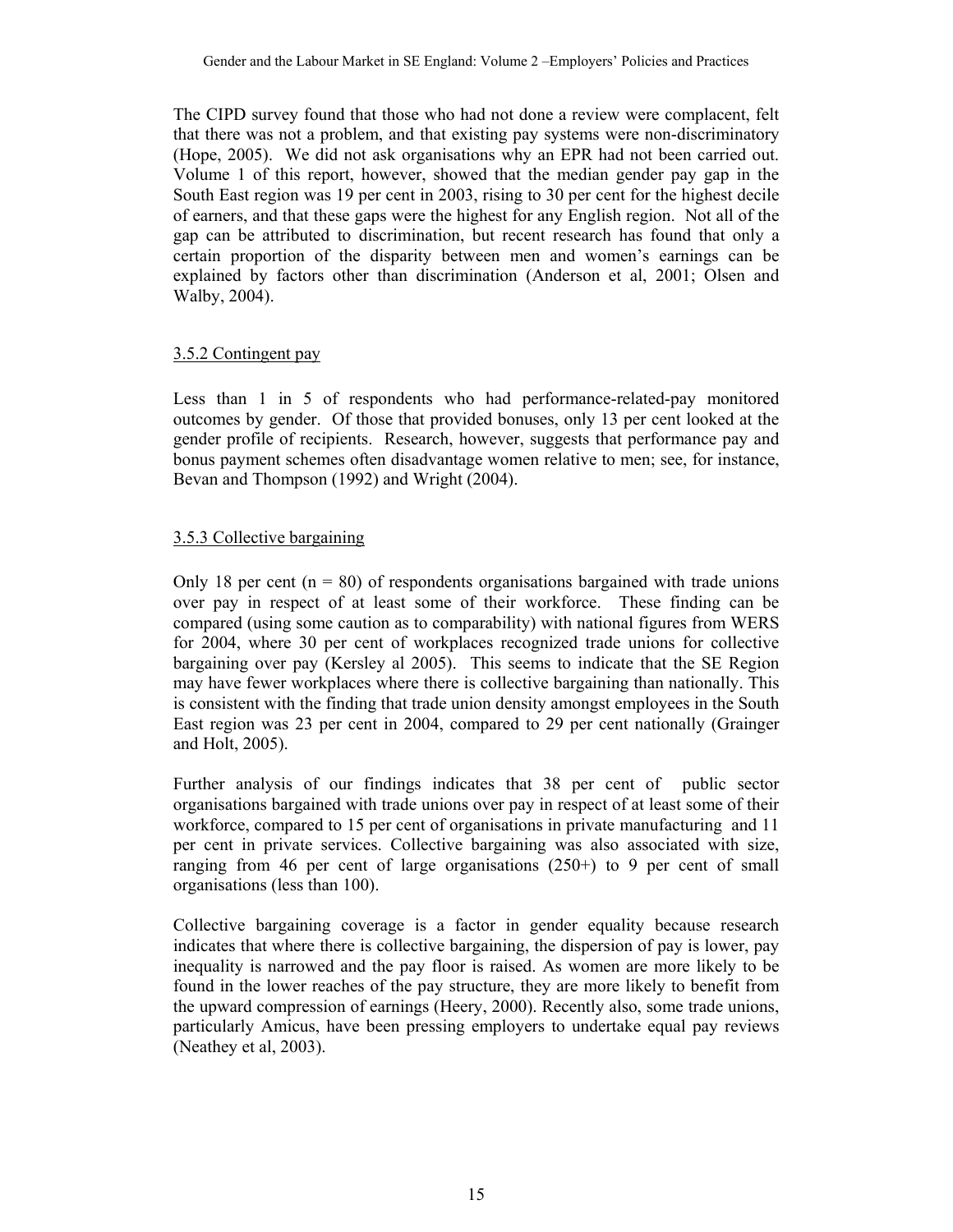## *3.6 Flexible Working Patterns*

We asked organisations whether they offered various types of flexible working patterns. As can be seen from Table 2, by far the most popular flexible work pattern offered was part-time work. Almost 4 out of 5 firms offered this. Flexitime/ flexible working hours were offered by just under a third of the respondents, but this included both formal policies and informal arrangements. Job sharing, work at home and termtime work were sometimes offered, but career breaks were rarely offered. Shift work was mentioned by 14 respondents, likely to apply both in manufacturing for men and care work for women.

| <b>Working Pattern</b>           | Percentage offering |
|----------------------------------|---------------------|
| Part-time work                   | 79.3                |
| Flexitime/flexible working hours | 32.4                |
| Job share                        | 31.3                |
| Home-office work                 | 29.1                |
| Term-time work                   | 27.1                |
| Career break                     | 13.4                |
| Other (shift work)               |                     |

**Table 3: Percentage offering flexible work options** 

WERS (2004), which looked at workplaces in Britain, found that part-time work was available to at least some employees in 70 per cent of workplaces, i.e. a lower figure than was found in our survey, which looked at organisations in the South East region. The WERS figures, however, of 36 per cent in respect of flexitime and 26 per cent in respect of home-office work were broadly similar to the equivalent figures in our survey (Kersley et al, 2005).

We then asked organisations which had those working patterns, what percentage of their female employees and what percentage of their male employees worked them. Looking first at part-time work, about a third of respondents reported that less than 5 per cent of women worked this way, but there was also a fair spread of take-up in that 12 per cent (47 organisations) reported that 50 per cent or more of their women worked part-time. There was a clear gender split, however, especially in private services. Overall, only nine respondent organisations reported that 50 per cent or more of their male employees worked part-time and over two thirds of organisations had less than 5 per cent of their male employees using this pattern. See Figure 8.

There was little gender split in respect of other flexible working patterns. Job sharing, home-office work and career breaks were rarely used either by male or female employees. The take-up of flexitime was more widely spread, with 1 in 5 reporting that 50 per cent of their male employees and 50 per cent of their female employees were using this option. Surprisingly 23 per cent  $(n = 30)$  of organisations that provided term-time working reported that 50 per cent or more of their female employees worked term-time only, while the equivalent figure for male employees was almost the same  $(n = 23)$ . This might be a reflection of the normal working pattern in educational establishments, rather than the provision of term time working in organisations whose normal activities span the entire year.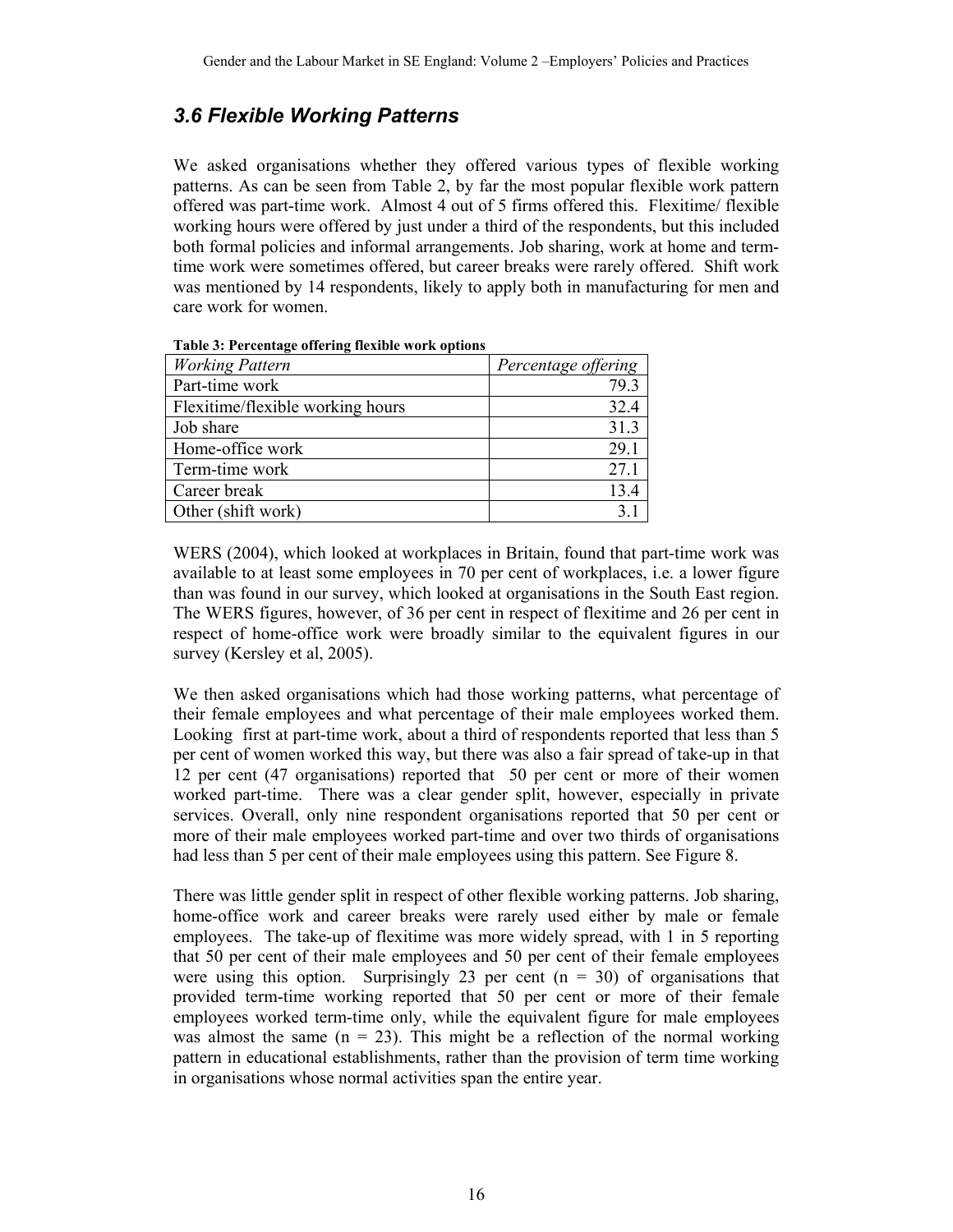



## *3.7 Employee Development*

#### 3.7.1 Line management training

Line managers are often responsible for the day-to-day implementation of equality policies, but research indicates that they vary in their ability and willingness to put policies into practice (see for example Collinson et al, 1990). Overall 18 per cent (78) of our respondent organisations said that they had provided line managers with formal training on gender issues in the last year, with organisations in the public sector most likely to provide such training. See Figure 9. Recent qualitative research with line managers in a large retail organisation indicated that very little diversity training had been provided to line managers (Foster and Harris, 2005). This suggests that our findings relating to the South East are not untypical of Britain as a whole.

**Figure 9: Line management training** 

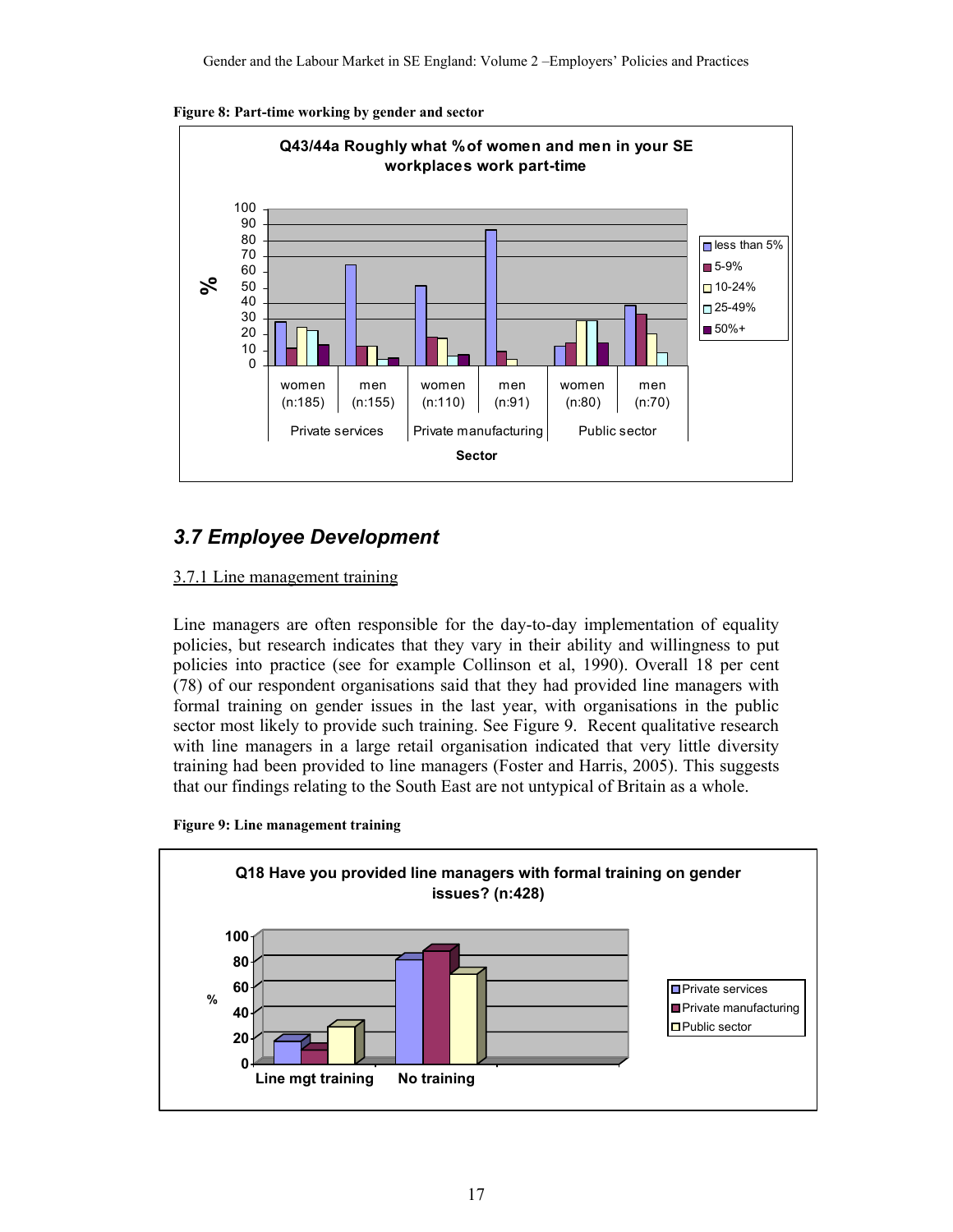#### 3.7.2 Breaking down barriers

We asked a number of questions about the measures organisations took to help women to advance their careers. In short, we found that few organisations (about 1 in 20) took such measures. Thus only 6 per cent ( $n = 26$ ) of respondent organisations had an action plan for improving women's representation at senior levels; 6 per cent had a formal mentoring scheme for women into management; 5 per cent had numerical goals for the representation of women in management and 5 per cent had a network for female employees.

We also asked respondent organisations if they took any specific measures to encourage women to enter jobs currently filled by men and/or vice versa. 12 per cent reported that they took measures to help to break down occupational segregation. This represented 53 organisations.

We then asked those organisations what measures they took. The most popular response  $(n = 36)$  was 'advertising' which may mean that some indication of the organisation seeking to attract applicants of the shortage sex was included in job advertisements. Nine organisations visited schools, while only four provided single sex training courses or published leaflets. Other responses included visits to training colleges and universities; training line managers to use statistics about the workforce to promote diversity; and during interviews, trying to encourage women to become sales executives.

## *3.8 Viewpoints*

#### 3. 8.1 Attitudinal questions

Although most of our questions were designed to elicit factual information, we asked four attitudinal questions employing a Likert scale. The responses to these questions by and large indicated satisfaction that their organisations were an equal opportunity employer. Thus 72 per cent ( $n = 327$ ) either disagreed or strongly disagreed with the statement that 'the culture of our organisation disadvantages working mothers'. Similarly, 69 per cent disagreed or strongly disagreed with the statement 'employees who wish to get promoted in this organisation have to put in long hours'. (Research suggests that long hours disadvantage women; see Coyle, 1995).

An even larger majority (88 per cent) disagreed or strongly disagreed with the statement that 'there is a gap between equal opportunity policies and practices in this organisation'. Furthermore, 57 per cent agreed or strongly agreed with the statement, 'senior managers' commitment to gender equality is strong in this organisation'.

#### 3.8.2 Additional comments

81 comments on gender equality issues in their organisation were received from respondents, and these were analysed by content. The following main breakdown is shown in Table 3.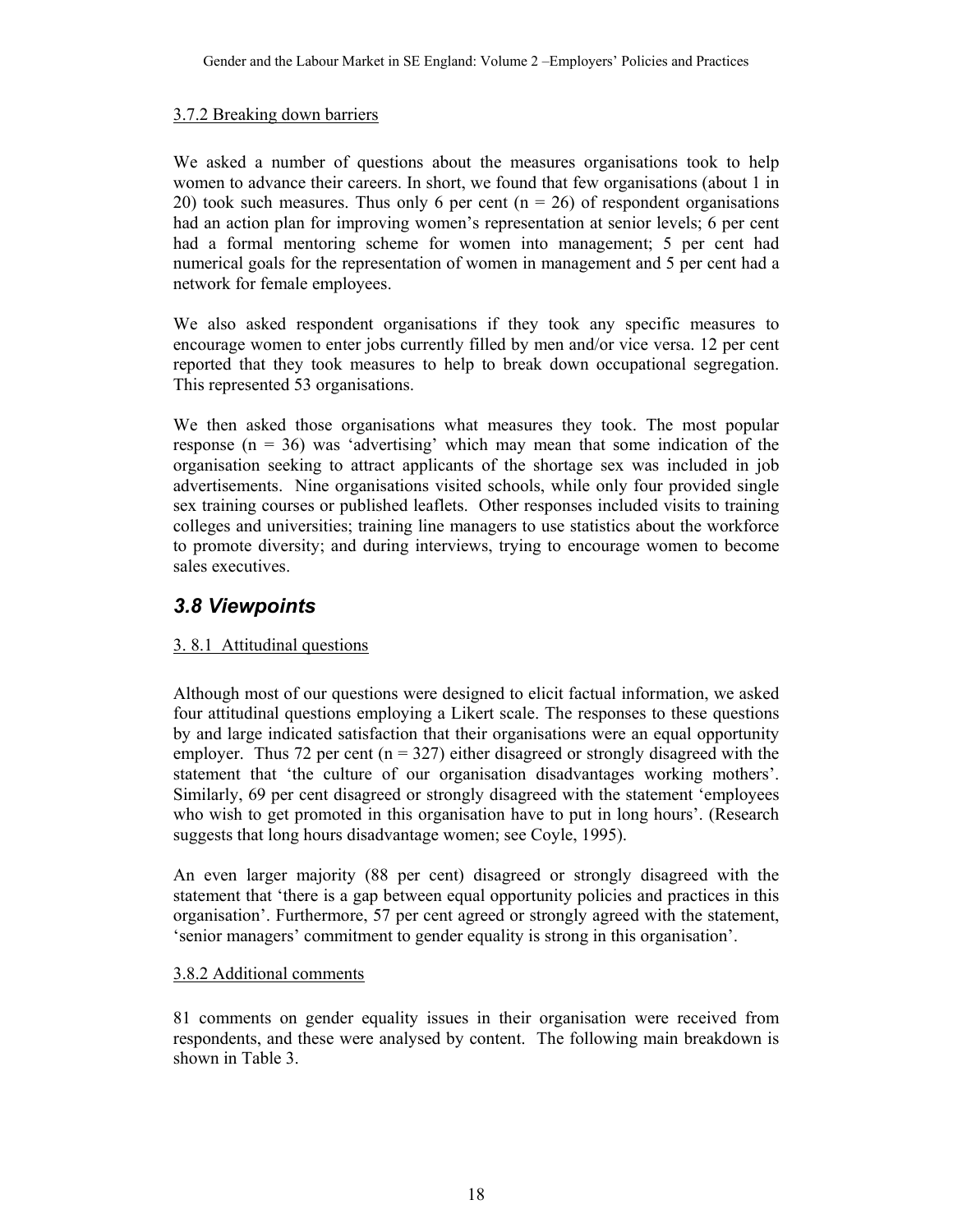| Table 4: Additional comments          |                    |
|---------------------------------------|--------------------|
| <i>Issue</i>                          | Number of comments |
| Gender is not a problem               |                    |
| Occupational segregation of the sexes |                    |
| Equality of pay rates                 |                    |
| We are an exemplar                    |                    |
| We should aim to do better            |                    |

**Table 4: Additional comments** 

Each of the issues in the Table 4 will now be discussed in more detail.

#### 3.8.3 Gender is not a problem

30 respondents commented that their human resource (HR) policies operated on merit not gender. Typical comments were: 'Everyone is treated equally regardless of sex'. 'We don't have goals, reviews etc. as men and women are just accepted as equal.' 'Gender is not an issue in this company – you get paid for the job you do, not your gender.'

If there were few women in the organisation, doubts were expressed as to the relevance of the survey. For instance one respondent said: 'Our industry does not seem to be attractive to women. Only one has applied to work in the factory in the past nine years.' Conversely if there were a good proportion of women at all hierarchical levels in an organisation, respondents often also felt that gender was no longer an issue. For example, one respondent said: 'With 66 per cent of our staff being women plus the MD and FD being women we do not feel the need for formal gender action plans and networks for women etc.'. Another said: 'We recruit female graduates as well as male ones. They are promoted on ability not gender and some (women) are proving to be stars.'

#### 3.8.4 Segregation of the sexes

27 comments were received on segregation of the sexes at work. Construction and manufacturing involving heavy manual work were mentioned as sectors/occupations that did not attract women. Conversely social housing, education (in particular all female institutions) and the care sector were aware of the imbalance and a few were thinking about attracting more males to apply for posts, but did not mention any measures in their comments. We have shown above that proactive approaches to encourage women to enter jobs currently filled by men and/or vice versa were rare and these comments suggest that while some employers are aware of occupational segregation, they do little to rectify it. Possibly they feel that occupational and qualification choice is a matter for the education system and they can only select those who apply.

#### 3.8.5 Other comments

Six respondents commented on equality of pay. Typical comments were 'all employees doing the same role are paid the same regardless of gender', indicating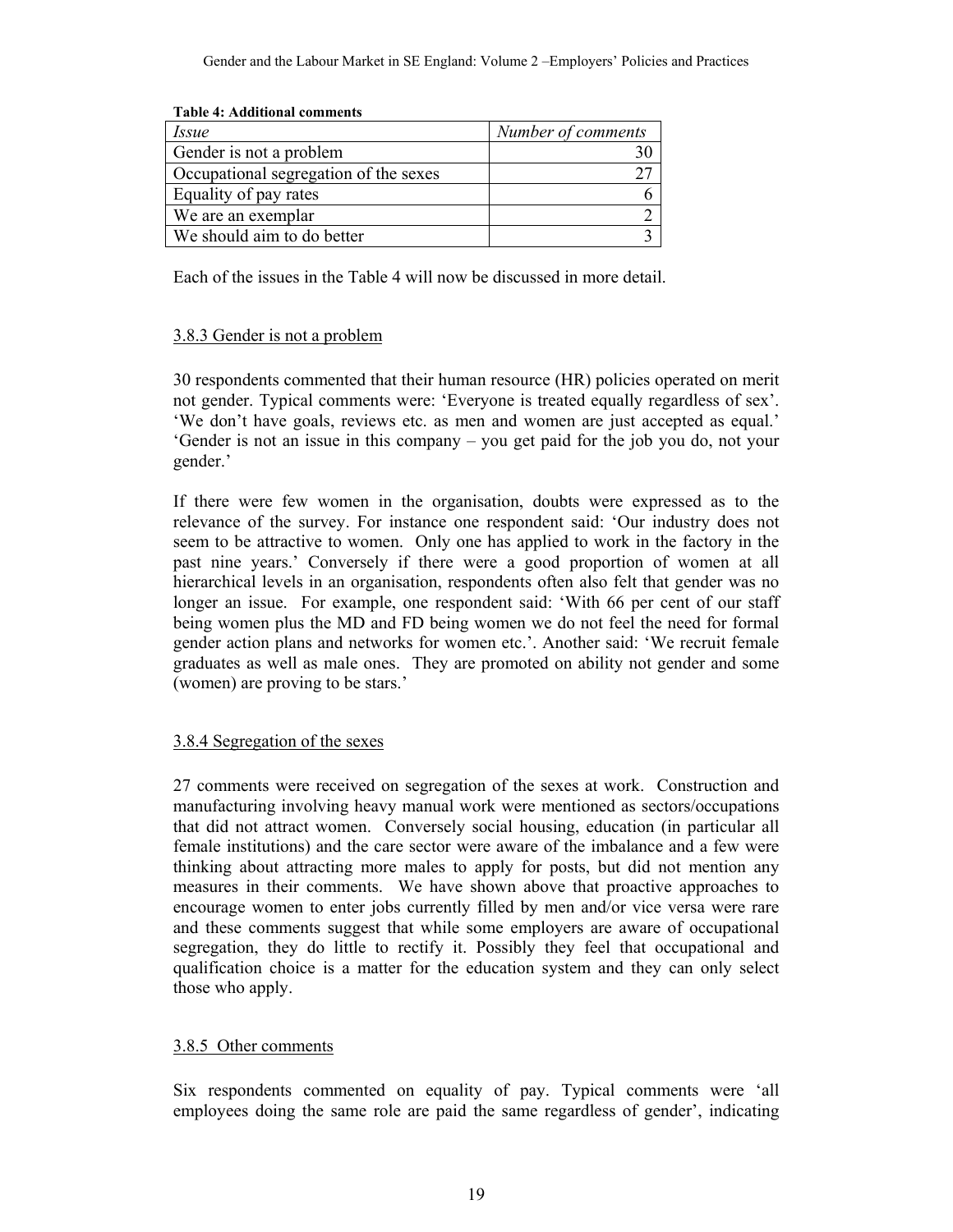that respondents were solely focusing on equal pay for like work, not equal pay for work of equal value.

Only two respondents considered that they were exemplars in the area of sex equality, while three respondents admitted that they could do better in this area. One was from a Japanese-owned firm and the HR manager felt that cultural factors were at play that mitigated against women. Another said that they had recently got an HR person on the Board, so that gender in the future would become a mainstream issue. These, however, were very rare comments.

Overall the comments indicated that most employers feel that gender is not a problem in their organisation now and this finding was investigated further in the interviews.

#### *3.9 Summary and comment*

*The vast majority of our 454 respondent organisations had written policies on equality and diversity and most of these policies specifically covered the different equality strands, but the communication of these policies was primarily through staff handbooks and induction; there was little communication once the employee had joined the organisation. Moreover, over half did not consult their staff, either indirectly through their representatives or directly, on their equality policies. Also few organisations provided maternity leave above the statutory minima, though maternity pay above the statutory minima was somewhat more common, being provided by one in four organisations. There was very little gender monitoring for instance in respect of occupational categories, short-listing, selection, promotion and training. As to flexible working patterns, the most commonly offered and the most commonly used was part-time work, with take-up by women far exceeding take-up by men.* 

*Just over one third of respondents said that they had carried out an equal pay review but a further question suggested that at least some respondents confused an equal pay review with a pay review. Moreover, very few organisations (about 1 in 20) took proactive measures to boost the quality and/or quantity of women's jobs. For instance few organisations had an action plan for improving women's representation at senior levels, formal mentoring schemes, numerical goals or took measures to help break down occupational segregation.* 

*When we cross-tabulated our findings by sector (private services, private manufacturing and public sector) we found that the public sector reported having by*  far the most gender equality measures in place. Nevertheless, only around a third of *public sector organisations, for instance, provided formal gender training for line managers during the last year or offered help with child care, with even less than having numerical goals for the representation of women at senior levels.* 

*Similarly when we cross tabulated our findings by size, ie number of employees in the SE region (under 100; 100-249, 250+), large organisations (250+) reported having more gender equality measures in place than smaller organisations. It should be noted, however, that there is somewhat of an overlap between the public sector and large organisations: 40 per cent of public sector organisations had 250 or more*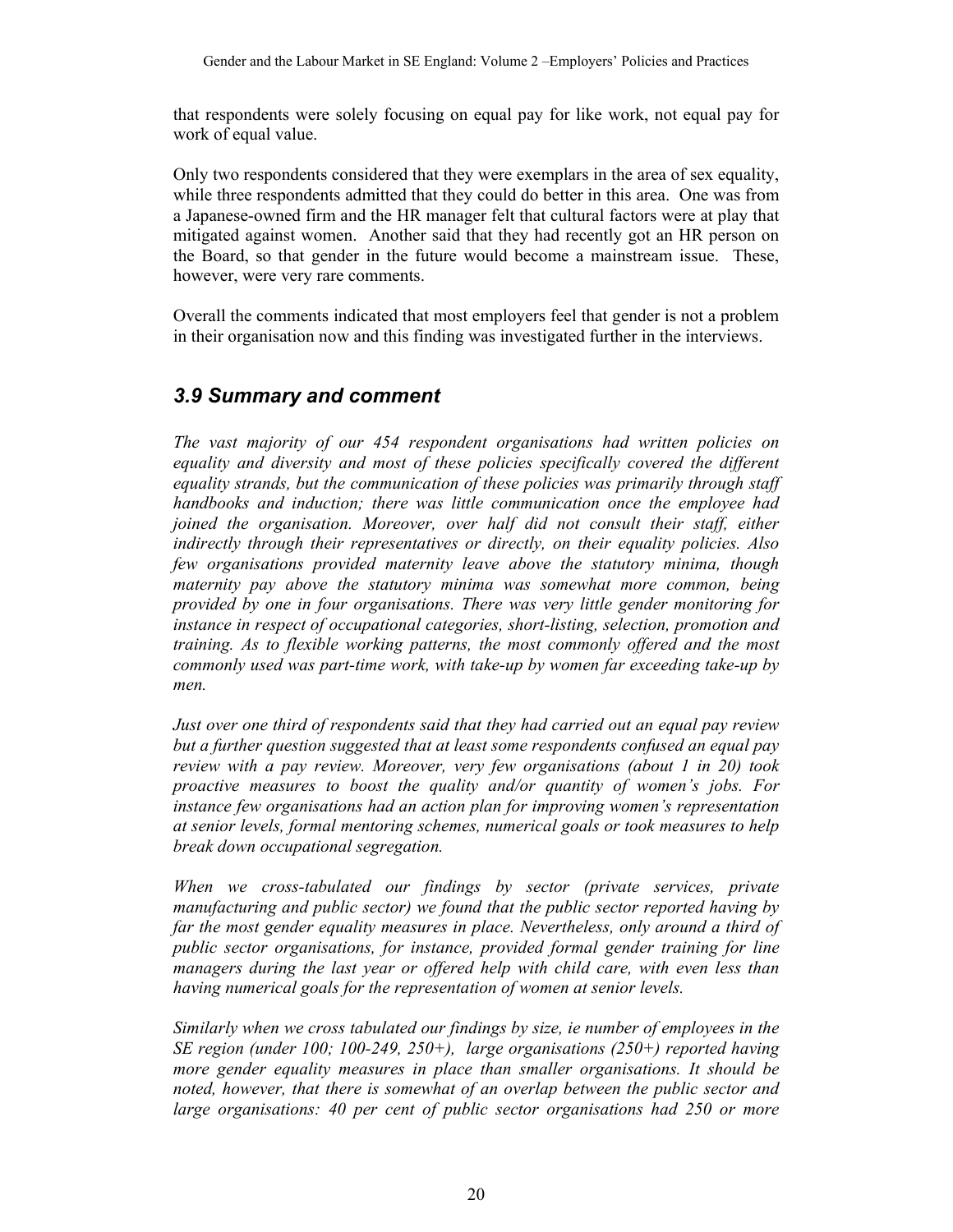*employees, compared to 26 per cent in private manufacturing and 35 per cent in private services.* 

*Most of our questions were designed to elicit factual information about policies and practices, but we also asked four attitudinal questions employing a Likert scale. The responses to these questions indicated general satisfaction (or indeed some might argue complacency) that their organisations were an equal opportunity employer. The survey responses were explored further in interviews with those responsible for HR; see the next chapter.*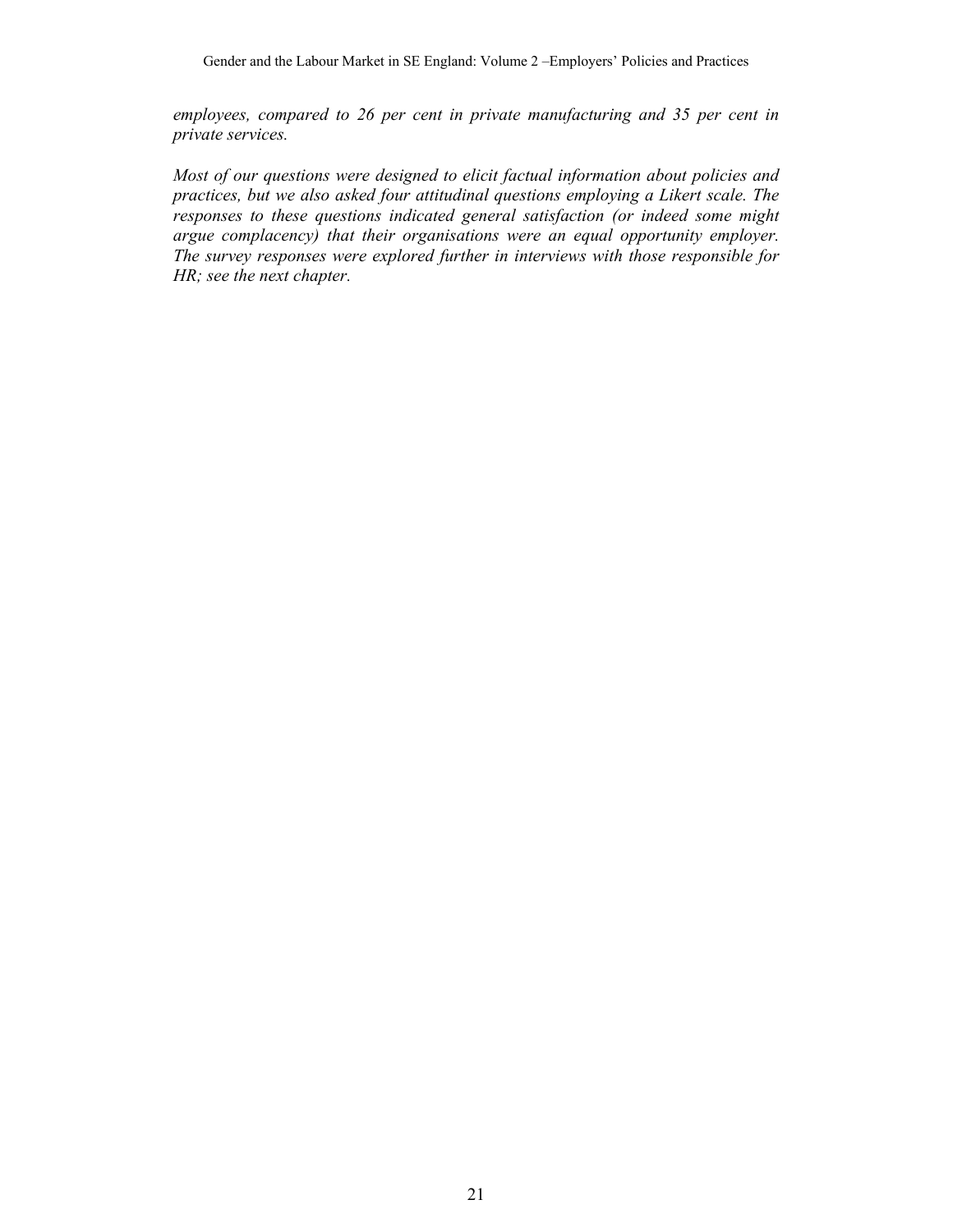# 4. The views of those responsible for HR

*The views illustrated below are drawn from face-to-face interviews with those responsible for human resources (HR) who had previously responded to our survey, (see chapter 3). Accordingly, questions were adjusted to the questionnaire response that had been received from the interviewee. The interviews were conducted in 40 workplaces and the method of selection of the sample and the method of analysis are shown in chapter 2, while the interview topic guide is in appendix C. Some of those interviewed were dedicated HR specialists, especially in medium-sized organisations (100-249 employees), while often in organisations of 250 employees and above there was a team of HR specialists, quite often with the HR director having a seat on the board. In the smaller organisations, however, the managing director or the finance director might also be responsible for human resources. Accordingly the person's job title is shown next to the quotation used.* 

# *4.1 Approaches to equality*

## 4.1.1 Attitudes

In the main those responsible for HR had a 'like treated as like' attitude to equality, with procedural fairness paramount, and they were confident that they did not discriminate on grounds of gender.

*We don't focus on equality at all because we treat people equally by nature. That's just what we do and I think it would be a retrograde step to start going back and thinking about equality because then you sort of try to highlight differences and things* (Finance Director, IT).

*Every applicant that comes in is treated equally. We don't put in our adverts that we don't discriminate against gender etc. etc. because we don't. It's as simple as that. We employ the best person for the job* (HR Manager, Manufacturing).

*Well we treat everybody the same, I have to be honest* (HR Manager, Insurance).

*We try to be fair to everybody, regardless of whether they're male or female* (HR Manager, Care).

Interviewees in the public sector were of the view that 'the proof of the pudding is in the eating' and had equality action plans focussing on measures to achieve substantive outcomes. Also, a few private sector HR managers were conscious of the need to go beyond procedural equality and were trying to influence their organisation to take further measures. Sometimes this needed dogged persistence to get the issue on to the top management agenda; in other cases there might be a champion of HR issues at top level: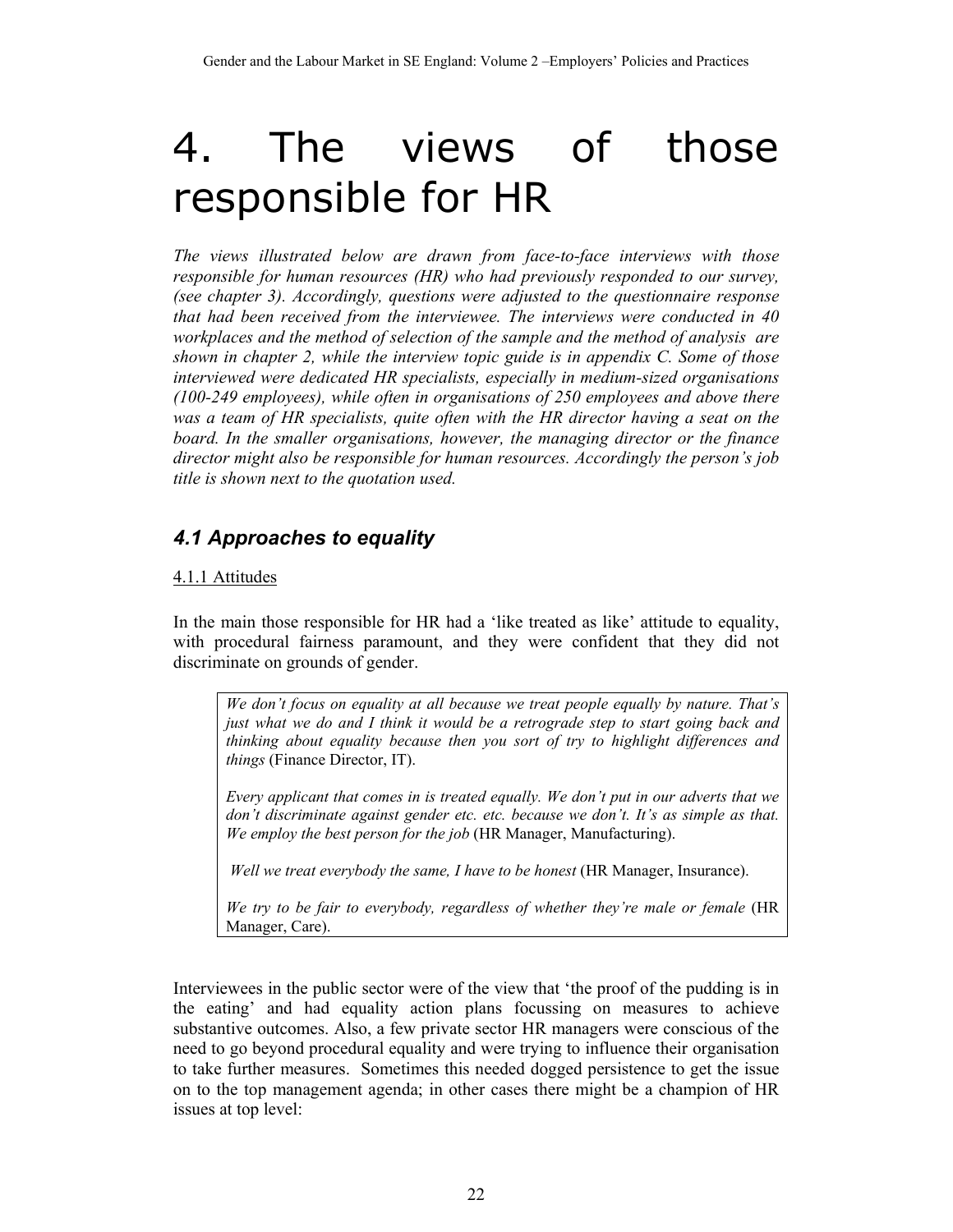*I had equal opportunities on the agenda for three years and every year it got taken off the agenda because there was not the resource to do something and it wasn't felt to be an issue... It was quite challenging to write a business case to get the support which we did in the end. We did get a senior director to act as champion* (HR Manager, Financial Services).

*Our finance director. She sits on both the group boards and we've got the UK board and she takes forward the HR issues… Certainly the work I've done in the family friendly area, she's very much supportive* (HR Manager, Agriculture).

In a few other cases those responsible for HR had considered going beyond procedural equality but had decided against it, either because there was no business case or because 'just a personal point of view, I don't feel strongly enough to be proactive'.

## 4.1.2 Outside influences

Interviewees in US subsidiaries commented that while priority was given to gender issues in the USA, this was not the case in the UK.

*An action plan… it's not in the UK. It's actually more of a US thing to be honest'*  (HR Manager, Private Scientific Services).

*[The US parent] actually has an objective this year around diversity, not just women… They don't see it as a problem here. I think it's mainly the States quite honestly* (HR Director, Manufacturing).

Interestingly two private sector interviewees remarked that outside intervention by a public body was a spur to further action on equality.

*We had an ALI [Adult Learning Inspectorate]. We'd never had one of those before and it was a very, very steep learning curve for us because they picked up on the fact that we don't monitor the workforce. We don't do this. We don't do that and we've started to do it* (Group HR Manager, Restaurant Chain).

*So when it comes to tenders [from public sector bodies] we're being asked questions in terms you know of what monitoring do we do, what processes have we got in place to deal with sort of racial issues or equality issues* (HR Manager, Advanced Manufacturing).

The responses to our survey indicated that only four per cent of organisations had been involved in litigation in respect of the Sex Discrimination Act or the Equal Pay Act in the last three years. Not surprisingly, therefore, our interviewees did not regard the possibility of a legal claim as a spur to equality measures.

*It's not top of the agenda because as I said I don't think we have a discrimination issue here… I can't think of an instance where someone's come up to me and said I'll put in a complaint because I'm a woman and they're treating me differently* (HR Manager, Manufacturing).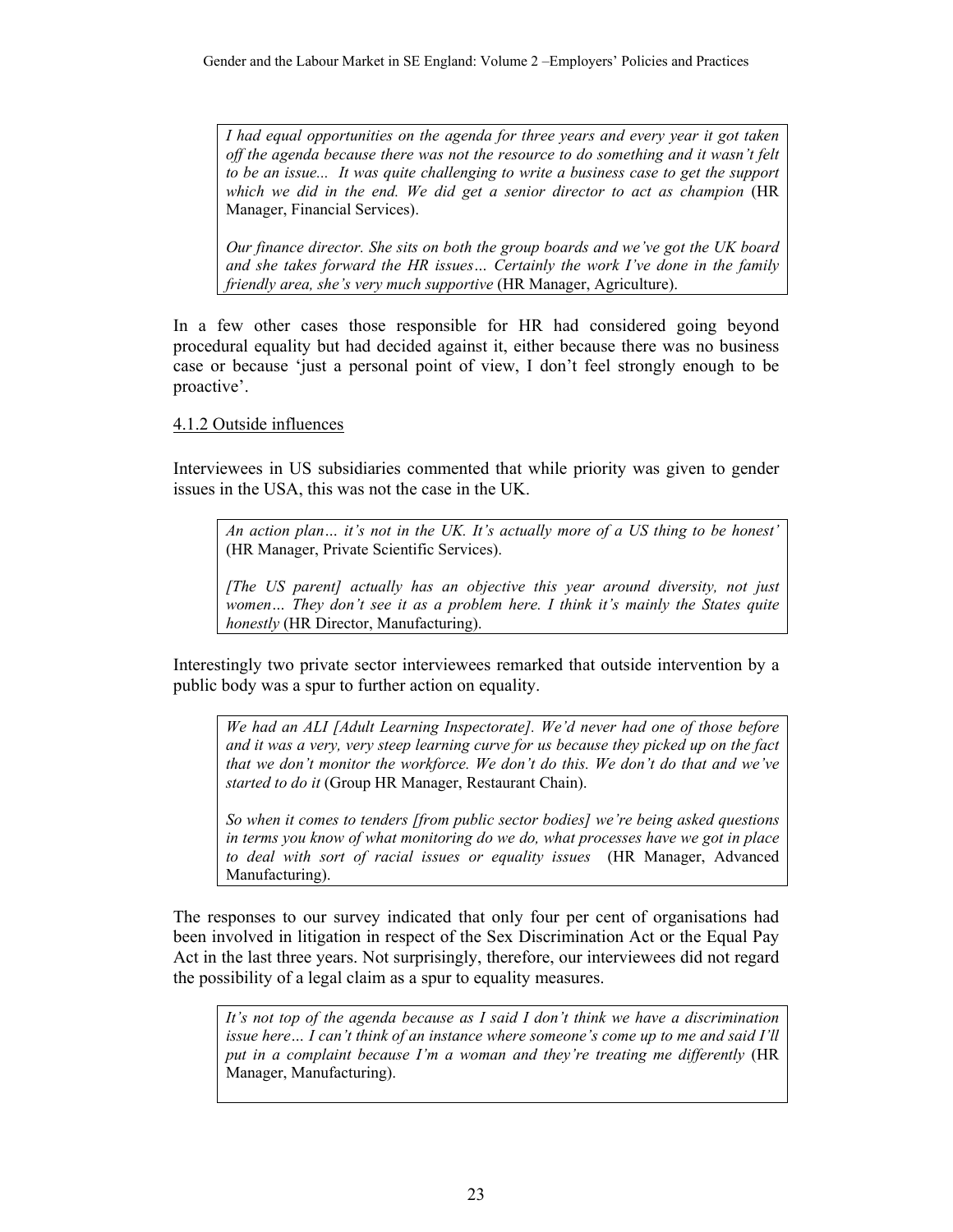*I feel very pessimistic about quite a lot of changes. They're not going to happen, not until something happens in law and either we get taken to court in which case we will buy it out and then amend or there's a dawning realisation that you cannot avoid change* (HR Manager, Boarding School).

## *4.2 Line managers*

## 4.2.1 Attitudes

Much of the people management of employees is carried out by line managers, so their attitude to gender equality is of prime importance and some dedicated HR staff had worries about the attitudes of some of their line managers.

*I have very specific examples of things that they have said and actions; you know just one or two individuals that really concern me* (HR Manager, Advanced Manufacturing).

In terms of attitudes, there are a couple of men who aren't as well trained in the *gender stuff as me* (Training Manager, Advanced Manufacturing).

*I want our men, or some of our men, to act less male chauvinistically* (Managing Director, Construction).

## 4.2.3 Dealing with negative attitudes

HR people were adopting a number of strategies to deal with line managers' negative attitudes. Mostly HR people were seeking to tackle negative attitudes of some by instituting training for *all* line managers and perceived this to be beneficial.

*Their manager may possibly be a woman. Some of them have struggled with that perception… Having said that, since I've implemented several training programmes, they're far more open and receptive* (HR Manager, Food Manufacturing).

There were instances in more serious cases, however, of dismissal of the line manager concerned. A Director of a food processing company said that he had had to sack a supervisor 'who was quite good at what he did, but couldn't work with women on the same level'. Similarly, the Group HR Manager of a restaurant chain said that a chef, found after investigation to have bullied kitchen staff, was dismissed.

HR people also used their influencing skills to alter line managers' behaviour, particularly with regard to persuading them to allow some of their staff to work more flexibly. They recognised, though, that influencing attitudes was a long-term process.

*We've got a lot of long-serving members of staff here and they're traditionalists… We have to work on them slowly, bringing them round and show them that there is benefit* (HR Manager, Insurance).

*I've had to push managers before* (HR Manager, Financial Services).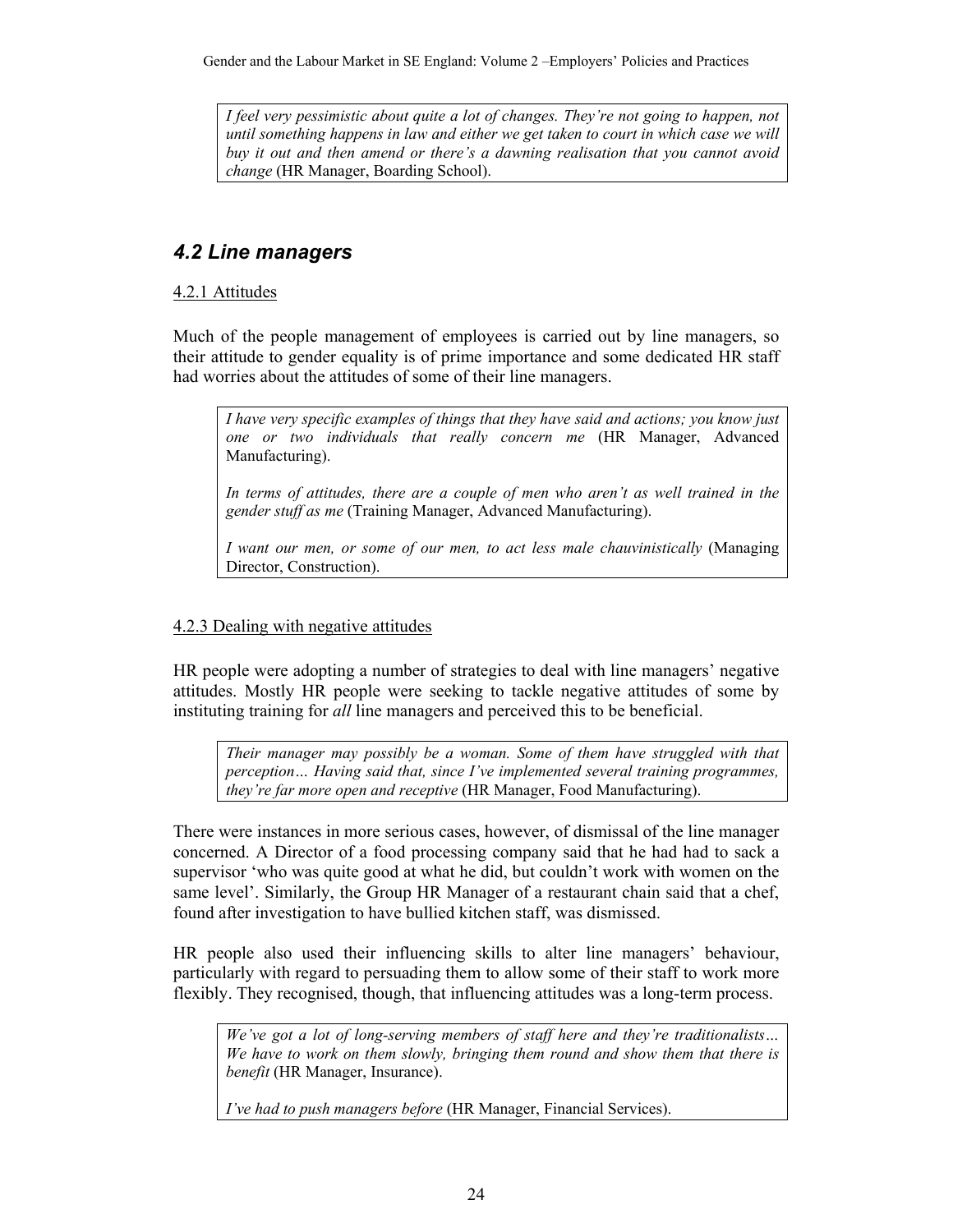## *4.3 Equal opportunity policies and monitoring*

#### 4.3.1 Written policies

The responses to our survey indicated that 86 per cent of respondents had a written policy on equality and/or diversity and most of these policies specifically covered the various equality strands/areas (see chapter 3). Maternity/paternity policies enjoyed the least coverage, however, and one interviewee said that he would draft a maternity policy when it was needed.

*Well we haven't had the situation yet. If it does happen, then we will identify what is required of us* (Managing Director, Financial Services).

## 4.3.2 Monitoring

Just over 1 in 5 respondents to our survey monitored job applications by gender but this dropped to just over 1 in 10 for promotion (See chapter 3). Similarly only a few of our interviewees carried out any gender monitoring at all. Unusually a Director of a small organisation that employed 26 people said: 'I think, we've got to be on top of all the statistics, be it staff or machines'. Also a few respondents said that they had introduced a new electronic HR information system and were about to start monitoring.

*We just had a new database and we're getting the system up to date so we're not currently, but we will be* (HR Manager, Financial Services)*.* 

*We've now got a new on-line recruitment system coming into place this year which will be live in September 2005 which will track gender and so on* (HR Manager, Manufacturing)*.* 

Some respondents, however, admitted that they collected information but did not go further; they did not analyse the figures in order to construct an action plan.

*I mean you're monitoring it, yes; you've got all the numbers. Then what do you do, say other than yes – we've got 80 per cent women and 20 per cent men; now what? It's knowing what to do with it* (HR Manager, Private Hospital, 200 employees).

The main reason given for not monitoring was essentially that it was not necessary because of the small size of the firm, though sometimes an interviewee used a similar rationale where the organisation was medium sized as the box below illustrates.

*I don't monitor anything… I suppose I thought we're not big enough* (HR Manager, Manufacturing, 65 employees).

*No we haven't got procedures where you monitor and things. We're not big enough to be able to while we can recall it off the top of our heads* (Finance Manager, IT, 150 employees).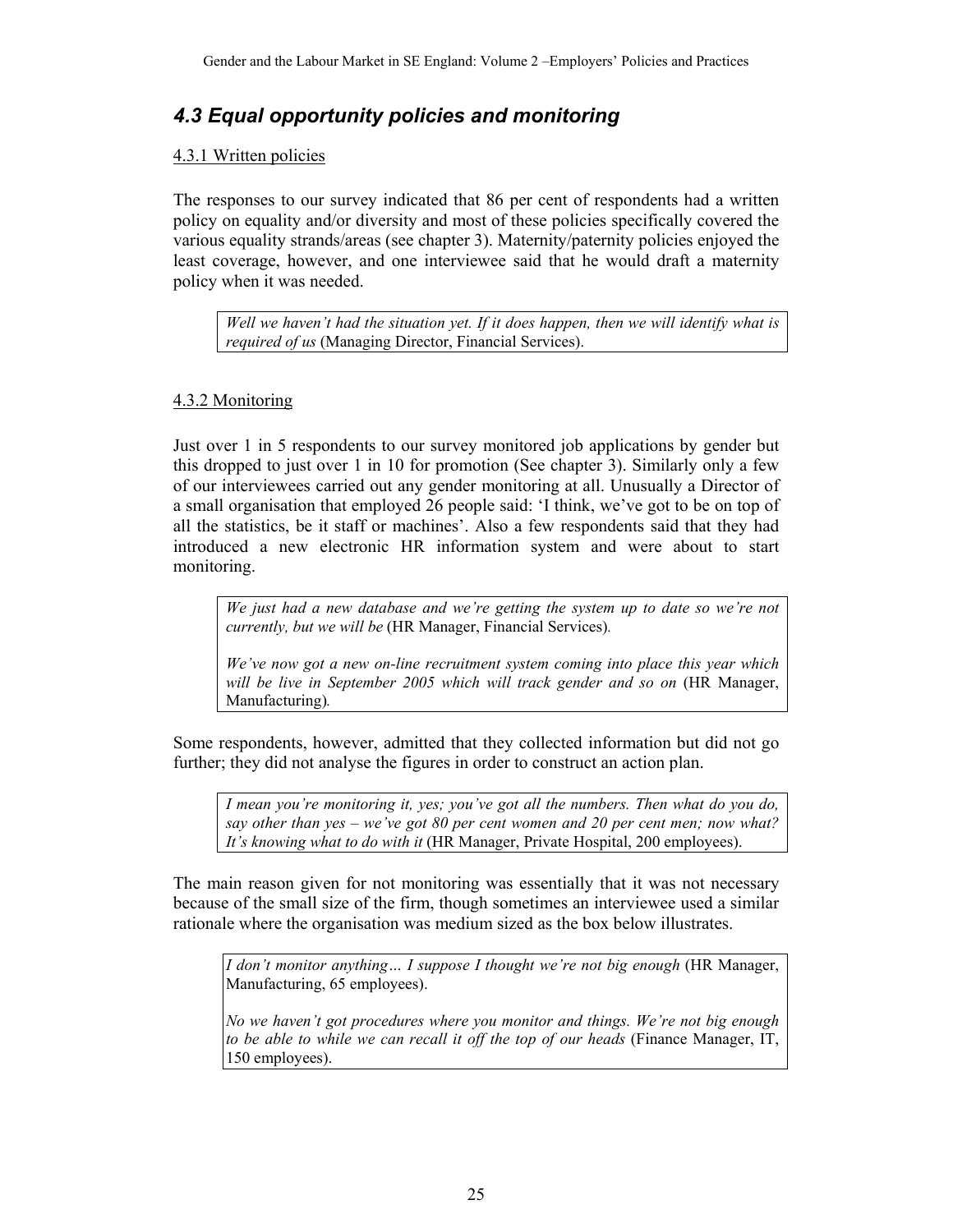Other reasons given were that it was not necessary because there had been no legal claim brought against the organisation or because monitoring was only necessary if one was to go on to target employees of one gender.

*I know people do need systems in order to be able to back up what you do, but I think we're so well inclined towards equal opportunities. I don't think anybody brings any kind of discrimination against us. It almost seems a bit irrelevant and I know that's not a good enough reason not to do it* (HR Manager, Care Charity).

*We're not specifically targeting anybody. I didn't feel there was any need.*  (Manager, Care Home).

# *4.4 Flexible working patterns*

## 4.4.1 The right to request

Interviewees generally felt that they had coped well with returning mothers' right to request flexible working, though one or two interviewees did not want the legal provisions to be further extended.

## 4.4.2 Part-time work

By and large interviewees were very positive about part-time working and it extended to employees beyond those with a legal right to request it. They thought it enhanced staff commitment and retention and that it was very short-sighted of companies to prevent or limit it. Moreover where there was seven day a week working, as the Managing Director of a Visitor Attraction said, 'you couldn't run this operation' without part-time working. Similar points were made by those responsible for HR in the Care and Insurance sectors.

*I'd rather keep hold of them on a part-time basis than lose them altogether (Director,* Food Processing).

*Sometimes it's actually been a good thing, not only in the loyalty you get from staff, but also it's helped me to save costs occasionally* (Managing Director, IT).

*Our view is that we would much prefer to retain the skills on a part-time basis with flexible working, than lose them* (HR Manager, FE College).

*I had a woman who applied to us for a job and she was only leaving her other job because they would not let her take her child to school and pick it up. What's the*  matter with them? She's only losing the end of the day and the first half in the *morning. Why is it such a big deal? She was in accounts. It wasn't a key position.* (HR Manager, Manufacturing).

A few interviewees, moreover, positively encouraged applications for flexible working.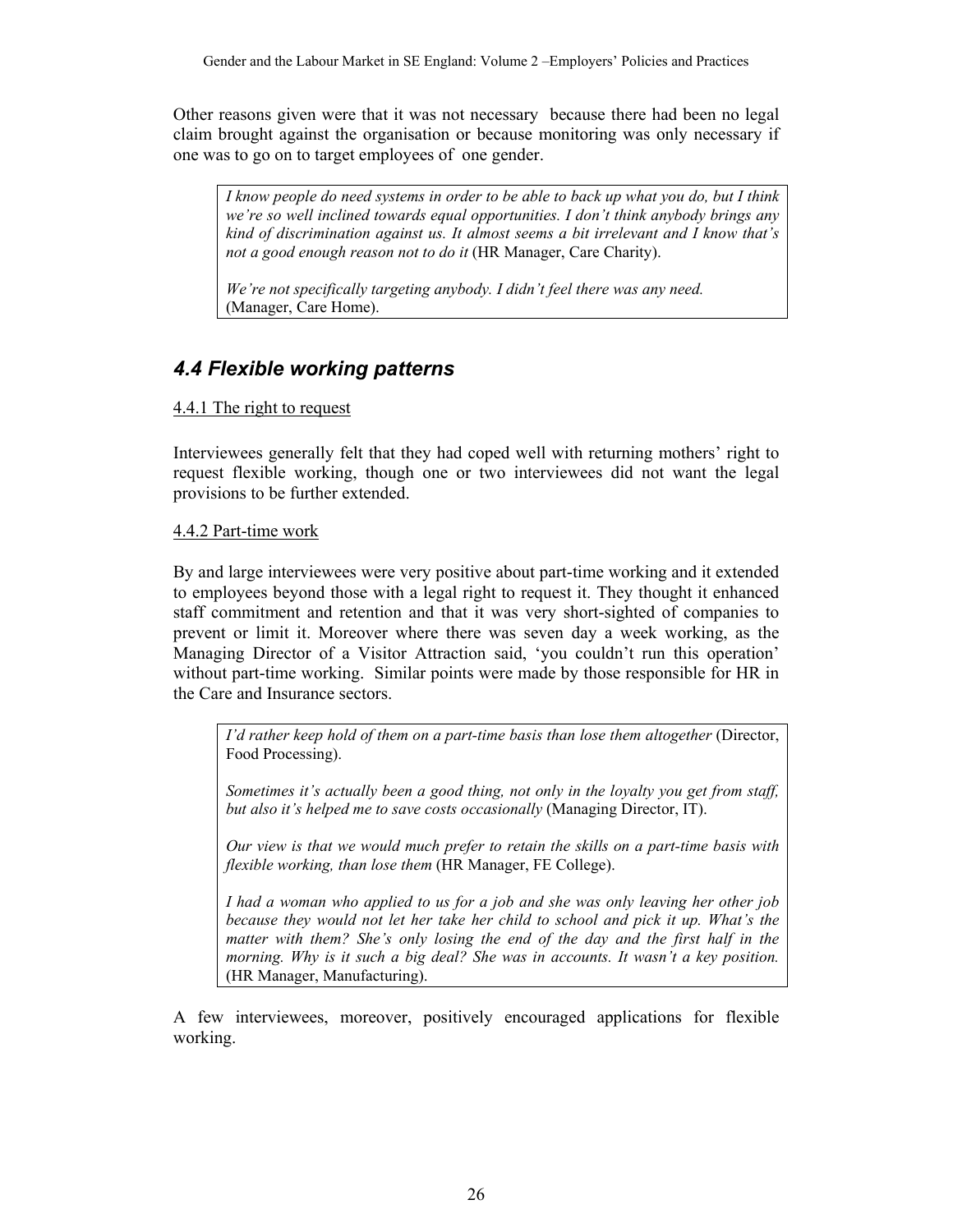*We did do a leaflet drop in terms of trying to encourage more working mums to join, without being specific about that. We were offering job shares and flexible hours to try to get more people in…. The other thing we thought of was mums could do week about, look after each other's kids… so that was mentioned on the leaflet* (Finance Director, IT).

A few interviewees, however, pointed to some problems with part-time working. One HR Manager, in an organisation where there was only a little part-time working, said that the US parent set a headcount for the UK subsidiary. 'You can only have so many heads and we'd rather have one full-time person for that head'. Another HR Manager said that part-time employees 'got a percentage' if they missed a Bank Holiday and that was 'an administration nightmare'. Furthermore, mostly part-time work was limited to relatively junior jobs and there was a belief by managers that senior jobs required a jobholder to work full-time and put in yet more hours on occasions.

*From the point of view of the trustees, they seem to have very fixed ideas as to the type of person they want in the top job, possibly male* (HR Manager, Care Charity).

We did, however, find a couple of examples of flexible working at senior levels. A managing director of a small IT consultancy worked part-time, to 4.30 pm each working day (see next chapter). Also, a Head of Service post in a local authority was job shared, with the interviewee commenting that as each job sharer brought different attributes to the post, the employer benefited.

#### 4.4.3 Working from home

In two IT companies, there were formal arrangements for working from home. More commonly though it was senior people in the organisation who occasionally worked from home on an informal basis.

*It's something we do at a senior level informally… but where it's difficult is if you start offering it as a permanent option for people. It's all the insurance stuff and making sure the home is a safe environment and those sorts of things that we find more difficult* (People & Learning Director, Care).

# *4.5 Maternity, paternity and childcare*

4.5.1 Current maternity/paternity legislation

Interviewees were asked how they had coped with recent improvements in the maternity/paternity legislation. Most interviewees considered that they had coped well and pointed out that they had plenty of time to plan for maternity/paternity leave, as compared to sick leave.

*In terms of having policies and procedures in place, we've coped well. We're always ahead of the game* (Training Manager, Advanced Manufacturing).

*We don't see it as a problem* (HR Manager, Private Services).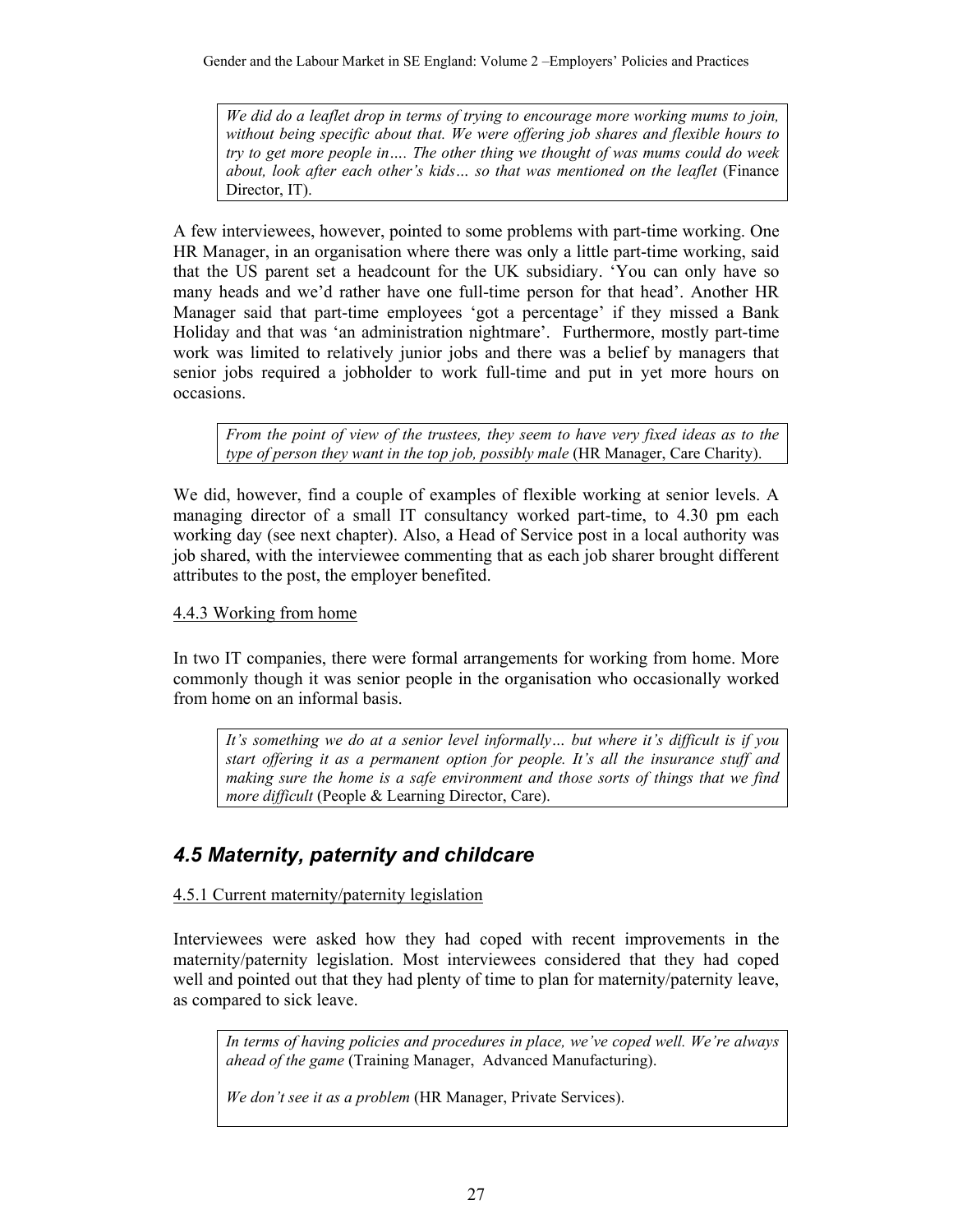*Yes, there are times when the role is critical, but maternity you know, you've got nine months to plan* (HR Manager, Manufacturing).

*It's been pretty straight forward… Having a baby was nothing compared to what [illnesses] some people have. I had someone off with Cystic Fibrosis waiting for a heart/lung transplant. We've had [L] who's had massive corrective spinal surgery. For us to have someone go off and have a baby is peanuts. The other thing on that, maternity leave and paternity leave, if you look out there at the visitors, a lot of them are on maternity and paternity leave, so we benefit.* (Managing Director, Visitor Attraction).

Nevertheless, some interviewees displayed ambivalence.

*Clients' expectations are paramount and the client will be upset they can't speak to their solicitor because they're not working. So it's not easy. It's not ideal but one accepts that's what we have to conform with* (Practice Manager, Solicitors).

*I can probably see both sides of it. I can see that it's a benefit; that if you do that you can retain good people. However I also see that for some of the smaller businesses that can be really challenging to do* (HR Manager, Financial Services).

Moreover, two interviewees regarded the current legal provisions as too onerous.

*It's been totally disruptive because if we lose one person there's two elements to it. First of all you lose that person. Secondly you're in total darkness for a period of six to nine months as to whether that person's going to come back or not.* (Finance Director, Manufacturing).

*I have to check every box and if I'm spending time doing that I'm not spending time earning the company money* (Managing Director, Financial Services).

## 4.5.2 Voluntary improvements to the maternity arrangements

In our survey we found that 14 per cent of respondents said that they provided maternity *leave* above the statutory minima and 25 per cent provided maternity *pay* above the statutory minima. Accordingly, we asked those interviewees who did not provide voluntary enhancements why they did not do so. Essentially respondents replied that there was no business case for so doing.

*I guess we truly haven't seen the need to do it* (HR Manager, Private Services).

*It's a question of costs really* (Finance Director, Pub Chain).

*It's fair to say that the thought has floated through my mind but hasn't got any further than that because, at the end of the day, we're running a business and the impact is significant* (Practice Manager, Solicitors).

#### 4.5.3 Proposed changes

Some interviewees were positive about proposed changes to the maternity/paternity legislation.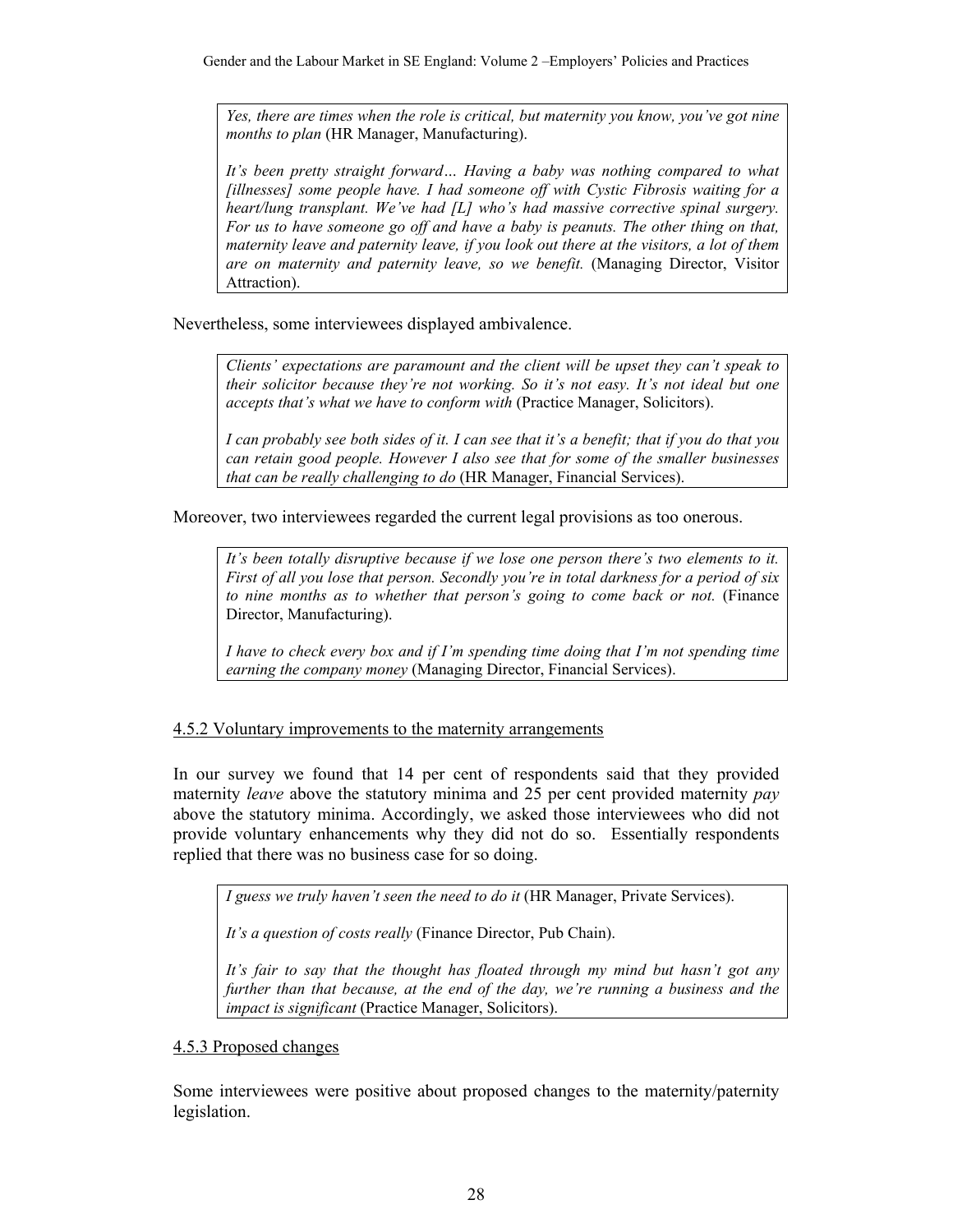*Invariably it's easier to find somebody to cover maternity leave for 12 months than it is for six months. You question the quality of candidates sometimes that you're getting for fixed term appointments, short appointments and the longer the fixed term, the better quality of candidates* (HR Manager, Local Authority).

*The majority of people if they're going to come back, they want to come back because they need the money or they come back because they want to continue with their career and they've got financial security to provide baby care… If the maternity's extended, no, I don't believe it would cause us any grief* (HR Manager, Manufacturing).

A few interviewees, however, were opposed to proposed improvements in maternity rights, with the same interviewee who found the present maternity arrangements disruptive and onerous, arguing that it would be counter-productive for women, as employers would be loath to employ them. Similarly one interviewee was opposed to improvements in the legal right to request flexible working.

*The obligations and so forth will count against females in certain cases… You've got two people who come to you. Everything else is 100 per cent identical and basically the woman is of childbearing age, just got married. So that's in the back of your mind and it doesn't matter what the regulations or law says* (Finance Director, Manufacturing).

*I think the newest plan to extend the right to have a change in working patterns considered to people [who have children] beyond the age of six will be very difficult for companies of our size* (Training Manager, Advanced Manufacturing, 75 employees).

*Let the government do that if they want. I get frustrated that as a nation we are being mollycoddled to all these sorts of things* (Managing Director, Financial Services).

## 4.5.4 Child care

A significant number of our interviewees were looking at childcare vouchers, a new tax efficient/salary sacrifice scheme, which was just being launched by the government at the time of the interviews.

*I think it's a retention issue, looking at the voucher system. It's tax effective as well, I believe, so that again is an incentive for staff and for the company and also we've had requests for it* (HR Manager, Insurance).

Two interviewees, both from the public sector, said they had a workplace nursery but there was more demand than places and in one small company (26 employees) the interviewee said that 'we had paid for the lady's child to attend a nursery'. Furthermore, a large private sector organisation with over 1,000 employees was potentially looking at moving to another site and 'one of the proposals would be to have something like a creche'.

By and large though, interviewees considered that they did not have the resources and/or the demand for a workplace nursery.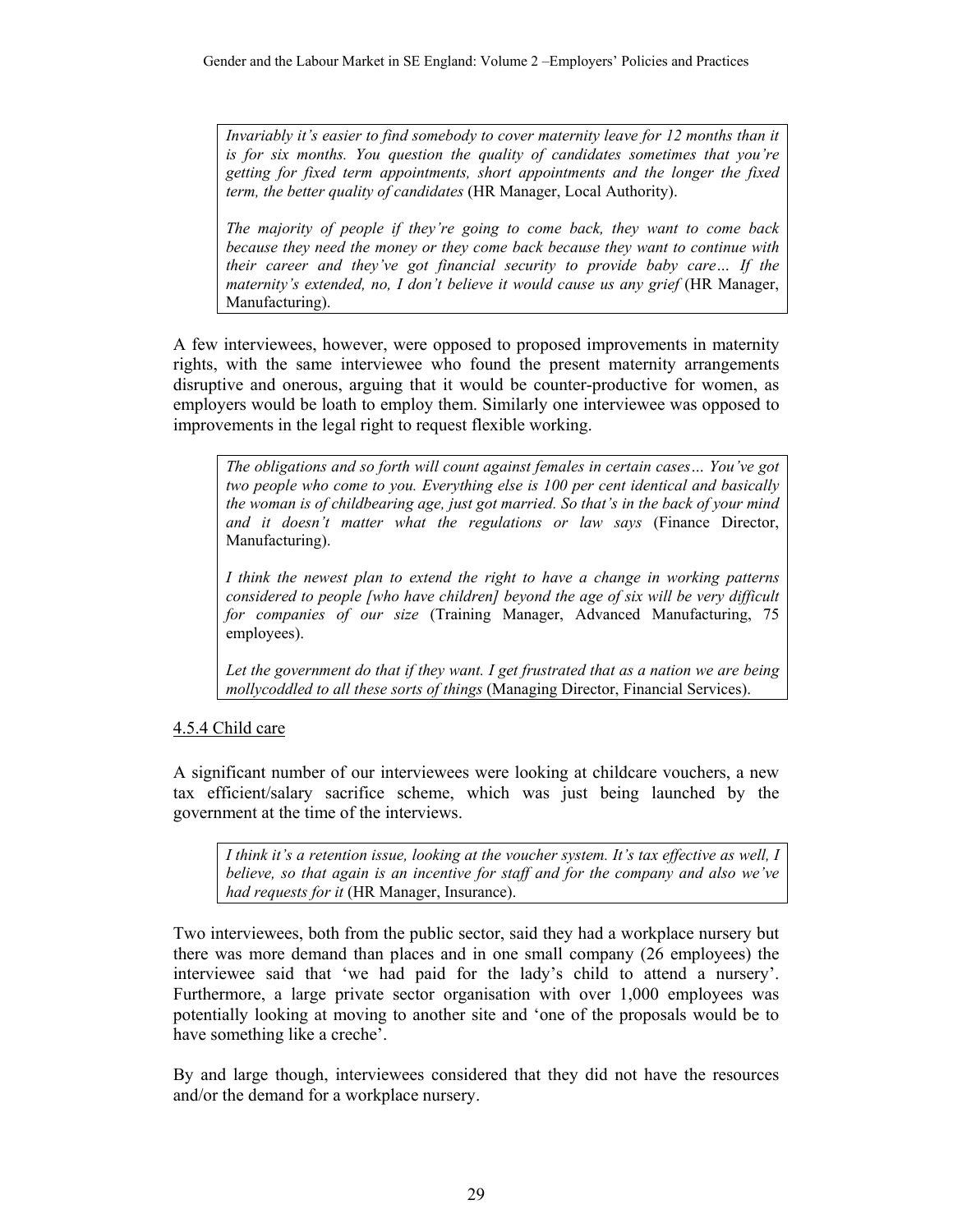*Things, like mentoring, child care doesn't enter into it at the moment. What would restrict us, I suppose, it would be the cost of things (HR Manager, Agriculture).* 

*We're a small business. We haven't got the* resources (Finance Director, Pub Chain).

*Perhaps to have childcare, we'd have to subsidise it which we can't afford to do*  (Finance Director, IT).

*They've either got grown up children or no children* (HR Manager, Care whose workforce was predominantly female).

## *4.6 Pay*

4.6.1 The basis of pay decisions

Few of the respondents to our survey (18 per cent) recognised trade unions and conducted collective bargaining over pay (see chapter 3). Similarly few of the organisations interviewed did so.

We asked those who determined pay unilaterally how their pay decisions were made. Many interviewees, even those in the larger organisations, (see, for example, the larger organisations in the box below) said that there was no formal pay structure and the market rate was a guide, but only a loose one. Also some private sector companies took account of relevant public sector collective agreements, for example those in the Care sector took NHS agreements into account and a boarding school took the awards stemming from the School Teachers' Pay Review Body into account. Against that background a new recruit often negotiated his/her starting pay.

*It's finger in the air and by the agricultural rate. But the majority of staff, agricultural wages wouldn't apply to that, so a bit of what I was earning before, a bit of local (*HR Manager, Agriculture 37 employees plus seasonal workers).

*I am a bit concerned that when somebody new comes into the organisation, you know particularly when we're doing recruitment for example, it's a bit kind of you know stick your finger in the air, see which way the wind is blowing* (HR Manager, Manufacturing, 80 employees).

*There isn't a formal rates and scale structure. It's rather based on… I mean we look across departments and see where everybody else is and obviously we're influenced by NHS pay scales and what people want and what they expect to get; but no formal structure… a knee jerk reaction* (HR Manager, Care, 200 employees).

*We look at what our competitors pay. We kind of go from there… There's nothing formal. There's nothing that's laid out* (HR Manager, Private Services, 250 employees).

As to pay increases once an individual started work, again market rates were a guide, together with some performance pay, often based on a mixture of individual and business performance, but the criteria were often opaque to the women employed, as chapter 5 (section 5.6) indicates.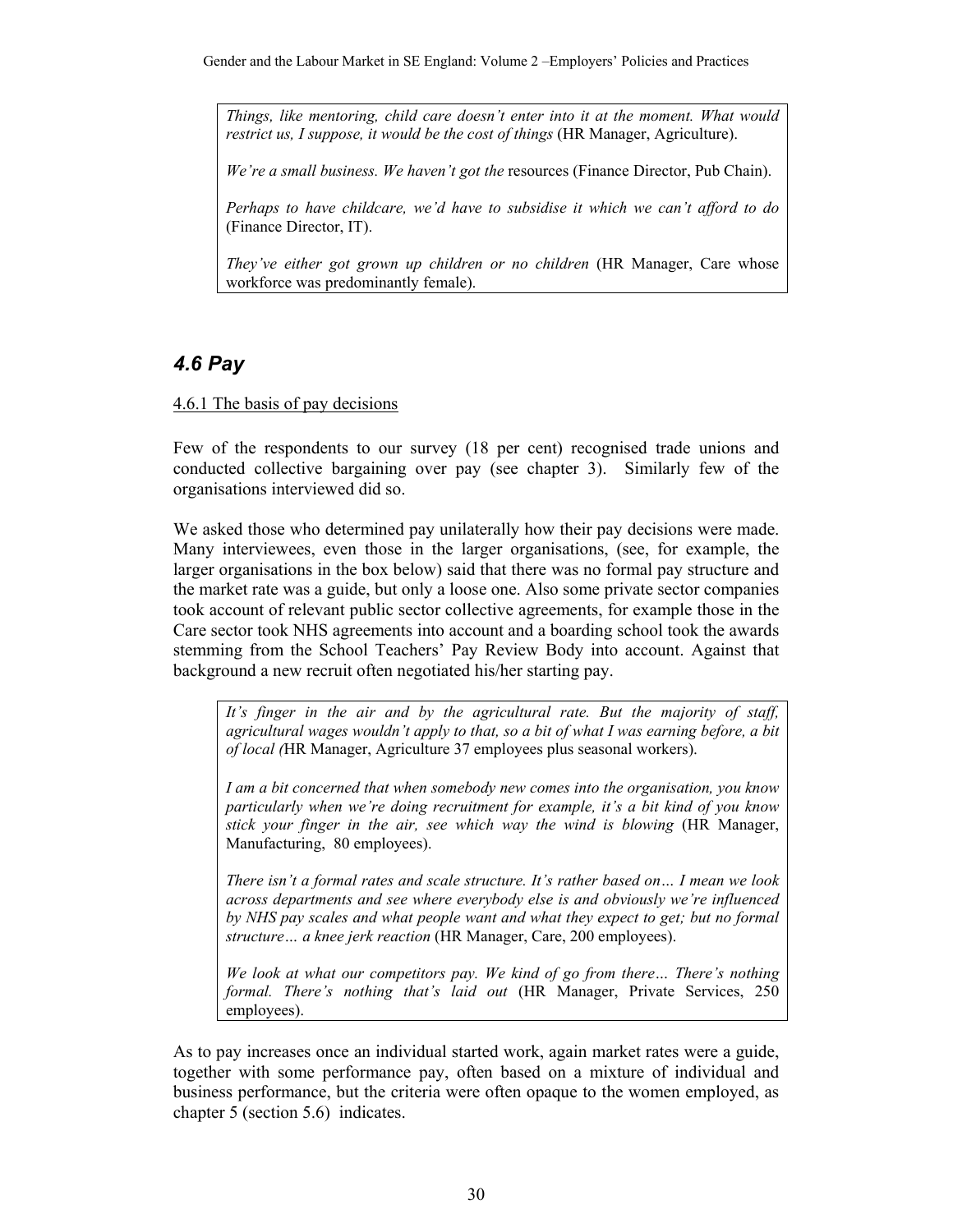*All staff and to different extents have a performance bonus. So sales people… maybe 50 to 60 per cent of their overall package would be based on performance. That goes right through to the lady who greeted you at reception. She will probably have 10 per cent of her overall package based on the performance of the business* (Managing Director, IT).

## 4.6.2 Formalisation

A few of our interviewees had recently formalised their pay structures or were about to do so for some of their junior staff. At the same time they recognised that there were still anomalies in other areas where there was no formal pay structure.



## 4.6.3 Confidentiality

Where there were no formal salary structures, the organisation sought to ensure that employees did not share their pay information.

*We always say at every opportunity that our staff are not to discuss their salaries with each other* (HR Manager, Care).

*The bonuses for operations staff, they're supposed to be confidential. And then with salaried staff* ... *they're told it's confidential* (Finance Director, IT).

*We don't broadcast what the salary levels are for the various levels* (Managing Director, Construction).

In contrast where there was a formalised pay structure, there was openness.

*Salary ranges are published… and whilst we don't have a union, we do have a staff consultative committee* (HR Manager, Financial Services).

*We have published pay scales. It's probably on the notice-board somewhere* (HR Manager, Insurance).

*When we introduce a salary and grading plan [next year], I would like to publish it* (HR Manager, IT).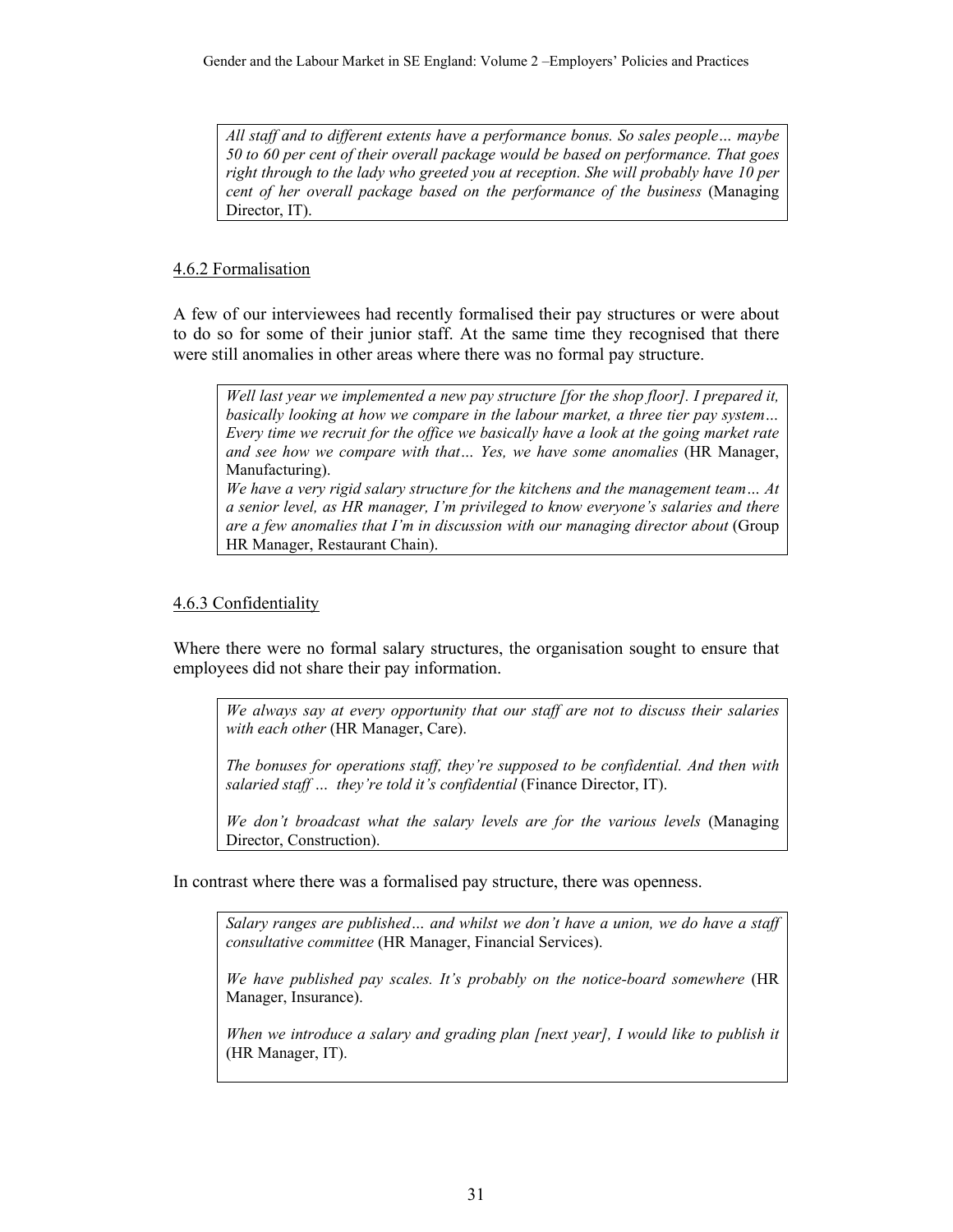#### 4.6.4 Equal Pay

There seemed to be a limited understanding of the concept of equal pay particularly among those who just had HR added on to their role of Finance Director or Managing Director. Essentially equal pay was often interpreted as solely relating to equal pay for the same or broadly similar work and not encompassing equal pay for work of equal value, with market rates 'trumping' equal pay considerations.

*We treat people pretty equally, so in terms of their abilities there's no discrimination… There can be cases where maybe two people of equal ability, but you've had to go and recruit one out new and the market's gone up by £5,000, so you could end up paying one person £5,000 more than another one… but you can't afford to lift the other person up. So there can be instances like that which is nothing to do with sex equality* (Finance Director, IT).

*What really matters is whether or not two people doing the same job are paid the same and we have no reason at all to pay anybody differently* (Managing Director, Financial Services).

#### 4.6.5 Equal Pay Reviews

Just over a third of the respondents to our survey said that they had carried out an equal pay review (EPR), but we suggest that this figure should be treated with caution. This was because responses to the question asking what changes had been made as a result of an EPR indicated that at least some respondents might have equated an equal pay review with a pay review. Our interviews largely confirmed this as we asked interviewees who said they had carried out an EPR, what they had done.

*It wasn't a gender pay review. It was a pay review regardless of gender. In a sense gender doesn't make a difference and we ignore it* (Training Manager, Advanced Manufacturing).

Interviewees who had not carried out an equal pay review were asked why they had not done so. The Finance Director of an IT company said that 'there was no discrimination so I don't think we need to put in equal pay reviews'. More commonly though, those in the private sector who understood what an equal pay review was and who had not done one, argued that it was inordinately resource intensive.

*Well resources, who's going to do it? I don't feel like suggesting it because I'd have to do it and there's so much other stuff going on* (HR Manager, Manufacturing).

*Equal pay reviews: I've tried to do one of those and I tell you what, they're a lot of effort, a huge amount of work to be done because you have to compare each individual job. So I actually think it comes down to business priorities and it's my experience that business doesn't see it as a priority unless there's a specific issue with it. So to spend – I think we costed it was going to take one FTE six months to complete an equal pay review. Companies don't have that kind of resource* (HR Manager, Financial Services).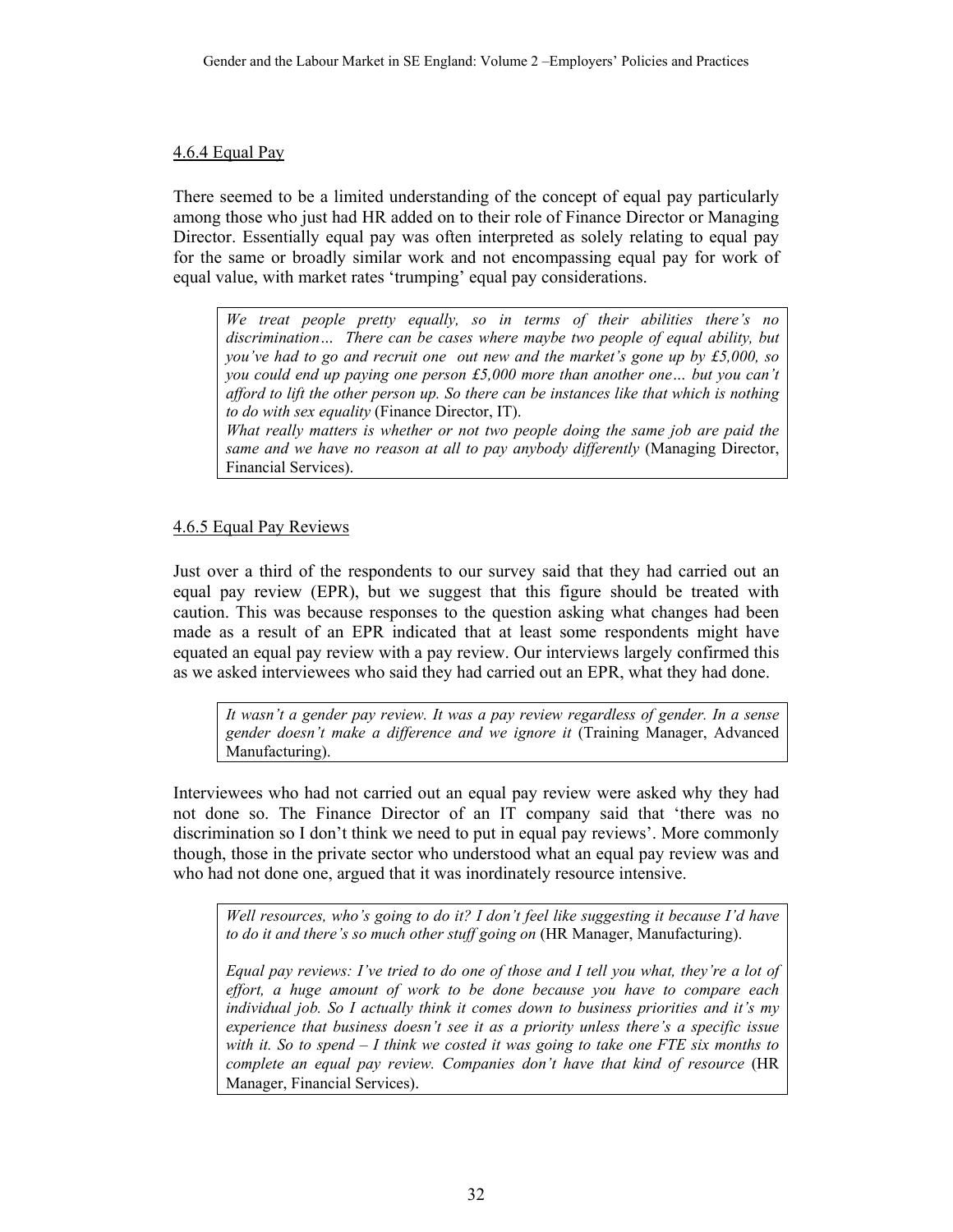The HR managers in the two local authorities were planning to carry out an EPR because the 'Audit Commission's going to have something to say about it if we've not completed one'. The Practice Manager at the Solicitor's firm was also planning to carry out an EPR 'because of course the perception may be totally different to the reality that you find when you've done the exercise'.

## *4.7 Horizontal and vertical segregation*

## 4.7.1 Acceptance

Interviewees often readily commented on the occupational segregation (horizontal segregation) in their organisation. Many took the view that they could only recruit those who applied and if the under-represented sex did not come forward, the problem perhaps lay in the education system and/or the socialisation process.

*It's all men [in our factory] purely because no female ever applied* (Finance Manager, Manufacturing).

*We haven't got one female site employee. That's not because we don't want them, but they ain't about* (Managing Director, Construction).

*It is predominantly male orientated. There's no rhyme or reason* (HR Manager, Food Manufacturing).

Unusually one interviewee thought that the reason for occupational segregation was biological.

*It's probably left brain/right brain, natural tendencies… men will come out with a much higher proportion on one side and women will come out with a much higher proportion on the other side and the side that men have a much higher proportion is probably more geared up for IT* (Finance Manager, IT).

Some interviewees were of the view that men did not apply in the predominantly female Care sector because of the relatively low pay.

*You know we don't particularly pay well so you know you end up with more women in part-time roles* (HR Manager, Private Hospital).

#### 4.7.2 Glass Ceilings

Interviewees were asked whether they thought there were barriers preventing women reaching the top in their organisation. Essentially responses fell into four areas: first there was denial that there was a glass ceiling. Interviewees said that there were no identifiable barriers, though some noted that nevertheless the most senior positions were currently male-dominated.

*They can go right to the top but all the executive directors and the chief executive are male* (HR Manager, Financial Services).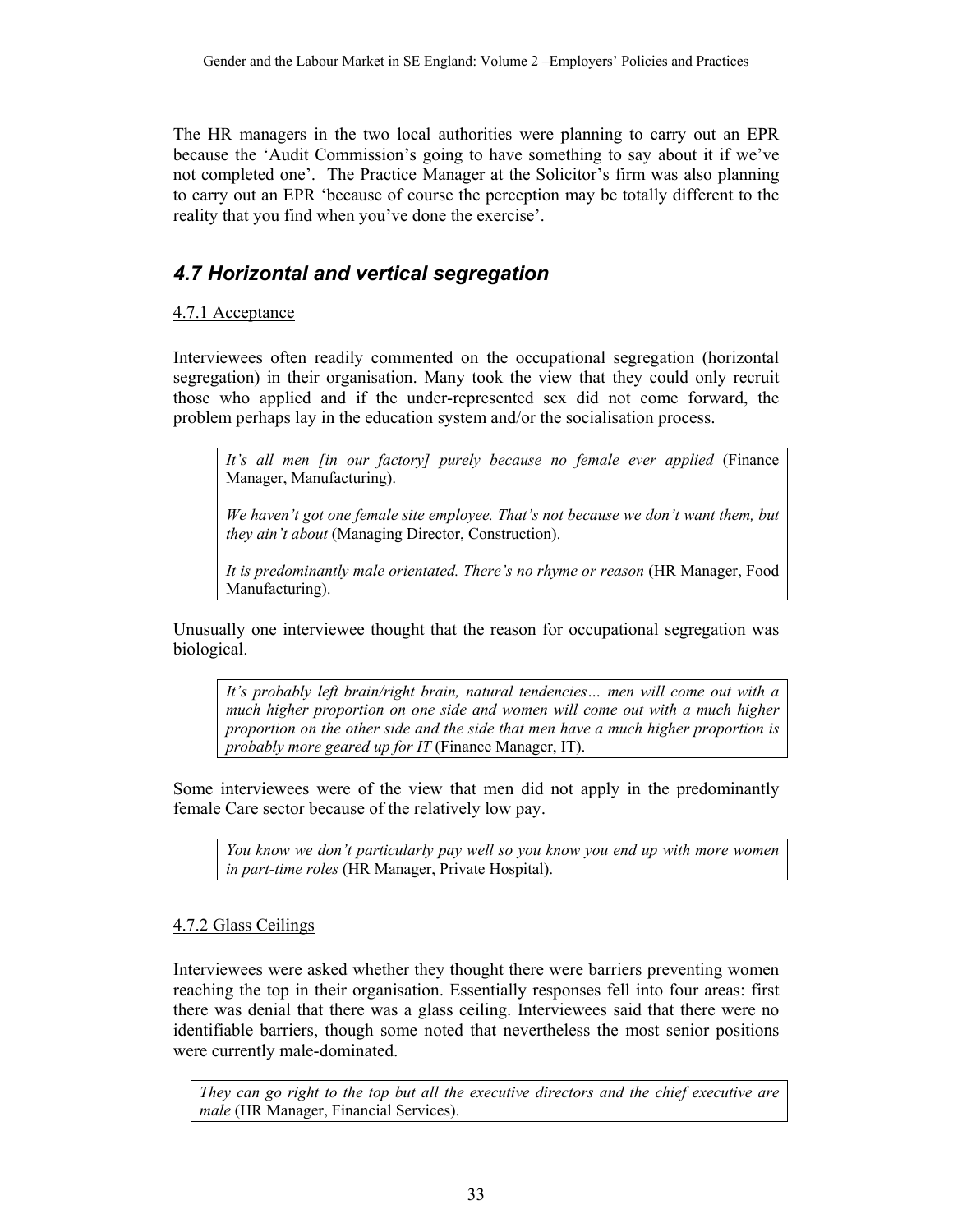*What my manager said to me was that he did think that the company has a positive attitude towards women in more senior roles, but then it actually comes down to looking at the Board of Directors and there's not a single woman there* (HR Manager, Manufacturing).

Secondly, some interviewees thought that women, by seeking to avoid long hours or by working part-time, limited their career potential.

*Women opt out when they have children, have different priorities and you come back to the workforce and you don't want to do those long hours … and hobnob with the right people* (HR Manager, Care).

*Being part-time yes, I think it limits you to where you can go* (HR Manager, Pensions Services).

*If you work full-time there's a greater opportunity to get promoted and I think that's because the business, rightly or wrongly, carries the view that jobs at a certain level from a business perspective need you to be there full-time* (HR Manager, Insurance).

Another reason given by some interviewees for women's failure to reach the top was that it was very difficult to change the gender profile of the workforce because promotion opportunities were limited.

*I can't think of a second tier officer off-hand, one that's possibly turned over in the last 10 years. So the opportunity to appoint people, just the opportunity, hasn't arisen* (HR Manager, Local Authority).

*It's got nothing to do with men and women. The trouble that you have is you can't keep growing the top layer… Promotion is not attributable to whether someone's male or female. It's their ability to do the job, but also to the structure of the firm* (Practice Manager, Solicitors).

Fourthly, some said that because few women entered the organisation at a junior level, women were not represented at the top.

*Because there are not as many women that go to the sciences, we've had a hard time coming up with people… So then that starts to affect how many women can go into senior management, how many women can go into executive positions, because it's very limited if you can't recruit a lot or an equal amount at the bottom* (HR Manager, Private Scientific Services).

Finally, one interviewee, a Finance Manager in construction, made it clear that she would no longer recruit female engineers. She said that the firm had had a couple of female trainee engineers but they had not been able to cope with all-male construction sites so she 'discontinued that'.

# *4.8 Summary and comment*

*In the main our private sector interviewees demonstrated a limited view of equality:* 

• *Equality was equated with procedural fairness.*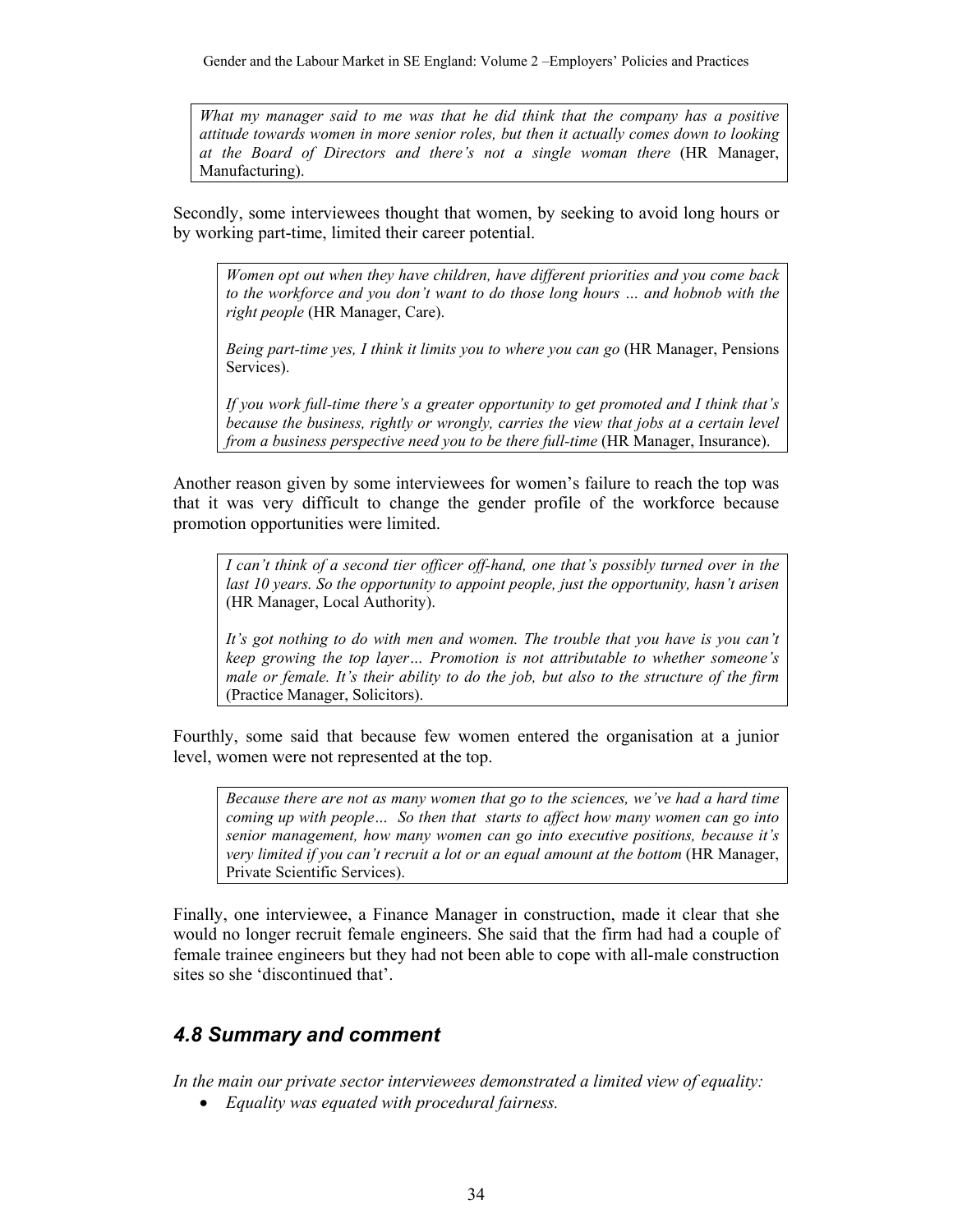- *Equal pay was equated with equal pay for like work, not equal pay for work of equal value.*
- *Equal pay reviews were sometimes equated with pay reviews.*
- *Flexible working patterns were generally equated with part-time work for the less senior positions.*
- *Help with child care tended to be equated with the new voucher scheme.*

*By and large even medium-sized firms considered that monitoring was not necessary because they were not large enough. Also they felt that women did not reach the top, not because of organisational policies and practices, but because women wanted to work limited hours. Other findings were that:* 

- o *by and large interviewees had coped well with family friendly legislation, but some voiced concerns about proposed extensions to rights;*
- o *the business case was rarely a spur to equality measures, but legal provisions were.*

*Progressive views on equality could not be equated with the sex or the specific role of the interviewee, or the size of the organisation. For instance a male Managing Director of a small organisation in Financial Services had less than progressive views, as did a female Finance Manager in IT and a female HR Manager working for a Care Charity. Similarly, progressive views were held by a female HR Manager in Financial Services and a male Managing Director of a food processing company. In the latter case, the company was small (26 employees) and an HR consultancy and a legal firm were contracted to handle more difficult issues where necessary.* 

*Progressive views on equality, however, were associated the public sector. All four interviewees from public sector organisations not only held progressive views, but also had comprehensive action plans aimed at achieving substantive equality outcomes, indicating that they had moved beyond procedural or 'treating like as like' equality. The challenge in the South East is to spread a more ambitious view of sex equality amongst employers and to gradually move organisations from what Cockburn (1989) calls a short equality agenda to a more transformative long agenda.*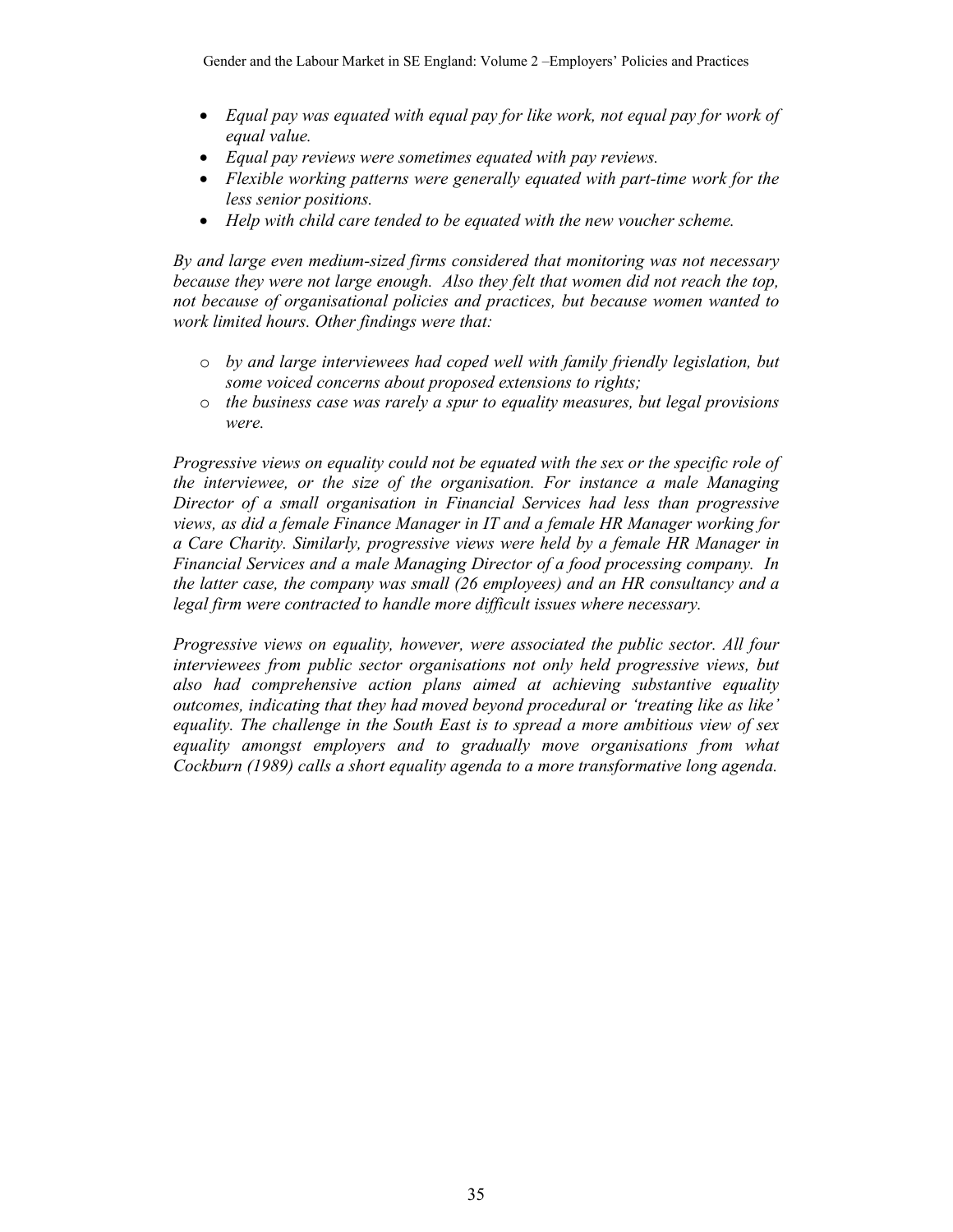# 5. The views of women

*The views of women illustrated below are drawn from 74 interviews at 40 workplaces in the South East region that were conducted with both junior and senior women (defined by their position in the organisation). Their roles varied from company directors to catering and care assistants and encompassed a range of occupations and specialisms. The selection of the sample is explained in chapter 2, while interview topic guides are shown in appendix C . An analysis of the taped and transcribed interviews revealed some broad themes which are discussed below.* 

## *5.1 Selection of job*

#### 5.1.1 Background

Very many of our interviewees had had a varied background before embarking on their present job. For instance a HR Director's previous jobs included working as a PA to a property developer doing 'everything from buying the teabags to ordering company cars', helping her then husband run a business, briefly working as a computer programmer and working as an administrator in an IT company. A Receptionist in a Care Home had been a technical insulator and cartographer before she was married. She had taken time out of the labour market when her children were young but since then had worked as an administrator in insurance, as a gardener and as a carpet cleaner. A Matron at a Boarding School had previously done secretarial work, lived and worked in a religious community, organised activities for the elderly in a nursing home, worked as a home help and 'enjoyed everything that I've done'. A Purchase Administrator in manufacturing had previously worked as a sales assistant, a clothes shop manager, a waitress, on the deli-counter in a supermarket and as manager of a Mexican restaurant.

Just a few women had entered into non-traditional fields and sometimes they had been influenced by a parental role model. For instance an interviewee who was a manager in an IT company said that her mum, a computer programmer, was 'a bit of an inspiration'. Miller at al (2004:42) cite research in the UK and Australia which found that the mother's attitude 'influences the development of favourable attitudes towards an occupational area'. Another had a father who was a lorry driver, who encouraged his daughter to enter the motor parts trade, a male-dominated sector.

Another interviewee in a senior position in IT had first become an engineer, saying that her father had been an engineer. Another interviewee who had helped 'Dad around the house' became an apprentice, but she 'found it quite difficult working with so many men… me and 49 men'. Partly because of that and partly because she was 'struggling with the college work', she transferred to administration.

Interviewees who had embarked on non-traditional jobs, however, were very much the exception and horizontal and vertical segregation by gender was common. In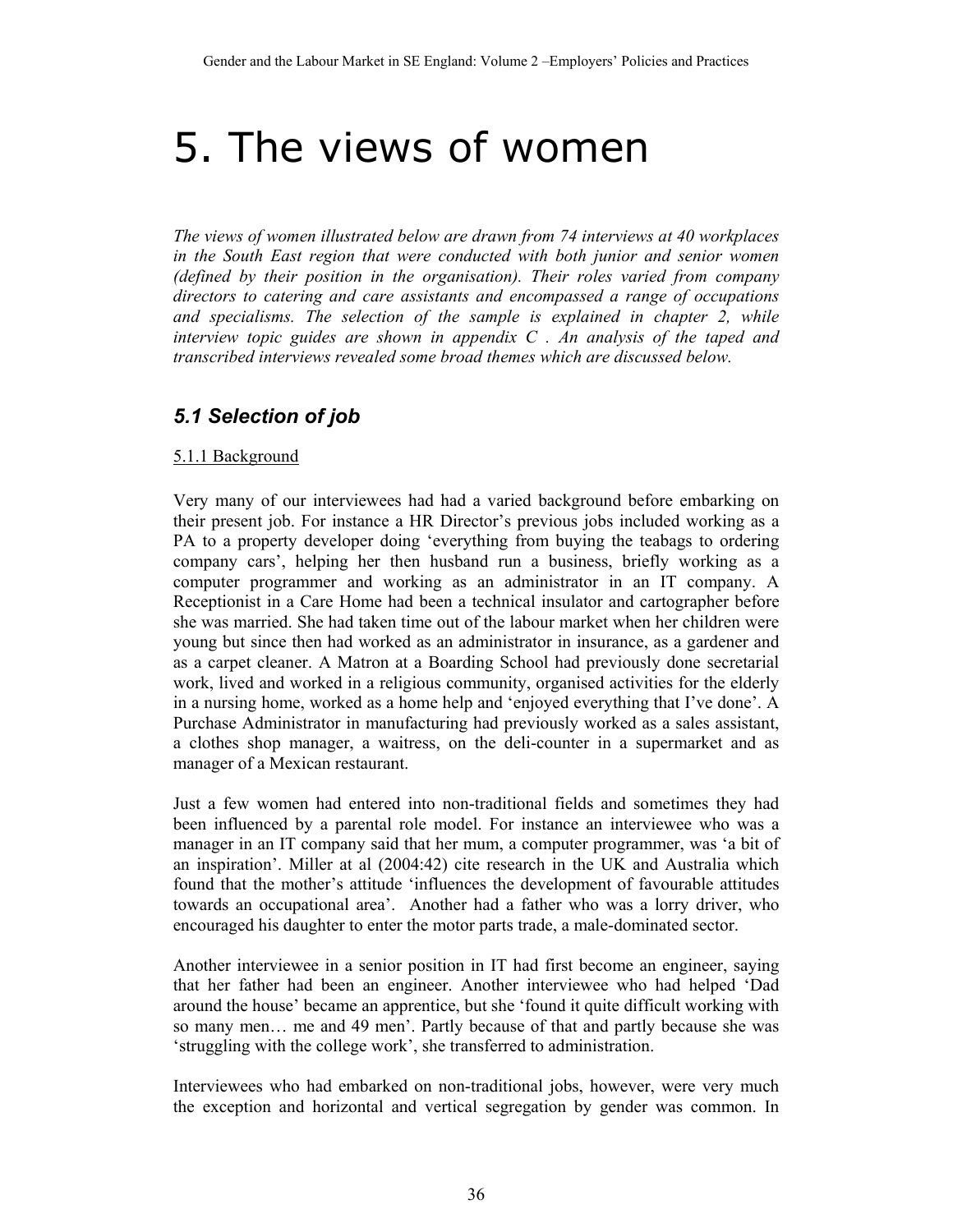many manufacturing workplaces the factory was entirely male and the office was mainly female administrators with male directors. In care, the staff was mainly female.

*If you take the people that are out on the factory floor, we've got one female, but that isn't because we don't like having women out on the floor. There just doesn't seem to be very many women applying for those types of roles… If you look at HR, the HR team are female* (HR Administrator, Manufacturing).

*I can't think of a man doing this job* (Receptionist, Care Home).

*I was at a meeting today… marketing… and I was the only woman there which I find really depressing* (Marketing Manager, Specialist Services).

Managers argued that applicants from the minority sex did not come forward, but as chapter 4 shows, employers rarely took measures to encourage such applications. Moreover, a manager of a care home for the elderly said that because the residents were mainly female, they would not want men to perform personal care for them. A manager in a construction company said that they had recruited female trainee engineers, but they were not 'strong enough' to handle matters in the all male construction sites, so the company no longer recruited such women.

## 5.1.2 Serendipitous Careers

Some of our interviewees, especially those in finance, had deliberately chosen their career specialism. Often though, women were in their present job by chance. This was especially, but not solely, the case in respect of human resources and IT. Some had begun their work lives in support or administrative roles, where there is no direct career ladder into technical or managerial work.

*I got into computing completely by accident from the retail side of things at W. H. Smiths. When they were implementing their point of sales system, I got trained up to train people in other stores* (Director of Professional Services, IT).

*I came down to act as Senior Administrator within the training function. What actually happened was on the first day the then manager announced that he was relocating … to leave me to run the training department on my own* (HR Director, IT)

*I started by going into secretarial/administration. There was an assistant office manager role… HR and office management. So I kind of fell into it really.* (HR Manager, Solicitors).

# *5.2 Selection of Employer*

## 5.2.1 Location

Some women interviewed said that a key factor in their choice of employer was location. Even though they knew that they might earn more if they worked in central London, they had chosen an employer near their home as this entailed less commuting time, making it easier to combine work with domestic responsibilities.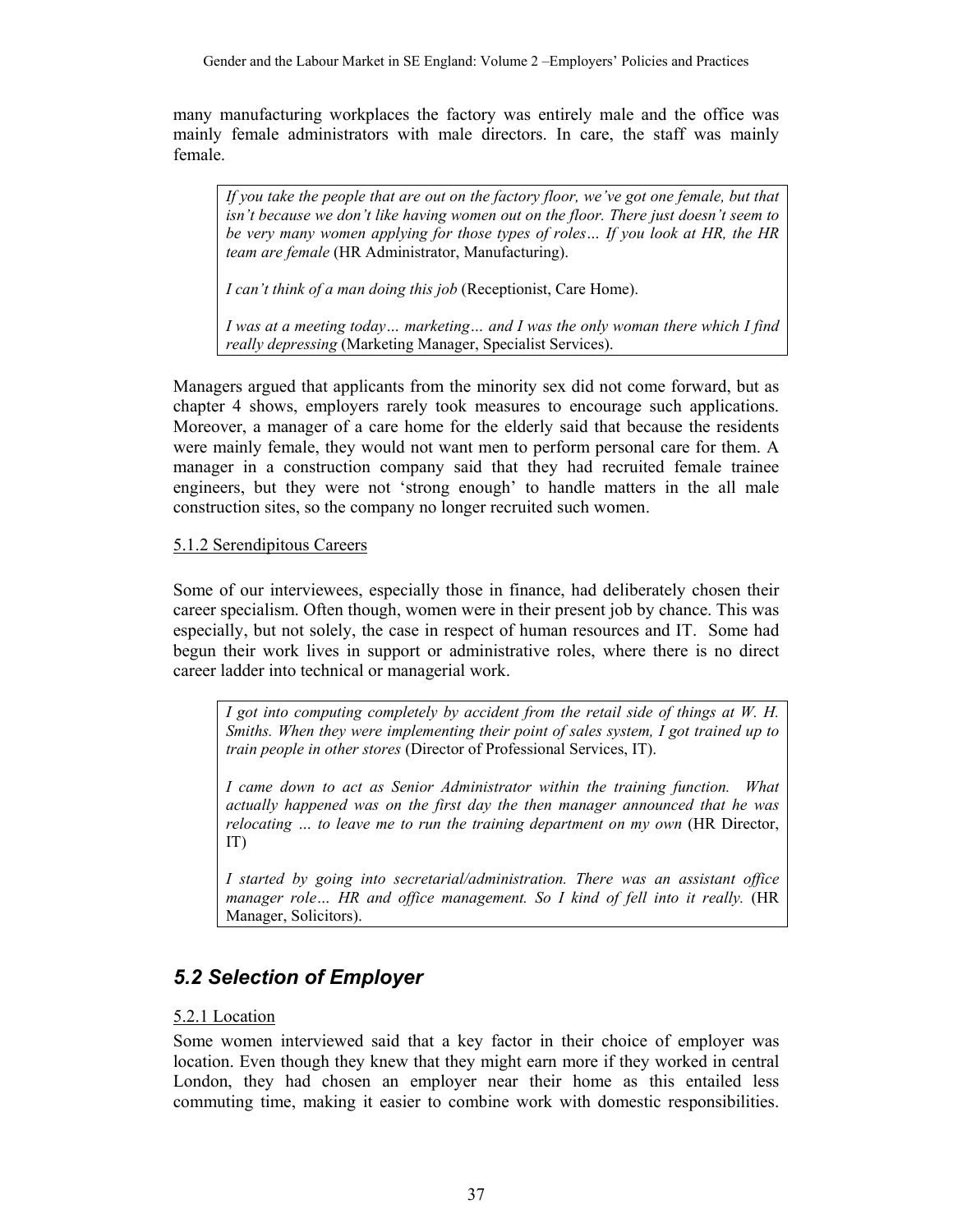For instance a Finance Manager working for an employer in Surrey, whose son suffered from haemophilia, had chosen her employer so that she could be within 10 minutes drive of her son's school if an emergency arose, rather than earn more money in central London. Choice of employer because of location, however, was not limited to this case. See the box below for further examples.

Anderson et al (2001) point out that women who have location restrictions will have a smaller pool of jobs from which they may choose. Moreover, their analysis of Labour Force Survey data indicated that difference in men's and women's travel-to-worktimes accounted for one percentage point in the gender pay gap.

*So really, when I look for a job, it has got to be within a certain location* (Administrator, Financial Service).

*I chose jobs that were based close to home; so I restricted myself in doing that but that was my choice… If I'd gone to work in London I could probably have had a better career, but I wouldn't have been able to get home till 8 o'clock and that causes conflicts* (PA, Electronics).

*I chose [---] partly because it was closer to home to be quite truthful* (Project Manager, IT).

#### 5.2.2 Recruitment by word of mouth

The Equal Opportunities Commission's Code of Practice warns against word of mouth recruitment, because it 'may unnecessarily restrict the choice of applicants available (EOC, 1985). The method should be avoided in a workforce predominantly of one sex, if in practice it prevents members of the opposite sex applying'. Yet interviewees in assembly manufacturing, where the workers were predominantly female had obtained their jobs by word of mouth recruitment. This type of recruitment method appeared to be common in the smaller workplaces we visited.

*I was living at home at the time… Not doing anything. Mum worked here. I had a phone call from her saying Karen, there's a job going here. Get yourself up for an interview. So I did. If you introduced someone you used to get a bonus of £50. We encourage family* (Production Co-ordinator, Manufacturing).

*She worked here on nights my mum did and she got me the job here, so I've worked all the way up* (Quality Inspector, Manufacturing).

#### 5.2.3 Public sector

Some interviewees recognised that the public sector was a better employer for women with childcare responsibilities than the private sector. Indeed one interviewee who had formerly worked for the Civil Service and at the time of the interview worked for a firm of solicitors said that if she were thinking of having a family she 'would definitely change jobs just before'.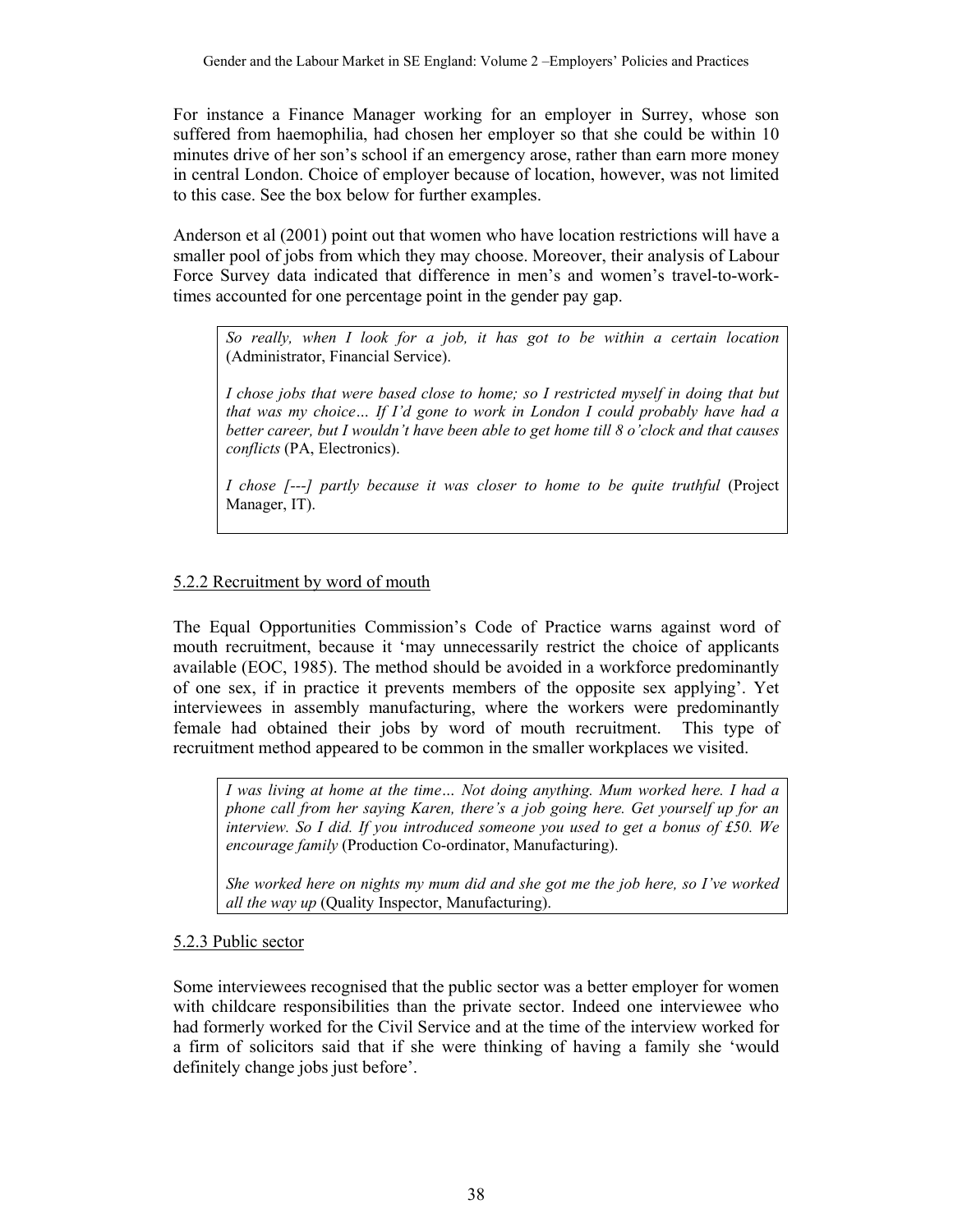Gender and the Labour Market in SE England: Volume 2 –Employers' Policies and Practices

*I think local government is pretty good and I think that's why I'm here… It's the one area where women are beginning to rise up* (Policy Manager, Local Authority).

## *5.3 Career progression*

## 5.3.1 Training and Development

All the female employees, whose employer had supported their training, voiced their gratitude and said how helpful it had been in their career development.

*They pay for my course. They pay for my exam fees and everything like that and they give me half a day off each week [to attend College]* (Payments Officer, Care).

*They've helped me with training and what have you… They're very proactive*  (Customer Services Advisor, Project Management Consultants).

*When I came into the organisation I wanted to do my MBA and I've nearly finished now. They paid part and I paid part* (Quality Manager, Private Medical Clinic).

One interviewee, whose employer was not prepared to help her out with her training for the Association of Accounting Technicians (AAT), had deliberately sought out and obtained employment elsewhere explicitly so that she would receive paid day release for training. Training was especially valued by women where it enabled them to move out of administration into technical or managerial posts. For instance a personnel/training officer at a Boarding School, who had been PA to the head, 'was given a day off a week' to take her Certificate in Personnel Practice and then 'was given a new title and remunerated appropriately'.

Managers in some organisations realised that training was a win/win scenario, i.e. it benefited the organisation as well as the employee.

*Your service is only as good as your staff and if you give them thorough training…. We're just introducing some new stuff this year… We couldn't be more committed I don't think … I believe people will stay with us for a longer period of time as a result of the fact that they do receive proper training* (Operations Director, Restaurant Chain).

Sometimes, though, interviewees complained about the lack of training given. For instance a manager in IT said that training 'tends to be something in this company that certainly gets pushed to the bottom of the pile' and an administrator in a pub chain said: 'there's no sense of value put on, I suppose, learning basically'.

A team leader in manufacturing who had been on some internal courses which she had found useful, said that these were residential courses. As she had a baby and a five year old child 'that could be a bit of a struggle'. A further interviewee (a marketing manager) voiced some resentment that she had not been selected for a 12 day training course in the USA because, she later found out, it had been assumed that she would not want to go on it because she had a young child, though in fact she could probably have made child-care arrangements. Assumptions such as these are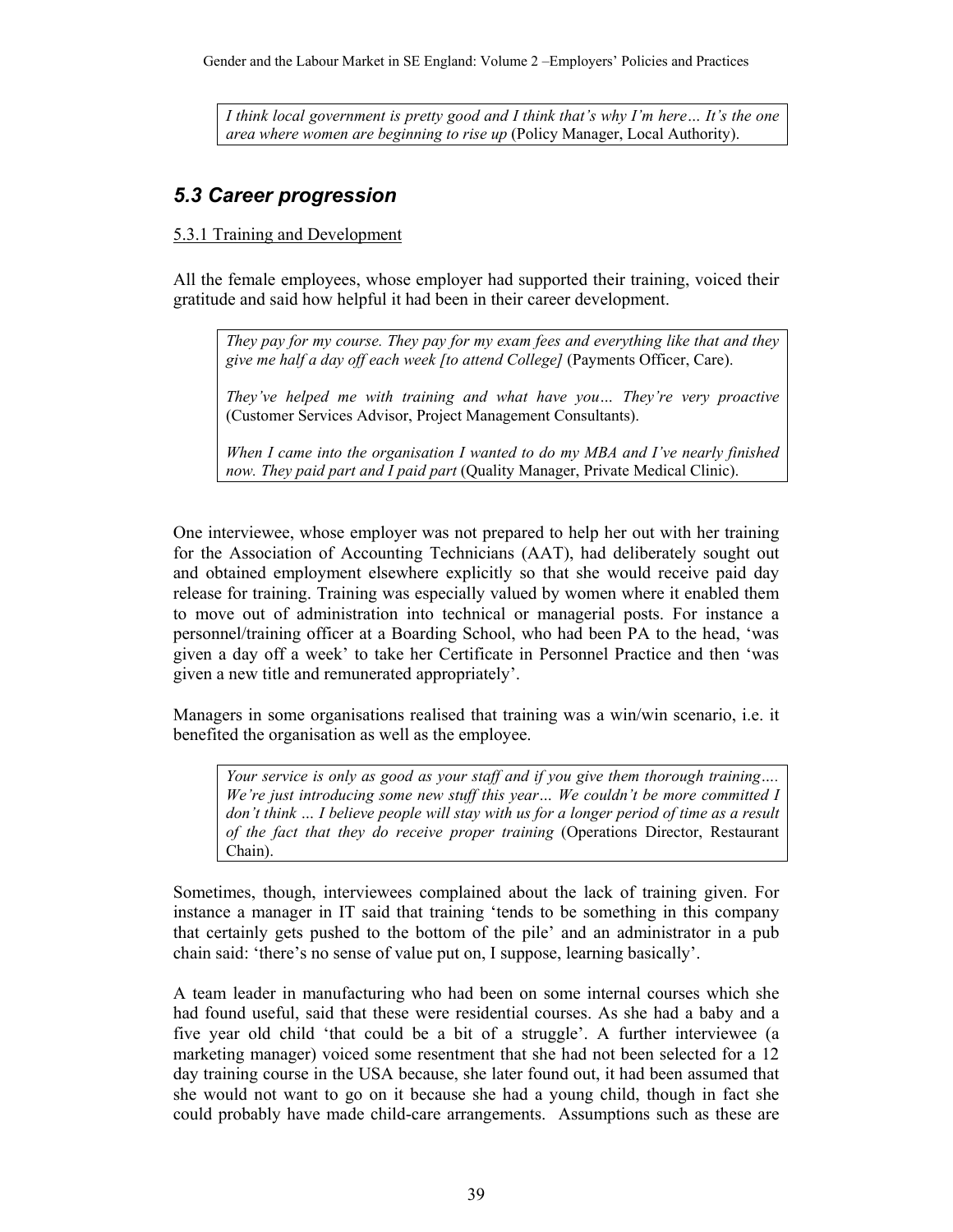barriers to women's advancement, as women fail to acquire the necessary skills. This also applies in terms of workplace learning where women are 'protected' in a paternalistic way from certain experiences. For example an agricultural firm had some managers who excluded women from experiencing the dirtier jobs, or training for tractor driving.

## 5.3.2 Promotion

Informal career progression processes are to be found in the private sector as the examples in the box below show. It is commonly held that such informal practices may operate in a discriminatory way. Our interviews, however, suggested that this sometimes worked to women's benefit and that, unless asked, these women would not have had the confidence to put themselves forward. As one interviewee (a chief executive) said: I think a lot of women undersell themselves and don't actually apply for the next senior job'. Another interviewee in another workplace bore this out. She was a food technician, who was offered the assistant manager's job by the company's owner and 'really did have to think do I want to take this on'. When later the manager's job became vacant, it was advertised externally and the woman had the confidence to apply and was selected out of a shortlist of six.

*I don't know why I was chosen as auditor. I suppose Ian asked me* (Auditor, Manufacturing).

*About a year later the HR administration director decided he wanted to retire, so they said to me would I like to do it* (Practice Manager, Solicitors).

*I've never had to apply for jobs here. I've always been approached* (HR Administrator, Manufacturing).

In some cases, such was the informality that there was not even any promotion, rather the employee took on an extra skill and then received enhanced pay.

*Karen asked me if I wanted to learn that and I said 'well yes; I'll give it a go'… sort of an extra skill as such, so I do get an extra amount of money* (Factory Operative, Manufacturing).

*The job just grew* (Supervisor, Pub Chain).

*I sort of came in purely as [IT] support… I've sort of worked my way through to having my own systems to look after. I was just asked to* (IT Applications Engineer, Advanced Manufacturing).

*Certainly it wasn't formal, sort of you're going to be interviewed for this position or anything like that. It was more of an evolvement really.* (Export Manager, Manufacturing, formerly the Export Director's assistant).

*I just got singled out. It was quite good… All of a sudden I'm given something else and it just went on like that* (Production Controller, Manufacturing).

By and large women in administration could not see any career ladder. The main examples that this research uncovered were women being promoted to HR from administration. It was rare to be promoted from administration to a more technical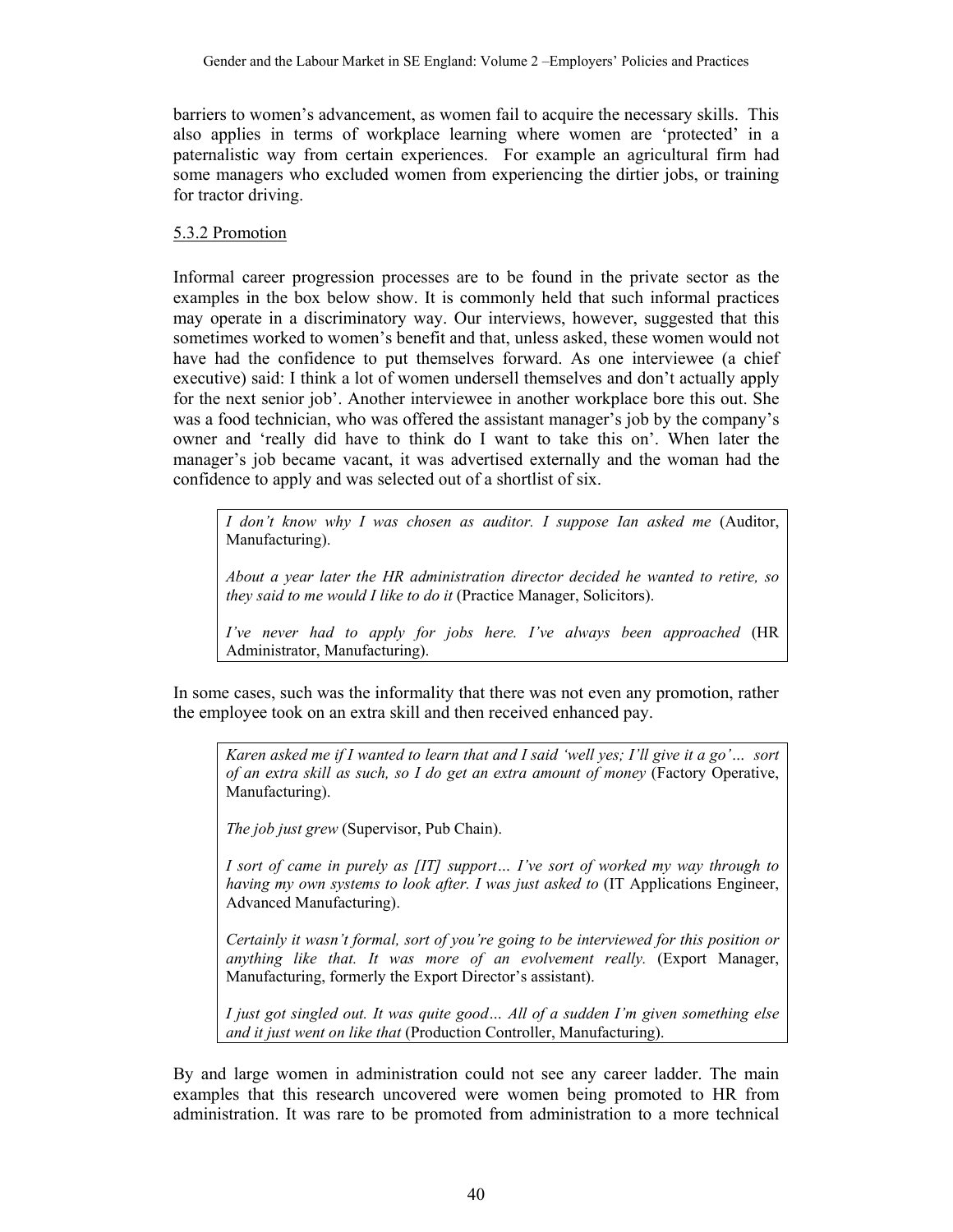job, though a few instances in IT were found. One female administrator in an IT company moved to project management. She explained that when she noticed that a job had been advertised externally she went and spoke to HR. She was selected and received training to compensate for her lack of technical skills and it was 'a great career opportunity'. Another female administrator in the same company was waiting to hear if her application for marketing had been successful.

*If you're an administrator, you're an administrator; to actually move on and become a sales person; this is the first time where there's been an opportunity ….They're very much for promoting within, to them bringing someone from the outside costs them a lot more money than to promote someone from within (Administrator, IT).* 

## 5.3.3 Factors in success

While recognising that training and luck were important ingredients of career success, virtually all the interviewees who had reached a senior position thought that the major factor in their success had been their determination to succeed, allied with a degree of confidence.

*Confidence, willpower* (HR Manager, Financial Services).

*Right place at the right time but clearly I have worked very hard* (Operations Director, Restaurant chain).

*A positive attitude towards the job* (Sales Administrator, Advanced Manufacturing).

*I think it's my personality really* (Supervisor, Pub Chain).

*I suppose having confidence in myself* (Quality Manager, Private Medical Clinic).

Another key factor for women with children who worked full-time was the help with childcare received from parents and/or other close relatives.

*My father was the principal child care person because he got made redundant at 63*  (Finance Manager, Food Manufacturer).

*My parents now live in Italy, so we go out now [in the summer] for two weeks and my son then stays for four weeks and my mum and dad bring him back. My son loves it… and luckily I've still got my aunt here so far as picking him up from school and bits and bobs like that* (Support Engineer, Advanced Manufacturing).

Additionally some women thought that the key factor in their success had been the qualifications obtained, whether or not they had been given support from their employer.

*The most important thing for me to achieve it was getting the qualification… that's got to be the most important thing* (Estates Manager, Local Authority, who received paid day release).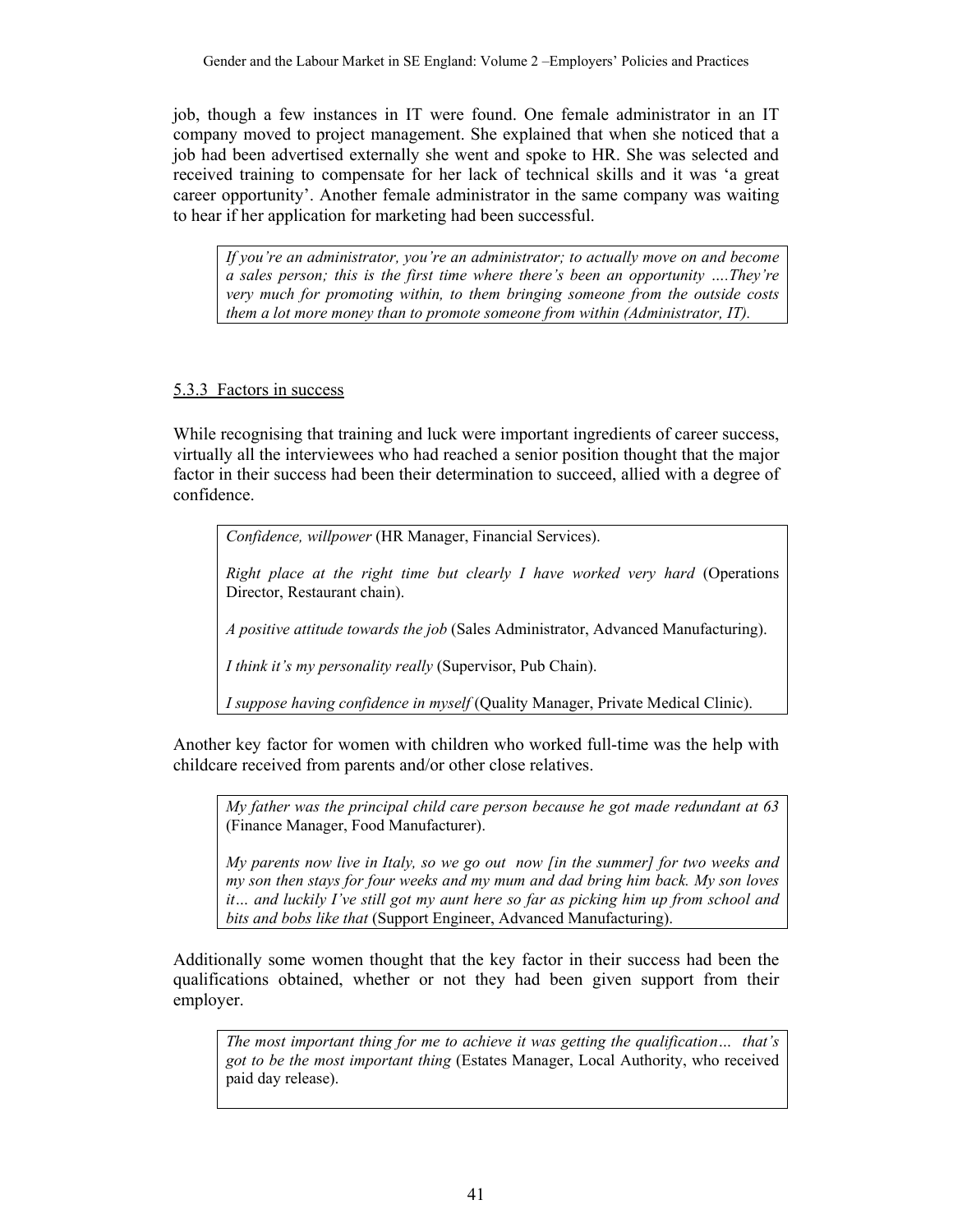Gender and the Labour Market in SE England: Volume 2 –Employers' Policies and Practices

*The Certificate in Management altered my life and really made me very, very aware, a much bigger picture* (Quality Assurance Manager who studied on an open learning basis in her own time).

#### 5.3.4 Negative Factors

A few interviewees reported that they had been held back, or suspected that they were being held back, because they were women and/or had had children.

*I used to work for [--]… I had done exceptionally well, got exceptionally good reports and, had I been a man, I would have been promoted earlier*. (Chief Executive, Care).

*I think always at the back of somebody's mind is – shall we employ a woman? Is she going to be wanting a family as opposed to a man. I think that's probably in any workplace* (Secretary, FE College).

*Since I've been back from maternity leave… there's a little bit like being written off a bit, but that is there, definitely* (Marketing Manager, Specialist Services).

On the other hand a Sales Administration Manager in Advanced Manufacturing said that the company knew she 'was actually trying to start a baby' and that did not affect her promotion chances in any way.

## *5.4 Flexible work patterns*

## 5.4.1 Availability

Part-time interviewees were extremely grateful that their employer allowed them to work reduced hours. In nearly (but not every) case, female employees worked parttime because of their childcare responsibilities. A few interviewees in IT companies enabled home-working for staff – 'for them it's brilliant'.

*A company like this is extremely flexible. They know they need to be flexible. They've allowed me to work the hours that I wanted to work at the times I wanted to work. If I went to another job I'd find it difficult* (Administrator IT).

*I couldn't see them being any more flexible than they are, because they really are flexible* (Gardener, Tourist Attraction).

*That's the good point of a job here; flexible (Data Entrant, IT).* 

*They were actually very good with me in all of that in changing to doing job-share, full-time and now four days a week* (Assembly worker, Manufacturing).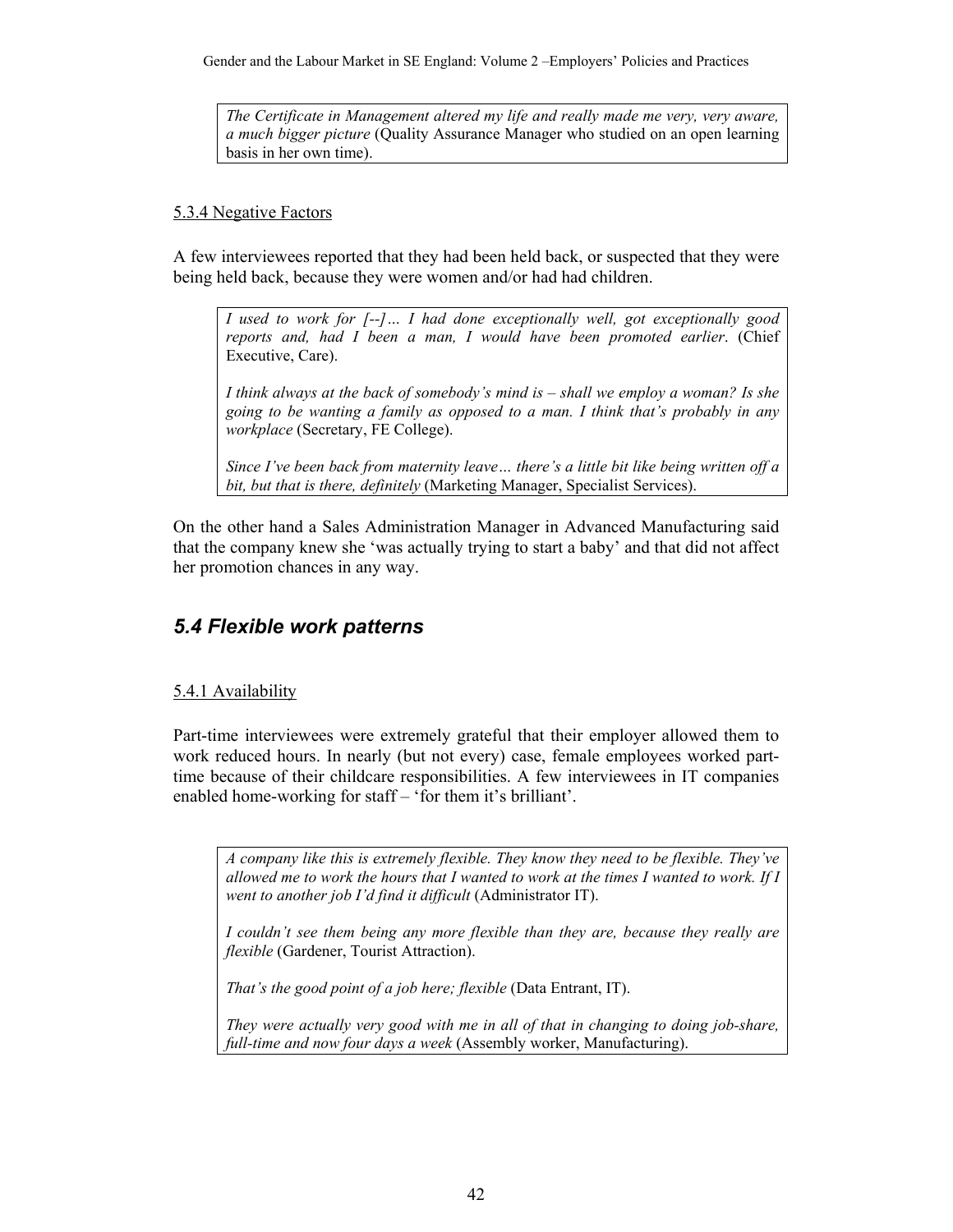Employers also recognised that they had to offer flexible working patterns if they wished to retain staff. 'If you're not, they'll vote with their feet' said a manager.

Female employees were also extremely grateful that they were allowed to vary their hours in an emergency, or for a special occasion.

*They let me work from home when my child was sick* (Project Manager, IT).

*When I had domestic problems with my father they let me have a lot of paid time off that is beyond the rules* (Administrator, Manufacturing).

*I don't think I could work for someone if I didn't have flexible hours. I had, for example, my son's assembly the other day at school and I knew that it was absolutely fine to come in at 11.00* (Policy Manager, Local Authority).

*I've got my daughter's school play on Thursday… so I'm going to come in earlier so I can do my hours, so it's very flexible* (Administrator, Financial Services)

However, not all interviewees were given such flexibility when their child was sick. Furthermore, one interviewee said that when she was offered a senior job at a local authority, she asked if she could work four days a week for the first six months (i.e. till her child started school). This was refused as 'it would set a precedent', so she did not take the job. Another interviewee said that in her workplace it was up to the line manager whether or not flexibility was permitted. Her previous line manager had been 'absolutely brilliant' and allowed her to vary her hours according to her husband's shifts. Her present line manager was not accommodating. 'Different managers are different.'

Two interviewees complained that the burden of staying at home fell on a female employee, not a man, and that that was unfair.

*Sometimes you wish they'd do flexible for men… He would be docked pay straight away if the school phoned him up and he had to go and pick up a child. It's ridiculous.* (Administrator, Advanced Manufacturing).

*I always keep five days holiday throughout the year, just in case I need to; in case [my son's] off sick… Last year when my husband came home I would then come in here and I'd be here till 8 at night… I just felt I had to show them that OK fine – I have got a sick son but I can come in… The blokes don't do that because their wives are looking after their children* (Support Engineer, IT).

## 5.4.2 Pros and cons of part-time work

Hakim (1991, 2002) employing preference theory, divides women into three ideal types: home centred women whose priority is family life, adaptive women who prefer to combine work and family without giving a fixed priority to either and work centred women whose family life is fitted round their work. The part-time women we interviewed tended to fall into Hakim's 'adaptive' type. They welcomed the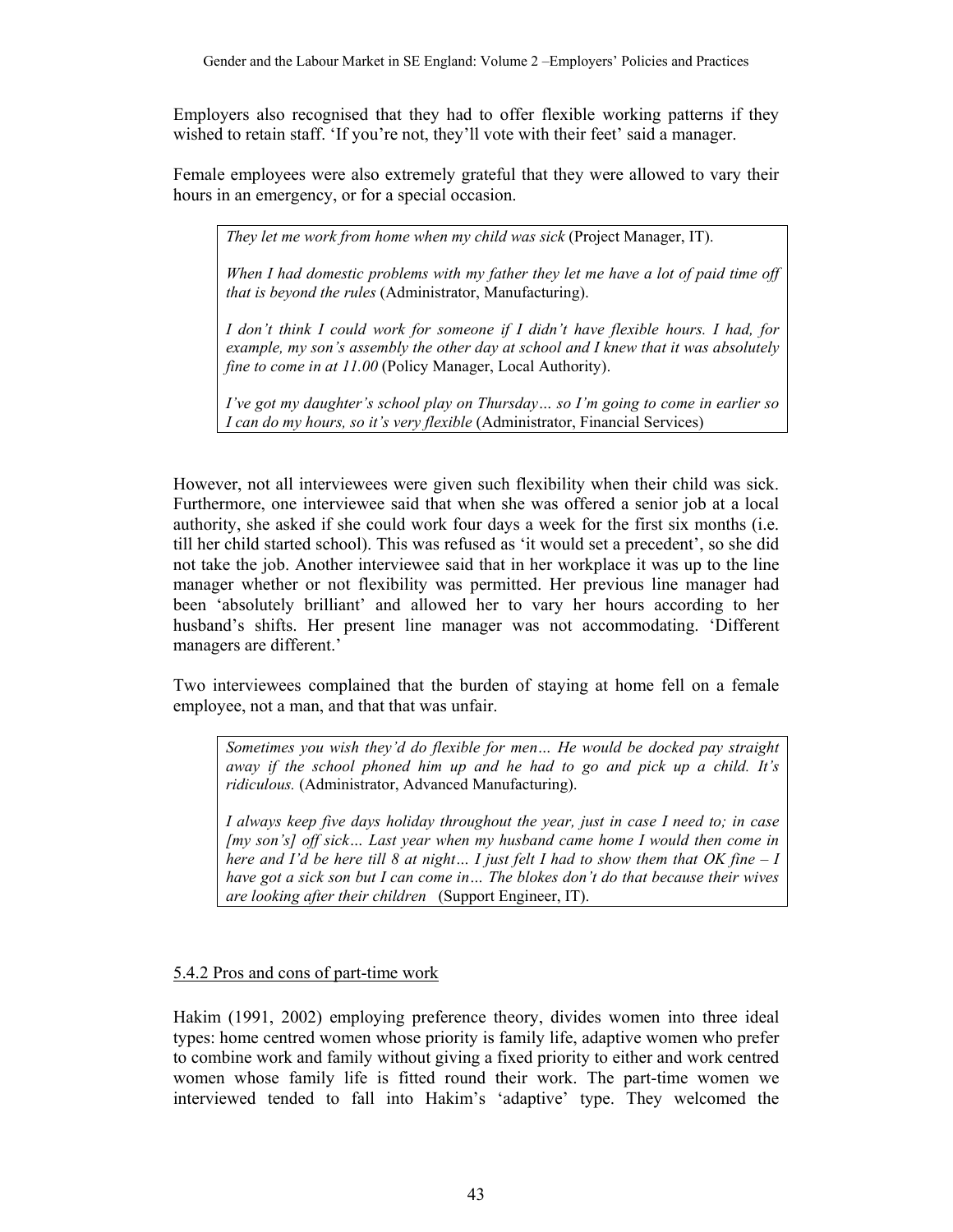opportunity to work reduced hours because it enabled them to spend time both with their children and at work. See the box below.

*I work part-time actually and I have a little boy to look after… I'm lucky to work part-time and I like that balance* (Export Manager, Manufacturing).

*It's just nice to be able to balance the two. You feel that you're not neglecting the home and also to be able to come out and help others as well* (Finance Assistant, Care).

*I like to keep the balance between work and the family commitments* (Data Entrant, IT).

*I think I'm lucky in that I've got exactly what I like, because I've got my work life. I've got my home life, my family life* (Team Leader, Manufacturing).

On the other hand, these women were of the view (whether rightly or wrongly) that it would be well nigh impossible to do the job above theirs on a part-time basis and/or that decision makers would not countenance a more senior job being filled on a parttime basis. This echoes the findings of Smithson et al (2004) in respect of part-time accountants. Also Coyle (1995: 60) in her research found that women 'have to make a stark choice between their careers and their families' and where women worked reduced hours 'those that were doing so knew that it signalled death to any further advancement'. In Davis v Shropshire County Council, however, a part-time teacher was refused an interview for a head of year post because the employer said that the post-holder had to work full-time, but the employment tribunal held that the teacher was discriminated against on the grounds of sex and part-time status (IDS, 2005).

*I could not get promoted to deputy on part-time work* (Gardener, Tourist Attraction).

*The next stage up was like a team leader, supervisor, that type of thing, but because I worked part-time [9 to 2.30, Monday to Friday]… that was the barrier*  (Administrator, Financial Services).

*It's been suggested to me that to be taken seriously I would need to do at least an extra day a week* (Admin Assistant, Local Authority who works 2½ days a week).

Accordingly, some women managers interviewed said they had deliberately rejected the option of part-time work even though they had young children.

*I don't think I could do the job I'm doing like that [part-time]* (Marketing Manager, Specialist Services).

*You cannot do a senior management job if you're not there all the time* (Finance Manager, Food Manufacturing).

Even some women who worked full-time but wanted flexibility occasionally, 'for instance to leave a bit earlier at half-term' felt that they could not ask for promotion. A Chief Executive, who was the owner's daughter, however, worked part-time, (every day with reduced hours) but she recognised that there were problems.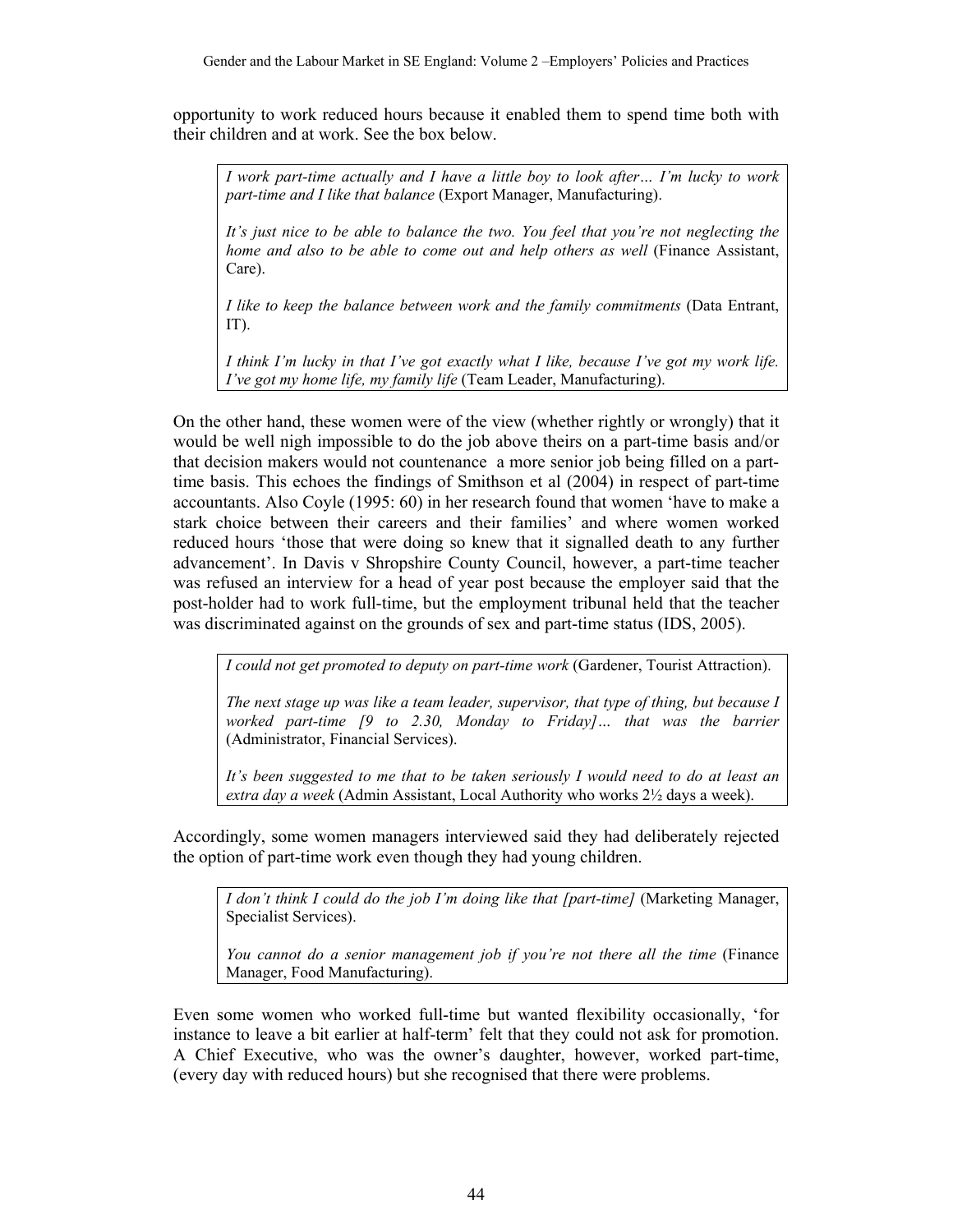*I'm part-time… It's unusual. It also doesn't work very well… you're in the middle of a discussion… it gets to 4.30 and I have to say, 'I'm terribly sorry; the nursery's about to close. It was really interesting and I really need to be involved with this, but someone else is going to have to take notes…' I don't think if I wasn't the owner's daughter, he would put up with it.* (Chief Executive, IT).

# *5.5 Harassment, exclusion, culture*

## 5.5.1 Harassment

Interviewees rarely reported serious harassment and where they did so, this tended to be with their previous employer and rather than voice a complaint they had voted with their feet, and sought a more woman-friendly employer.

*The one that I worked at before… that company was horrible; there was harassment all over the place: rudeness, lewdness, perversions everything going on. It was absolutely horrible… They might promote women because they're pretty or they've got large breasts. I got bullied* (Administrator, IT).

In their present jobs, women of managerial status reported problems dealing with male subordinates or males at the equivalent level because of their sex, but they had refused to let that put them off their stride. In some cases the female managers had not been supported by their boss, but in one other case the female manager had. The Wainwright Trust (2002) recommends that dealing with such problems should not be left to the particular woman, but should be a matter for the most senior management.

*Some time ago there were some comments and I mentioned this to [my boss]. He asked whether he should have a word, but I said 'no'. That person is now on long term sick. There are a few comments now but I ignore them. I take no notice* (Finance Manager, Manufacturing).

*It's a very male orientated culture. You know I have to deal with all the managers, male managers and sometimes it's difficult* (Production Co-ordinator, Manufacturing).

*Sometimes you feel it when you ask someone to do something; it's obvious because you're a woman; sometimes I feel that they don't want to take orders. The reaction's different. If I was a man…* (Design Engineer, Construction).

*The reason I was given the title of director was because I was working with a particularly difficult gentleman at the time… He didn't take kindly to me being his*  boss. So the owner of the business decided that if I had the title of director, that it *would obviously make things very clear who was in charge. Certain nationalities don't like working for women, I think perhaps you know, European countries where it's very much a man's world* (Operations Director, Restaurant chain).

## 5.5.2 Corporate Culture

Commonly interviewees who worked in a predominantly male area reported an exclusionary culture that made them feel uncomfortable. Maddock and Parkin (1994)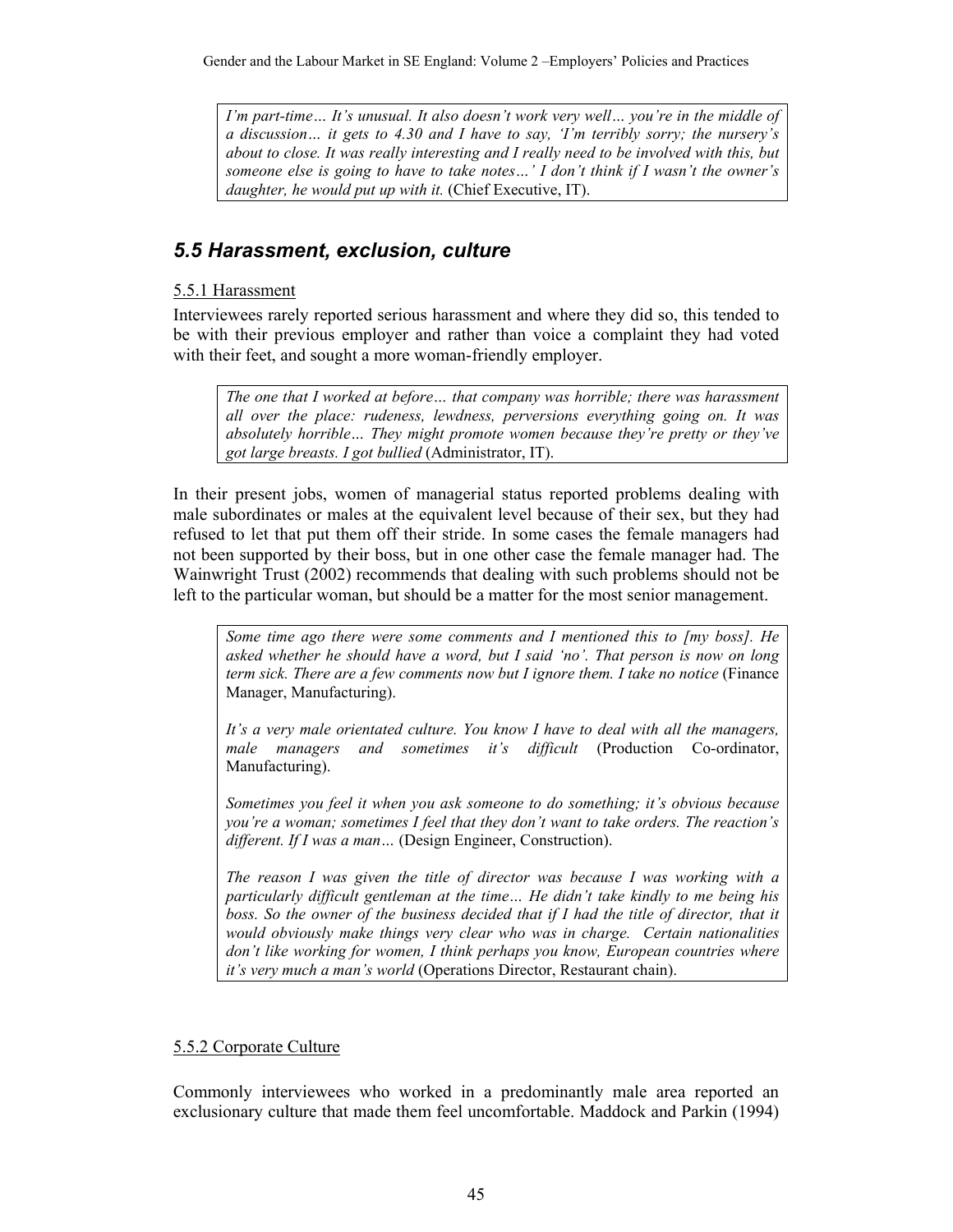call this locker room culture where men exclude women by talking and joking about male preoccupations such as sex and sport.

*I wouldn't say it's harassment. I would definitely say there's a male sense of humour in the office: attractive ladies that were at the gym, women drivers and things like that and mums* (Marine Geophysicist, Specialist Services).

*You know you have to sort of turn your ears down a bit… Well you know, just office banter, that kind of thing. You couldn't be too sensitive I don't think working where I do* (Technical Accounts Manager, IT).

Some of the more senior women operating in a male environment felt that they were sometimes stereotyped, regardless of their status, with men always assuming that they were junior.

*They have an equal opportunity policy but you know that if you're sat next to a bloke and wanted someone to get the coffee, you'd be asked to do it… it's an instantaneous decision* (Finance Manager, Food Manufacturer).

*I'll be in a meeting and I'll be the only female and I may be more senior than other people in there and I'll get asked to make the tea* (Estate Services Manager, Local Authority).

*I've had instances where I was a technical consultant and I've gone out and project managers have ignored me or always asked a male counterpart* (Head of Service Delivery, IT)

*When I first started marketing to oil companies, I was getting awful comments [from corporate customers] like you are the receptionist. Really outrageous remarks but I stuck to it. But now of course I'm quite well known.* (Marketing Manager, Specialist Services).

Others, however, felt that this was not a handicap and being the only female had its advantages in that they stood out and were noticed.

*Within Europe I'm the only woman [in the company in my type of job]. It gives me a bit of a push* (Support Engineer, Advanced Manufacturing).

*I'm a qualified mechanical engineer… I spent 10 years designing and developing internal combustion engineers… It's high profile. You make a mistake; people will know about it. Equally if you do something well, people will know about it* (Chief Executive, IT).

#### 5.5.3 Long hours

Women without children or with children who were grown up were often prepared to work long hours.

*I don't have to. Nobody sits over me, but I work very long hours* (Manager FE College, grown-up children).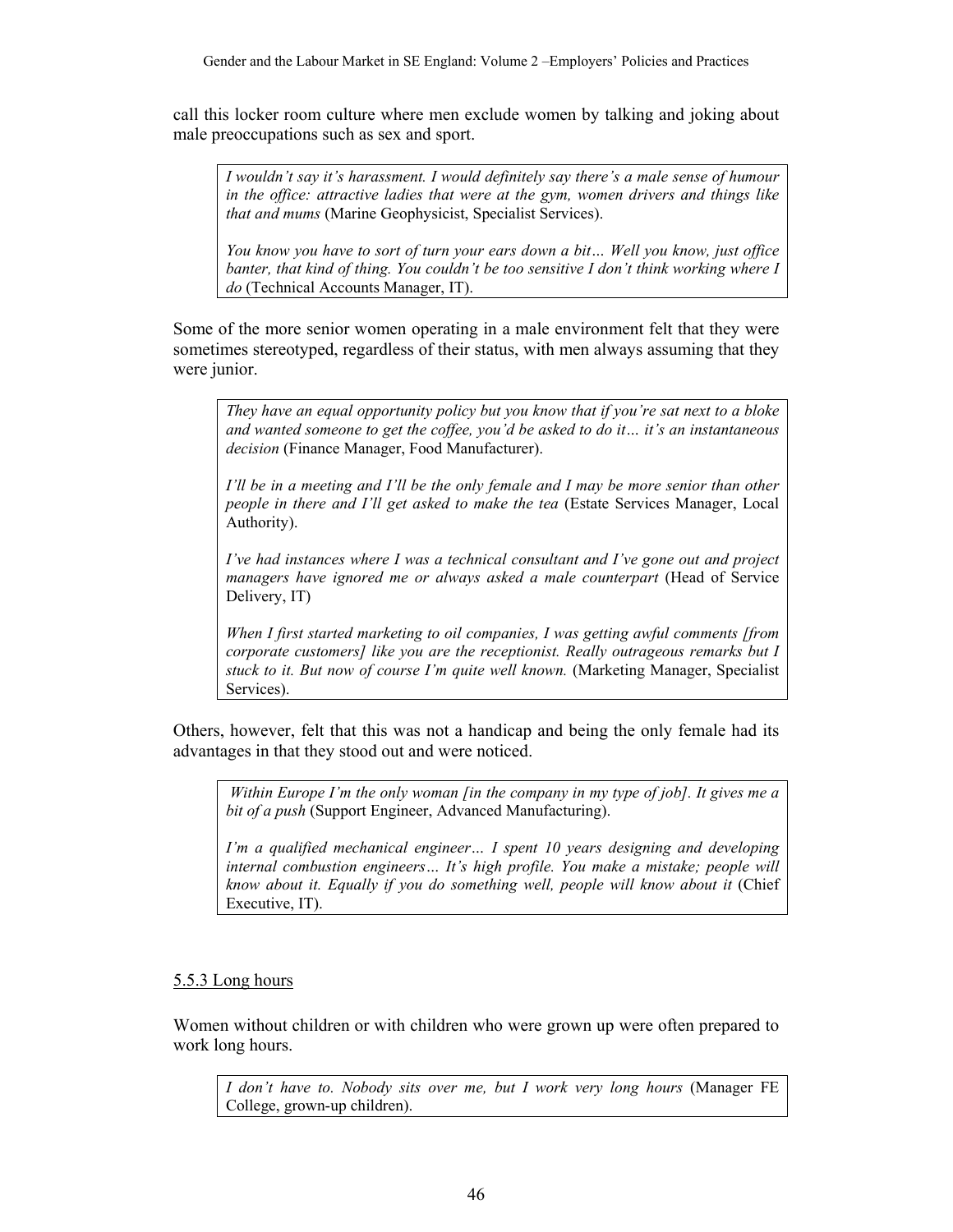Gender and the Labour Market in SE England: Volume 2 –Employers' Policies and Practices

*I personally put in long hours* (HR Manager, Advanced Manufacturing, grown up children).

*You need to get the work done to get the promotion, to get the recognition and then I do long hours to do that. Occasionally I work the odd Sunday afternoon. I enjoy the job, so I don't mind* (Head of Service Delivery, IT, no children).

*I don't have children. I think if I'd children I would find it more difficult* (Chief Executive, Care).

Occasionally women resented this. One woman, despite the fact that her children were grown up, had left one public house chain to join another because of the quality of life. Her previous job, unlike her present job, had involved a lot of travelling and long hours. Similarly, a manager for a restaurant chain had decided that she no longer wanted to manage a restaurant because of the long hours/seven days a week working that the job entailed. She said that she 'wanted a bit more social life and I went to the Directors and said I don't want to leave but I can't do it [long hours] any more'. They responded by creating a job for her as recruitment manager and sponsored her day release training.

Women with children were unhappy about working long hours. An administrative assistant in agriculture said that she had given up her job as a manager of a Travel Agency because of the long hours: 'I had my little girl, my daughter and I didn't want to work weekends. I just wanted my 9 to 5 Monday to Friday job'. A local authority manager with young children said that she had to work long hours because councillors had evening meetings. A PA who worked for a Japanese owned company criticised the Asian long hours culture – see the box below.

*It's very much a Japanese culture to work long hours whether you're doing any work or not. I used to work for a very small company run by two Chinese gentlemen and you were expected to work long hours and they weren't sympathetic if you had to go because of the children and that was the worst I've ever experienced* (PA, Advanced Manufacturing).

# *5.6 Pay issues*

Where there was collective bargaining, employees knew how their pay related to others (see the box below) and an accountancy assistant who had formerly worked in a car dealership but now worked in a local authority contrasted the 'structured pay scales' of her present employer with her previous employer where 'it was kind of what they feel like paying you at the time really'.

*Pay is set by HR and Unison so I more or less know what other HCAs get* (Health Care Assistant, Private Care Home).

*Certainly everybody knows APT&C and they know that all the jobs are advertised… within a particular scale* (Manager, Further Education College).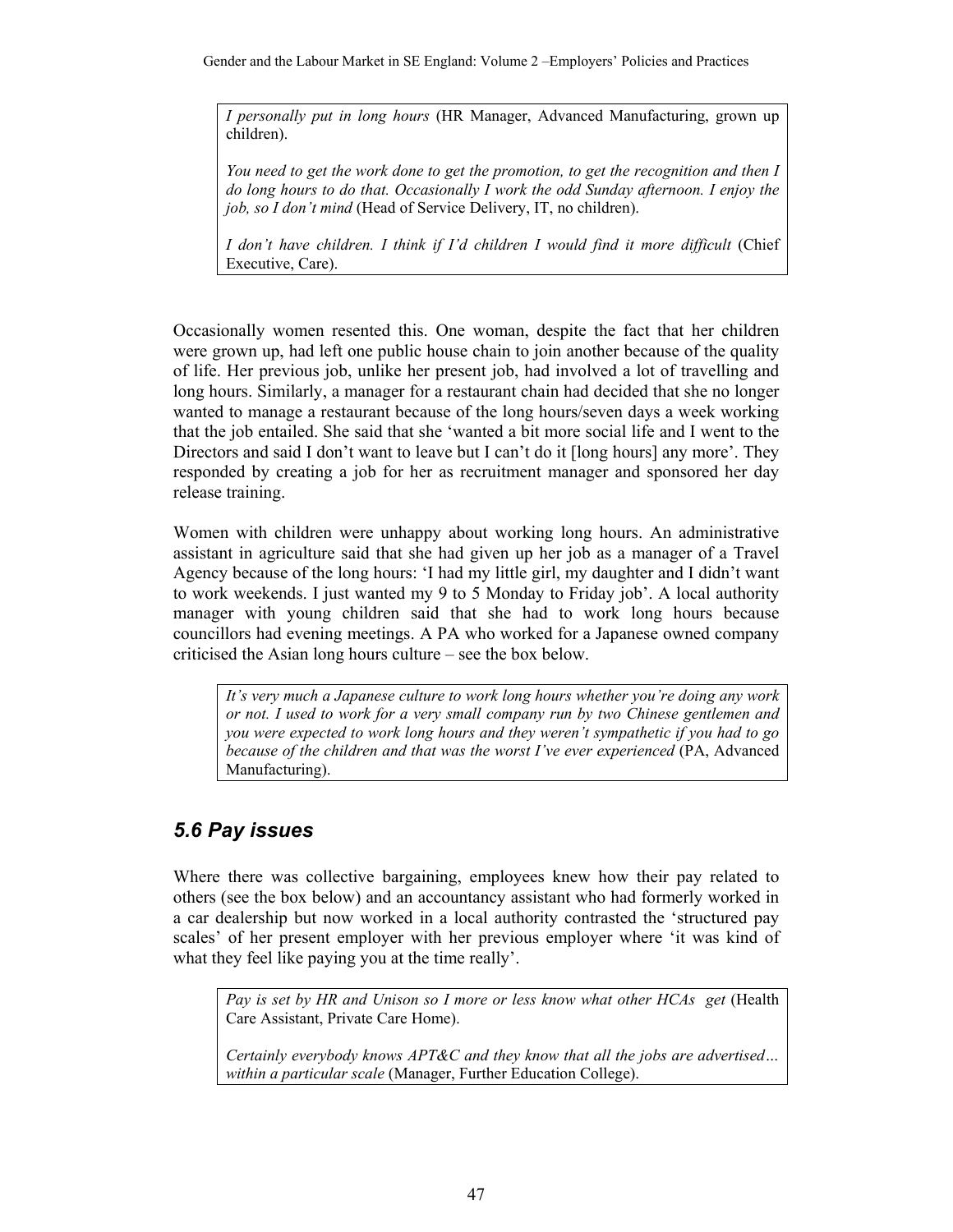Where there was no collective bargaining, and this applied to the majority of organisations visited, there was widespread ignorance of what others earned.

*Pay information is strictly private* (Team leader, Manufacturing).

*I don't know what other managers earn* (Manager, IT).

*I think [my pay] is similar but it's not something that is openly discussed* (Finance Administrator, Private Medicine).

Moreover, this extended to ignorance about the basis on which pay was determined. A compliance officer at a firm of solicitors, commenting on the lack of knowledge of how the pay system worked, said she was 'stunned' when she asked for a pay rise and received 25 per cent. She was grateful for the rise but had no idea at all as to how it had been calculated.

Although some women did not feel that what they earned was less than their male equivalents (though they usually had no objective evidence), a few other women interviewed felt that they did. Most of these women had dependent children and were grateful for the flexibilities in working hours that their boss allowed them and therefore none of them were prepared to rock the boat and ask for equal pay.

*Mine's definitely slightly lower. I can't prove it ... I've no idea. I might be wrong* (Marketing Manager, Specialist Services).

*When I started, I succeeded a man who was paid more than me. Men would definitely earn more than me* (Finance Manager, Manufacturing).

*I would imagine the pay is still higher for men. I get that feeling* (PA, Advanced Manufacturing).

*Not on a par by a long stretch* (HR director, IT).

In one case a male 'production manager' and a male 'production controller' had been made redundant and the two jobs were amalgamated and filled by the redundant production manager's wife, who became 'production co-ordinator'. She said that when she talked to her husband about what she was doing 'he says I used to do that. He knows what I'm getting paid. That's when it gets difficult…' She said that she had once threatened to give in her notice and she was offered more money but three years into the job she still earned less than her husband had done.

# *5.7 What should be done?*

Many interviewees thought that childcare should be provided and that it would have to be provided by the government, because employers would not do it.

*I've got some friends who haven't gone back to work, merely because of child care costs* (Team Leader, Manufacturing)*.*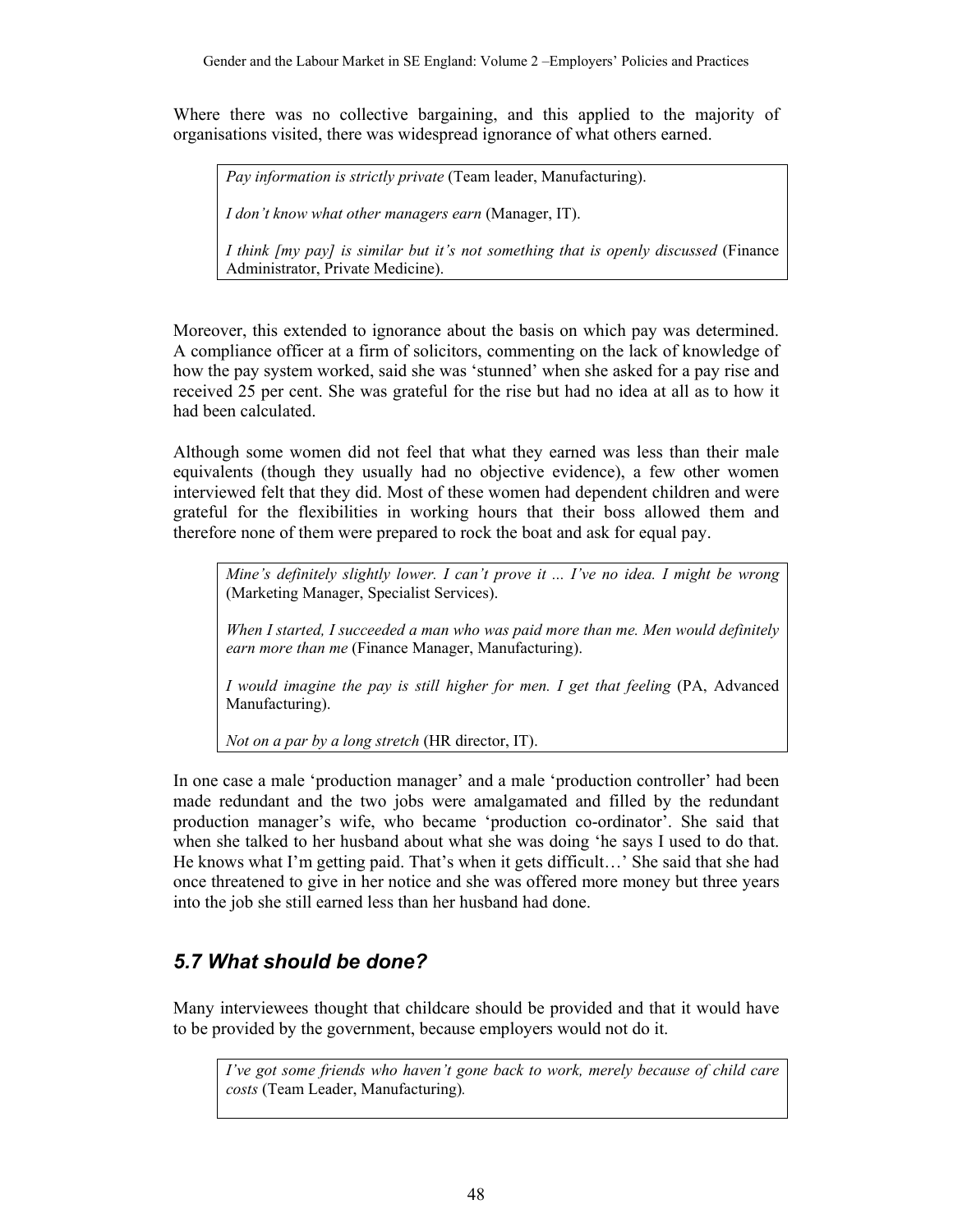*I think the government should do a lot more for mothers with children because it's now very expensive to pay for child care. Hardly any employers provide nurseries… That's what holds women back.* (Kitchen Worker, Care).

*I've often thought actually that the government doesn't help the situation [child care] much* (Manager, Manufacturing).

*Men need it as well. There's a little man down our road who's just lost his wife, got*  four children... He's got to give up his job. Now we need more nursery places (Manager, Care).

Interviewees praised the very few places where there was a workplace nursery, for instance at a local authority, and a PA in Advanced Manufacturing who had two children said that if her employer had a workplace nursery she would have gone on 'to have more children!'.

Only one interviewee mentioned that the organisation should support women only networks because as a Care Home Manager remarked: 'most women bond better, don't they?' Interviewees tended to look outside their employing organisation for networks and said this was not to do with gender, but provided them with communities of practice. Informal networks of student cohorts, branches of the Chartered Institute of Personal and Development and Women in Business were among networks mentioned by interviewees.

*In this industry, it's sort of incestuous and you do tend to sort of make friends. So a lot of my friends are within the industry, even though they may be working for other companies* (Manager, Restaurant chain).

Additionally, a couple of interviewees thought the organisation should do more to push women forward, comparing their present organisation unfavourably with their previous organisation, see box, but this was very much the minority.

*Where I worked before… they were actually actively pushing women forward, trying to get equality in the number of male and female partners. I still talk to people there and they're still getting promoted whether they've got children, whether they're pregnant, they still get promotion. I'm not sure the same would happen here* (Finance Manager, Advanced Manufacturing).

*When I was at [XXX] they were starting to promote women higher up the ladder than they'd been before. I presume their HR department was pushing them to do that*  (Supervisor, Pub Chain).

## *5.8 Summary and comment*

*Chance seemed to have played a large part in many interviewees' work histories and where they had reached senior positions they mainly ascribed their success to hard work, luck and to a lesser extent training. Furthermore, many of our interviewees seemed to have struck an implicit bargain with their employer. For example:* 

• *part-time work, but no promotion opportunities,*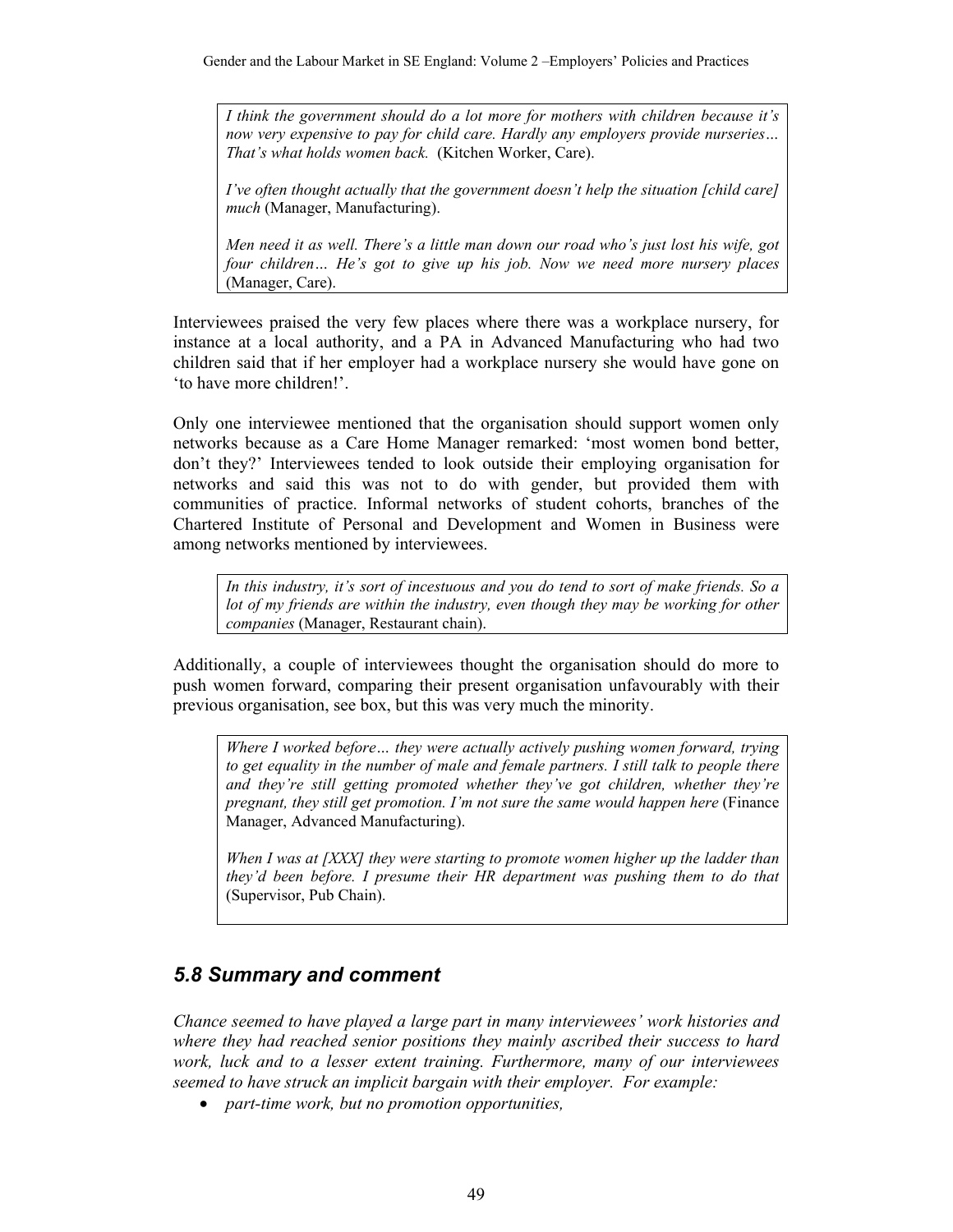- • *location near home/child's school, but less pay than might be obtained if there was commuting,*
- • *an acceptable level of remuneration, but a lack of understanding of the basis on which the organisation sets pay,*
- *a senior position, but not as well remunerated as male equivalents,*
- • *a job in a predominantly male environment, but an exclusionary or sexist culture.*

*With the decline of trade unionism and collective bargaining evident in the South East, see Volume I, many individual women confronted with inequities at work no longer have voice. Instead they have the choice of keeping quiet and accepting the status quo or alternatively exiting. Thus even though in the last 30 years an increasing proportion of women have entered the labour market and legislation on sex discrimination and equal pay has entered the statute books and been strengthened by case law, this research indicates that many women are still 'putting up' with their position at work. Overwhelmingly they are taking the major responsibility for childrearing and making compromises as a result. But even where they do not have dependant children, in many cases at least some of these compromises and trade-offs still seem to operate.*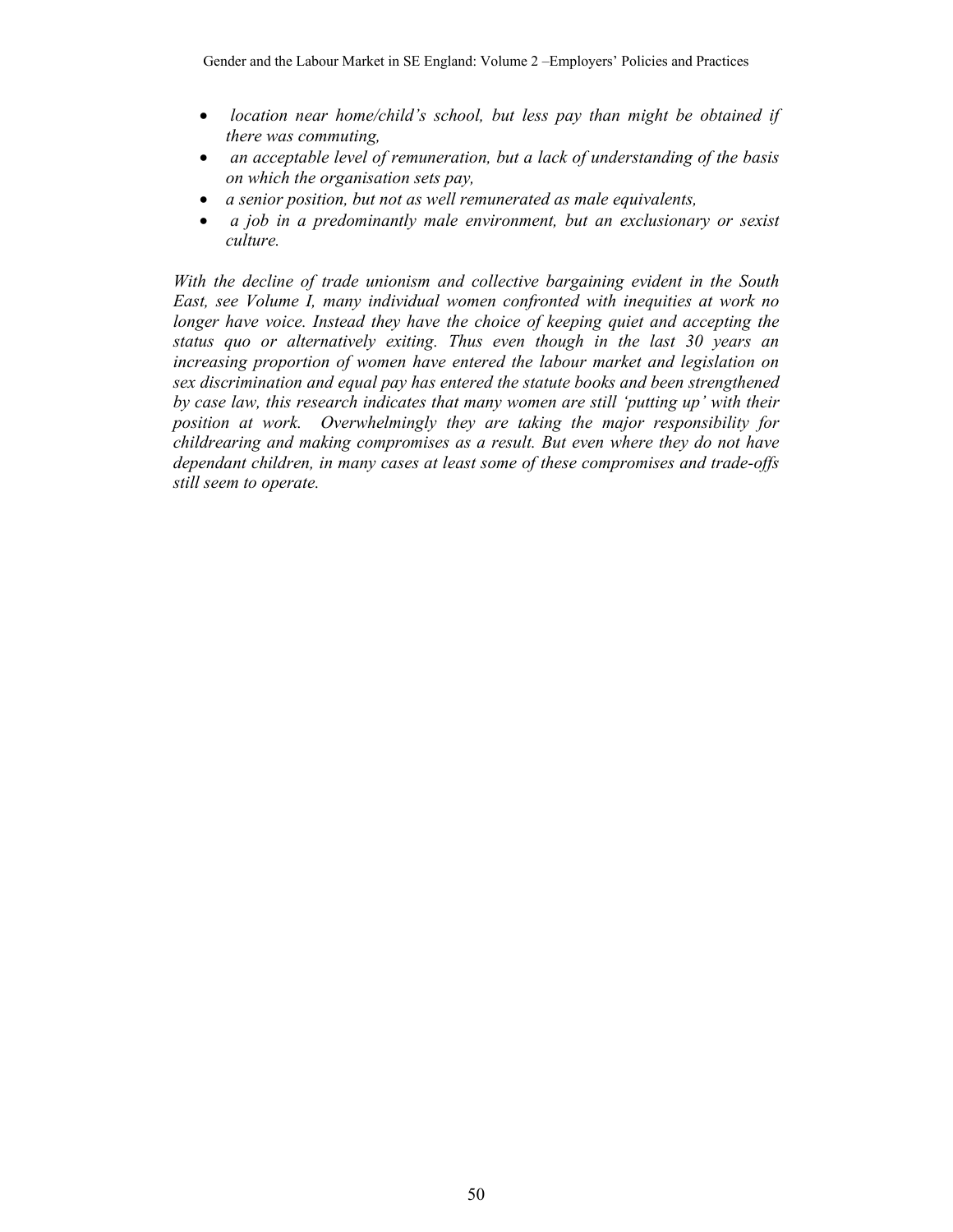# 6. Case studies

*These case studies are designed to provide more detailed information on five organisations, which was gathered by the postal survey and face-to-face interviews. They are fairly typical of the organisations visited, though of course each organisation is unique, but they have not been chosen necessarily as exemplars of good practice. The case study organisations are drawn from four sub-sectors identified by SEEDA as employment growth areas in the region: advanced manufacturing, care, financial services and information technology. In addition, we have included a public sector case study because equality practices in the public and private sectors differ, with the former normally having a more formal, wide-ranging and proactive approach to gender equality and diversity issues. The five organisations profiled, as well as being drawn from different sub-sectors, also vary in size from 50 employees to 1,200 employees and in the proportion of female employees: from about a quarter to 90 per cent of the workforce.* 

# *6.1 Advanced manufacturing company*

## 6.1.1 Background

The company produces digital imaging equipment and imaging analysis systems and associated software and is a subsidiary of a publicly quoted company in a continental European country. It has only one UK office which is situated in Buckinghamshire, employing some 80 people of whom roughly a quarter are women.

There is a dedicated HR manager, CIPD qualified, who covers not only the UK subsidiary, but also subsidiaries in three other northern European countries. She is assisted by a personal assistant (PA) and reports to the HR director of the parent company who has a seat on the parent company board. Gender issues, however, are dealt with at a UK level.

The UK senior management team consists of some 10 managers of whom only one, the HR director, is female. Sales representatives are predominantly male and the technical services team is all male. As an interviewee said: 'you don't see many female managers within the company'.

## 6.1.2 Equality policies and practices

The organisation's policies cover equality in respect of gender, age, ethnicity, disability, religion, sexual orientation, bullying/harassment, maternity and paternity. The policy is communicated through the staff handbook, induction and intranet/email but, induction apart, line managers have not received formal training in the last year on gender issues.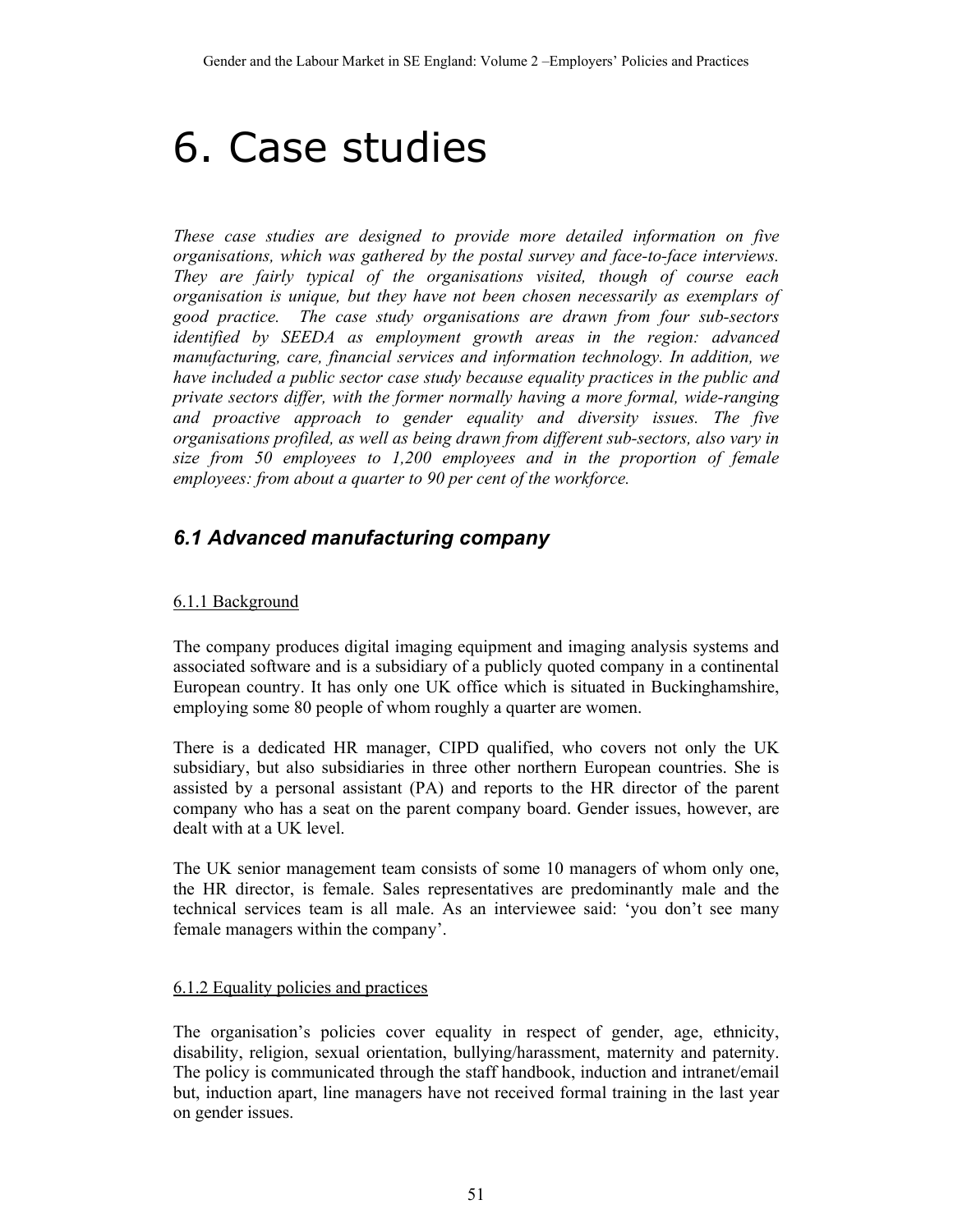The company does not provide maternity pay or maternity leave above the statutory minima but it does provide paternity pay above the statutory minima: three days at full pay. It does not provide assistance with child care.

#### 6.1.3 Flexible working patterns

The company offers part-time work, flexitime and home/office combination but the take-up among women is low, less than 5 per cent. The HR manager explained that the majority of the company's employees were sales representatives who managed their own time and thus had no need for formal arrangements. Interestingly more men than women made use of the home/office combination. The HR manager said that this working pattern was used by the technical services team which was all male.

As to office based staff, although the HR manager was of the view that the company had a flexible approach to working hours, that was not the view of an office based female employee interviewed who maintained that there were inconsistencies in the implementation of policy and practice. She considered that it was really up to the line manager. Her previous line manager had allowed her considerable flexibility in her working patterns (for instance to fit in with her husband's rotating shift patterns at another company). Her present line manager did not do so. For instance she wanted to come in half an hour later than the starting time so that she could take her children to school and make up for that by having only half an hour for lunch, still working fulltime hours. Her line manager, however, would not allow that, because it might serve as a precedent, and she had to reduce her hours by half an hour per day. She commented, though, that a line manager of a different section permitted someone there to adopt the working pattern that she had failed to obtain.

## 6.1.4 Gender monitoring

The company does not carry out any gender monitoring or monitoring of job applications, short-listing selection or promotion. The HR manager, who had been less than a year in her job, had not yet had time to put systems in place. The company, however, was bidding for work in the public sector where questions about equality monitoring had been raised in the tendering process and she thought that would allow her to say to her boss: 'I need to have the time and space to do this, rather than hello, I'd really like to do this because I think it would be quite nice'.

#### 6.1.5 Employee development

The company does not take measures to develop women such as an action plan for improving women's representation at senior levels, numerical goals for representation of women in management, a formal mentoring programme for women into management or any specific measures to encourage women to enter jobs currently filled by men or vice versa.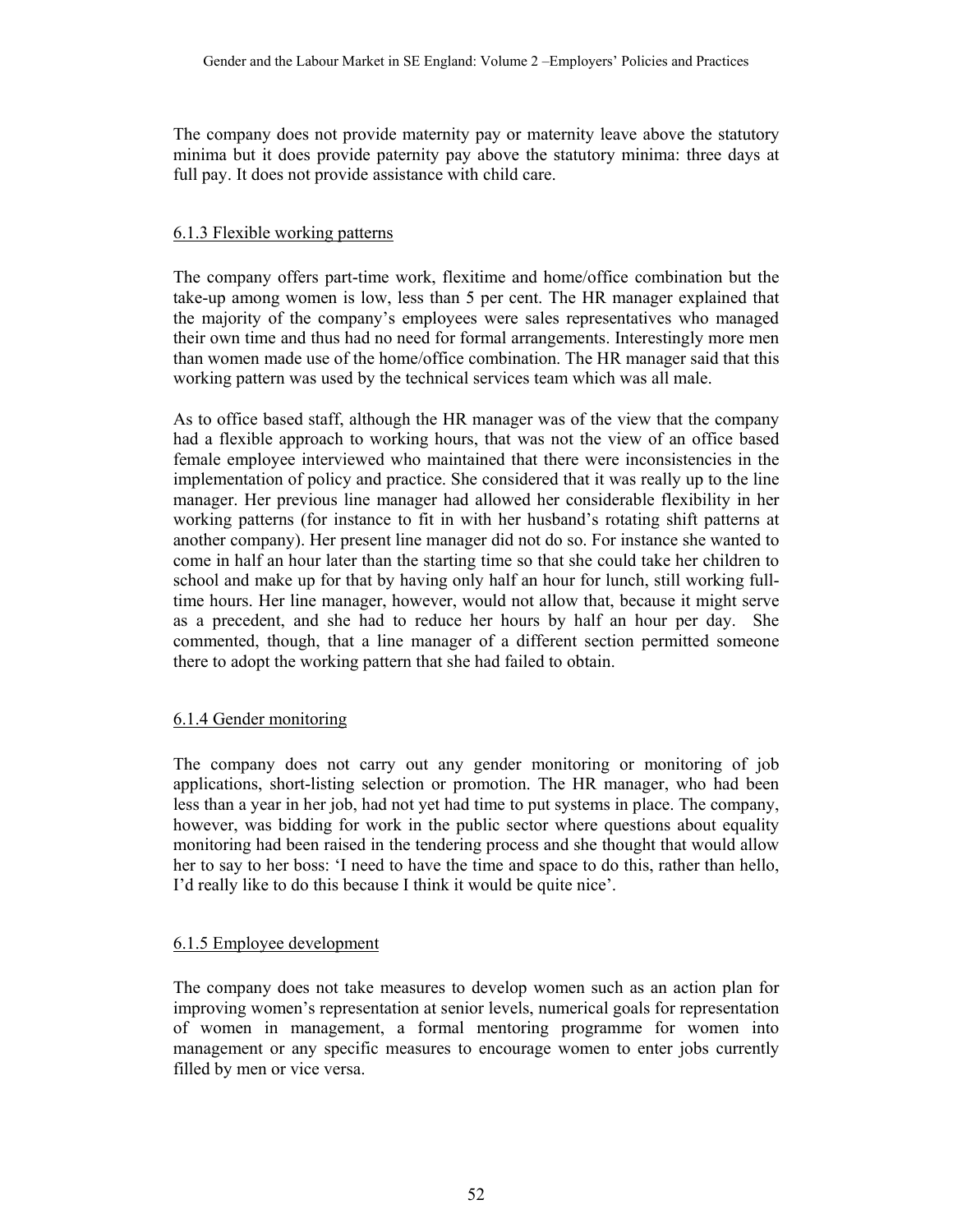A female administrator interviewed thought that the company should do more to help women progress, for instance actively encouraging women employees to apply to be sales representatives. On the other hand, another female interviewee said that she had been promoted within the administration section, recently even though 'the company knows that I'm actually trying to start a baby'.

The HR manager was of the view that one reason for the company's failure to develop measures to help women advance their careers was lack of time. Another reason was the fact that the company operated informally, for instance only recently has it embarked on a formal performance management scheme.

#### 6.1.6 Pay

There is no collective bargaining in the company and there is no formalised pay structure. Indeed an interviewee was of the view that 'we're not allowed to discuss wages' and she was not convinced that there was consistency between office staff in different sections, while another said that she 'had no idea' how her pay compared with men at an equivalent level.

The HR manager admitted that it was 'a bit kind of stick your finger in the air' for new recruits. However, she hoped to carry out some work on externally benchmarking pay in the forthcoming year and to introduce a formalised pay structure, but an equal pay review was not on the agenda at the time of the interviews (spring 2005).

## 6.1.7 Culture and attitudes

The HR manager was of the view that there was not a long hours culture in the company, compared with other organisations where she had worked previously. Most people, she said, took their lunch hour and left at five o'clock, apart from one or two individuals who were very much the exception. On the other hand, she admitted that she personally put in long hours and, if she said to her boss that the workload was too much, he would 'tend to have the work harder, work faster approach, rather than helping you to deal with it'. Moreover, a female administration manager said that she worked long hours, but emphasised that that was 'a personal choice' because she wanted to keep on top of her work.

The line managers, mostly men, had varying degrees of awareness of gender issues and one or two were reported to have made some discriminatory comments, for instance about women of childbearing age. The HR manager, who had been working for the company for less than a year, would shortly have an opportunity to bid for her own training budget. She wanted to bid for training for line managers on recruitment and selection, which would incorporate discrimination issues and could include some awareness training.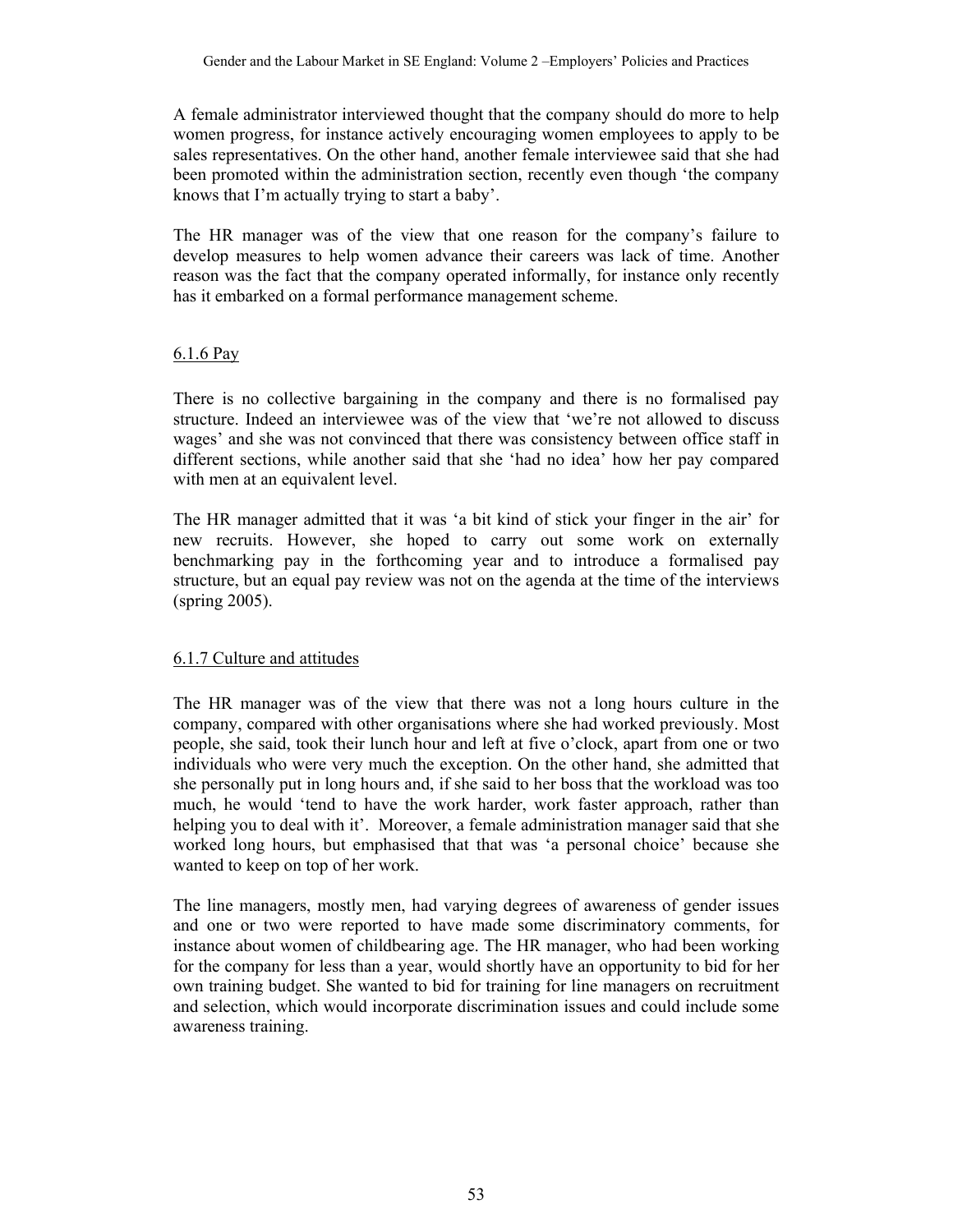## *6.2 Care*

#### 6.2.1 Background

The organisation, which is in Buckinghamshire, is a care home providing personal and nursing residential care for elderly people over the age of 65. It, and two other care homes nearby, are under the same private ownership. At the time of the interviews (spring 2005) there were 46 residents in the care home, 12 of whom were publicly funded (i.e. from local authority social services).

The organisation is small. There are around 50 employees, of whom a large majority (90 per cent) are women and there is no dedicated HR function. The care home manager is a nurse and she is responsible for administration and for the standard and quality of nursing care, which includes some HR functions, while her deputy organises training for all employees. This includes training on health and safety, protection of vulnerable adults, lifting and handling, food hygiene, infection control and first aid.

The proprietors too, carry out some HR functions. For instance one proprietor draws up rotas and another has recruited staff from the Philippines. These staff had previously qualified as nurses, but to obtain registered nurse status in the UK they have to take an adaptation course which the organisation conducts in conjunction with a local university. (At the time of the interviews, spring 2005, five out of six had remained in the organisation after becoming registered).

## 6.2.2 Equality policies and practices

The organisation's policies cover equality in respect of gender, age, ethnicity, disability, religion, sexual orientation, bullying/harassment, maternity and paternity. These policies are communicated through the staff handbook, through induction training but, induction apart, line managers have not received formal training in the last year on gender issues.

According to the care home manager, staff are consulted about equality practices informally through staff meetings and the organisation provides maternity leave (but not maternity pay) above the statutory minima. It does not, however, provide help with child care.

#### 6.2.3 Flexible work patterns

The organisation needs staff on a 24 hour, 7 day a week basis and, according to the manager, 'if you name any combination [of working patterns], we do it'. She said that some staff only did night duty, others only did mornings, and others varied their hours on different days and, by and large, staffs' wishes could be accommodated.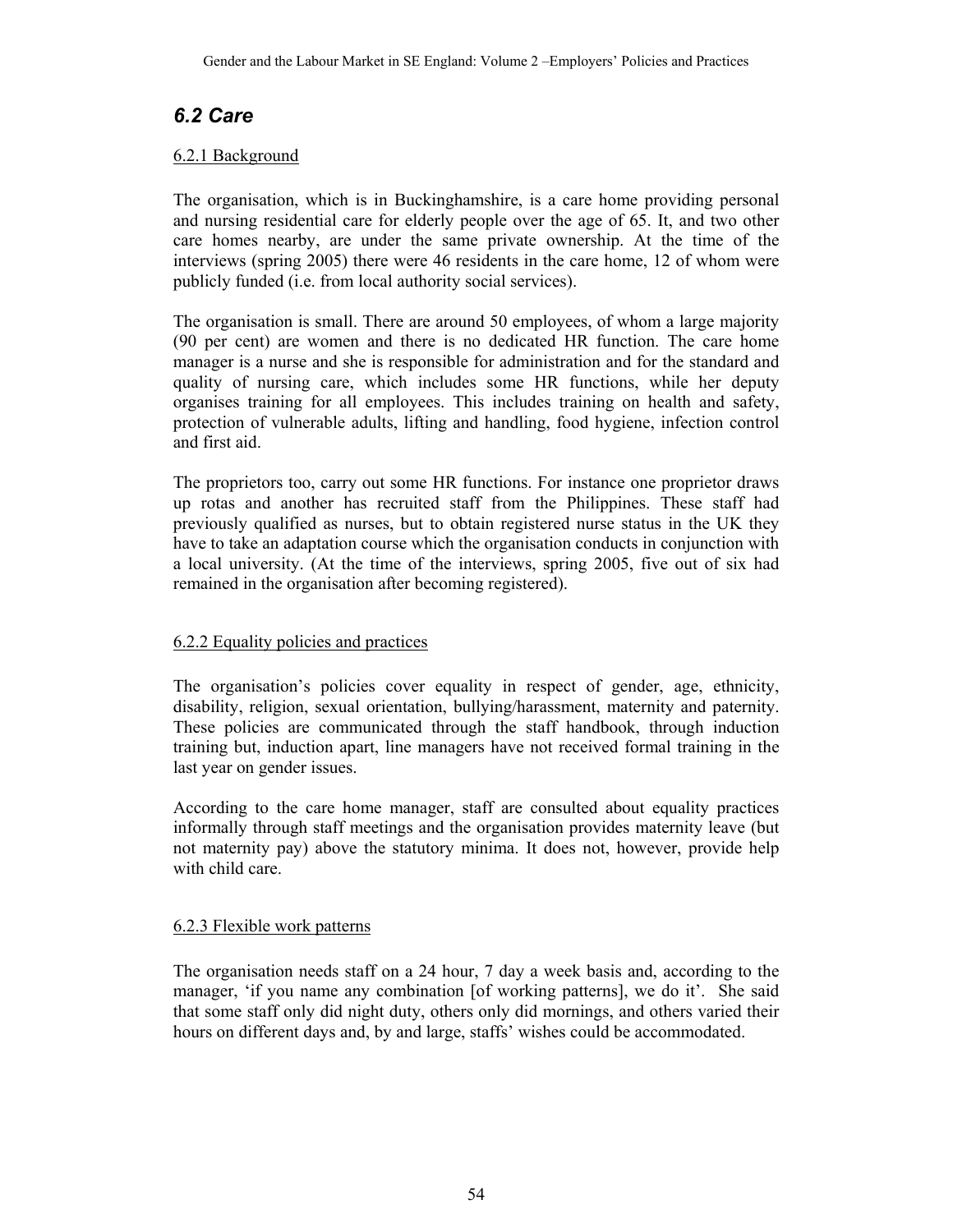#### 6.2.4 Gender monitoring

The organisation does not carry out any gender monitoring either in respect of recruitment or selection, occupational categories or the proportion of women returning after maternity leave.

## 6.2.5 Employee development

An interviewee pointed out that the vast majority of the residents were elderly women who needed personal care which they would not like a man to give them. Against that background the organisation does not adopt special measures to recruit men, though at the time of the interviews (spring 2005) it had only two male care assistants.

The organisation provides a considerable amount of in-house training, for instance NVQs for care assistants, courses for social services students and student nurses, first aid training and food handling/hygiene training, but it does not provide computer training for the administrator.

#### 6.2.6 Pay

There is no collective bargaining. For healthcare assistants and nurses, however, pay relates closely to National Health Service rates, with enhancements for unsocial hours; but it is less clear how the pay of other staff is determined. As to pay increases, there is no performance pay and in the last two years increases have been across the board in line with NHS rises, because to do otherwise, said the care home manager, could create 'unrest'. There are no plans to conduct an equal pay review.

## 6.2.7 Culture and attitudes

The organisation is largely female. It is also shift and rota driven, with staff hours varying considerably. Against that background, long hours are not an issue, nor is sexual harassment.

# *6.3 Financial Services*

## 6.3.1 Background

The organisation, based in Hampshire, has offices in other parts of the UK including Bristol, Leeds and Manchester. It is a mutual providing health insurance, both private medical insurance and insurance where NHS charges are incurred eg for dentistry and spectacles. It provides insurance directly to individuals and through company plans, covering over two million people. As a mutual it has a strong sense of social responsibility and has a charitable trust.

The organisation is large, with 1,200 employees, and there is a group HR function, a team of eight who provide strategic HR direction and support for the operational HR staff who are based in every location. At the headquarters site, where over 800 people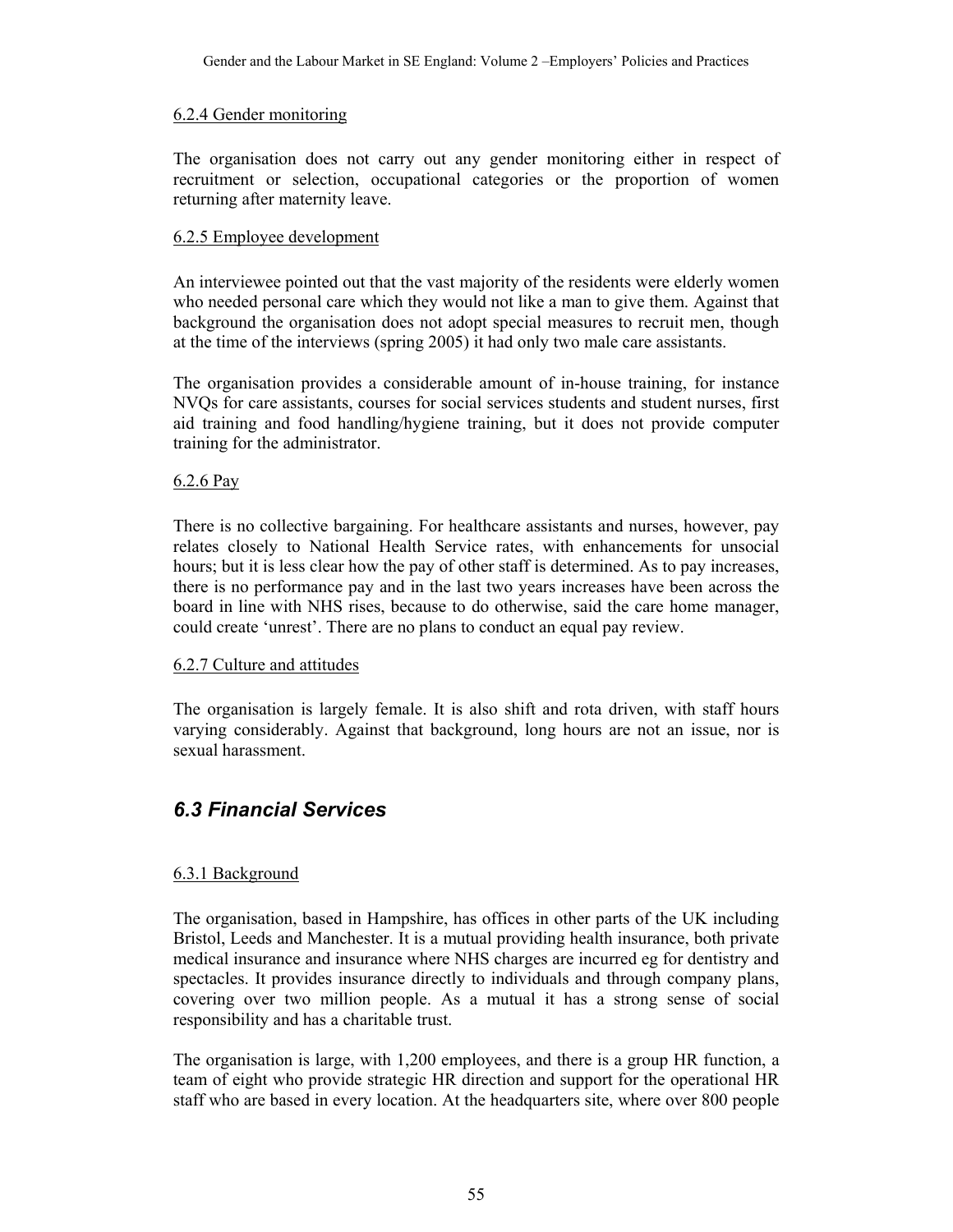work, there are some 17 people in HR/ learning and development, but in Leeds there is one person.

There are five executive directors including the chief executive, of whom one is a woman. At the next level down (senior management level), women also comprise about 20 per cent. Overall in the organisation, however, the proportion of women is about two-thirds, with the customer service centre being predominantly staffed by women.

#### 6.3.2 Equality policies and practices

The organisation's policies cover equality on grounds of gender, age, ethnicity, disability, religion, bullying/harassment, maternity and paternity. These policies are communicated through the staff handbook and at induction training. The organisation does not, however, consult employees about equality/diversity policies, nor, apart from induction, has it provided line managers with training on gender issues.

In terms of provisions for parents, the organisation does not provide maternity pay or maternity leave above the statutory minima, but it gives women returning from maternity leave a 'back to work' bonus. It also provides help with childcare in the form of a telephone helpline which provides information on specific childcare facilities and which all employees can access.

#### 6.3.3 Gender monitoring

The organisation monitors gender by grade routinely but does not monitor the recruitment process by gender (i.e. job applications, short listing and selection) or promotion. It has the capacity to monitor the age profile by gender and the gender profile of performance-related-pay outcomes, though it does not do so routinely. As the HR manager said: 'It assumes that because there are no issues being raised, there aren't any problems, which I think perhaps is a bit of naivety'.

#### 6.3.4 Flexible work patterns

The organisation offers a number of flexible work patterns: part-time work, term-time work, job share, flexitime, career breaks and home/office combinations. Of these flexitime is used by the majority of male and female employees, with part-time work being popular among female, but not male, employees. Such part-time work covers not only day time working, but also evening and weekend working and the range of flexible work patterns is specifically highlighted in recruitment advertisements to attract women with childcare responsibilities.

Only a small proportion of women, and no men, work on a job share or term time only basis, while a few professional staff (male and female) and sales representatives (mainly male) work a home/office combination.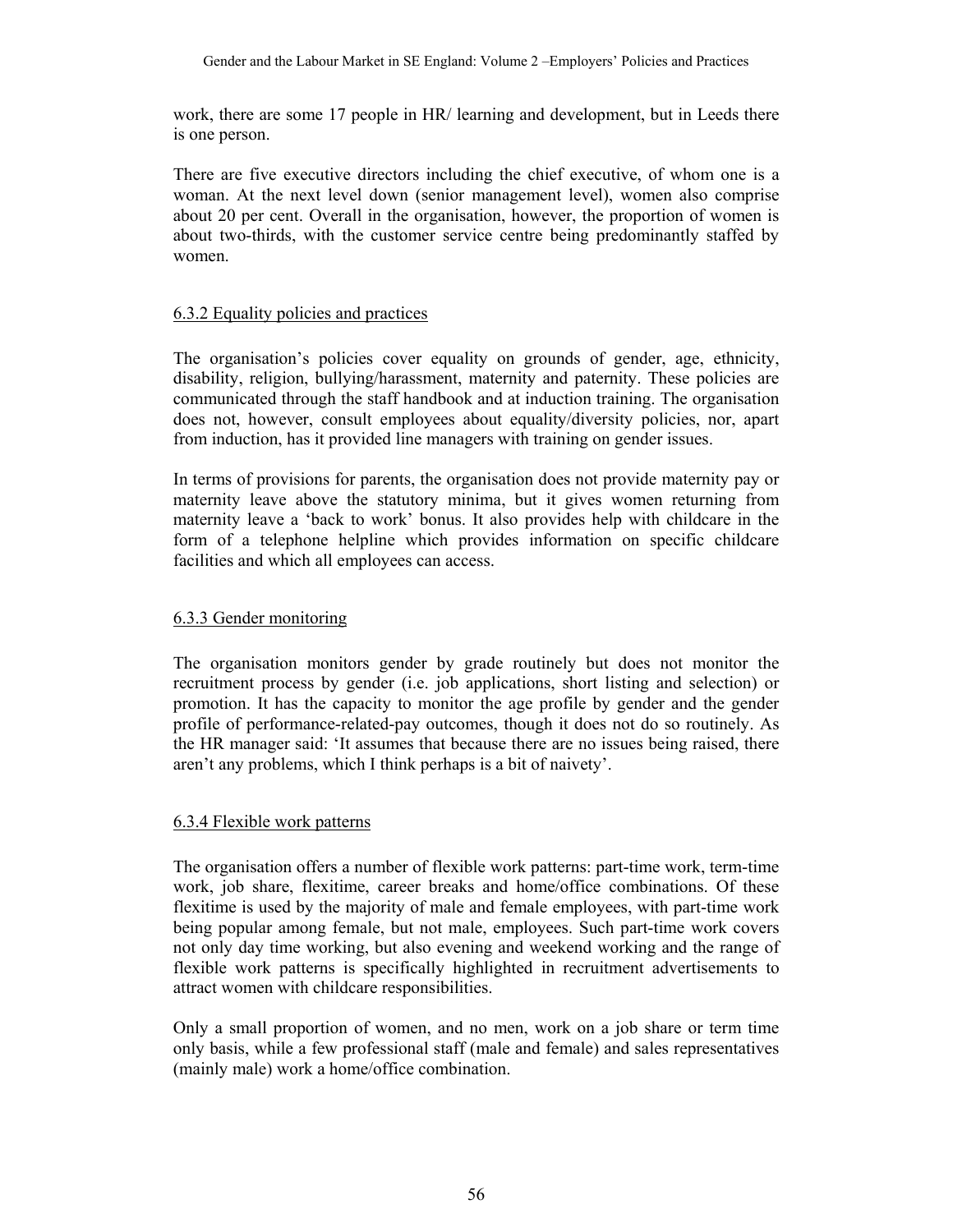#### 6.3.5 Employee development

The organisation does not take special measures to improve the quality of women's jobs; for instance it does not have an action plan for improving the representation of women at senior levels, nor does it provide mentoring or set numerical goals for the representation of women in management. Furthermore, it does not take specific measures to encourage women to enter jobs currently filled by men, or vice versa.

More generally though, the organisation is 'very supportive of people going on further education' according to the HR manager. She said that a number of people were undertaking MBA programmes and that a Management Certificate had recently been introduced; sixteen employees had already completed that course, with another 32 about to start. The organisation provided 'a lot of support' for professional exams with paid time off for employees and financial incentives to complete qualifications.

It also gives women returning from maternity leave an ex gratia payment after they have remained with the organisation for three months.

#### 6.3.6 Pay

The organisation does not bargain collectively. Salary ranges are published with employees being paid on any point within the range, with pay increases essentially being determined by performance and the cost of living. Meanwhile at the time of the interviews (spring 2005) the organisation was developing its own in-house job evaluation system and one of the employee representatives from the organisation's staff consultative committee was about to sit on the planned job evaluation committee.

The organisation has not carried out an equal pay review, nor does it intend to do so because it was estimated that it would take a full-time person six months to carry it out and there were more pressing matters.

## 6.3.7 Culture and attitudes

The organisation was one of the leading companies (out of 600) in the Sunday Times Best Companies to Work For award in 2005. The awards are based on an independent staff survey and the organisation's attitude to work-life balance was commended, particularly a day's paid leave for moving house or a child's first day at school. Nevertheless, an interviewee considered that, although there was not a long hours culture, the higher up in the organisation one went the more a 24/7 commitment was required; it was hard to reach more senior levels if an employee worked part-time and there were no job shares at senior levels.

The HR manager was conscious that the organisation could do more on equality for women. She would like it to join *Opportunity Now,* provide internal networking for women and more support to women in their 'late forties in terms of regenerating their careers' but recognised the difficulty in championing equality in the context of a crowded business agenda.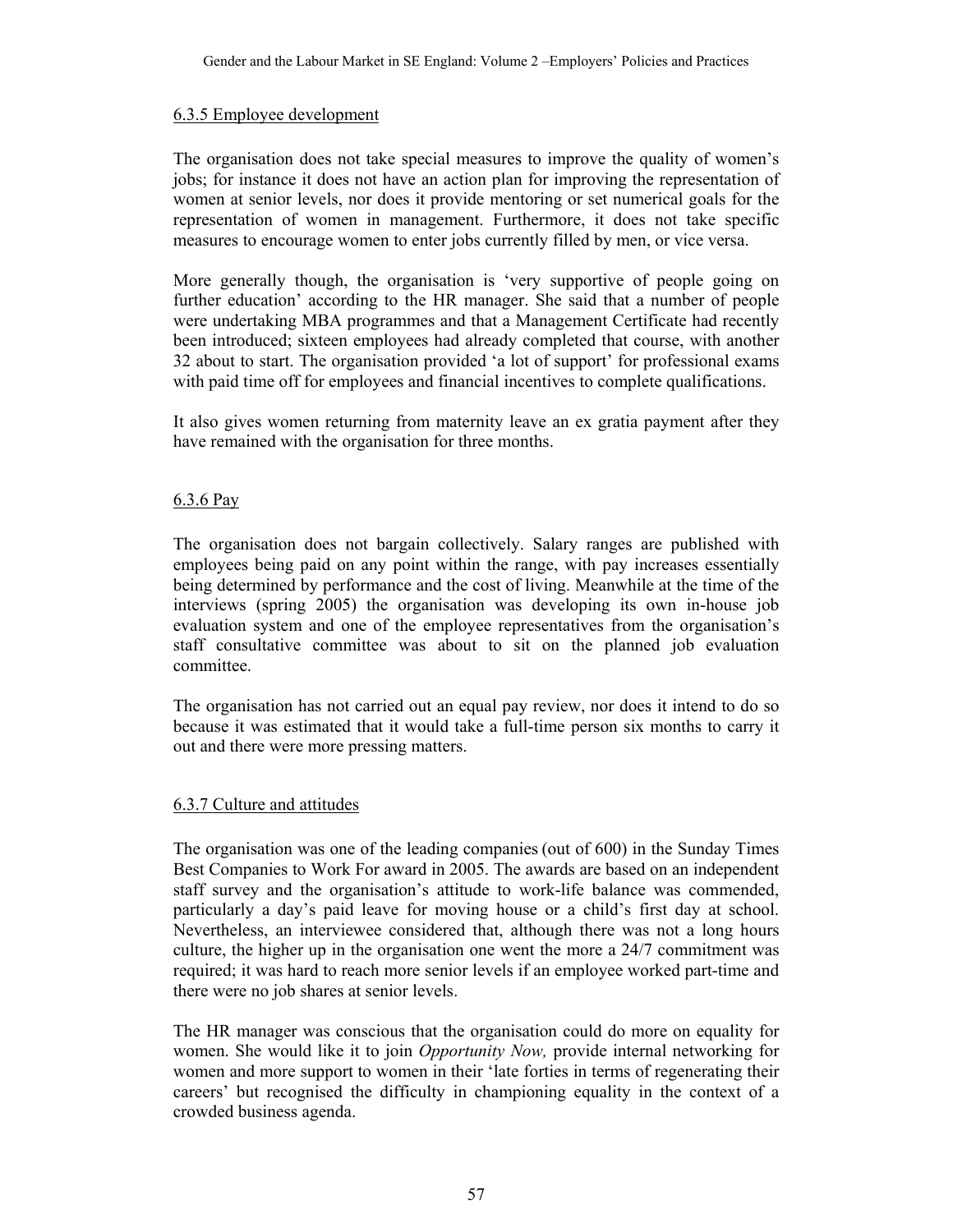## *6.4 Information technology*

## 6.4.1 Background

The company provides secure information and communications technology (ICT) across local, metropolitan and wider area networks, through consultancy service, management services and integration services. It is a subsidiary of a publicly quoted continental European organisation and has just over 200 employees in the UK of whom a quarter are women. Its head office, where half of the employees are based, is in Hampshire but it has six other offices in the UK.

The organisation has only one dedicated HR professional, the HR director, and she is the only woman at director level or above. There are seven other directors plus the managing director. There is a gender imbalance in other areas too; for instance the engineers are predominantly male and the administrators are virtually all female.

#### 6.4.2 Equality policies and practices

The company's policies cover equality on grounds of gender, ethnicity, disability, religion, bullying/harassment, maternity and paternity. These policies are communicated through the staff handbook, at induction training and through the intranet/email. The company does not provide maternity pay or maternity leave above the statutory minima, nor provide any assistance with child care.

It has recently held road-shows/presentations in all its offices on discrimination: sex, race, disability, religion and belief, sexual orientation and bullying and harassment. An important motivation in this was that the company was trying to support a transsexual employee during the transition period.

## 6.4.3 Flexible working patterns

The company does 'not actively go out into the market and offer flexible working patterns', said the HR director, and does not have a formal flexitime scheme; rather it responds positively to requests from existing employees, particularly new mothers. At the time of the interviews (spring 2005) two employees were working part-time, while another was working a home/office combination i.e. working in the office in the morning until 1.30 or 2 pm and working the last two and a half hours at home, with the organisation providing a laptop and telephone.

In addition, the company is in practice flexible about working hours. A female employee confirmed this flexibility: 'They let you come in late if you've had to drop your child off' or when a child is ill – 'they're really good to working mothers'.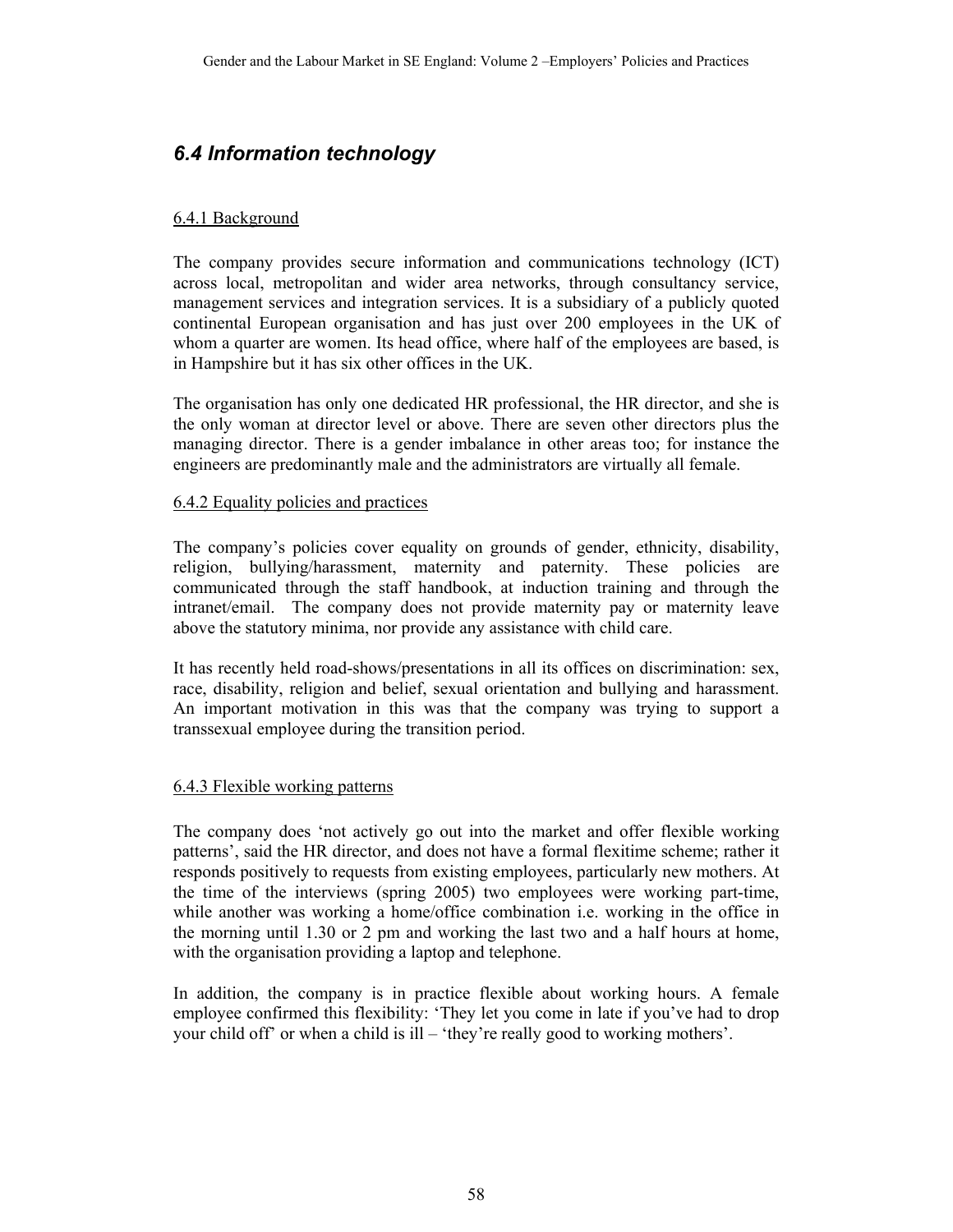#### 6.4.4 Gender monitoring

Gender monitoring has not yet been introduced and the organisation still operates informally in respect of many gender and HR issues. There was no specific HR function until the present HR director joined the organisation five years ago, initially for a year as an HR manager before promotion to HR director.

## 6.4.5 Employee development

The organisation does not take measures to develop women, such as an action plan to improve women's representation at senior levels, numerical goals for representation of women in management, a formal mentoring programme for women into management or any specific measures to encourage women to enter jobs currently filled by men or vice versa.

The company, however, tries wherever possible to promote from within, considering that such a practice is cheaper than bringing in someone from outside. Accordingly, although the administrators are predominantly women, administration is not necessarily a dead end career-wise. There are a few examples of women moving into other areas such as sales and marketing and into male dominated, technical areas. One ex-administrator who had become a project manager of IT networks, explained that she, unlike her male colleagues, did not have an engineering degree background, but the company had given her technical training. The onus, though, is on a female administrator to 'speak up', rather than the company identifying, counselling and encouraging employees.

## 6.4.6 Pay

There is no collective bargaining in the company and there is no formalised pay structure. The HR director tried to introduce a formalised salary and grading plan in 2001, but 'the organisation in the UK was not ready for it' at that time according to the HR director. Now, however, it is and the HR director will be putting one in place soon.

Meanwhile new recruits are paid according to the market rate, as advised by a consultant who is abreast of pay rates provided by competitor companies and pay increases are determined mainly by performance. This combination of pay mainly by performance and an emphasis on the market may lead to gender inequalities. Salaries are not transparent and one interviewee 'had no idea' whether her pay was the same as others on her level and the HR director was of the view that her pay was 'not on a par by a long stretch' with that of the other (male) directors.

## 6.4.7 Culture and attitudes

The HR director was of the opinion that in one particular area of the company there was a long hours culture where there were two single managers. Generally, however, both she and another interviewee considered that long hours working was not as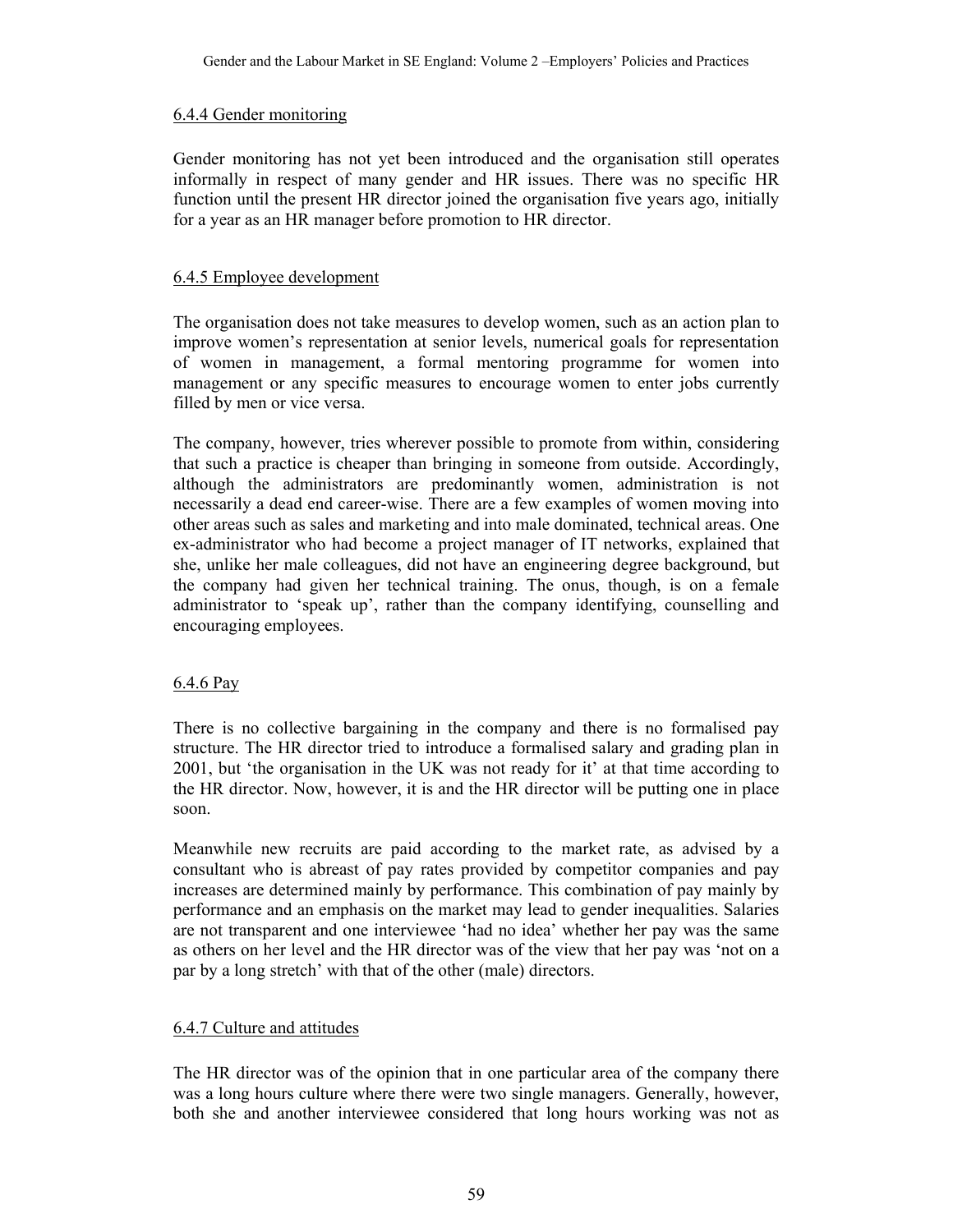prevalent as it was three or four years ago. In addition, an administrator said that she was expected to work late and finish something only 'once in a blue moon'. She also contrasted her present employer with her previous one, where there was 'harassment all over the place'. In contrast, in her present employment there was a friendly and supportive atmosphere.

The company nurtures an informal approach. For instance it has a 'dress down' day every Friday and in some departments there is early finishing on Friday on a rota basis.

## *6.5 Public sector*

#### 6.5.1 Background

The organisation, a local authority in West Sussex, is a large employer. It employs around 800 people with a roughly equal gender split. The chief executive and three directors are all men, but five of the 16 heads of service (the next tier) are women and nearly a third of those in the organisation with earnings in the top 5 per cent are women.

The authority directly provides amenity services, housing, street cleaning, benefits and taxation administration and arts and community services. Some services, however, are provided indirectly through outsourcing, eg refuse collection, and some services are provided at county level eg library services, the fire service and education.

The HR function is located in the organisational development and improvement division. Headed by an HR and Equalities Manager, there are four areas: health and safety, human resources, equality and learning and development and altogether over a dozen people work in the HR function. At Council level, there is a councillor with responsibility for continuous performance and improvement which includes HR and equality issues.

#### 6.5.2 Equality policies and practices

The authority has a wide range of policies covering gender, ethnicity, disability, religion, sexual orientation, bullying/harassment, maternity and paternity. These policies are communicated through the staff handbook, induction training, intranet/email, an internal newsletter and ongoing training. Indeed, the authority is currently delivering a revamped equality and diversity training programme for staff, managers and members of the Council. Consultation on equality practices is undertaken via union representatives and the consultative committee.

The authority provides maternity pay above the statutory minimum (but not paternity pay or maternity leave) and has a subsidised workplace nursery. It is also actively considering child care vouchers.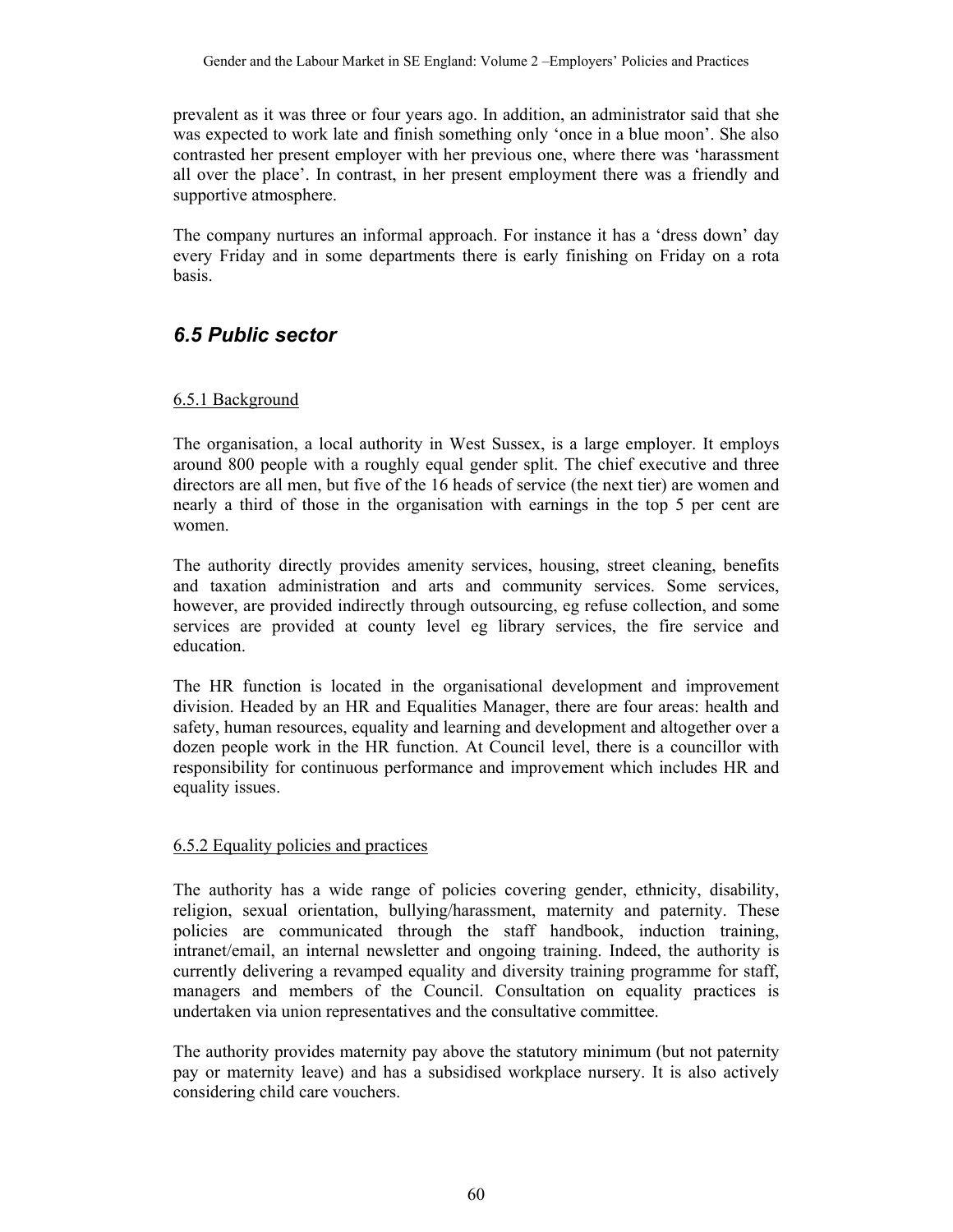#### 6.5.3 Flexible working patterns

The authority provides job sharing, part-time work and flexitime and it is about to launch a policy of unpaid career breaks/sabbaticals. As to take-up, job-sharing has been taken up at all levels: the head of service post for IT is a job share. Furthermore, the vast majority of employees work flexitime, i.e. all those apart from the directors, heads of service and those in the customer telephone contact service.

The flexitime scheme was recently made more flexible by abolishing set hours for the lunch break and is to be made even more flexible as the hours an employee can work for flexitime purposes are to be extended from 6.30 pm to 8 pm. There is a four week flexitime accounting period and staff are allowed to carry over ten hours and to owe four hours. Some staff, however, work a regular nine day fortnight, rather than taking accrued time off on an ad hoc basis.

## 6.5.4 Gender monitoring

The authority monitors the representation of women employees by grade/level in the organisation. In addition it monitors the recruitment process: job applications, shortlisting and selection, but not promotion.

#### 6.5.5 Employee development

In order to ensure equality of opportunity the authority normally advertises all posts internally and externally, rather than relying on internal promotion, and is opposed to succession planning because that entails some pre-selection. (The HR manager contrasted this with her private sector experience where succession planning was carried out annually.)

The authority delivers workshops in the community on how to apply for jobs, targeting schools, women returner groups and black and ethnic minorities. It also provides work experience, is developing a management development scheme to include mentoring and coaching and is scheduled to formalise its 'grow-your-own' scheme for graduate and trainee recruits and apprentices. In addition there is a Women's Development Group and 'springboard' training for women into management. The authority does not, however, take specific measures to encourage women to enter male dominated manual areas of work.

#### 6.5.6 Pay

There is collective bargaining on pay with Unison as the largest union. The authority recently concluded an analytical job evaluation scheme and the pay structure is transparent. Later on in the year it is due to start an equal pay audit and assessment of pay and reward systems. Meanwhile, the authority is initiating a policy on flexible benefits, planned to start in April 2006 and to be administered externally with software which will support employee access.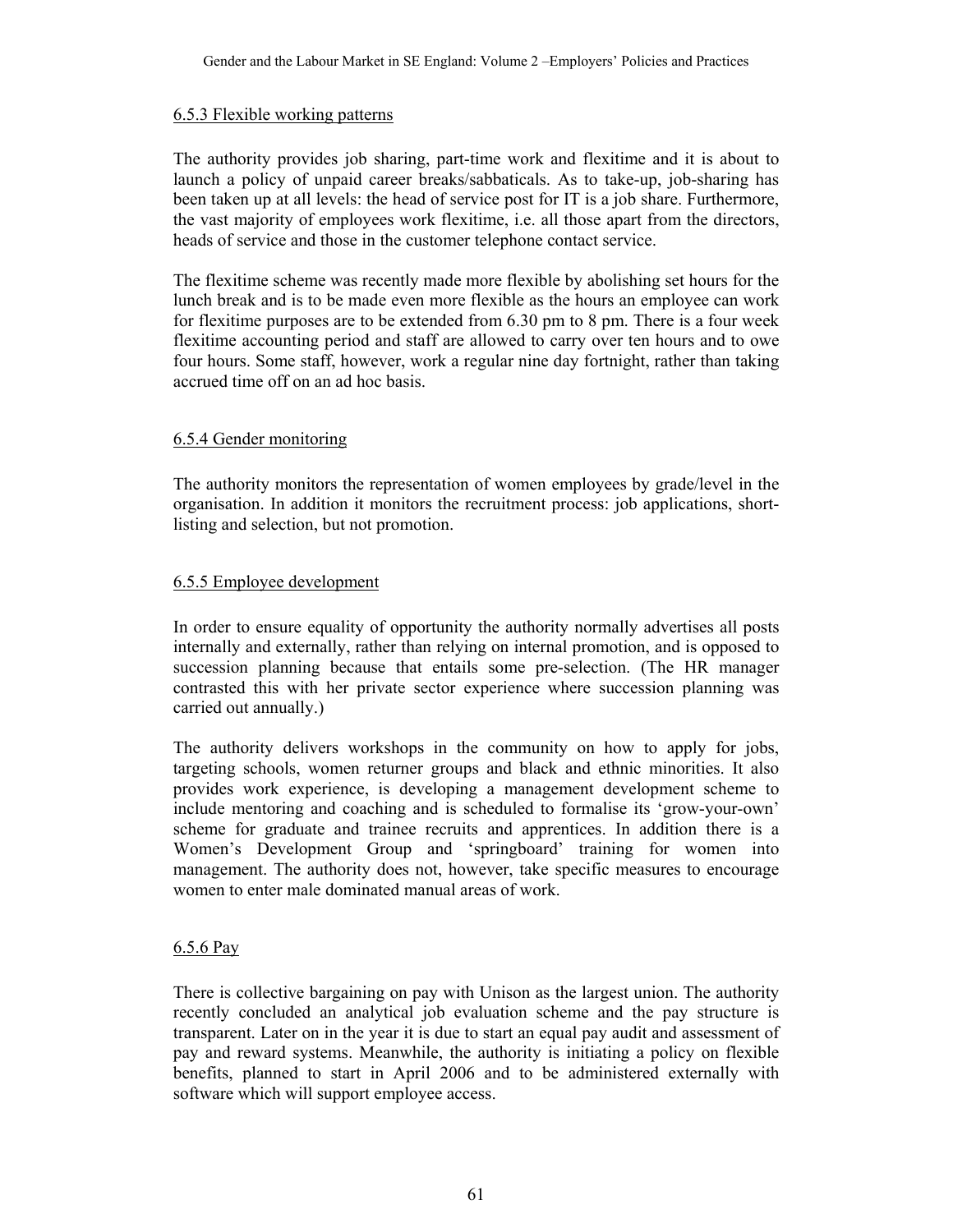#### 6.5.7 Culture and attitudes

A female manager was of the view that some Councillors were 'very old fashioned' in respect of gender issues. Another interviewee, in an administrative role who worked just over half-time because of her domestic responsibilities, considered that she would have to increase her hours to be 'taken seriously', i.e. to obtain promotion.

Furthermore, two female employees interviewed said that, despite the flexitime scheme, there was a long hours culture especially, but not only, at senior levels. None of the women heads of service had children, while women at the level below who had children had to juggle between work and their family responsibilities because inevitably there was interface with Councillors who normally met in the evenings. On the other hand, this same interviewee realised that the authority was an employer of choice for women compared to employers in the private sector.

## *6.6 Summary and cross-case comparisons*

## 6.6.1 Equality policies and practices

*In all the cases outlined, both public and private sector, there appeared to be good coverage of equality issues in written form. In terms of communicating policies, in most cases the channels were limited, with greatest emphasis on the staff handbook. Some innovation was found, for example the use of intranet and email in the IT company. Most carried out induction training on equality matters, but recent training for line managers was far less common. This is surprising, given the plethora of legislative changes in this area.* 

*In line with the survey results, the case organisations generally followed the minima in terms of maternity leave and pay, with the public sector case giving enhanced maternity pay and the care home longer leave. The public sector case was unusual as it had a workplace nursery and was also considering a voucher system; the financial services firm was innovative as it provided a childcare helpline for its staff.* 

*The IT firm was a good example of the stimulus to good practice that a localised equality situation (in this case supporting a staff member going through gender reassignment) can give.* 

## 6.6.2 Flexible Working Patterns

*All the cases outlined offered some flexibility in working hours, but they varied in terms of the formality of the schemes, the variation in working patterns offered and the take up of the options. The least formalised was the IT firm, which tended to respond to requests rather than having a formal policy. The public sector and the financial services firm offered the greatest variety of working patterns, but often the case firms were constrained by operational realities. The take-up sometimes reflected how proactively the policy was marketed by HR departments, for example the evening and weekend work in the financial services firm. It would seem that the*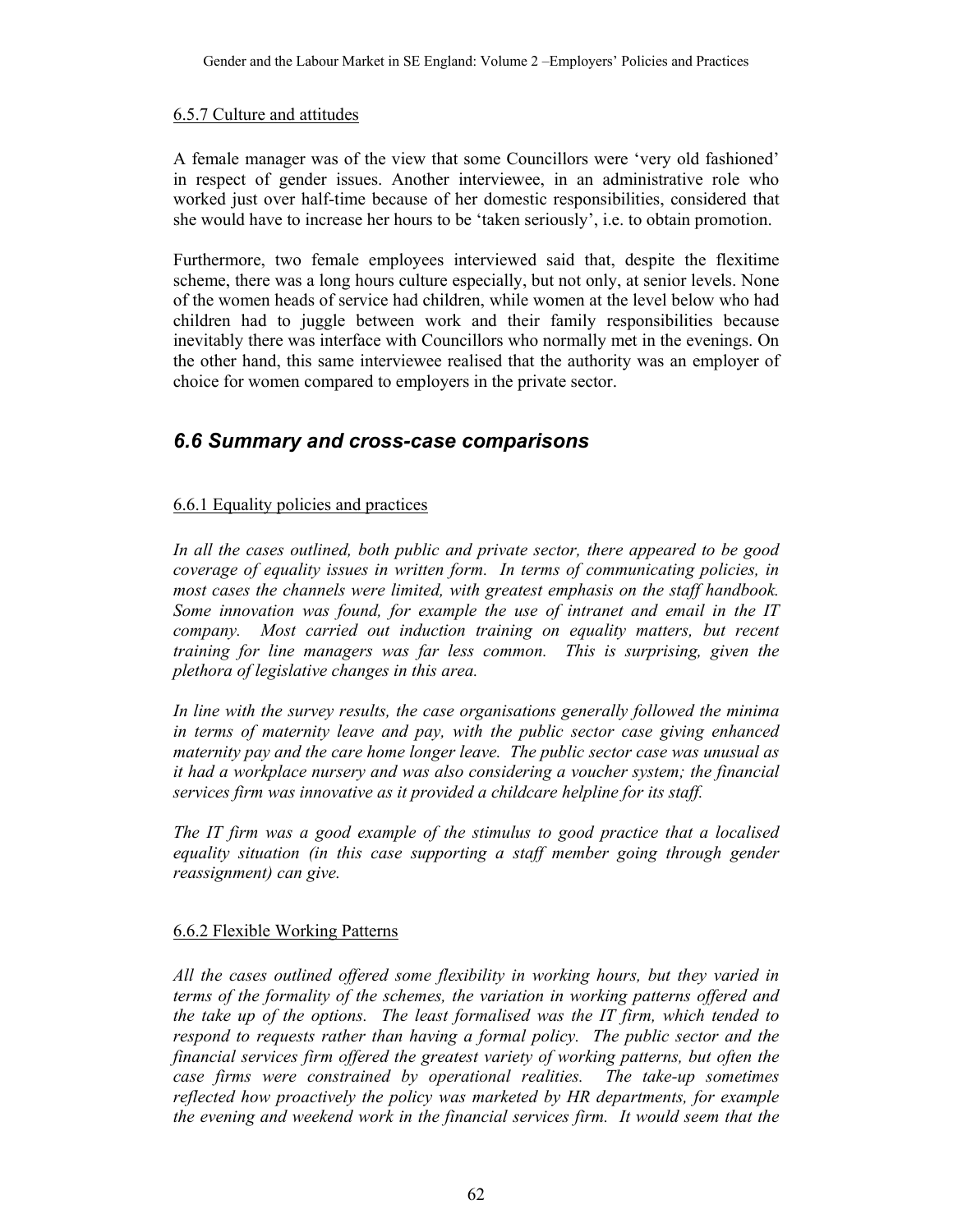*old 'twilight shifts' designed by manufacturing firms in the past for mothers have been replaced by office-based, service sector equivalents. Flexitime, as found in the survey as a whole, where offered, was widely used by both sexes.* 

*Only in the public sector case, however, are reduced hours, in the form of job sharing, taken up by high status managerial staff, with most reduced hours options still found in low-paid and low-status occupations. The inconsistency of implementation between line managers found in the manufacturing firm was also reflected in other organisational responses from the female staff interviewed and tends to contradict the survey responses from managers who thought that there was little difference between policy and practice in their organisations.* 

## 6.6.3 Gender Monitoring

*Overall the cases outlined reflect the general survey findings of little or no monitoring or evaluation of policies. The public sector case carried out the most extensive monitoring; the manufacturer, the care home and the IT firm collected or utilised no data. The financial services firm is a good example of the reactive nature of evaluation; data were available but not utilised because there were no current issues around age or performance-related-pay outcomes.* 

*The possibility of contract compliance in the manufacturing company might be a trigger for monitoring equality outcomes and is one way of getting these issues on to the agenda using a business-based argument.* 

## 6.6.4 Employee Development

*The cases reflect the survey findings that few organisations in the region take any special measures to increase women's representation in management. The exception is the public sector case, which is a clear exemplar in terms of equality of opportunity within the internal labour market and measures such as 'springboard' training for women into management. The IT firm was keen to promote from within, and also shows that there may be untapped talent amongst female administrative staff who have no direct career ladder into management. The reliance, however, on requests from women themselves puts the onus on women to take the initiative.* 

## 6.6.5 Pay

*The absence of a formalised pay structure in some of the case firms may in part reflect their smaller size, but informality coupled with an absence of evidence-based decision making on pay levels (plus non-sharing of pay information) is often detrimental to women. The absence of collective bargaining in the private sector is also reflective of the region as a whole, so that management prerogative in terms of pay rates seems to be the norm. Again the public sector case is an exemplar, but realistically only larger organisations have the resources to undertake all the initiatives outlined. Equal pay reviews are currently only encouraged, not*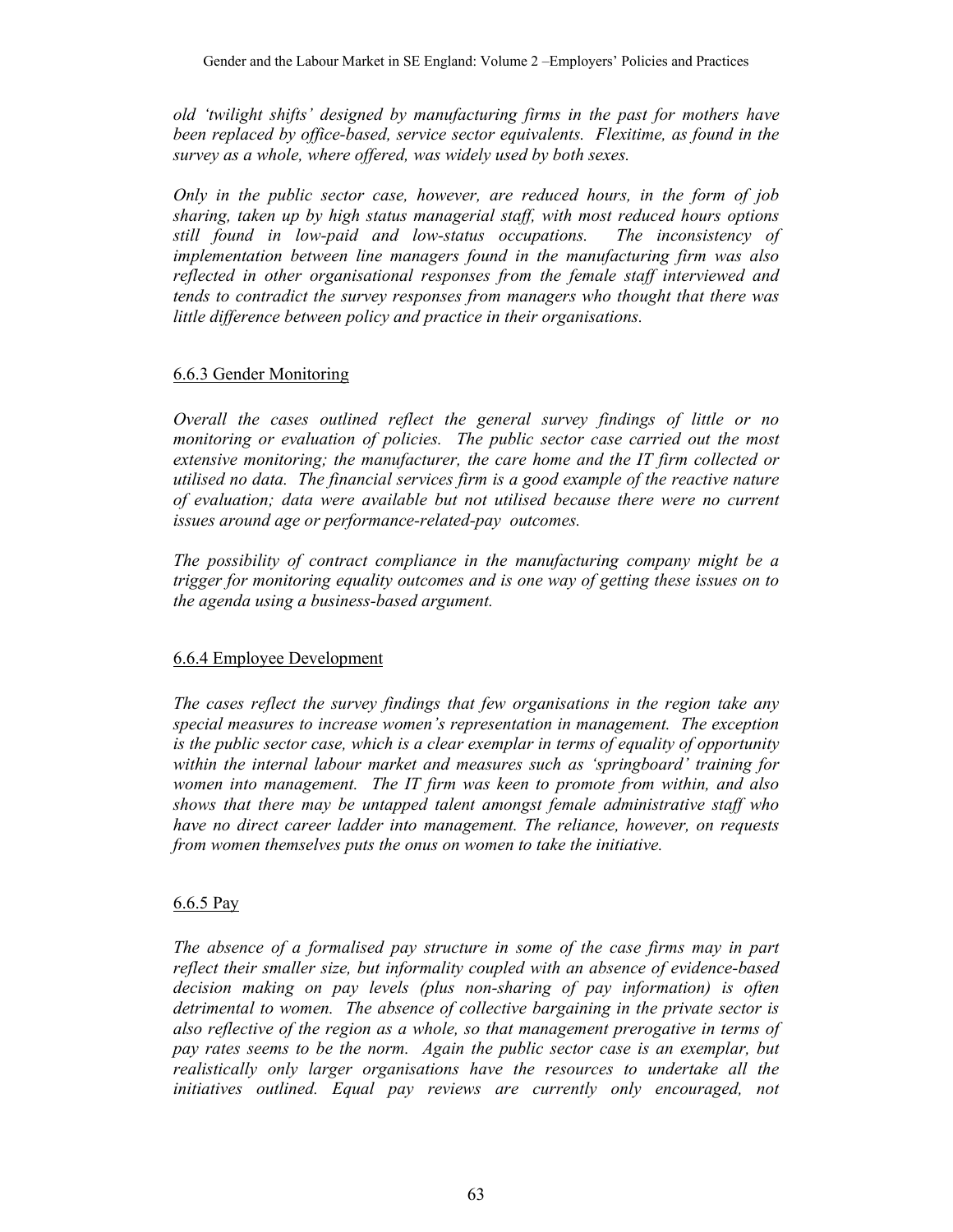*compulsory, and probably beyond the capability of many of the firms surveyed (not just these cases) without hiring in extra resources.* 

#### 6.6.6 Culture and Attitudes

*Although the existence of a long hours culture was frequently denied in the survey, see chapter 3 sub-section 3.8.1, these cases tend to show that it exists amongst some managers, and typically higher management is expected to give a '24/7' commitment. Women still face sexist attitudes amongst male staff and reduced hours working means plateaued careers.* 

*Perhaps somewhat paradoxically, those interviewed in the case organisations usually felt that their employer was generally supportive to women and tried to foster work-life balance. Indeed, the financial services firm had achieved commendation for its work-life balance, though the HR manager said that she would like to do more to advance women's careers, but faced a crowded agenda where sex equality was not necessarily the priority. Getting equality on to the corporate agenda in the private sector, though not the public sector, can be difficult, particularly where there is a perception that there are no pressing issues. Often the exceptional ability and interpersonal skills of HR specialists are crucial to successfully putting forward a business case for equality and being proactive, rather than reactive.*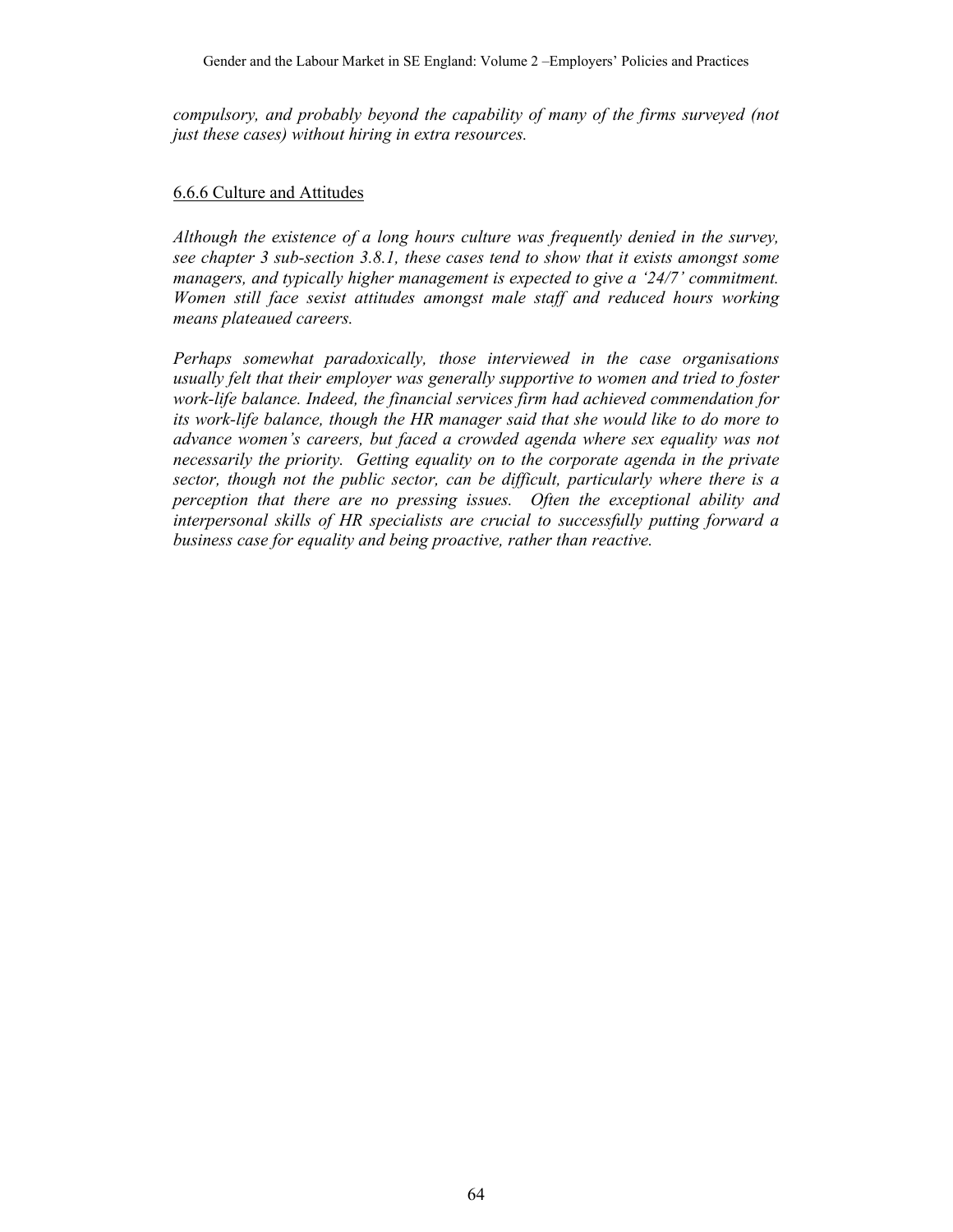# 7. Conclusions

*This chapter brings together the data from both the postal survey of employers and the face-to-face interviews with HR managers and female employees in 40 organisations in the South East region aiming to answer our two research questions:* 

- *What policies and practices do employers in South East England adopt in respect of gender equality?*
- *What, if any, barriers do employers and women in South East England identify in respect of gender equality?*

*After some further comments on our findings, we put forward a 'stepping stones' action plan for employers which is principally aimed at small and medium-sized firms.* 

## *7.1 Employers' policies and practices*

## 7.1.1 Written policies

The vast majority of our 454 respondent organisations had written policies on equality and diversity and most of these policies specifically covered the different equality strands, but the communication of these policies was primarily through staff handbooks and induction; there was little communication once the employee had joined the organisation. Moreover, over half did not consult their staff, either indirectly through their representatives or directly, on their equality policies.

In interviews we asked women staff where they would find out about equality policies, and found they were often unsure. In several cases, staff handbooks were not up to date and in one case the person responsible for HR said he would not draw up a policy on pregnancy or maternity until a member of staff became pregnant, whilst in another a female office worker reported that a company policy was drafted only when a colleague became pregnant.

## 7.1.2 Employers' practices

Few organisations provided maternity *leave* above the statutory minima, though maternity *pay* above the statutory minima was somewhat more common, being provided by one in four organisations. There was very little gender monitoring, for instance in respect of occupational categories, short-listing, promotions and training. The area where there was most gender monitoring was in respect of job applications, but that was only carried out by just over one in five survey respondents. In our interviews we asked managers responsible for HR why they did not monitor, (or monitor more extensively). The main reason given was essentially that it was not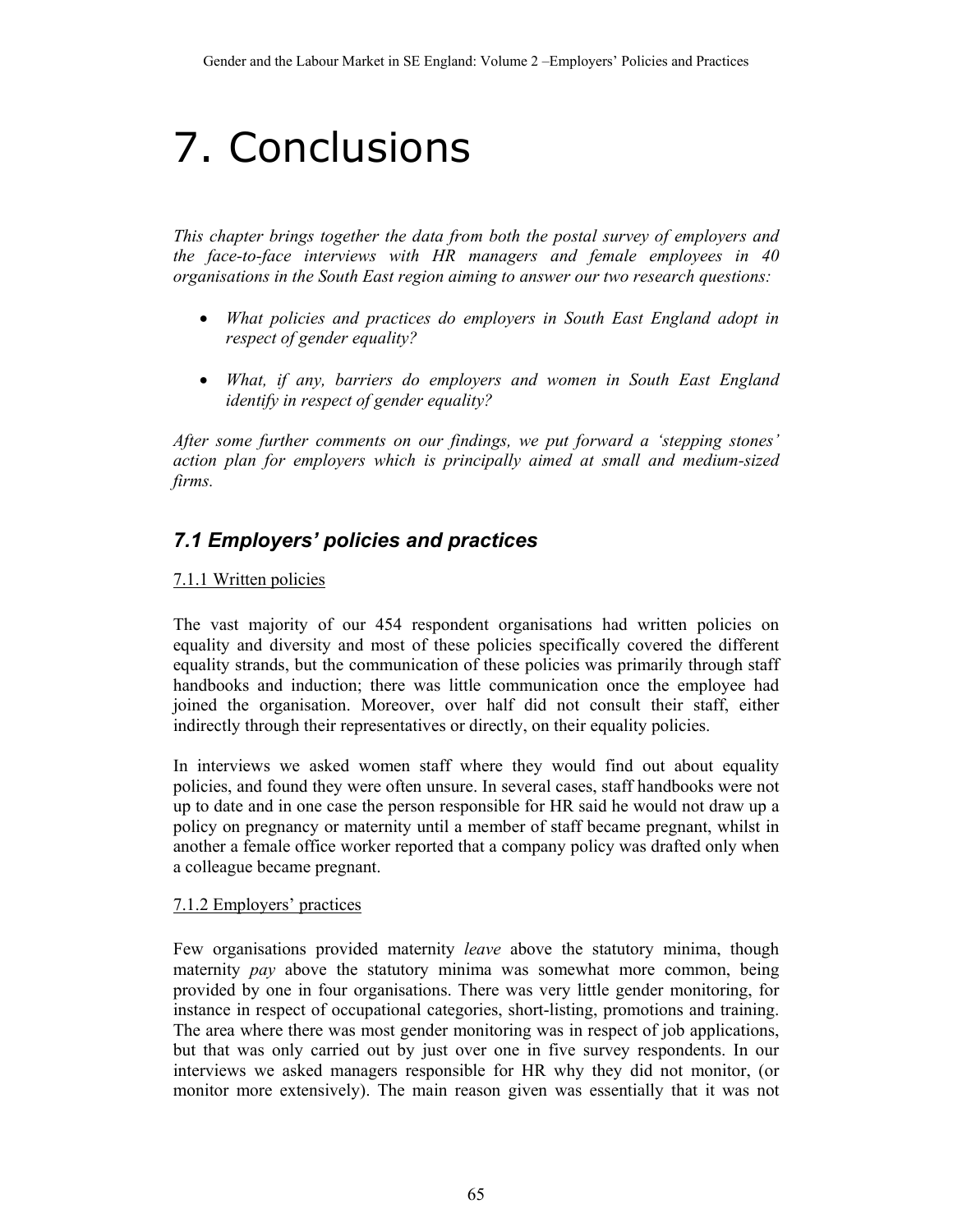necessary because of the small size of the firm, though sometimes an interviewee used this rationale where the organisation was medium sized.

Line managers have many people management responsibilities, but only 18 per cent of survey respondents had given ongoing or updating training to line managers in equality issues in the last year, despite the plethora of legislative changes in recent times. In our interviews we sought to explore this and found that in a few cases those responsible for HR were concerned about the attitudes of line managers. Where this was so, HR people often had sought/were seeking to tackle this by training and in two cases a line manager had been dismissed. We also found two cases where women reported that line managers were inconsistent in their application of flexible working policies and in general our findings echo those of the Equal Opportunities Commission (EOC) that line managers are 'key to unlocking flexible working' (EOC, 2005a:30).

#### 7.1.3 Pay determination

In the vast majority of organisations surveyed and the organisations visited for interviews there was no collective bargaining; (only 18 per cent of firms surveyed had any collective bargaining). Where there was not, we generally found that pay was determined unilaterally by management and pay scales were not published. Those responsible for HR whom we interviewed said that 'market rates' were a key consideration in determining pay, but how the market was translated into pay rates was often not at all clear; two interviewees admitted that the process was 'finger in the air'. Also, some interviewees responsible for HR admitted that there were 'anomalies' because starting salaries were open to negotiation and thus new recruits would sometimes earn more than long serving employees, although they were employed on like work.

Nevertheless, those responsible for HR typically said that 'gender is not an issue' and 'you get paid for the job you do, not your gender'. Furthermore, by and large interviewees in the private sector equated equal pay with equal pay for the same or broadly similar work and not with work of equal value. Where interviewees understood the concept of equal value, those in the private sector said that they were not going to carry out an equal pay review because it would be inordinately resource intensive.

Women sometimes suspected that they earned less than their male counterparts, but because they had no proof they could not raise the issue. In other cases women with young families kept quiet because although they earned less than men, they were grateful to be able to work flexibly.

## *7.2 Barriers*

## 7.2.1. Those responsible for human resources

In small or medium-sized firms many of the managers responsible for human resources (HR) were combining this role with a number of others and in these smaller firms there was a tendency for them not to be CIPD qualified. In larger enterprises,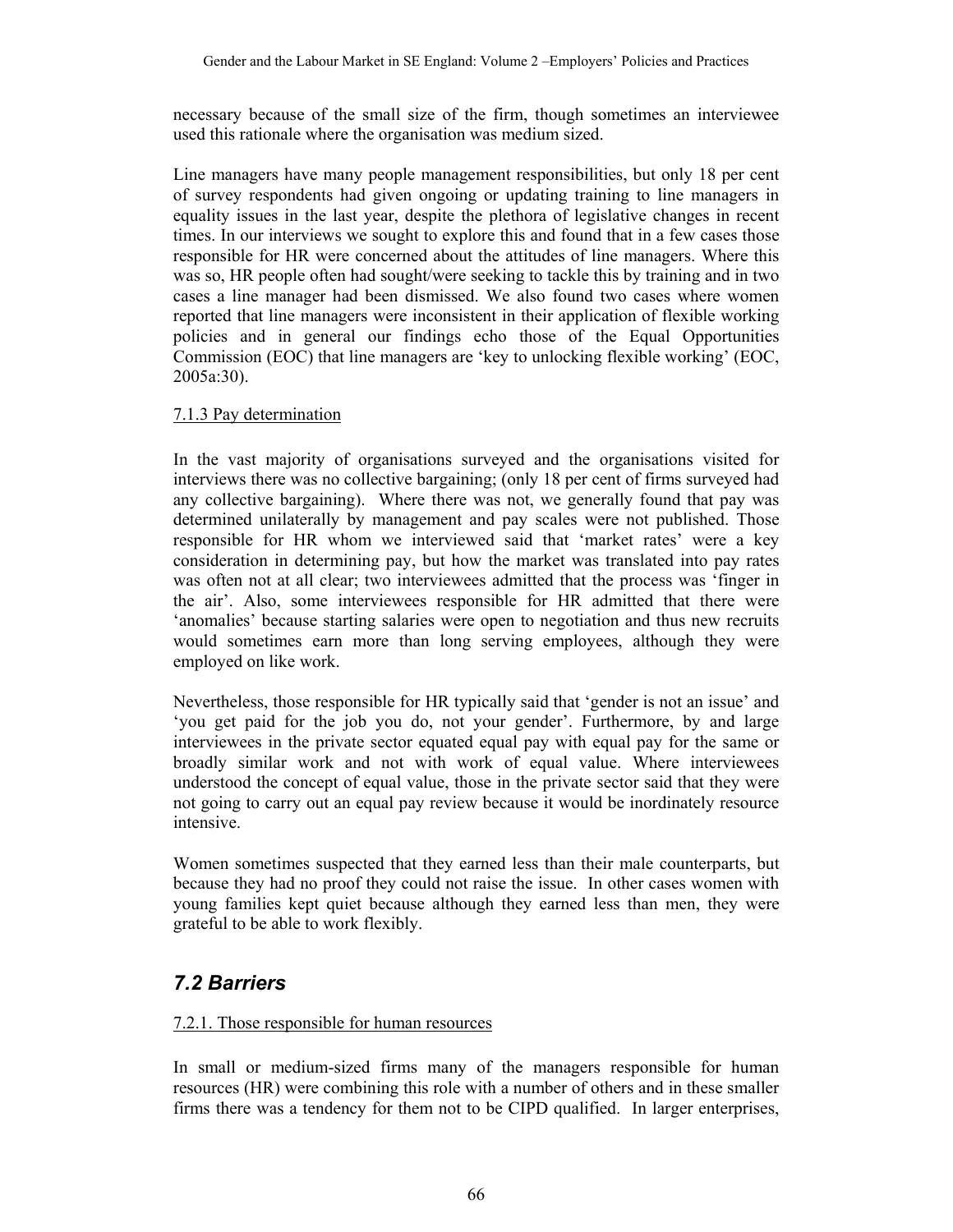and in public sector organisations, there was greater likelihood for HR managers to be formally qualified and members of the professional body and they were more likely to be part of a HR team.

A few of those responsible for HR whom we interviewed indicated less than progressive views on gender equality and did not see any barriers, but others were concerned to do more on equality and diversity. Attitudes to equality, however, could not be equated with sex or with whether the post-holder was a designated HR specialist or not. Where those responsible for HR were successful in getting equality and diversity issues on to the agenda, this was usually through using personal influence and interpersonal skills over a long period.

## 7.2.2 The legislation

Essentially the family friendly legislation was not seen as a barrier (or problem) by managers responsible for HR. Those interviewed generally felt that they had coped well in terms of requests to work flexibly and this was supported by the survey findings. Flexibility was largely equated with part-time work, extended to those who did not have a legal right to ask and interviewees were on the whole positive about it, commenting that part-time work had had beneficial effects on staff retention. Nevertheless, employers limited part-time work to less senior positions; we found only a few senior jobs being undertaken on a less than full-time basis.

As to recent improvements in the legal provisions on maternity/paternity, again by and large interviewees said that they had coped well and had not seen this as a barrier or problem. This finding is inconsistent with the EOC's view that managing maternity 'is regarded unequivocally as a "problem" by small employers' (EOC, 2005b:14). Furthermore, some interviewees responsible for HR, particularly those in larger and public sector organisations, felt that they were 'ahead of the game', though a few interviewees in smaller organisation were more ambivalent about the legislative changes. A few interviewees, however, noted that one had longer to plan for a maternity absence than sickness absence.

In the interviews, we asked about future changes to legislation such as extensions to maternity leave. Again many did not regard it as problematic, though some interviewees expressed worries about increased costs and, particularly in smaller firms, some feared there could be difficulties if several staff were away at the same time. Only one interviewee, however, said that all other things being equal, the cost and obligations of maternity would mean that he would not recruit recently married women of childbearing age.

## 7.2.3 Gender segregation

Gender segregation in the workplace is a cause of disparity in pay between the sexes (see Volume 1). We found some very limited breaking down of occupational segregation, in particular women in financial management, but in general women and men were still segregated into separate spheres, particularly in care and manufacturing. Employers tended to accept such segregation and not regard this as a barrier that they could dismantle: they received little or no applications from the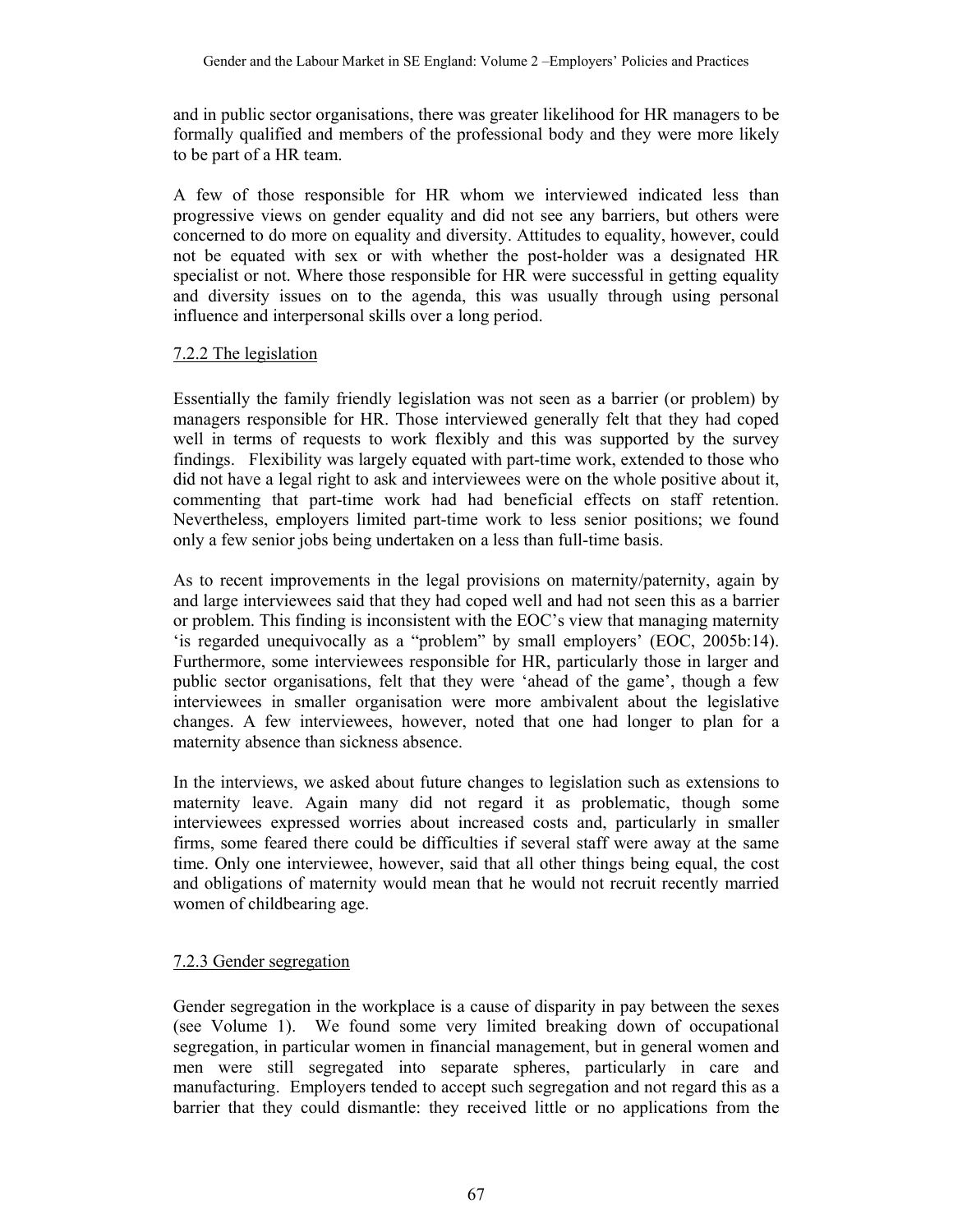under-represented sex. For instance in the care sector, where women predominate, some managers responsible for HR admitted that the low pay in the sector was not attractive to men, so they did not apply. Similarly where women are the underrepresented sex, a reason given for occupational segregation by those responsible for HR was that women did not apply. In one construction firm, women trainee engineers had been employed but the person responsible for HR said that had been discontinued because the women could not 'cope' with the men on the all-male construction sites. Overall, very few employers adopted proactive measures to overcome occupational segregation.

#### 7.2.4 Barriers identified by women

Chance, hard work and training were mentioned by a number of women as being associated with success in climbing the corporate ladder. But in terms of barriers, women at all levels in organisations in the South East tended to accept the *status quo* and were grateful to get as far as they had*.* Often they had entered into implicit, or occasionally explicit, bargains with their employers, usually to their detriment. These 'bargains' were generally related to their need to create work-life balance and/or to combine work with domestic and child care responsibilities. For example women were grateful to be allowed to work part-time/reduced hours and accepted that this would limit their promotion. They took a job close to home and accepted that in so doing they would receive lower pay than if they had a long travel-to-work journey. They reached a senior position, but they knew, or suspected, that they were not as well-paid as their male equivalents.

Women who entered male-dominated occupations often met some stereotyped assumptions and office 'banter' which they found distasteful, while some female managers reported difficulties dealing with male peers. Furthermore, a few female interviewees maintained that being the only woman amongst men meant that they were noticed, for good or ill. Those we interviewed, however, did not report serious instances of harassment in their current employment, though several said that this was the reason for leaving their former employer. Also, two women reported leaving their previous employer because of the long working hours they had experienced there.

In the South East, as Volume 1 shows, women are investing in their human capital and their activity rate is increasing whilst men's is declining. Yet the statistics on the gender pay gap, and our own interviews, when we asked about women on the board and/or at senior management level, show that there is still gender inequality. In addition, with the decline of trade unionism and the coverage of collective bargaining in the region, many women have to confront equality problems on an individual basis, or keep quiet or 'vote with their feet' and leave the organisation to seek a more woman-friendly situation.

We did not encounter any women who had instigated a formal tribunal case and the incidence of gender-based litigation amongst the employers we surveyed was low; (four per cent had experienced such litigation in the previous three years). We feel that this does not necessarily indicate good practice in sex equality; rather it may reflect the weaknesses of the legal process, (see Volume 1).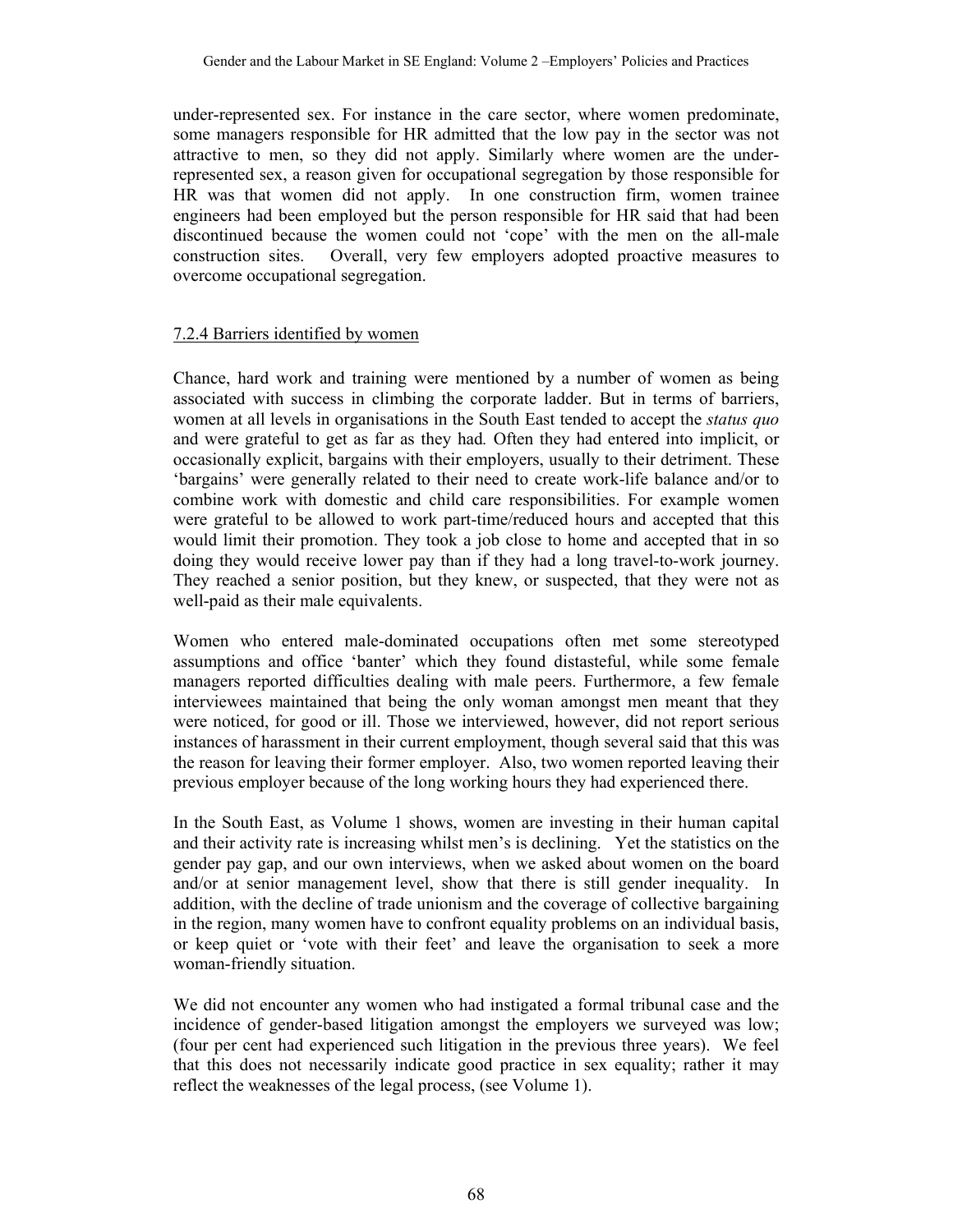## *7.3. Further comments*

#### 7.3.1. Equality strategy

Where managers were combining HR roles with other work, the best practice we found was in a food processing firm where the manager engaged a specialist HR consultant to whom he referred certain problems of people management. In the same way, a law firm was contracted to deal with legal issues when necessary. There was strategic thinking in this case, with clear boundaries drawn between issues dealt with in-house and those referred to specialists.

#### 7.3.2 The gulf between public and private sectors

One striking finding from both from the survey and the interviews was the noticeable difference between the public and private sectors in the implementation of sex equality measures, with many organisations in the public sector, unlike the private sector, seeking to achieve substantive outcomes. This difference is reflected in our case studies in chapter 6.

This difference may be related not just to ownership differences (i.e. public/private) but also to the fact that the public sector organisations tended to be larger and collectively organised. Nevertheless the comparison, particularly in our interviews, was stark. Not surprisingly in this context, two women interviewees expressly recognised the public sector as an employer of choice.

## 7.3.3 Reasons for limited interventions

There was a clear contrast on the one hand between employers' satisfaction with their sex equality practices as revealed both in the survey and the interviews and, on the other hand, the statistics in Volume 1 showing the continuing stark nature of women's disadvantage in the South East labour market. Moreover, both in our survey and interviews we found that few employers were gender monitoring to check whether their policies and practices were effective and even fewer were taking proactive measures to redress disadvantage.

Most private sector employers in the South East survey appeared to be conforming to the 'no difference' and 'like treated as like' concept of equality. Procedural fairness and compliance with equality laws was seen by them as good enough. There did not appear to be a perception of a 'rational' business case that would lead them to go further, by removing obstacles within the organisation to encourage women to advance their careers and/or break down horizontal and vertical occupational segregation.

One explanation for this could be that employers perceive few problems in resourcing the organisation at present and can access sufficient people with the required skillsets. Thus there is no case for 'special measures' to attract the under-represented sex, or develop those already employed into new occupational areas. Some HR managers interviewed wanted to do more, but encountered difficulties getting equality onto the corporate agenda. Regarding pay, we have already indicated that some employers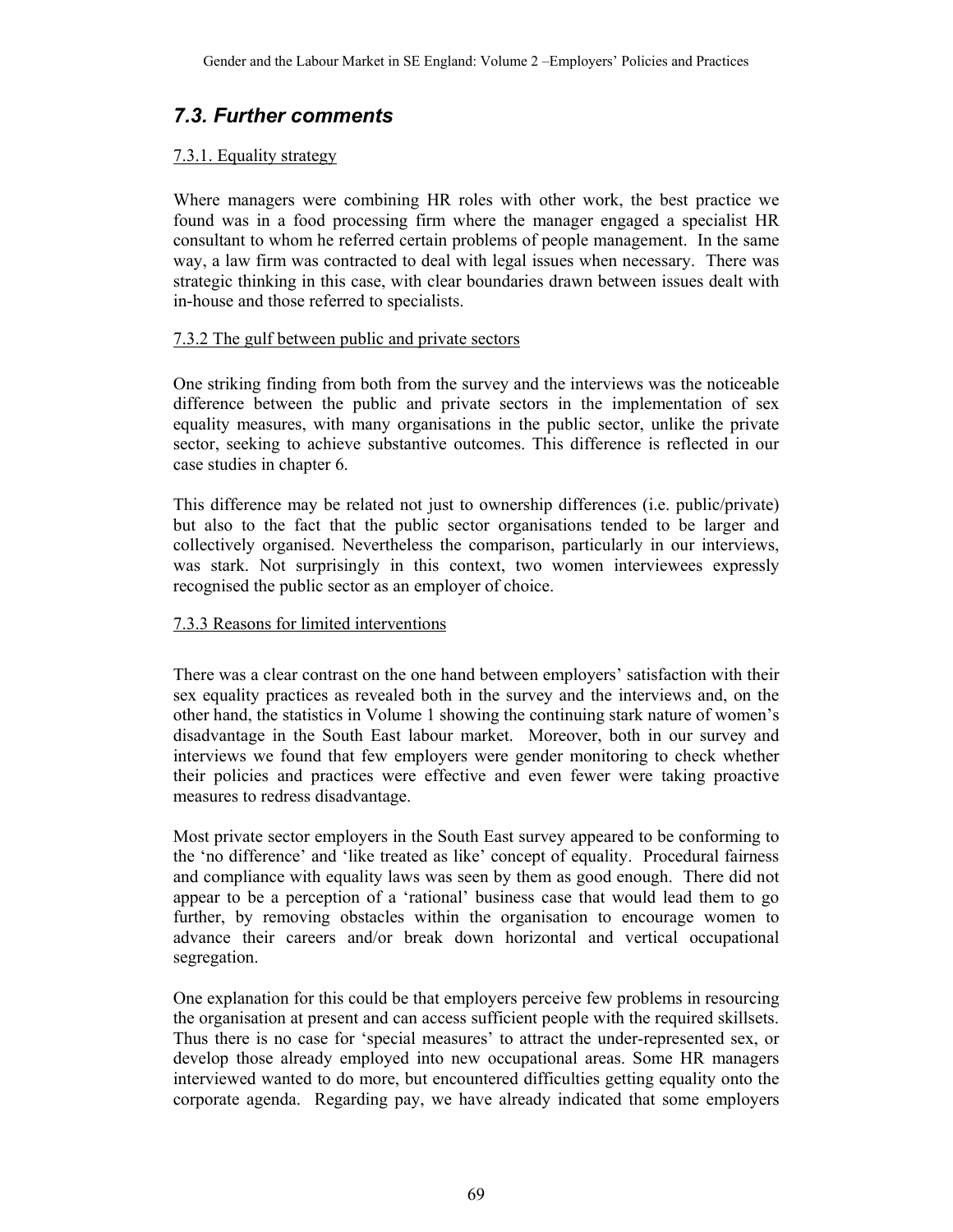may not fully understand the concept of 'equal value' and as a result may be discriminating unfairly against women. There is a clear need for education and enlightenment in this area. Finally employers may equate success in dealing with equality by an absence of litigation.

More feedback from, and involvement of, staff would alert managers responsible for HR to problems they seem currently unaware of, such as inconsistent implementation by line managers of equality policies and procedures, and feelings of inequity in terms of rewards. Looking at how they organize work might lead them to reassess ways of working that could raise efficiency, as well as reduce problems for both sexes. In this way Liff and Dickens (2000) feel employers could get away from sterile arguments about differences.

The respondents to the survey appeared to be satisfied because they felt they had achieved a limited procedural agenda. As noted above, this contrasts with the regional statistics on women's position in the South East labour market that are underpinned by (clearly not achieved) objectives of substantive equality. Unless employers adopt more ambitious views of equality, their satisfaction with very modest actions is likely to persist. We feel, however, that change has to begin with small steps, and the next section discusses why we are putting forward a modest 'stepping stones' action plan for employers which is aimed at small and mediumsized firms in particular.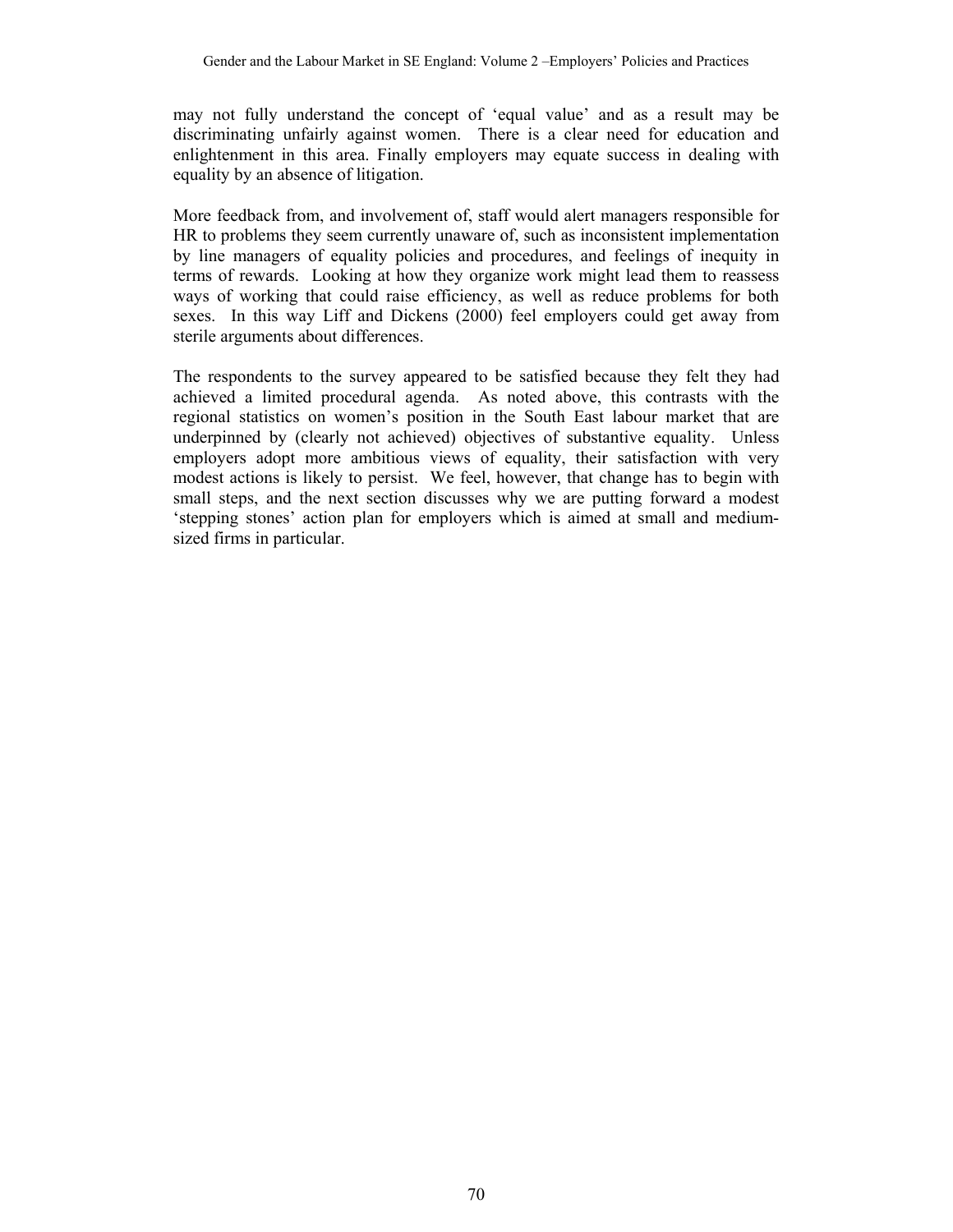## 8. Recommendations

Most of our interviews took place in small and medium sized firms, which make up the majority of firms in the UK. Also, as in our survey, manufacturing was overrepresented. This highlighted to us the particular problems and needs of SMEs in terms of implementing equality measures, often on a tight budget.

It is clear that many of the national initiatives by government and other bodies are designed for implementation by large firms and require a level of resources and expertise that are not available in SMEs. For example, *Opportunity Now*, which has produced a plethora of recommendations, has mostly large public and private organisations in membership. Similarly, the Equal Opportunities Commission has campaigned for organisations to carry out Equal Pay Reviews (EPRs), but in our view EPRs would appear to be too difficult for many smaller enterprises to undertake successfully. This is not to provide an excuse for smaller companies to discriminate however – rather we feel that more account should be taken of scarce HR resources and the operational realities.

Against this background we have drawn up a 'stepping stones' action plan for employers in SMEs in the South East. The ten points draw upon the best practice we have found in SMEs in the region. We have deliberately kept the list very brief, suggesting small incremental steps rather than unrealistically ambitious change programmes. The result is intended to be printed as a card and to be hung on the wall.

Besides setting out 'Stepping Stones' which, as we said, are particularly aimed at SMEs in the region, a more comprehensive document is being put together, which will be published separately. This sets out a three-year Action Plan with the longterm objective of improving the situation of women in the region. In brief, it will set our recommendations for action by employers in organisations of all sizes (including plans for an electronic equality forum for employers) and for strategists and policymakers at regional level.

## *Stepping Stones to Progress: Women in the Workplace*

*These recommendations are drawn from this research.* 

1. Are you selecting your staff from the widest possible pool?

- Good staff can be hard to find and currently many firms in the South East are having difficulty recruiting the right people. This situation is likely to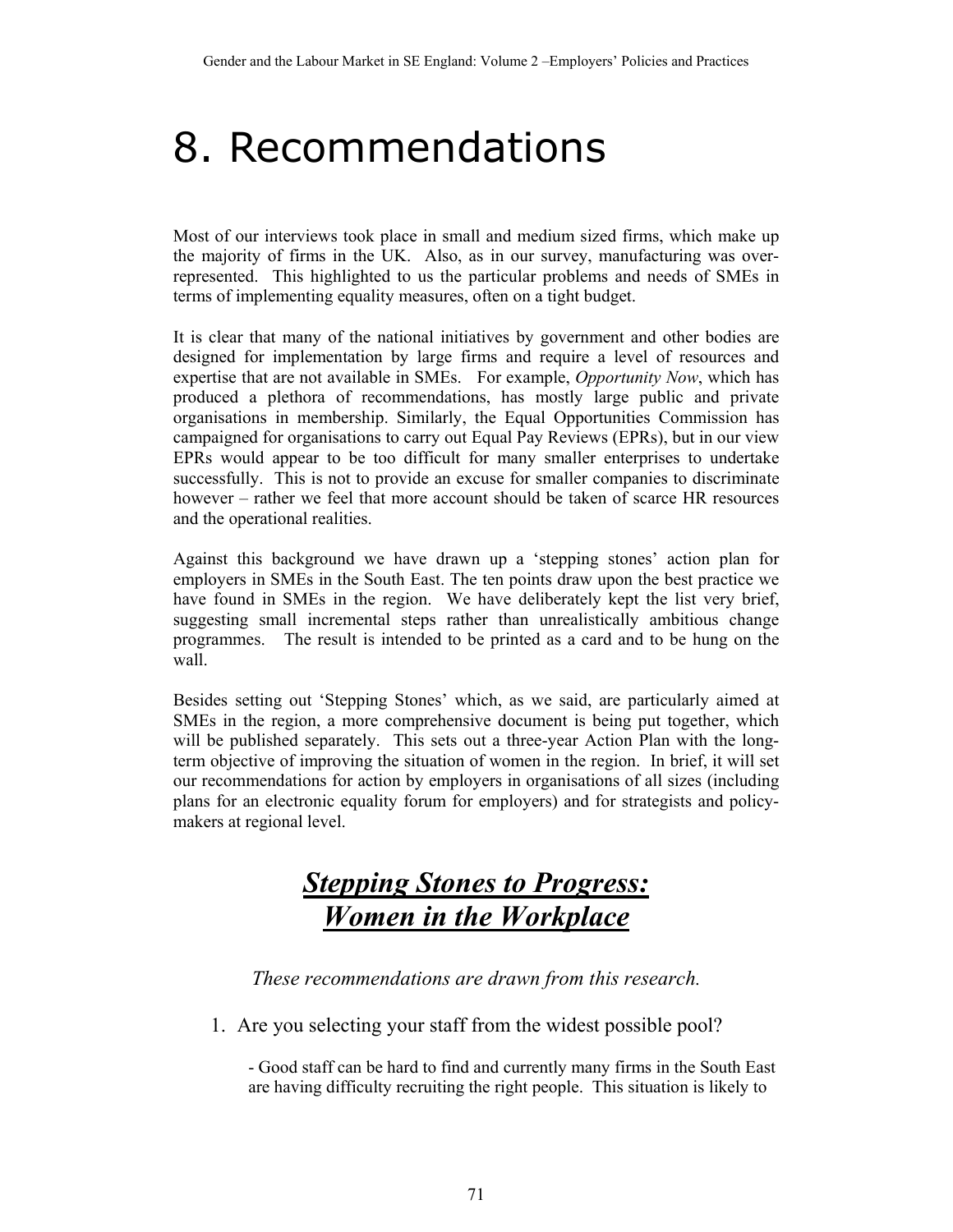get tougher as the working population ages. Recruiting women for jobs traditionally done by men gives you more options.

- Make it clear in your advertising and at interviews that flexible working requests can often be accommodated.

- When you approach employment agencies, tell them that you would particularly welcome applications from the under-represented sex and, where appropriate, make contact with schools and/or colleges. Don't just sit back and wait for the gender balance to change by itself.

- Many SMEs do not have a full-time HR manager, let alone an equality or diversity specialist. Consider hiring a reputable HR consultant to work out a strategy in terms of your staffing needs.

2. Are you making the best use of your existing workforce?

- When technical or managerial opportunities arise, advertise internally and encourage women to apply. Include administrative staff - often women – with no direct 'ladder' into managerial jobs.

- Use the opportunities afforded by maternity leave, long term sickness or other temporary vacancies to develop staff. Think laterally. For instance you could ask a woman to 'act up' or try out a different sort of job.

3. Do you have equality policies and procedures?

- Relying on line managers to use 'common sense' is not enough. Small firms need policies and procedures as much as major multinationals.

- Review your policies and procedures regularly as legislation often changes and your practices may need updating.

- Make sure your equality policies are easily accessible to managers and employees. Publicise them widely and ensure that all employees know where to find them.

## 4. Are your equality policies being implemented?

- Managers need training to understand equality policies, the reasons for them and how to implement them in a consistent way.

- As well as briefing new managers at induction, don't forget that long serving managers also need reminding of policies, especially where they have been updated, and that messages need to be frequently repeated.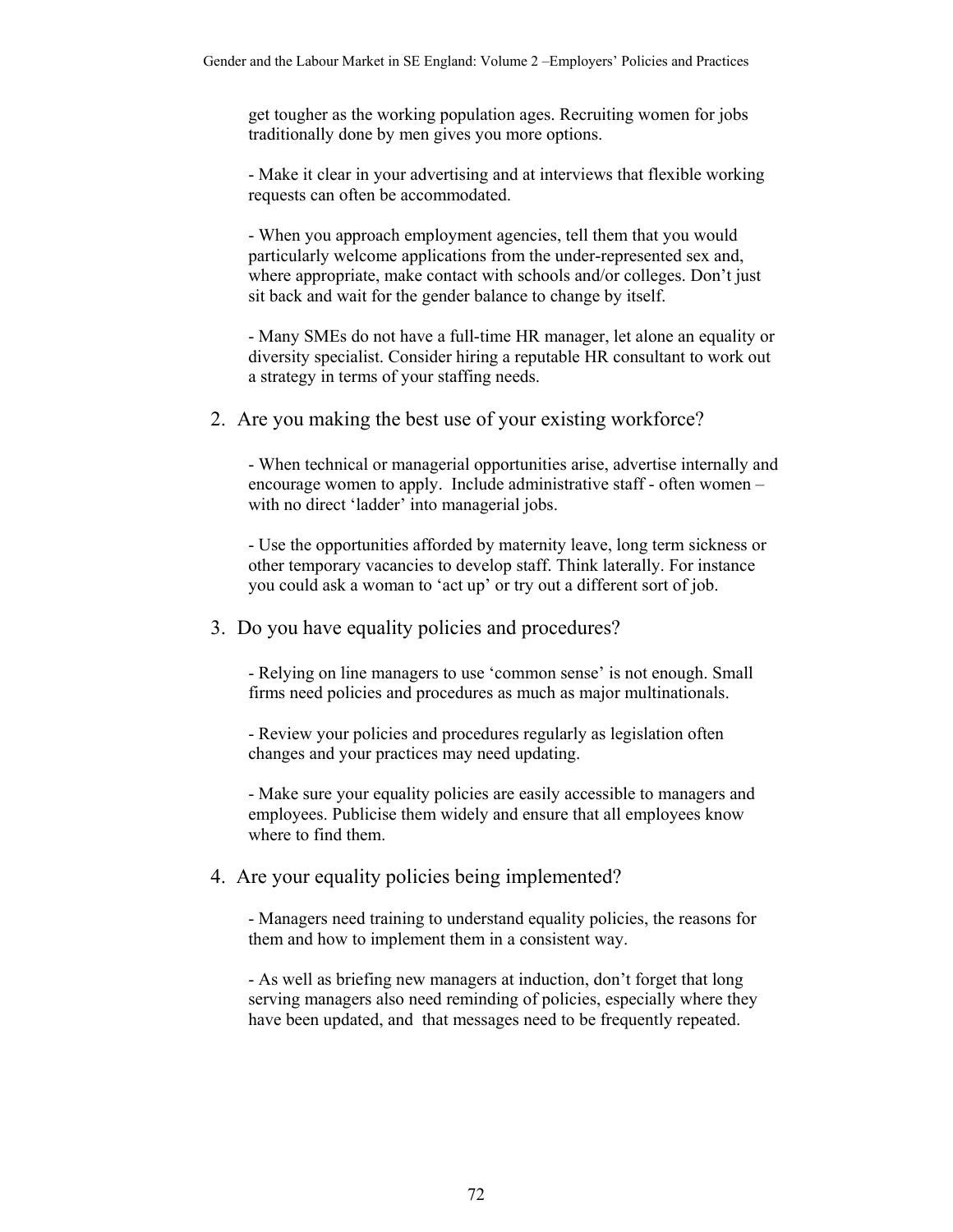## 5. Do you know if your equality policies are working?

- Collect information periodically at least about recruitment and promotion, ie the women and men applying, being short-listed and appointed.

- When you collect information, analyse it and create a "to-do" list to improve the gender balance.

## 6. Do you encourage work/life balance?

.

.

- Recent research shows that recruitment and retention benefit from flexible working patterns. Consider extending reduced working hours/job shares to higher status occupations, including management posts.

- Encourage line managers to adopt a 'can-do' attitude to staff requests for flexible working.

- Set a good example and encourage your managers to do likewise. Long hours working should be the exception, not the rule.

## 7. Do you support women working in predominantly male areas?

- Ask your managers to make it clear to all their staff that women may feel excluded by male 'banter'.

- Ensure that all your employees know that they will not be victimised or thought 'soft' if they report harassment, including sexist remarks.

- Set up a 'buddy system' or mentoring scheme to help women feel less isolated.

#### 8. Is your pay system transparent and fair?

- All employees and managers should be able to understand the basis of pay in your organisation and your pay scales should be published.

- Make sure you are paying for the job and not the person. Men may be more assertive in negotiating higher starting rates than women, leading to pay anomalies.

- Where you have a pay anomaly but cost prevents you from ironing it out all at once, work out a plan to put it right in stages over a limited time period.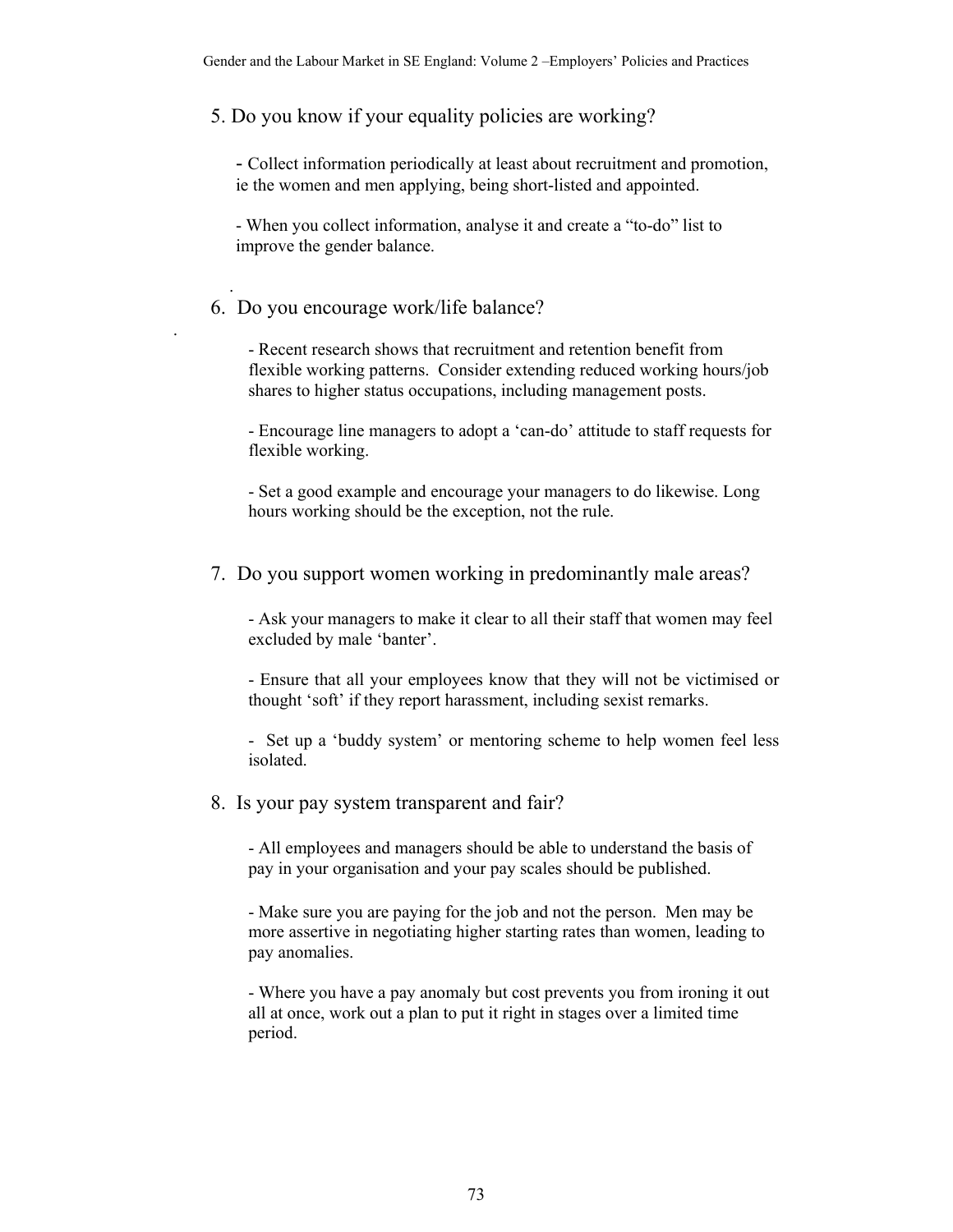9. Could you save recruitment and training costs by encouraging more women to return to work after childbirth?

- Consider giving a bonus payment to women who return after maternity leave and stay for three months.

- Offering help with childcare does not necessarily mean expensive options such as workplace nurseries; child care vouchers, for instance, are a much cheaper but still valuable alternative.

## **10. Why not seek FREE expert help?**

- **Diversity Means Business, funded by SEEDA/ESF offers 100% subsidised diversity training, information handbooks and one-to-one advice across the South East region. Contact Karen.barber@portsmouthcc.gov.uk or 023 9284 1610.**
- **The Advisory, Conciliation & Arbitration Service (Acas) (www.acas.org.uk) has a helpline which provides free, confidential help and information on work issues on 08457 47 47 47. It also has an advisory booklet which can be downloaded free, 'Tackling Discrimination and Promoting Equality – a good practice guide for employers'.**
- **Equality Direct is a free, confidential telephone advice service for employers run by Acas on 0845 600 3444 or go to www.equalitydirect.org.uk**
- **The Equal Opportunities Commission (EOC) has a free, confidential telephone helpline on 0845 601 5901. Also it has many advisory booklets which can be downloaded free of charge. The EOC homepage is www.eoc.org.uk**
- **CIPD (Chartered Institute of Personnel and Development) produces reports into equality/diversity, pay and flexible work issues, many of which can be downloaded from www.cipd.co.uk/surveys. You do not have to be a member.**
- **DTI (Department of Trade and Industry) has a useful employment relations section (www.dti.gov.uk/er )**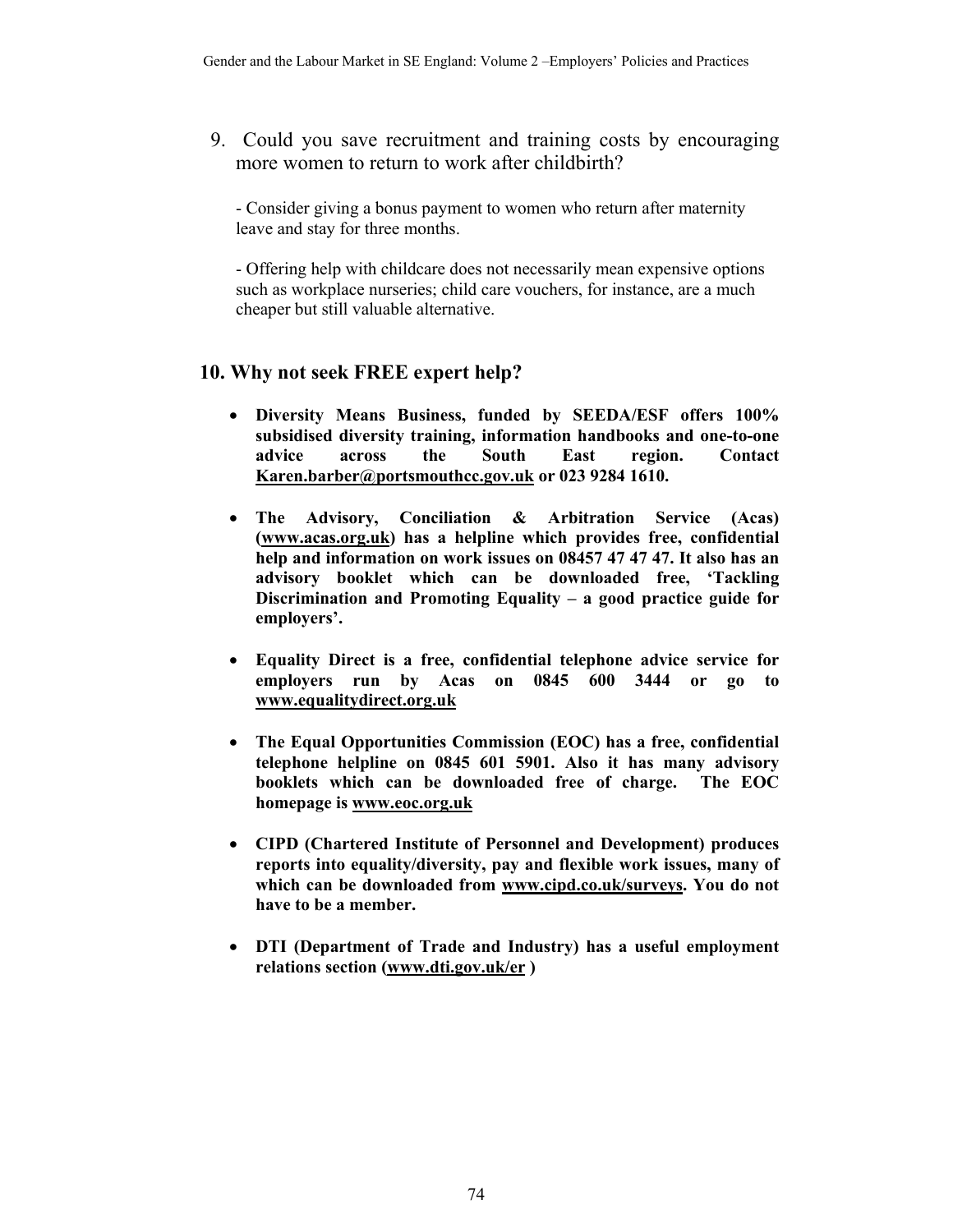## References

Anderson, T., Forth, J., Metcalf, H. and Kirby, S. (2001) *The Gender Pay Gap*, London: Women & Equality Unit, Cabinet Office.

Bevan, S. and Thompson, M. (1992) *Merit Pay, Performance and Attitudes to Women's Work*, Report No. 234, Brighton: Institute of Manpower Studies.

Chartered Institute of Personnel and Development (2005) *Annual Survey Report*, London CIPD.

Cockburn, C. (1989) 'Equal Opportunities: the short and long agenda', *Industrial Relations Journal*, 20, 3, 213-225.

Collinson, D., Knights, D. and Collinson, M. (1990) *Managing To Discriminate*, London: Routledge.

Coyle, A. (1995) *Women and Organisational Change*, Research Discussion Series No. 14, Manchester: Equal Opportunities Commission.

EOC (1985) Code of Practice on sex discrimination: equal opportunity policies, procedures and practices in employment, Manchester: Equal Opportunities Commission.

EOC (2005a) *Flexible working survey of awareness*, Manchester: Equal Opportunities Commission.

EOC (2005b) *Greater expectations,* Summary final report of a formal investigation, Manchester: Equal Opportunities Commission.

EOC (2005c) *Part-time is no crime – so why the penalty?,* Interim Report of a formal investigation, Manchester: Equal Opportunities Commission.

Foster, C. and Harris, L. (2005) 'Easy to say, difficult to do: diversity management in retail', *Human Resource Management Journal*, 15, 3, 4-17.

Fredman, S. (2001) 'Equality a new generation?' *Industrial Law Journal*, 30, 2, 145- 168.

Fredman, S. (2002) *Discrimination Law*, Oxford: Oxford University Press.

Grainger, H. and Holt, H. (2005) *Trade Union Membership 2004*, London: Department of Trade and Industry.

Hakim, C. (1991) 'Grateful Slaves and Self-made Women: fact and fantasy in women's work orientations', *European Sociological Review*, 7, 2, 101-121.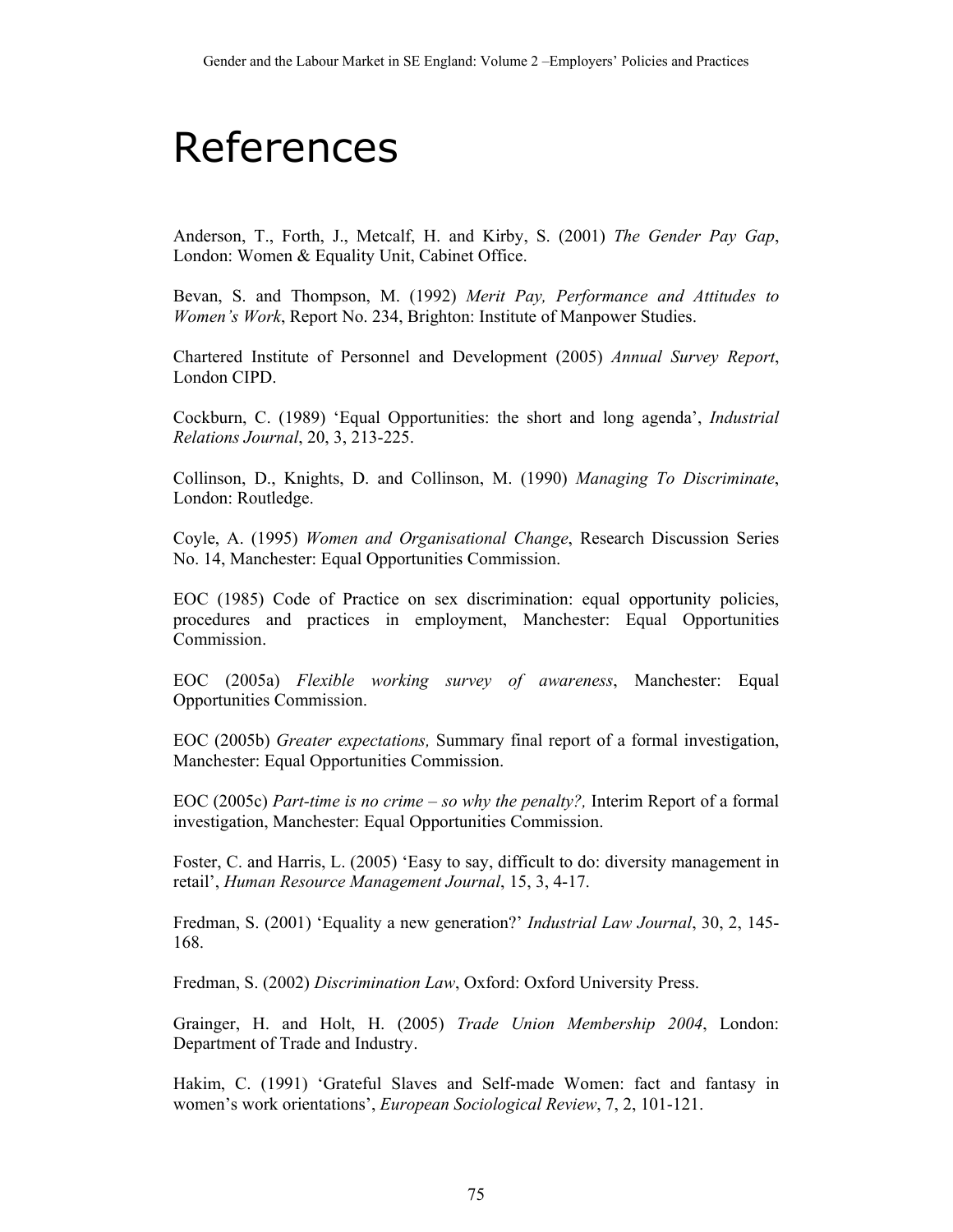Hakim, C. (2002) 'Lifestyle Preferences as Determinants of Women's Differentiated Labour Market Careers', *Work and Occupations*, 29, 4, 428-459.

Hayward, B., Peters, M., Rousseau N. and Seeds, K. (2004) 'Findings from the Survey of Employment Tribunal Applications 2003', *Employment Relations Research Series No. 33*, London: Department of Trade and Industry.

Heery, E. (2000) 'Trade unions and the management of reward' in White, G. and Druker, J. (eds) *Reward Management: a critical text*, London: Routledge.

Holt, H. and Grainger, H. (2005) 'Results of the second flexible working employee survey' *Employment Relations Research Series No. 39*, London: Department of Trade and Industry.

Hope, K. (2005) 'Equal Measures' *People Management*, 10 February, 14-15.

IDS (2005) 'Part-time teacher discriminated against', *Diversity at Work,* 12, June, 20.

Kersely, B., Alpin, C., Forth, J., Bryson, A., Bewley, H., Dix, G. and Oxenbridge, S. (2005) *Inside the Workplace: first findings from the 2004 Workplace Employee Relations Survey (WERS 2004)*, London: Department of Trade and Industry.

Liff, S. and Dickens, L. (2000) 'Ethics and Equality: reconciling false dilemmas', in D. Winstanley and J. Woodall (Eds) *Ethical Issues in Contemporary Human Resource Management,* Basingstoke: Macmillan.

Maddock, S. and Parkin, D. (1994) 'Gender Cultures and How They Affect Women At Work' in M. J. Davidson and R. J. Burke, *Women in Management*, London: Chapman.

Miller, L., Neathey, F., Pollard, E. and Hill, D. (2004) *Occupational segregation, gender gaps and skill gaps*, Working paper series no. 15, Manchester: Equal Opportunities Commission.

Neathey, F., Dench, S. and Thomson, L. (2003) *Monitoring Progress Towards Pay Equality,* Manchester: Equal Opportunities Commission.

Olsen, W. and Walby, S. (2004) *Modelling Gender Pay Gaps*, Working Paper Series No. 17, Manchester: Equal Opportunities Commission.

Smithson, J., Lewis, S., Cooper, C. and Dyer, J. (2004) 'Flexible working and the gender pay gap in the accountancy profession', *Work, Employment & Society*, 18, 1, 115-135.

Wainwright Trust (2002) *Picking up the Pieces: How organisations manage the aftermath of harassment complaints*, Ware: Wainwright Trust.

Wright, A. (2004) *Reward Management in Context*, London: Chartered Institute of Personnel and Development.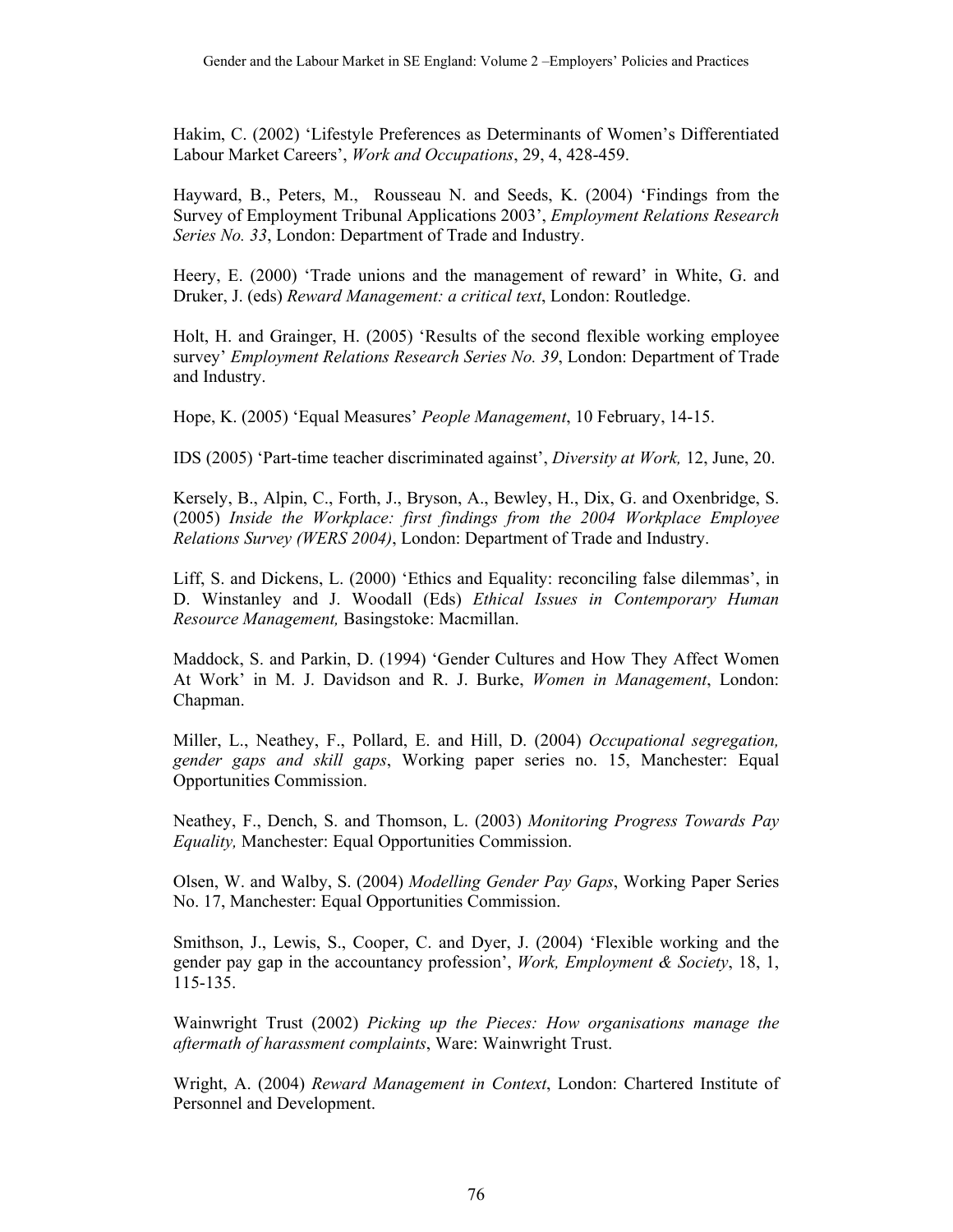# Appendix A: Questionnaire

October 2004

Dear Manager,

#### GENDER & THE LABOUR MARKET IN SOUTH EAST ENGLAND

We do hope that you will participate in this survey of employers' policies and practices, funded by SEEDA and the European Social Fund.

**If so, your organisation will be able to enter a draw. The prize is a FREE place on a postgraduate course in the Business School at the University of Greenwich, for one of your staff**. The enclosure gives details of our part-time/block release courses; they are worth up to £8,000 and the winner of the draw will be able to select the member of staff (provided normal entry requirements are met) and choose the postgraduate course from those listed.

The survey findings will result in a Report and an Action Plan, which will feed into regional and national policy initiatives on gender and employment. These will be disseminated widely in the SE Region from autumn 2005, including through a conference and an employers' forum.

A pre-paid envelope is enclosed and all responses are **CONFIDENTIAL AND ANONYMOUS**. No names of organisations will be disclosed, though you need to fill in your details to participate in the draw, or to take part in a follow-up interview. If you are not responsible for equal opportunities/diversity in your organisation we would be most grateful if you could pass on this survey to the person who is. We hope that this survey will be completed by 19th November. We realise that you and your staff are very busy, but the survey should take only about 10 minutes to complete. If you have any queries or need a large print or Braille version of this survey then please contact us. Many thanks for your help.

Yours sincerely,

Dr. Susan Corby & Dr. Celia Stanworth

Tel: 020-8331-8000 S.R.Corby@gre.ac.uk C.M.Stanworth@gre.ac.uk Please tick the boxes provided

#### **ORGANISATION DETAILS**

#### **1. In which sector does your organisation operate ?**

**2. Does your organisation operate ONLY in the SE Region excluding Greater London ? (see enclosed map of region)** 

**3. How many people does your organisation employ in the SE Region, excluding Greater London ?** 

**4. Of these, what proportion is female ?** 

**5. How many employees does your organisation have in total in the UK ?** 

| R |
|---|
|   |
|   |
|   |

**6. Does your organisation operate in any of the following sub-sectors ?** 

| А |
|---|
| R |
|   |
|   |
|   |
| F |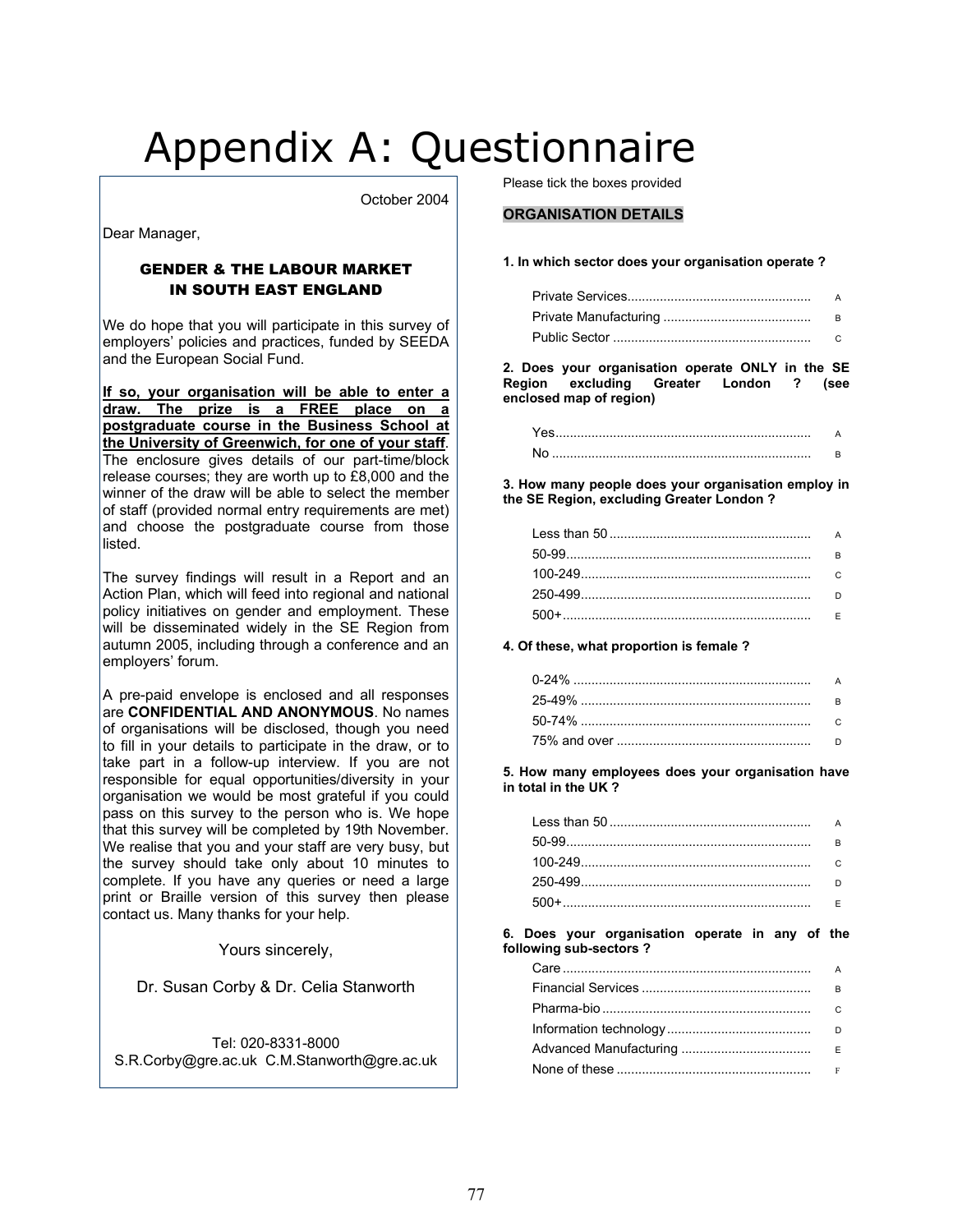#### **EQUALITY POLICIES**

**7. Do you have a written equal opportunities /diversity policy?** 

| <u> Yes……………………………………………………………</u> |  |
|------------------------------------|--|
| N٥                                 |  |

**8 . If yes, does it, or a separate document, cover:** (please tick all that apply)

| $\mathbf{C}$ |
|--------------|
|              |
|              |
|              |
| G            |
|              |
|              |
|              |

#### **9. How are these policies communicated to**

**employees?** (please tick all that apply)

| B        |
|----------|
| - C      |
| $\Gamma$ |
|          |
|          |

**10. Do you provide maternity LEAVE above the legal** 

**requirements ?** *(Essentially 52 weeks for employees with at* 

*least 1 year's service)*

| N٥ |  |
|----|--|

#### **11. Do you provide maternity PAY above the legal**

**requirements ?** *(Essentially 90% of pay for 6 weeks + £102.50 for a further 20 weeks for employees with at least 26 weeks' service)*

| N٥ |  |
|----|--|

#### **EQUALITY PRACTICES**

#### **12. Do you consult employees about your equal opportunities/diversity practices ?**

|                                                               | R |
|---------------------------------------------------------------|---|
| 13. If yes, how do you do this ? (please tick all that apply) |   |
|                                                               |   |
|                                                               | B |
|                                                               |   |
|                                                               |   |

#### **14. Do you offer help with child care ?**

| Ye. |  |
|-----|--|
| N   |  |

#### **15. If yes, is it in the form of:** (please tick all that apply)

**16. Do you currently monitor the gender profile of your workforce in the following areas ?** (please tick all that apply)

\_\_\_\_\_\_\_\_\_\_\_\_\_\_\_\_\_\_\_\_\_\_\_\_\_\_\_\_\_\_\_\_\_\_\_\_\_\_

| А  |
|----|
| в  |
| C  |
| D  |
| F  |
| F  |
| G  |
| н  |
| ı  |
| J. |
| κ  |

**17. Do you currently monitor the proportion of women returning after maternity leave ?** 

**18. Apart from induction, in the last year, have you provided line managers with formal training on gender issues ?** 

#### **PAY**

**19. Have you carried out an equal pay review in the last three years ?** 

| No |  |
|----|--|

#### **If no, please go to question 23**

#### **20. If yes, have you identified any gender pay gaps ?**

#### **21. If yes, has this resulted in any actions ?**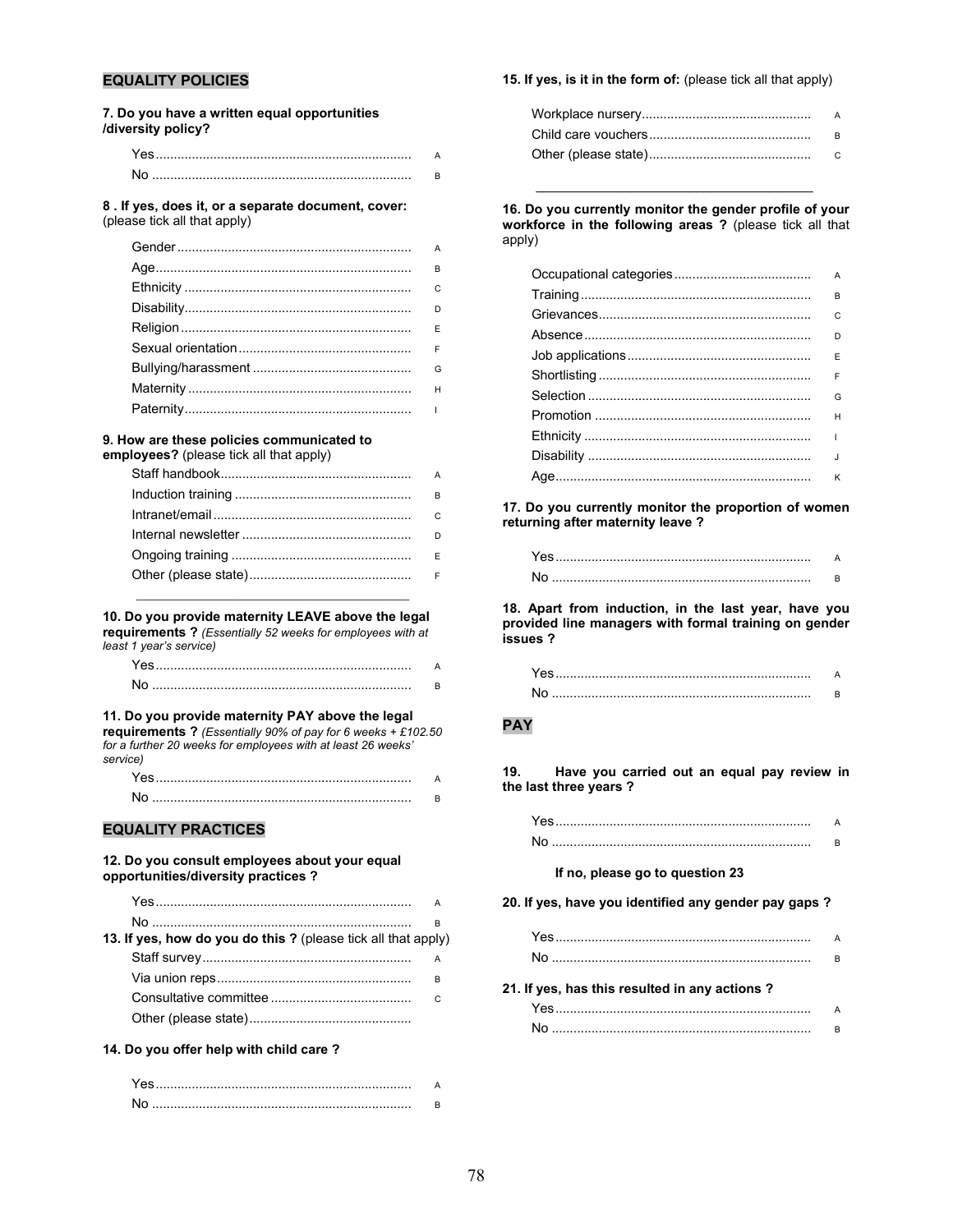#### **22. If yes, briefly describe them:**

| 23. Do you intend to carry out an equal pay review in<br>the next year?                                               |        |
|-----------------------------------------------------------------------------------------------------------------------|--------|
| Yes……………………………………………………………                                                                                            | A      |
|                                                                                                                       | B      |
| 24. Do you monitor the gender profile of<br>performance-related pay outcomes ?                                        |        |
| Yes……………………………………………………………                                                                                            | A      |
|                                                                                                                       | B      |
|                                                                                                                       | C      |
| 25. Do you monitor the gender profile of recipients of<br>bonus payments ?                                            |        |
|                                                                                                                       | A      |
|                                                                                                                       | B      |
|                                                                                                                       | C      |
| 26. Do you bargain collectively about the pay of at least<br>some of your employees in the SE Region?                 |        |
| Yes………………………………………………………………                                                                                           | A      |
|                                                                                                                       | B      |
| <b>STATEMENTS</b>                                                                                                     |        |
|                                                                                                                       |        |
| Please indicate your viewpoint for each of the following<br>statements, ticking ONE answer option for each statement: |        |
| 27. "Employees who wish to get promoted in this<br>organisation have to put in long hours"                            |        |
|                                                                                                                       | A      |
|                                                                                                                       | B      |
|                                                                                                                       | С      |
|                                                                                                                       | D      |
|                                                                                                                       | Ε      |
| 28. "The culture of our organisation disadvantages<br>working mothers"                                                |        |
|                                                                                                                       | А      |
|                                                                                                                       | B      |
| Neither agree nor disagree                                                                                            | $\cap$ |

| D |
|---|
|   |

#### **29. "Senior managers' commitment to gender equality is strong in this organisation"**

| A        |
|----------|
| R        |
| $\Omega$ |
| D        |
| F        |

**30. "There is a gap between equal opportunities policies and practice in this organisation"** 

| A |
|---|
| B |
|   |
|   |
|   |

#### **EMPLOYEE DEVELOPMENT**

**31. Do you have an action plan for improving women's representation at senior levels ?** 

**32. Do you have numerical goals for the representation of women in management ?** 

**33. Do you operate a formal mentoring programme for women into management ?** 

| 34 | Is there a network for women employees? |    |
|----|-----------------------------------------|----|
|    |                                         | R. |
|    | Yes                                     | A  |

**35. Do you take any specific measures to encourage women to enter jobs currently filled by men and/or vice versa ?** 

**36. If yes, what do you do?** (please tick all that apply)

| $\overline{A}$ |
|----------------|
|                |
| B              |
| $\Omega$       |
| D              |
| E              |
|                |

#### **LEGISLATION**

#### **37. Do you monitor requests for flexible working ?**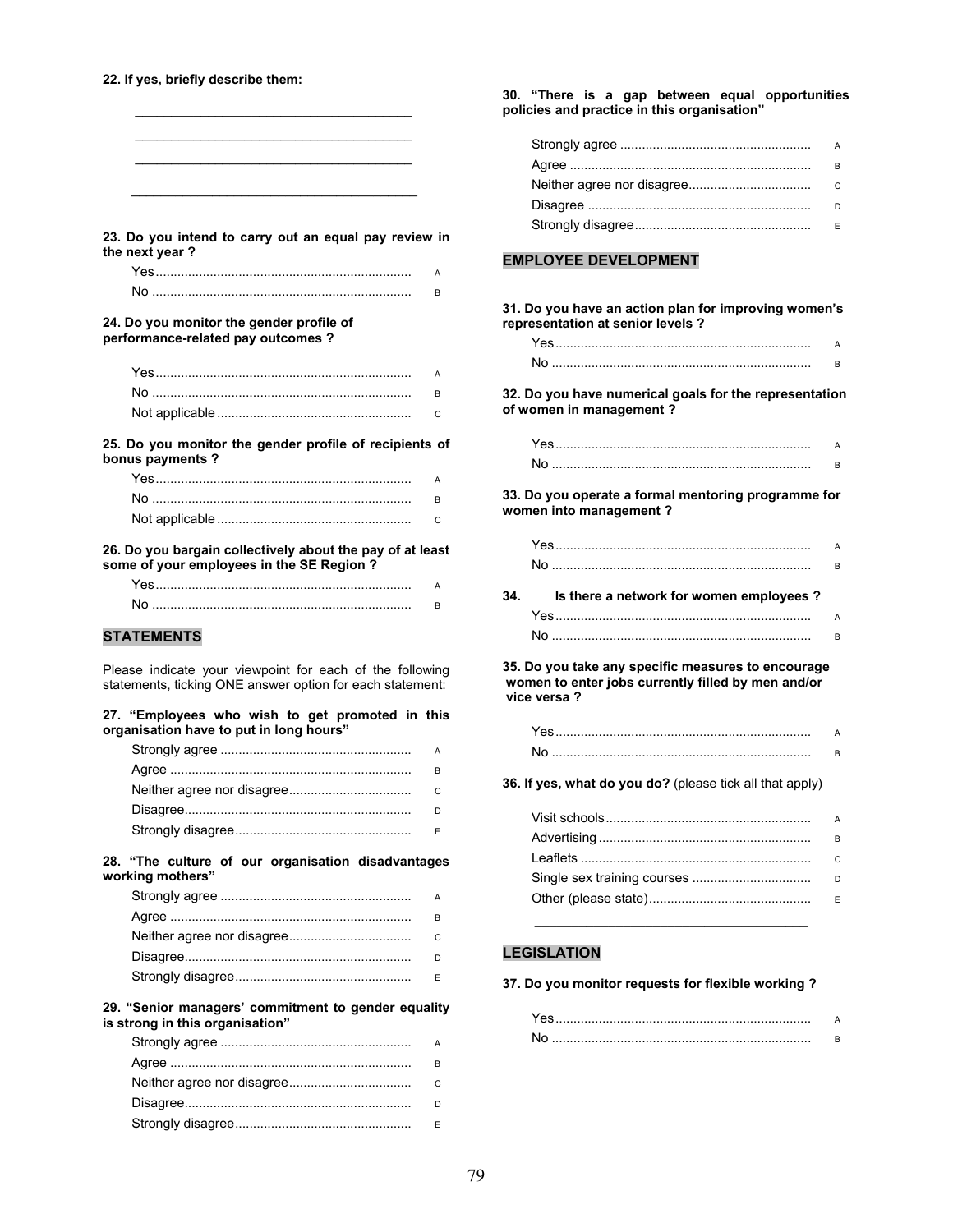**38. If yes, since April 2003 how many requests have you:** 

| c) reached a compromise: | the control of the control of the |
|--------------------------|-----------------------------------|
|                          |                                   |

**39. Has your organisation been involved in litigation in respect of the Sex Discrimination Act and/or Equal Pay Act in the last 3 years ?** 

**40. If yes, did you make changes to any of your policies, procedures and/or practices as a result ?** 

\_\_\_\_\_\_\_\_\_\_\_\_\_\_\_\_\_\_\_\_\_\_\_\_\_\_\_\_\_\_\_\_\_\_\_\_\_\_ \_\_\_\_\_\_\_\_\_\_\_\_\_\_\_\_\_\_\_\_\_\_\_\_\_\_\_\_\_\_\_\_\_\_\_\_\_\_ \_\_\_\_\_\_\_\_\_\_\_\_\_\_\_\_\_\_\_\_\_\_\_\_\_\_\_\_\_\_\_\_\_\_\_\_\_\_

**41. If yes, please briefly outline the changes:** 

#### **WORKING PATTERNS**

**42. What working patterns do you offer in your workplaces in the South East (SE) region (excluding Greater London)?** (please tick all that apply)

| $\overline{B}$ |
|----------------|
|                |
| $\Gamma$       |
| $\mathsf{F}$   |
|                |
|                |
|                |

\_\_\_\_\_\_\_\_\_\_\_\_\_\_\_\_\_\_\_\_\_\_\_\_\_\_\_\_\_\_\_\_\_\_\_\_\_\_\_\_\_\_\_\_\_\_

**43. ROUGHLY what % of WOMEN in your SE workplaces work this pattern (one tick per row):** 

|                 | less than<br>5% | 5-9% 10-24% 25-9% | $50%+$ |   |
|-----------------|-----------------|-------------------|--------|---|
| Part-time work  |                 |                   |        | A |
| Term-time work. |                 |                   |        | B |
| Job share       |                 |                   |        | C |
| Flexitime       |                 |                   |        | D |
| Career break    |                 |                   |        | E |
| Home/office     |                 |                   |        | F |

**44. ROUGHLY what % of MEN in your SE workplaces work this pattern (one tick per row):**

|                 | less than<br>5% |  | 5-9% 10-24% 25-49% | $50%+$ |   |
|-----------------|-----------------|--|--------------------|--------|---|
| Part-time work  |                 |  |                    |        | A |
| Term-time work. |                 |  |                    |        | в |
| Job share       |                 |  |                    |        | C |
| Flexitime       |                 |  |                    |        | D |
| Career break    |                 |  |                    |        | E |
| Home/office     |                 |  |                    |        | F |

**45. Have you any other comments on gender equality issues in your organisation ?** 

> \_\_\_\_\_\_\_\_\_\_\_\_\_\_\_\_\_\_\_\_\_\_\_\_\_\_\_\_\_\_\_\_\_\_\_\_\_\_ \_\_\_\_\_\_\_\_\_\_\_\_\_\_\_\_\_\_\_\_\_\_\_\_\_\_\_\_\_\_\_\_\_\_\_\_\_\_ \_\_\_\_\_\_\_\_\_\_\_\_\_\_\_\_\_\_\_\_\_\_\_\_\_\_\_\_\_\_\_\_\_\_\_\_\_\_ \_\_\_\_\_\_\_\_\_\_\_\_\_\_\_\_\_\_\_\_\_\_\_\_\_\_\_\_\_\_\_\_\_\_\_\_\_\_

We are carrying out a number of follow-up face-toface interviews in organisations in certain sectors. If you are willing to be contacted, please fill in your details below. Please note that if you do so, your questionnaire responses will continue to remain ANONYMOUS.

Name of Contact: Organisation: Email address: Telephone:

**Thank you for your co-operation. Please return the completed survey form in the pre-paid envelope provided.**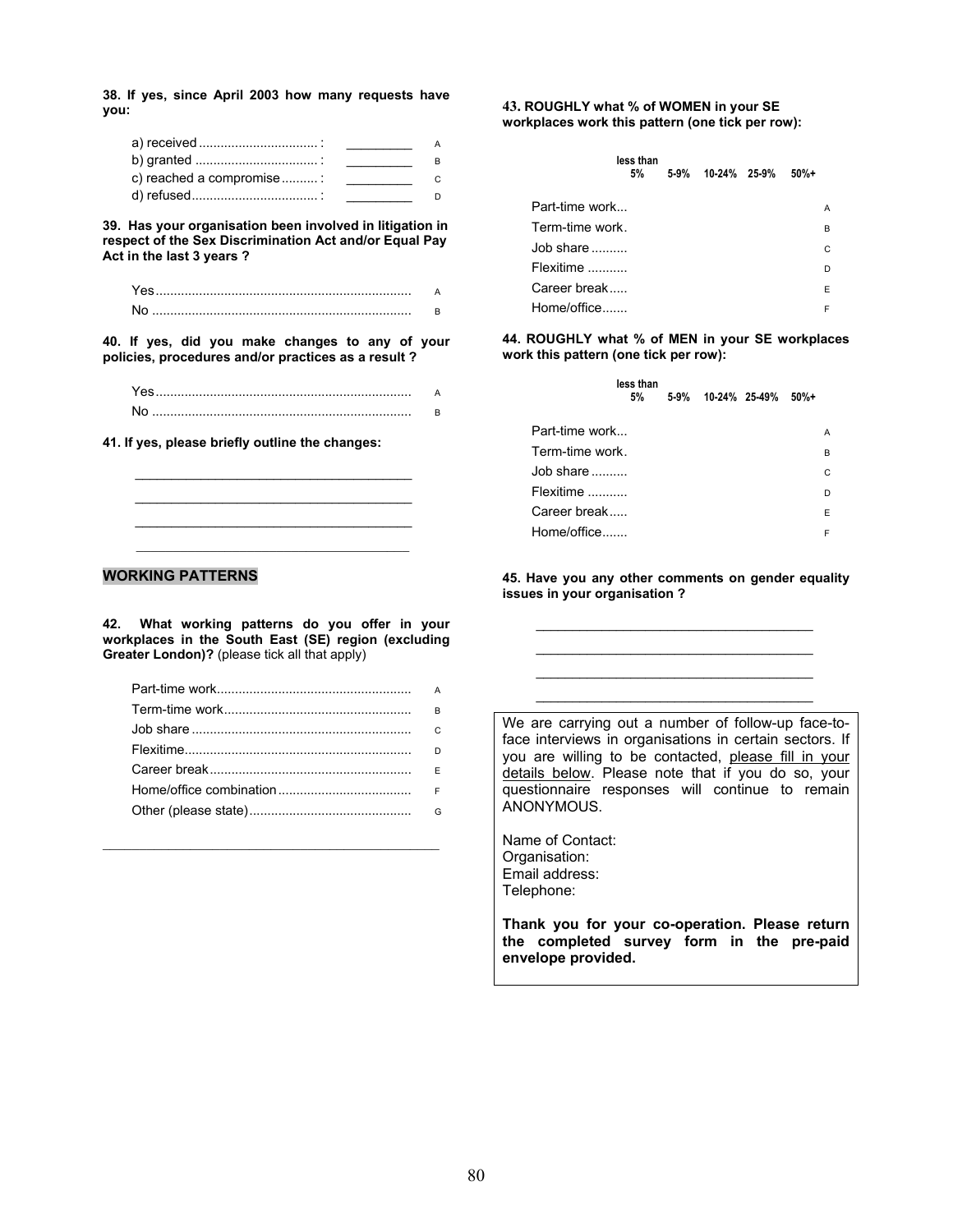# Appendix B: Survey analysis

#### **Background to survey**

The data for 454 respondents was entered and analysed in SPSS version 12.1.

#### **Non-response and missing values**

It was decided that a respondent who should have answered a question but gave 'no answer' should be categorised as missing in the analysis, along with respondents to whom a question did not apply. In the cross-tabulations and bar-charts these missing values are excluded and do not show. There are many cases in the questionnaire where the respondent only answered the next question if they answered 'yes' to the previous question. In these cases *only* people who answered 'yes' to the previous question are included in the analysis. Those respondents to whom the question did not apply and those who answered 'no' or did not answer the previous question are missing and thus not shown.

#### **Bar-charts and question type**

Some of the questions that were multiple answer questions in the survey are shown as barcharts and so had to be entered in the SPSS data file as an individual variable for each individual answer. This means that each bar in the bar-chart for these questions equals 100% (or the 'n' stated) as each bar is one question answered. Bar-charts for 'one-answer' questions were also requested for certain questions and for these questions each cluster of bars in the bar-chart equals 100% (or the 'n' stated). This is also the case for bar-chart for the questions on working patterns.

#### **Open answers and extra categories**

Categories were changed or added to particular questions following the answers given to open questions, i.e. 'other'. Answers in open questions that were agreed not relevant to the question have been removed in comments and as 'other' in the database. However irrelevant answers which may be of interest generally have been kept in the open answers/comments file.

#### **Questions Q42-44**

These questions were about the work patterns offered in the work place. A cross-tabulation of Q42 (What working patterns do you offer…) was not produced because of the inaccuracy of this variable. It was initially thought that if no option in q42 was ticked and 'less than 5%' was ticked in questions 43 and 44, this could mean that none of their staff worked these types of work patterns. However it was found when checking for errors that these questions were not answered as clearly as this, i.e. many people who answered questions 43 and 44 in all sorts of ways for some reason did not answer q42 at all. Therefore these questions have been entered as seen.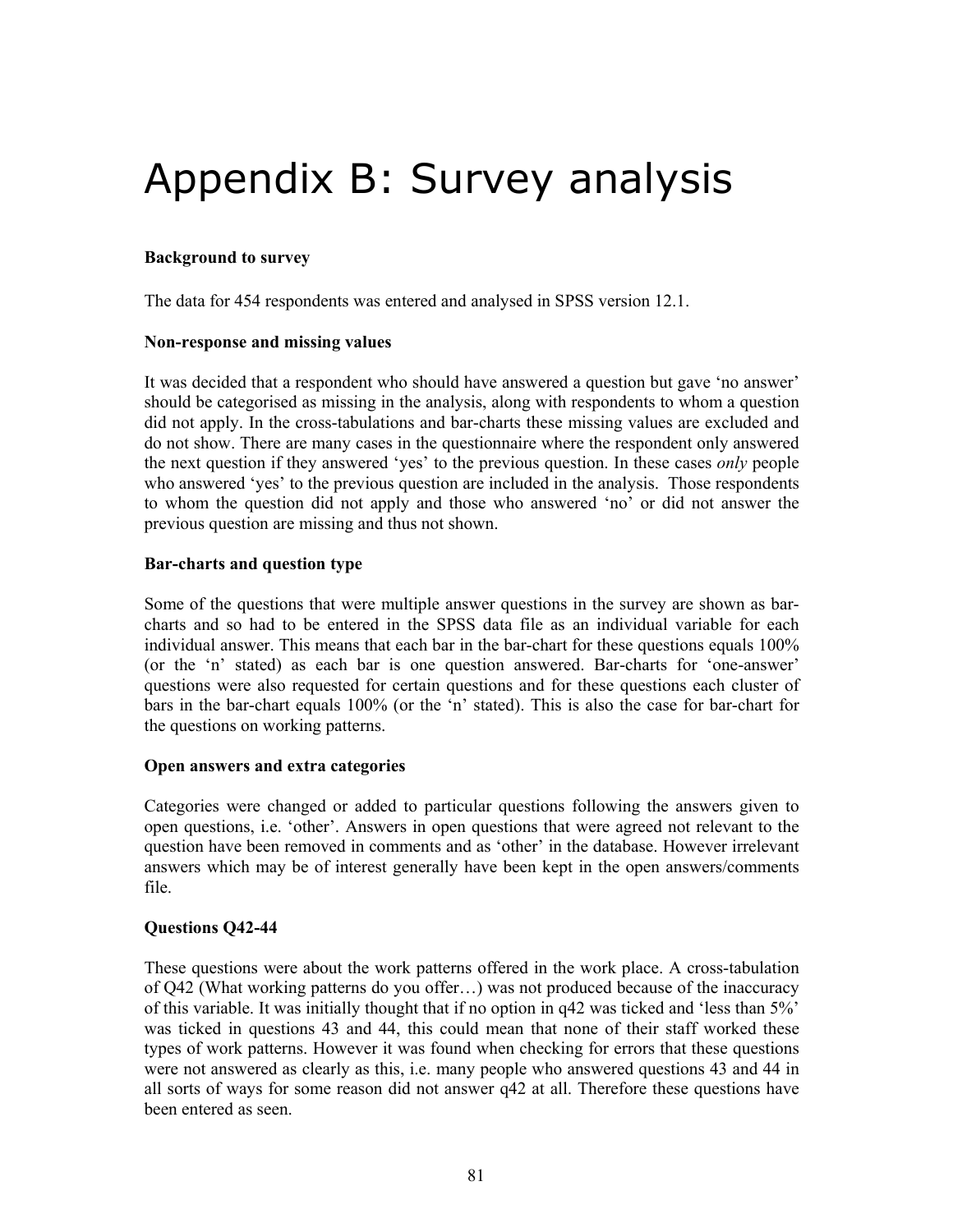# Appendix C: Interview schedules

## **Person Responsible for HR**

1. Are you solely an HR manager?

*How long have you been in HR? CIPD qualifications?* 

2. How long have you been with the organisation?

3. Tell me about your career?

4. Tell me about the organisation

- How many people does it employ?
- How many employees are women?
- In what areas do they work?

#### 5.

- a. Is there a Board member responsible for gender equality issues?
- b. what proportion of women are in the senior management team?
- c. what areas (functions) do top women manage?

6. How are people promoted in this organisation? Is there an interview or is it more informal?

7. There has been a lot of new legislation in the gender equality/family area (e.g. right to request flexible work, maternity/paternity leave). How do you feel you have coped with this?

8. You a written equality policy on x but not y. Why is that? *(Adjust in line with questionnaire response).* 

9. You do not monitor your policies. Why not? *(Adjust in line with questionnaire response).* 

10. How is pay determined? Do you have performance pay? Is there an analytical job evaluation scheme? *(Adjust in line with questionnaire response).* 

11. You have not carried out an equal pay review. Why? OR you have carried out an equal pay review. What did you do? *(Adjust in line with questionnaire response).*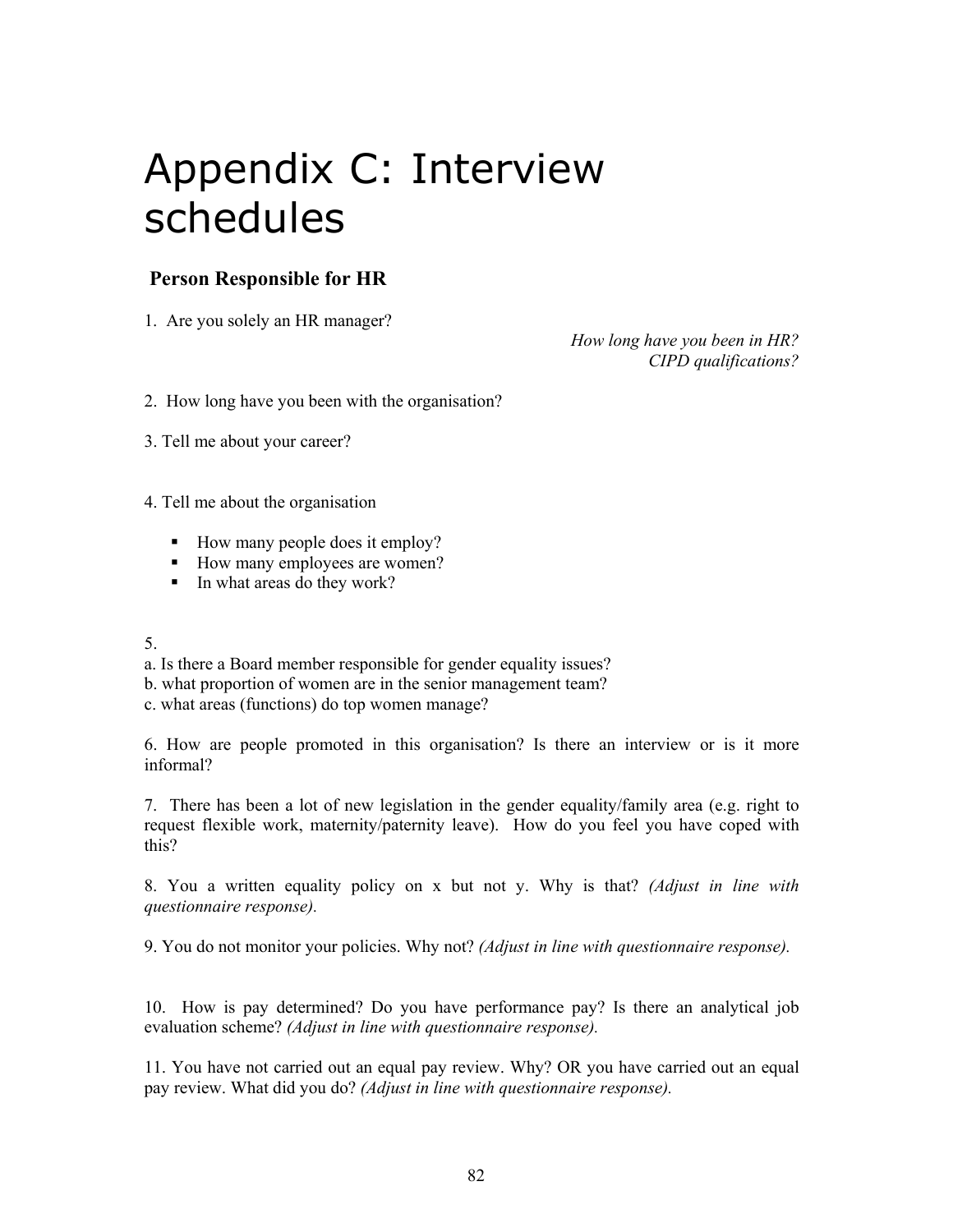12. You offer quite a number of flexible working patterns, mostly taken up by women. How has that worked? *(Adjust in line with questionnaire response).* 

13. You do not offer maternity pay/ leave above the statutory minima Have you thought of that? *(Adjust in line with questionnaire response).* 

*Prompt: no business case*  14. Why do you not take positive steps to encourage women to join your organisation eg visit schools? *(Adjust in line with questionnaire response).* 

15. Why do you not take steps to encourage women to develop in your organisation do more eg mentoring schemes? *(Adjust in line with questionnaire response).* 

17 Why do you think women in your organisation generally do not work in non-traditional areas.

> *Prompt: They don't apply Career guidance at schools*

18. Why do you think that there are so few female managers in this organisation. *(Adjust in line with previous response)*

*Prompt: Barriers in the organisation* 

19. Is there anything else you would like to say about women and employment?

#### **Senior woman**

1. Can you briefly say what your job is?

2. How long have your been with the organisation?

3. Tell me about your career to date

3. You have reached a senior position – what do you think were the most important factors that enabled you to achieve this – either in this organisation or another?

*Helpful networks?* 

4. Are there any factors that have made it particularly difficult for you to achieve this senior position?

> *Prompt: Culture/networks Long Hours Work/life Balance Glass ceiling*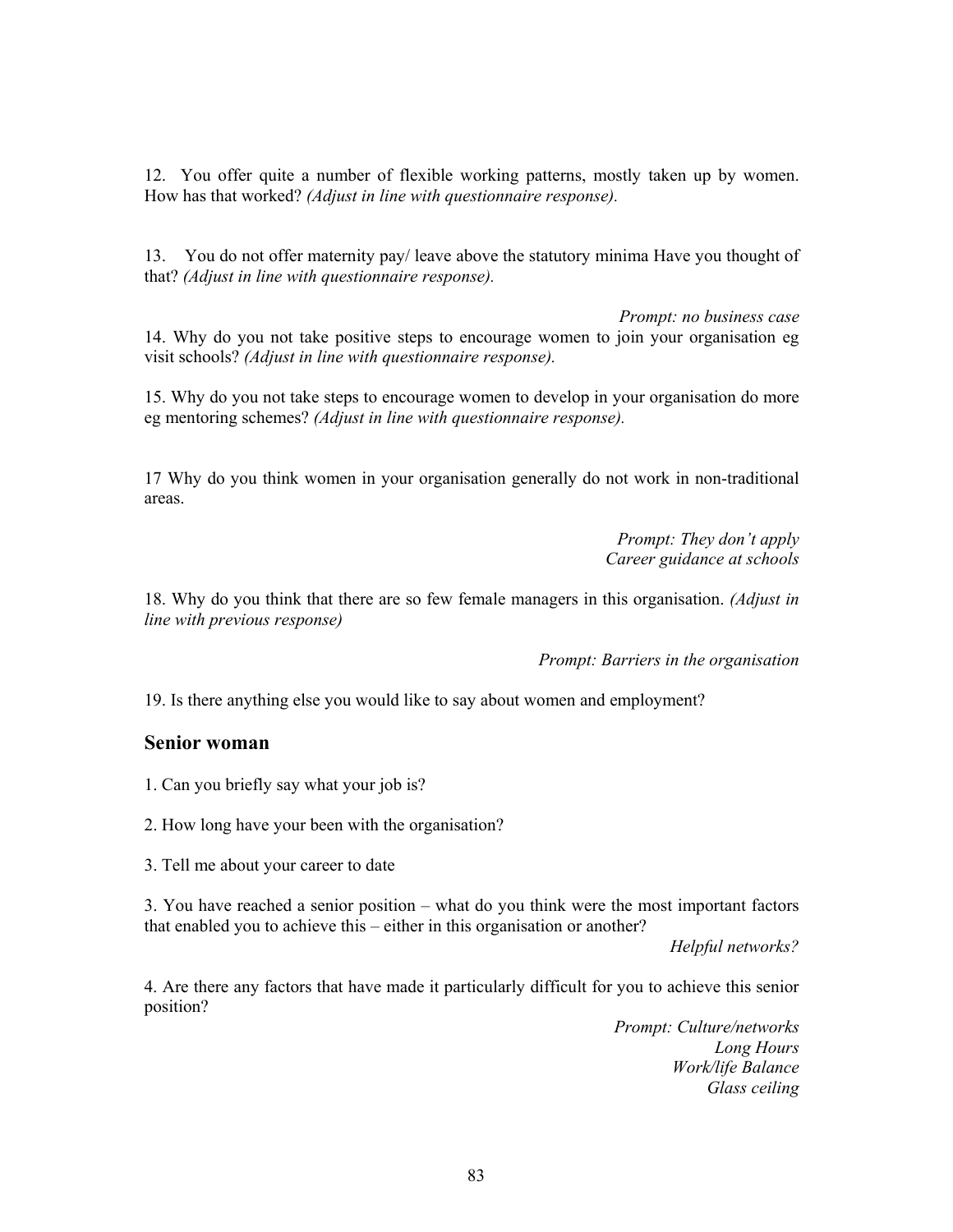*Domestic responsibilities Lack of geographical mobility* 

5. If so, how did you overcome them?

6. Do you think that this organisation has good policies and practices on gender equality? *If not, why not Other managers aren't committed to gender equality* 

7. Is there anything else that you think that the organisation could/should do to enable women to progress their careers?

> *Prompt: more flexible work Help with childcare Training/development*

8. How do you think your pay compares with men at an equivalent level? *Prompt: Do you know what colleagues at about the same level as you earn?* 

9. Is there anything further you would like to add?

#### **Junior woman**

- 1. Can you say briefly what your job is?
- 2. How long have you been with the organisation?
- 3. Tell me about your career to date, starting with your first job?
- 4. Have you ever sought promotion?

If so, tell me about it?  $\blacktriangle$  If not, why not?

*Geog mobility Exclusions from networks Personal preference Domestic responsiblities* 

5. Do you think that there are barriers in this organisation which have the effect of holding women back?

> *Prompt: culture long working hours lack of promotion opportunities for p-t women male qualities valued more highly than female ones*

6. Can you explain?

7. In your previous organisation do you think that there were barriers which had the effect of holding women back?